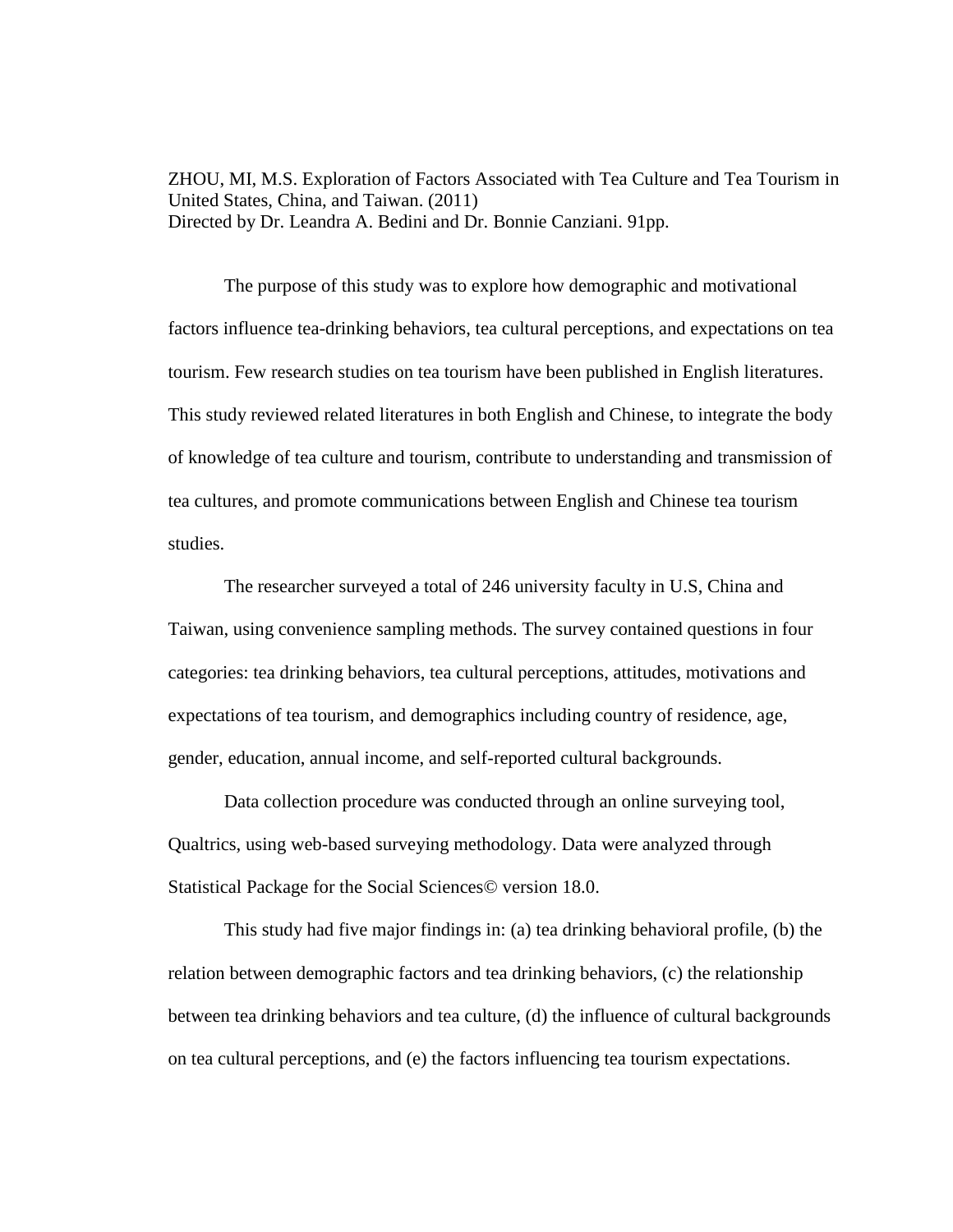Based on the conclusions, recommendations were made for future research and tea related practical sectors.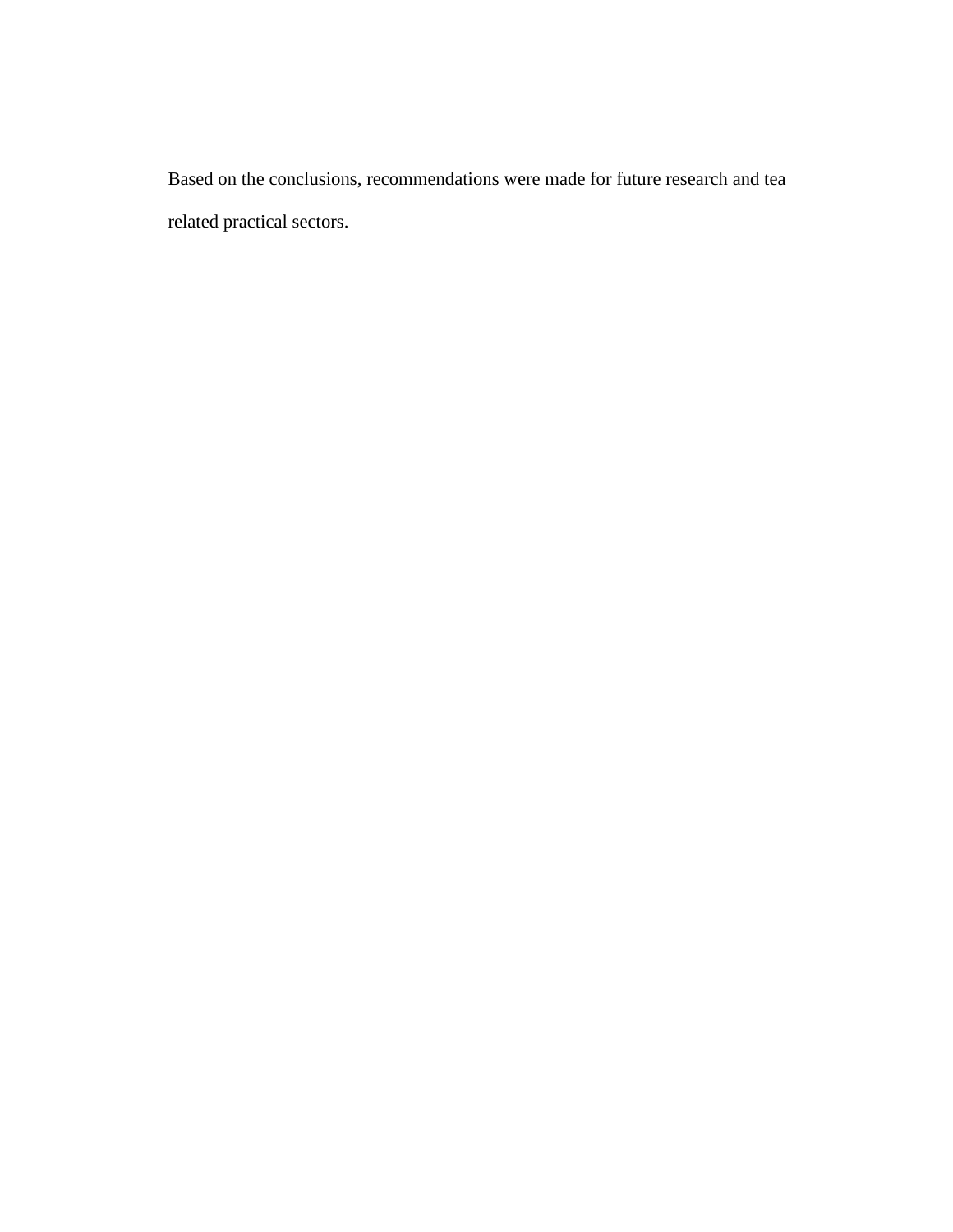# EXPLORATION OF FACTORS ASSOCIATED WITH TEA CULTURE AND TEA TOURISM IN UNITED STATES, CHINA, AND TAIWAN

by

Mi Zhou

A Thesis Submitted to the Faculty of the Graduate School at The University of North Carolina at Greensboro in Partial Fulfillment of the Requirements for the Degree Master of Science

> Greensboro 2011

> > Approved by

Committee Co-Chair

Committee Co-Chair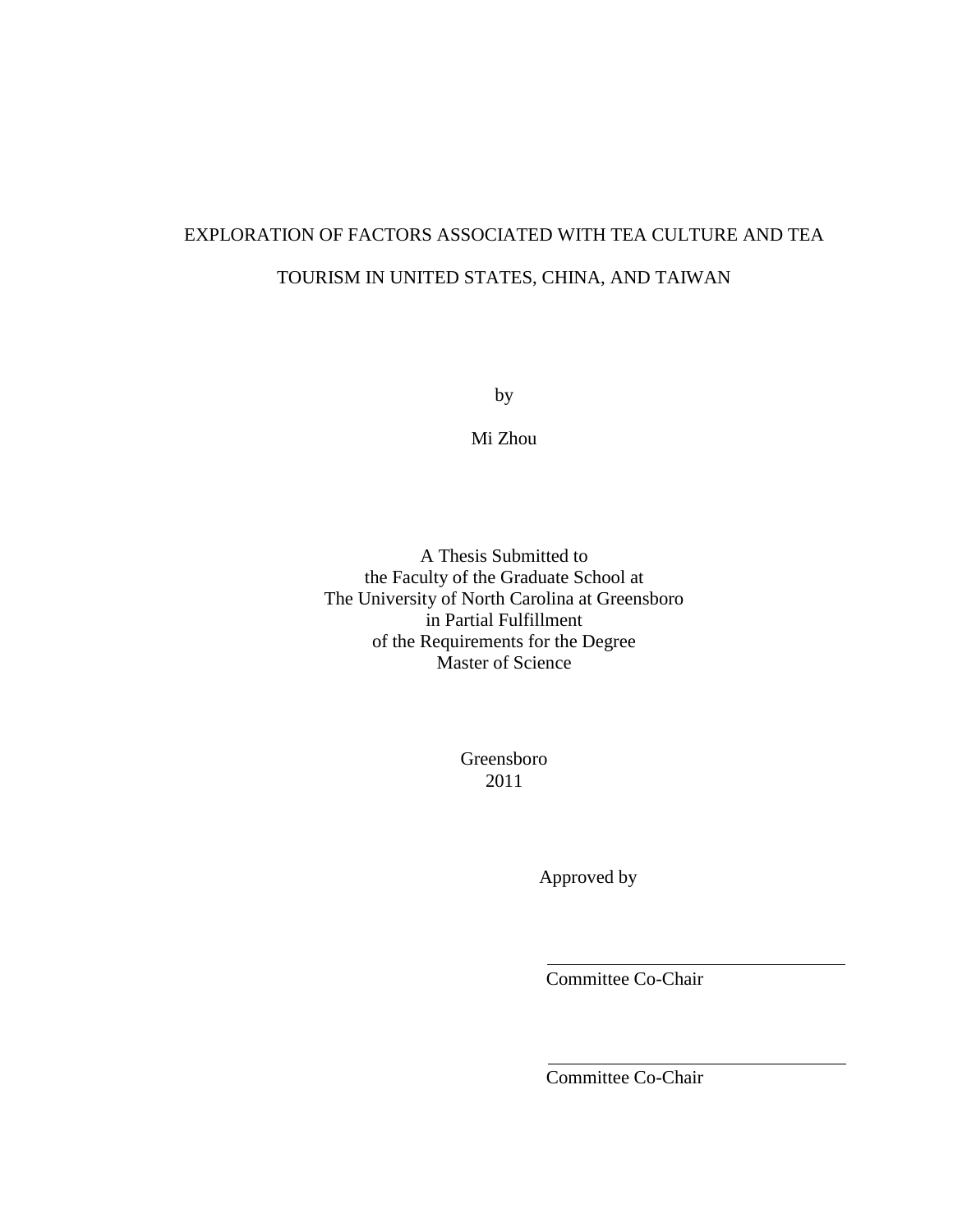## APPROVAL PAGE

This thesis has been approved by the following committee of the Faculty of The Graduate School of The University of North Carolina at Greensboro.

Committee Co-Chairs

Committee Member

<u> Alexandria de la contexta de la contexta de la contexta de la contexta de la contexta de la contexta de la c</u>

Date of Acceptance by Committee

Date of Final Oral Examination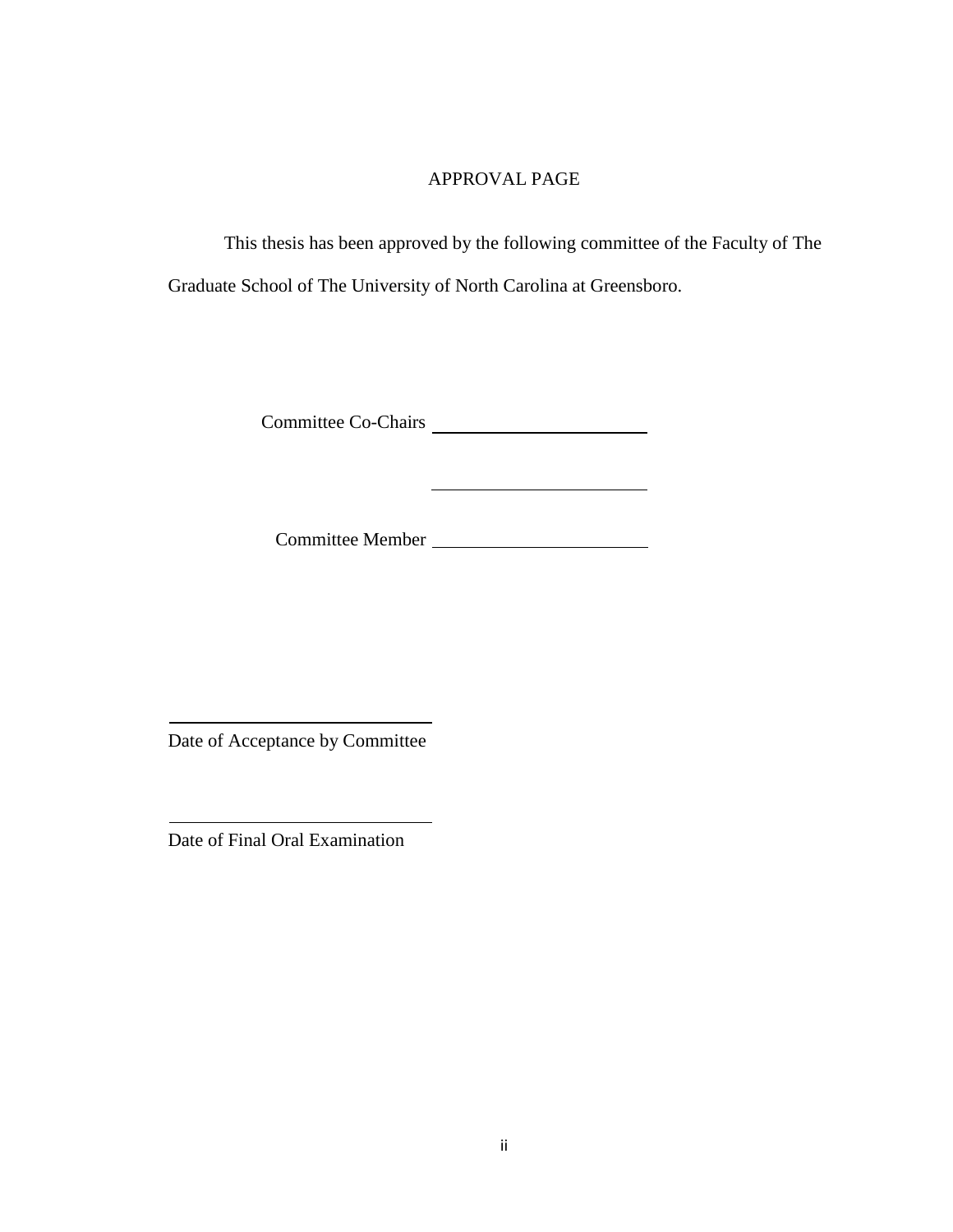#### ACKNOWLEDGMENTS

The successful accomplishment of this thesis was made possible by the combined support of following individuals and groups.

First of all, I would like to thank all my committee: Dr. Leandra A. Bedini, who made the great timeline for the thesis, constantly encouraged me in the entire process, and endlessly supported to every detail I need; Dr. Bonnie Canziani, who came up the interesting topic with me, provided great support in the survey design and data analysis, and other significant suggestions in the process; and Dr. Yuchin Hsieh, who provided great help in surveying respondents from Taiwan, helped the survey translation into Chinese, and constantly supported me whenever I had questions. I feel blessed to have had the opportunity to work with all my committee on this thesis and look forward to being colleagues as I start my career.

A special thanks to Dr. Zhi Sima and Lei Li, who provided great help in surveying respondents from China; and Linghan Zhu, who helped to back translate Chinese survey into English.

Acknowledgement must also be given to graduate students, faculty and staffs in the Community and Therapeutic Recreation Department in the University of North Carolina at Greensboro, who provided great helps and suggestions in the pilot test of survey.

Finally, I am extremely grateful for my parents and friends who always believe and love me. I attribute my accomplishments to your encouragement and support.

iii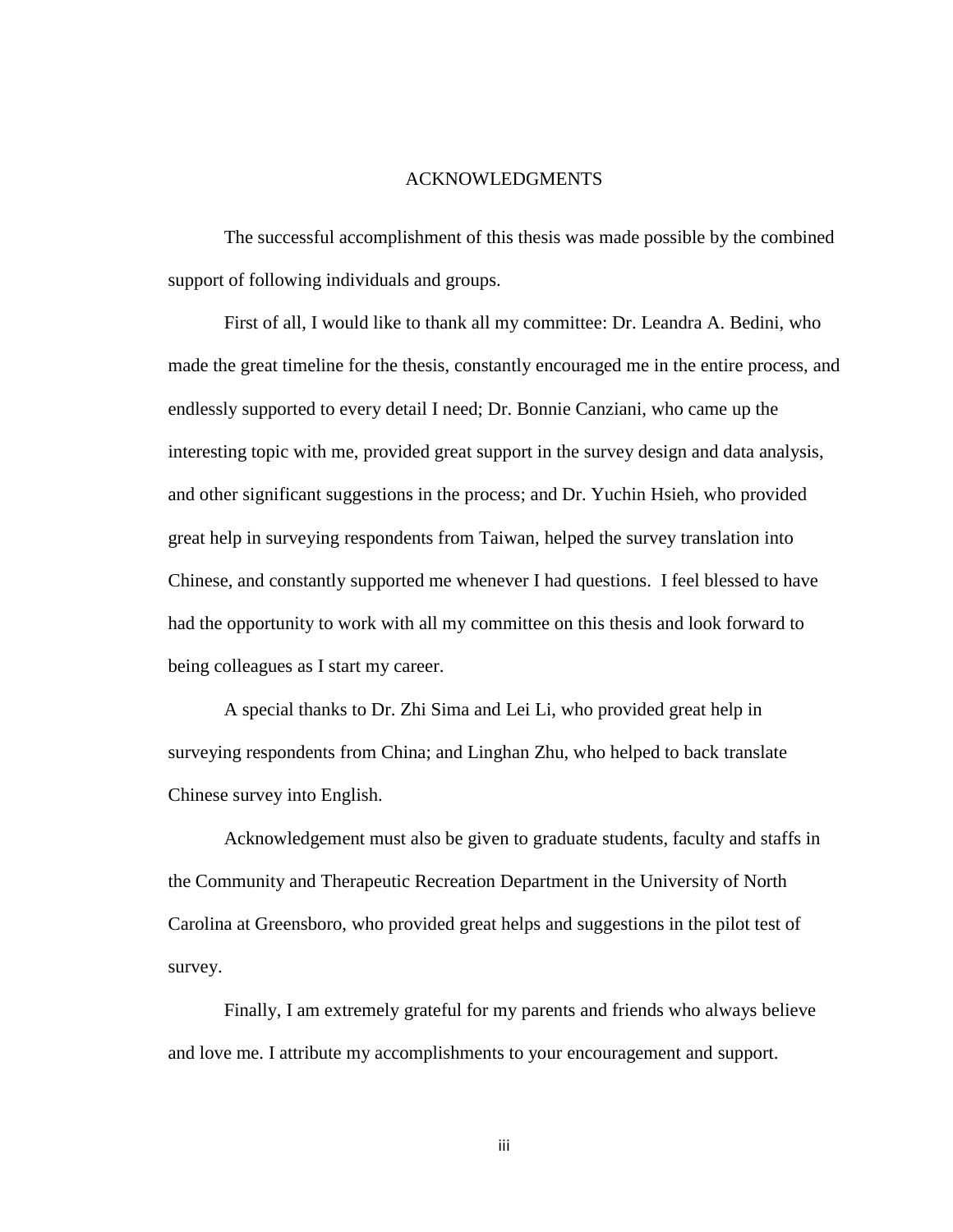## TABLE OF CONTENTS

| Page           |  |
|----------------|--|
|                |  |
|                |  |
| <b>CHAPTER</b> |  |
|                |  |
|                |  |
|                |  |
|                |  |
|                |  |
|                |  |
|                |  |
|                |  |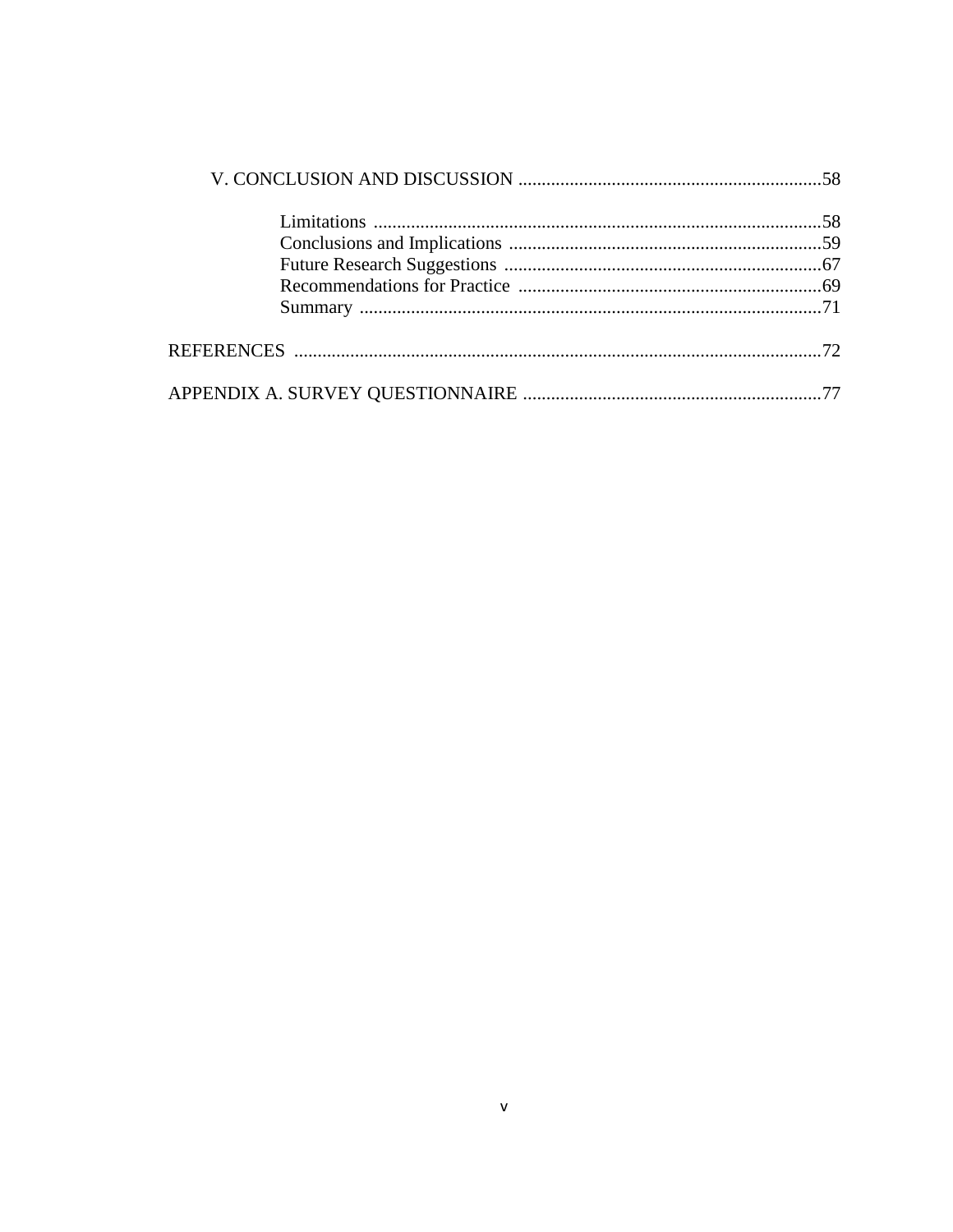# LIST OF TABLES

| Page                                                                              |  |
|-----------------------------------------------------------------------------------|--|
|                                                                                   |  |
|                                                                                   |  |
|                                                                                   |  |
|                                                                                   |  |
|                                                                                   |  |
|                                                                                   |  |
|                                                                                   |  |
| Table 6. Tea Drinking Motivations among Different Cultural Backgrounds 36         |  |
|                                                                                   |  |
|                                                                                   |  |
| Table 9. Tea Cultural Perception Differences between Cold and Non-cold            |  |
| Table 10. Methods of Learning Tea Culture in Different Tea Drinking Groups 40     |  |
| Table 11. Correlations between Tea Drinking Motivations and Tea Cultural          |  |
| Table 12. Familiarity of Tea Cultures among Different Cultural Groups 41          |  |
| Table 13. Interests of Tea Cultures among Different Cultural Groups 43            |  |
| Table 14. Important Elements of Tea Cultures among Different Cultural Groups 44   |  |
| Table 15. Methods of Learning Tea Culture among Different Cultural Groups 45      |  |
| Table 16. Interests of Tea Cultural Components among Different Cultural Groups 46 |  |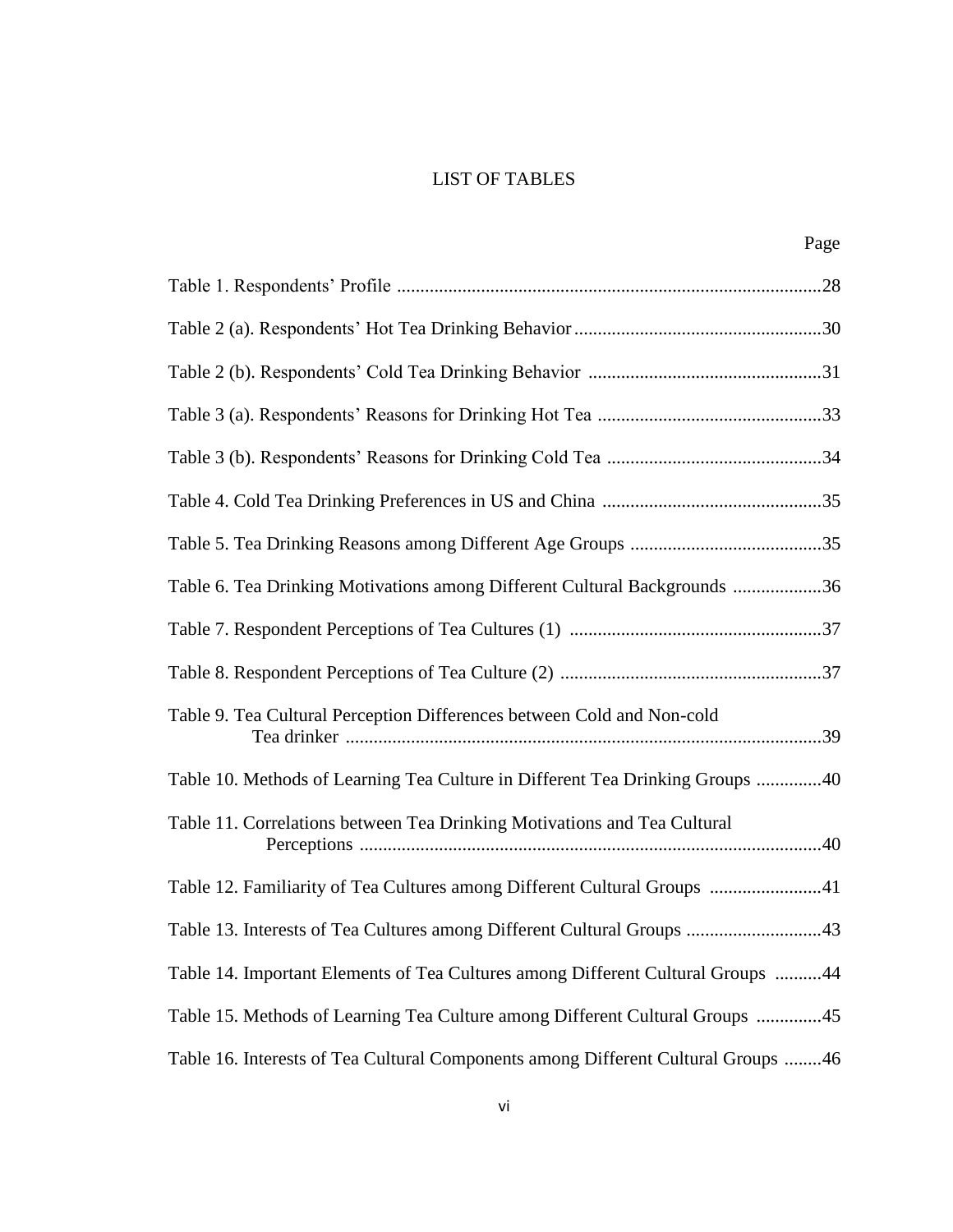| Table 17. Possibility of Visiting Tea Tourist Destination among Different      |  |
|--------------------------------------------------------------------------------|--|
| Table 18. Tea Tourist Motivations between Different Gender Groups 48           |  |
| Table 19. Importance of Elements in Tea Tourism among Different Cultural       |  |
| Table 20. Interests of Activities in Tea Tourism among Different Cultural      |  |
| Table 21. Tea Tourist Motivations among Different Cultural Groups 51           |  |
| Table 22. Possibility of Visiting Tea Tourist Destinations among Different Tea |  |
| Table 23. Correlations between Tea Drinking Reasons and Tea Tourism            |  |
| Table 24. Significant Differences among Tea Cultural Expert, Intermediate and  |  |
| Table 25. Correlations between Perceptions of Tea Cultures and Possibility of  |  |
| Table 26. Correlations between Interested Tea Cultural Components and          |  |
|                                                                                |  |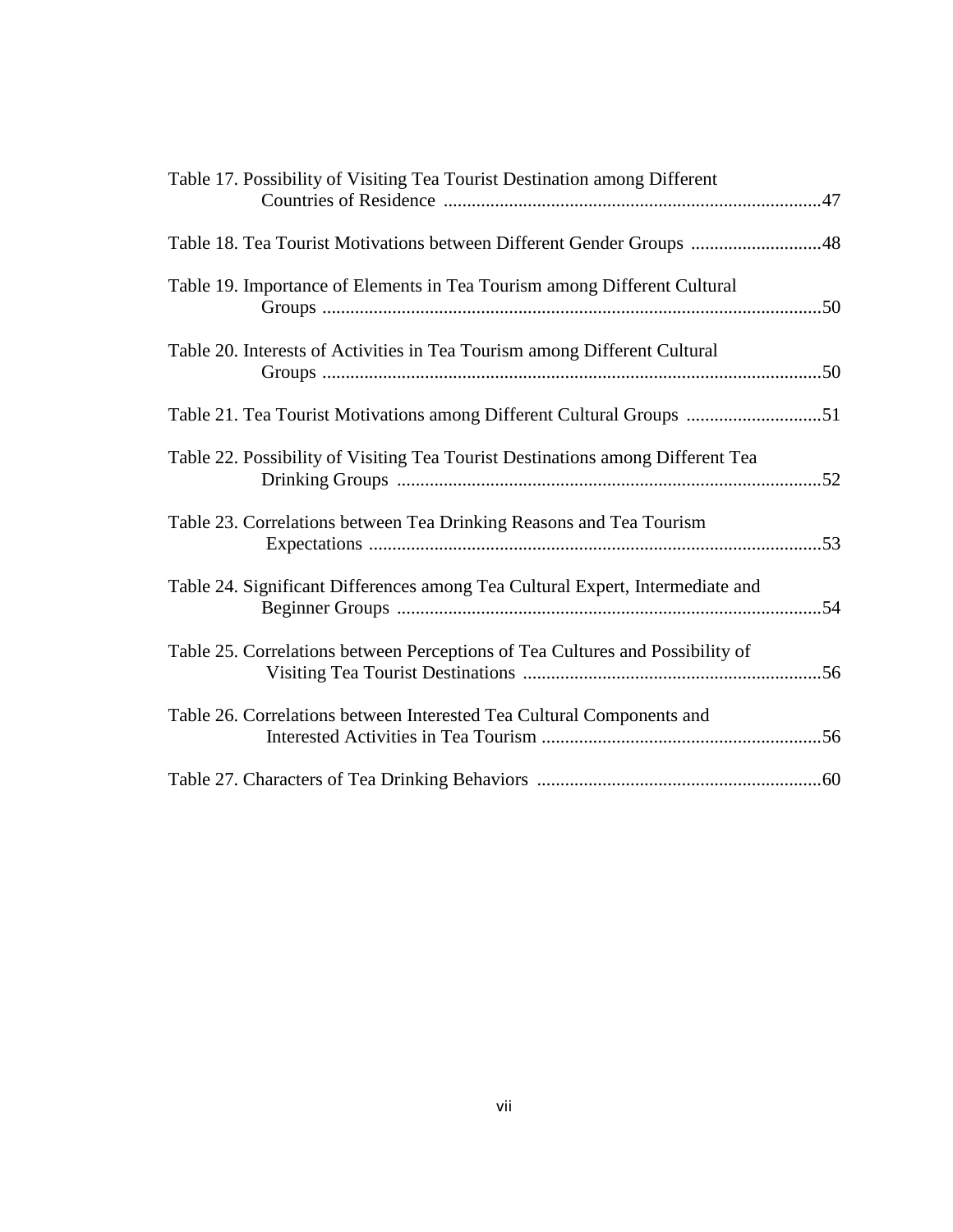# LIST OF FIGURES

| Figure 1. Relationships between Cultural Backgrounds and Perceptions of |  |
|-------------------------------------------------------------------------|--|
|                                                                         |  |

Page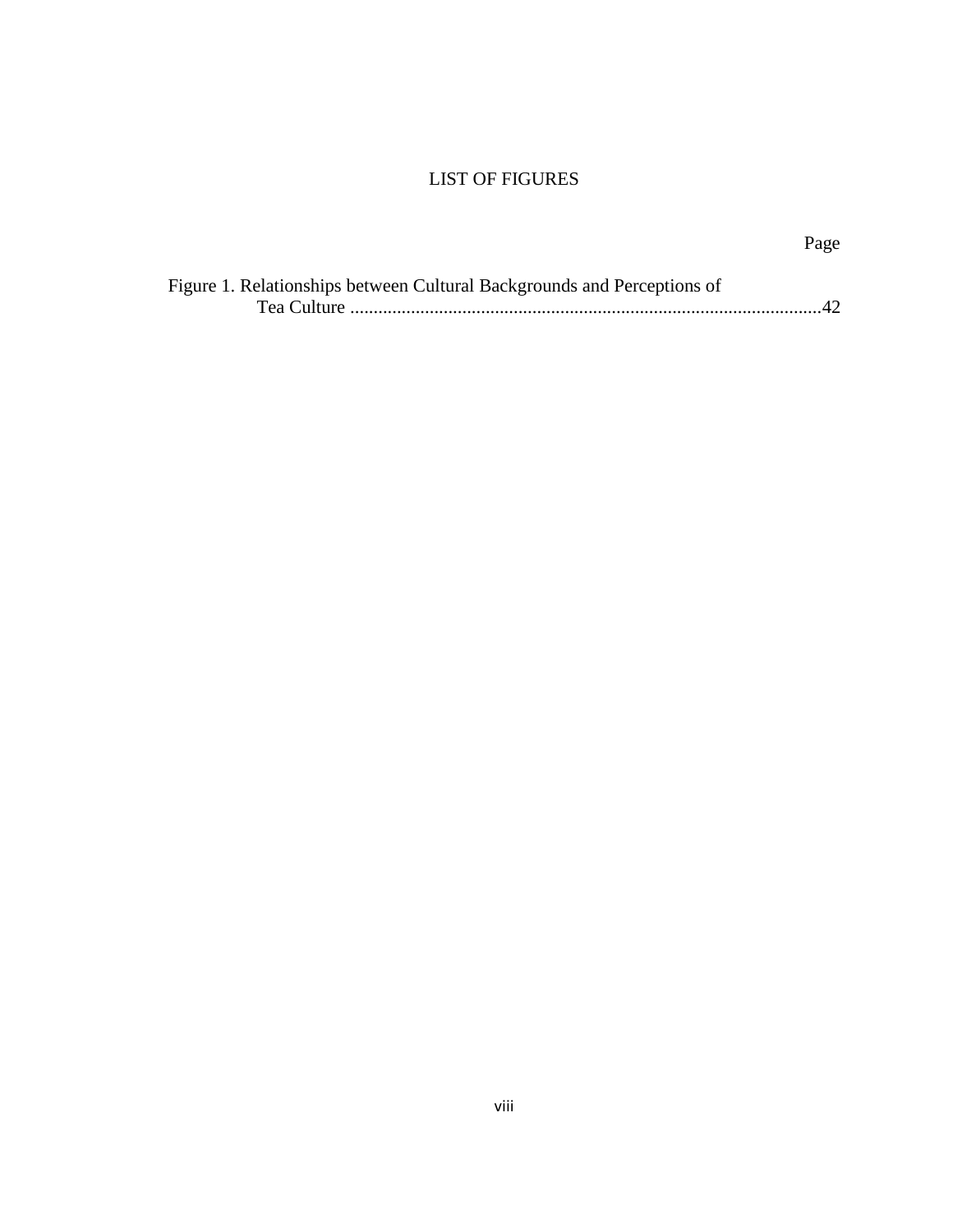## CHAPTER I

#### INTRODUCTION

#### *Research Background*

Worldwide tea production and consumption has increased over the past decades. According to statistics provided by the Food and Agriculture Organization of the United Nations (FAO) (2011), in 2009, China was the greatest tea production country, generating 1,375,780 million tons of tea, followed by India, Kenya, and Sri Lanka, which had also stayed in top four positions for more than twenty years. Meanwhile, in 2009, the United States became the fourth greatest tea importing country in the world, importing 110,861 million tons of tea, preceded by the European Union, Russia and the United Kingdom (FAO, 2011).

As tea drinking habits and tea cultures are transmitted worldwide, tea tourism is emerging as a new type of sustainable cultural tourism. In the US, a tea garden was opened in South Carolina that provided tea factory tours and trolley rides through the tea fields (Sanchez, 2008). In the UK, there are teapot trails that include a selected number of tea-serving establishments and also provide brief introductions to each town or village where those establishments were located (Hall & Boyne, 2007). In Sri Lanka, tea tourism has developed in conjunction with heritage tourism, eco-tourism, health tourism and rural tourism (Gunasekara & Momsen, 2007). Similarly, tea tourism in China was developed even more widely, including such attractions as tea festivals in Hunan province (Huang &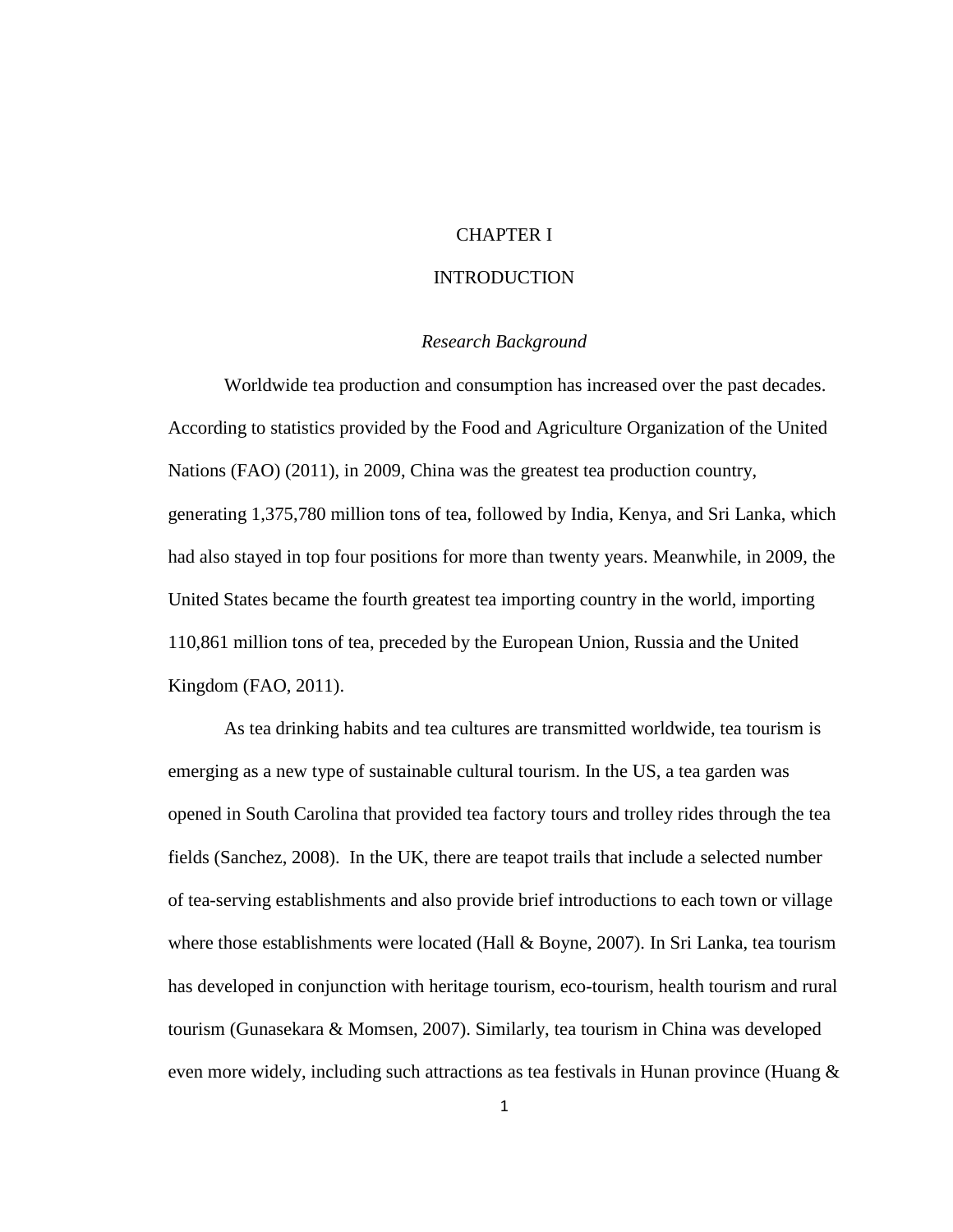Hall, 2007), the National Tea Museum in Hangzhou (Dewar & Li, 2007), and tea arts and ceremonies in Fujian province (Xiao, 2007).

However, the academic research of tea tourism falls behind the industry. Only a few studies on tea tourism have been published in English literature. In the book "*Tea and Tourism*," Jolliffe (2007) indicated that tea tourism and social change, tea tourist behavior, tea destination marketing, tea tourism development projects, and tea hospitality should be the five important areas for future tea tourism study. In Chinese literature, academic research studies on tea tourism had started since the 1990s, which included a wide range of topics, such as backgrounds and conditions of tea tourism development, the conception and attributes of tea tourism, benefits, and significances of tea tourism, development modes (Qian, Bao, Liu, He & Luo, 2008). But due to language barriers and cultural differences, the current studies in tea tourism are mono-cultural only. Information related to people's tea drinking behaviors and motivations across cultural boundaries is rare. Grounded on English and Chinese tea literatures, this research aims to explore the factors associated with tea culture and tea tourists in US, China, and Taiwan.

## *Purpose Statement*

The purpose of this study is to explore how demographic and motivational factors influence tea-drinking behaviors, tea cultural perceptions, and expectations on tea tourism.

#### *Research Questions*

In the process of achieving the research objective, four detailed research questions were developed by the researcher to help enhance the justification: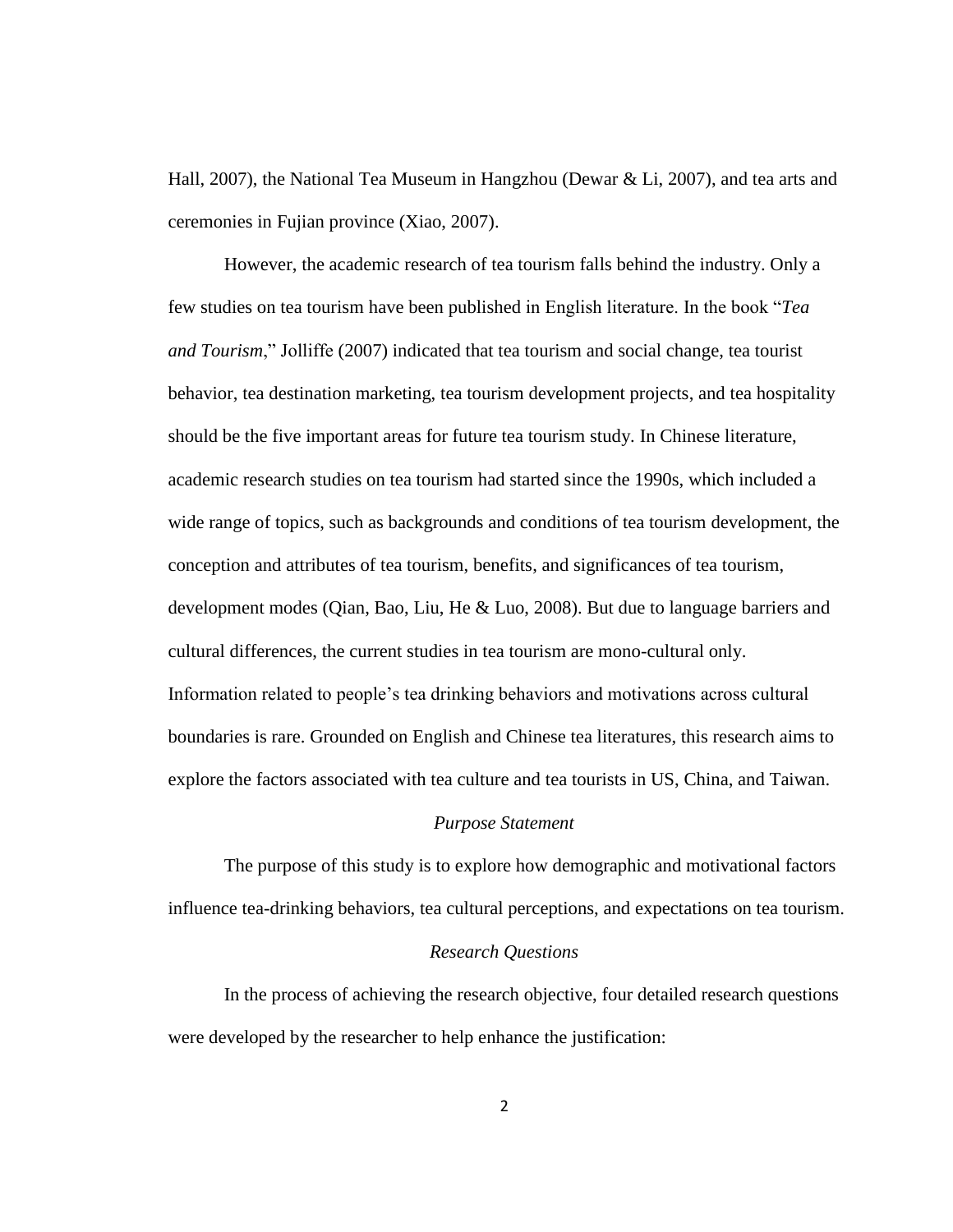Research Question 1: what demographic factors are associated with people's tea drinking behavior?

Research Question 2: will tea drinking behavior be associated with people's understanding of and attitudes towards tea culture?

Research Question 3: will people's self-identified cultural background be associated with people's understanding of and attitudes towards tea culture?

Research Question 4: what demographic, behavioral, or cultural factors will be associated with people's attitudes, expectations, and motivations towards tea tourism?

## *Definition of Terms*

**Tea culture**: all the diverse and inheritable human creations related to tea, including: material dimension, such as tea producing tools and tea sets; behavioral dimension, such as tea processing, tea drinking, and tea festival; and spiritual dimension, such as tea arts, philosophies, and religions.

**Tea tourism**: "tourism that is motivated by an interest in the history, traditions and consumptions of tea" (Jolliffe, 2003, p.136), consisting of tea gardens where tea is planted, tea factories where it is produced, tea shops where it is for sale or served, and institutions that preserve and interpret the tea culture (Jolliffe, 2007).

**Tea tourist**: "a tourist experiencing history, culture, and traditions related to the consumption of tea" (Jolliffe, 2007, p.10).

## *Delimitations*

There are two delimitations in this study. Firstly, although there are many tea cultures in the world, this study only selected the US, China, and Taiwan as sampling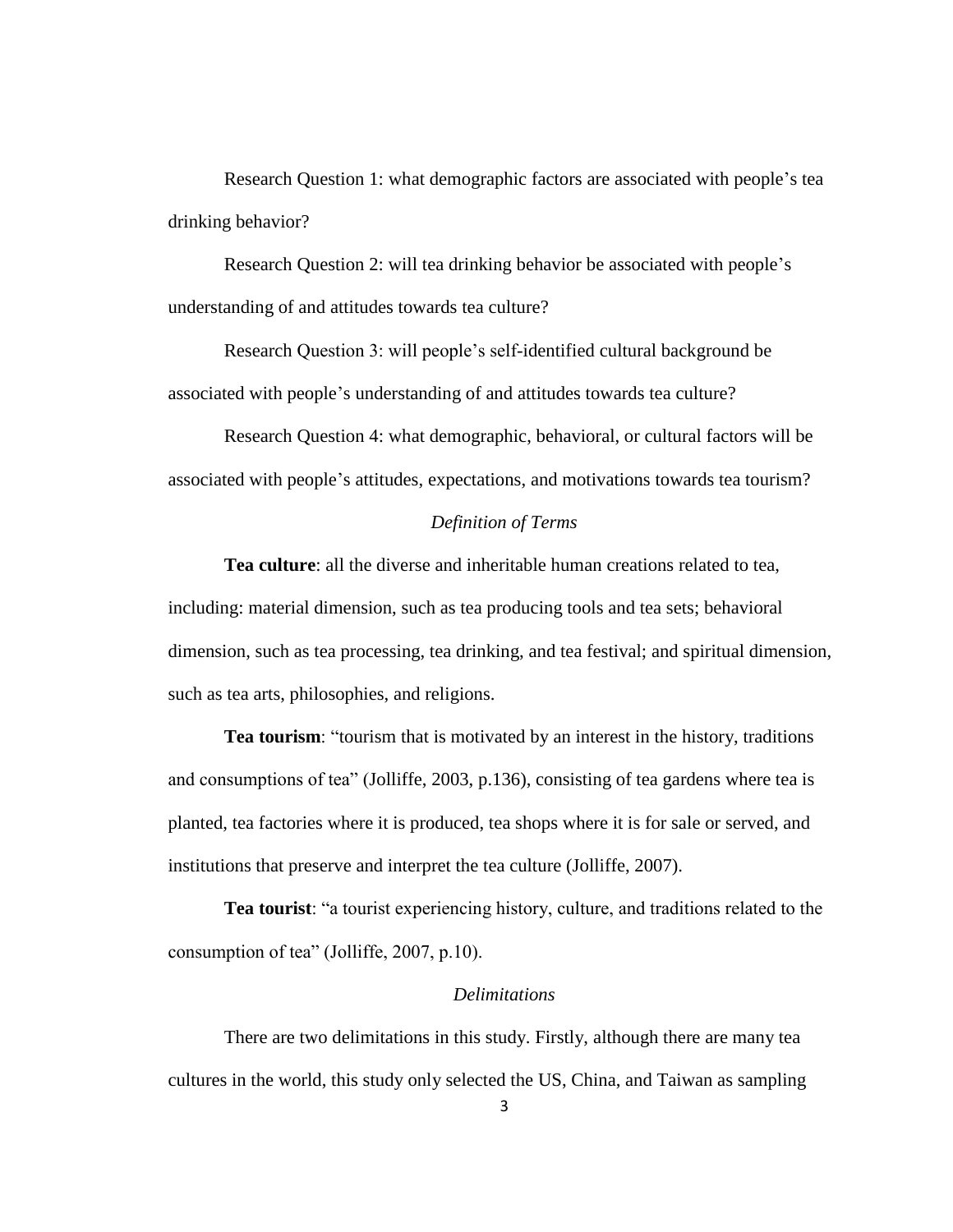geographical areas, since the researcher's interest is focusing on the differences between Western and Eastern tea cultures. The US contains European and American tea cultures, which well represents the Western tea cultures. Similarly, Eastern tea cultures are well represented by China and Taiwan. Thus, it is the researcher's intention to survey only samples from the US, China, and Taiwan, except from other countries. Secondly, this study was designed only focusing on university faculty. As a pilot study on tea drinkers, this study used a convenience sampling method. University faculty share some of the characteristics, such as higher education and stable income, demonstrated in persons interested in beverage tourism (Charters & Ali-Knight, 2002).

## *Significance of Study*

This study will integrate the body of knowledge of tea culture and tourism, by reviewing both English and Chinese literatures. Few research studies on tea tourism have been published in English, and even though there are some published in Chinese, the language barriers still make the communication and integration in this field difficult. This study will introduce research ideas and results published in Chinese to enrich English literature in tea tourism study and to promote academic communications in the field.

Secondly, this study will reveal the demographics of tea drinkers and contribute to understanding their perceptions and expectations of tea tourism. In the few existing research studies on tea tourism, tea tourist study still lacks of much attention. Since tea tourism is a new and emerging market, identifying the potential market is critical. This study will provide demographic profiles of tea drinkers, through surveying samples in the US, China, and Taiwan, and will also gather more information about people's perceptions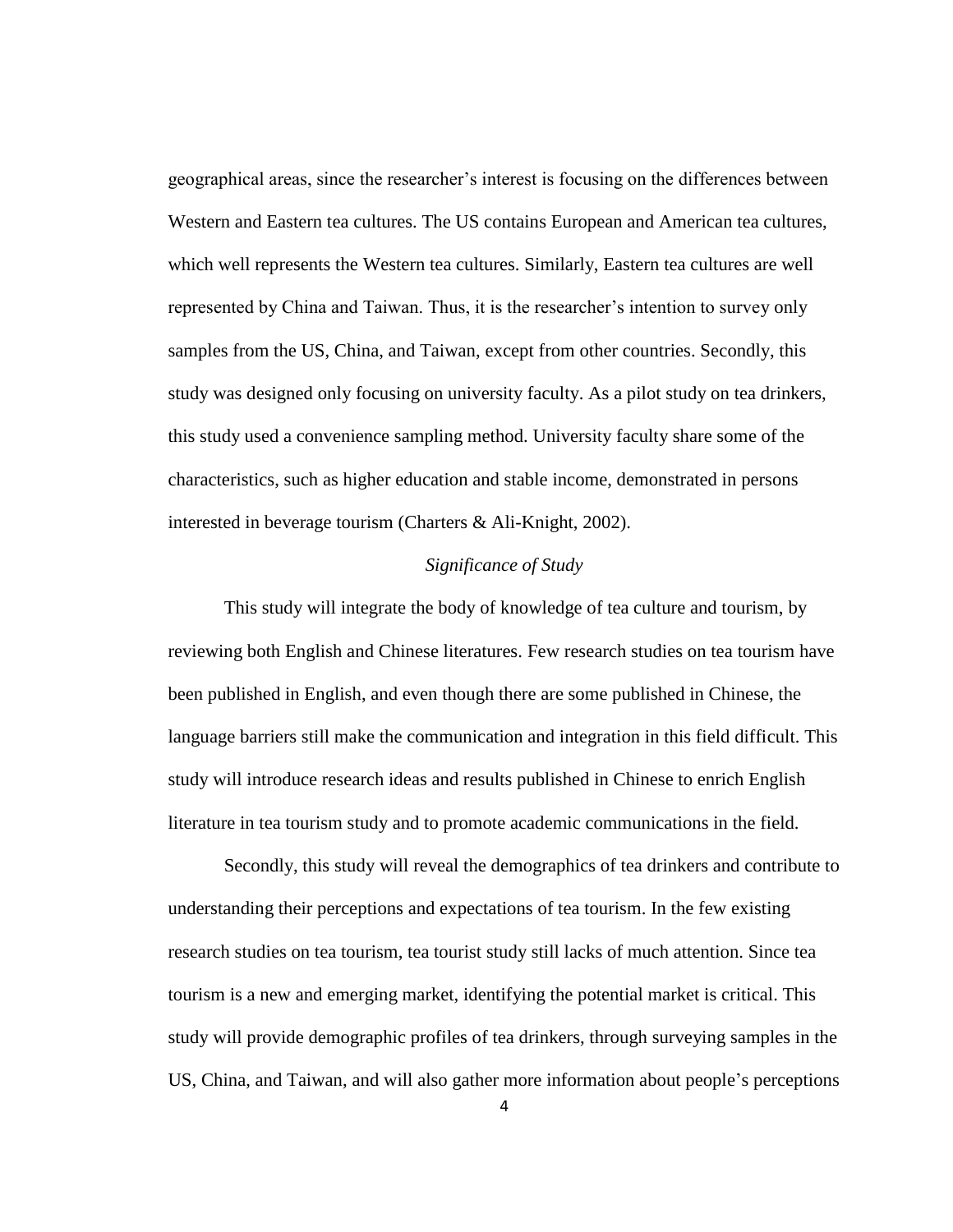and expectations of tea tourism from these different cultural perspectives. The findings gathered from this study will help tea tourism marketers develop strategies to cater to customers with different cultural backgrounds.

Thirdly, this study will contribute to the understanding and transmission of tea cultures, and promote communications among different tea researchers, especially in different Western and Eastern cultural context. In the literature review (Chapter 2), different tea cultures such as Chinese, European, and American tea culture were illustrated. In addition, tea drinkers' perceptions and expectations towards tea tourism were compared and analyzed from the cross-cultural perspectives.

This study will also gather tea drinkers' attitudes towards tea tourism and tea related products. Information generated from this study may be used to develop better products to meet the needs of tea tourists. Relevant sustainable development suggestions will be recommended to tea tourism destinations.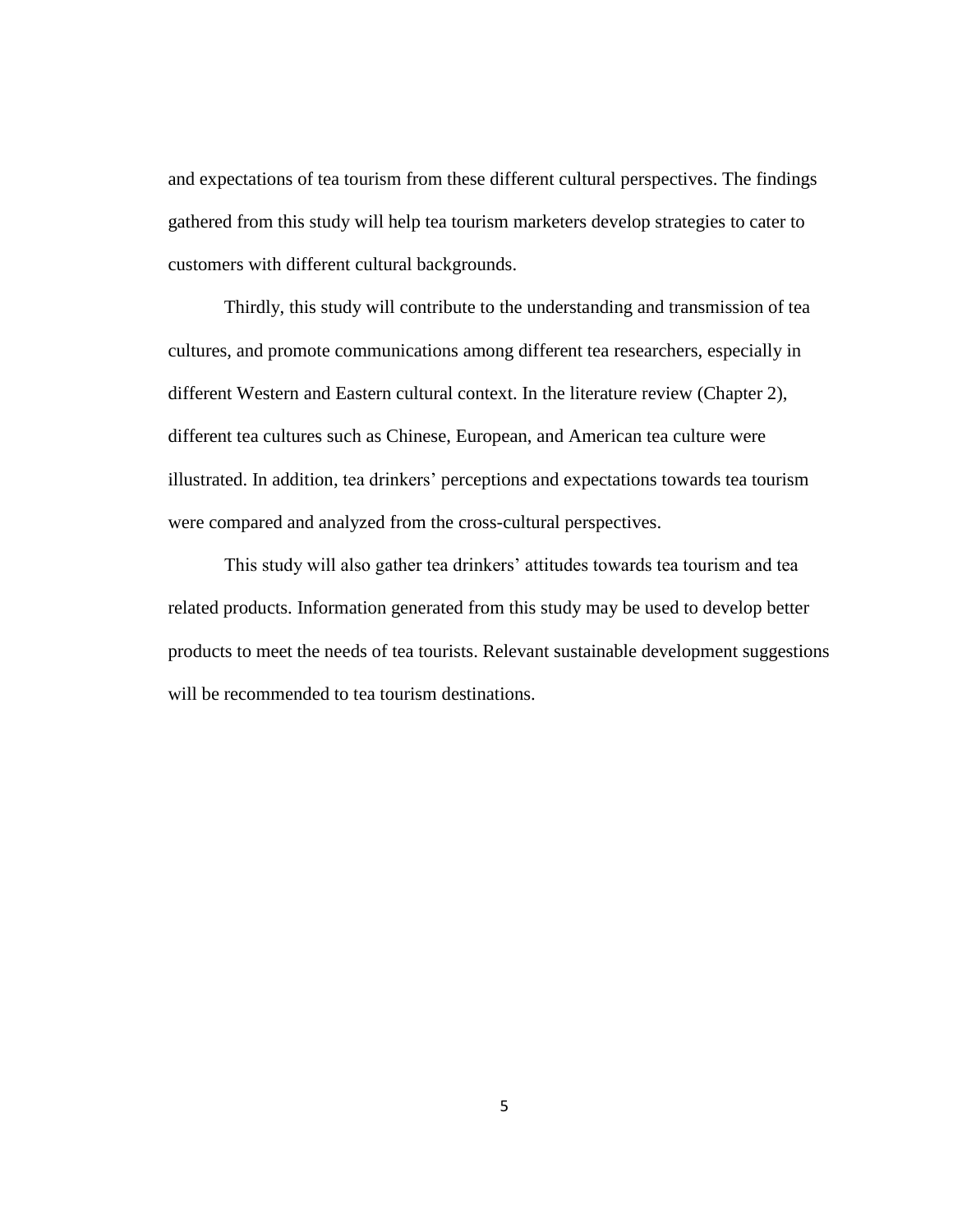## CHAPTER II

## LITERATURE REVIEW

The purpose of this study is to explore how demographic and motivational factors influence tea-drinking behaviors, tea cultural perceptions, and expectations on tea tourism. Thus, conducting a literature review on tea culture and tourism studies is very necessary. This chapter will review both English and Chinese literature on tea culture and tea tourism, methodologies used in previous research, and also provide theoretical foundations for tea tourist motivations.

## *Tea Culture*

Jolliffe (2007) suggested that tea is not only a commodity but also had cultural attributes that could be transported through cultural adaptation. He also mentioned that there are diverse sub-cultures as the result of tea culture transformation, such as "art of tea" in China, "the way of tea" in Japan, "afternoon tea" in Great Britain, and "samovar" in Russia. Chinese scholar Yu defined tea culture as "all the inheritable, continual, sustainable and excellent material and spiritual creations on tea during human beings social practice" (as cited in Cheng, Xu, Zhang & Zhang, 2010, p. 239). Zhang (2004) categorized tea culture into three dimensions: material dimension, including methods of producing and drinking tea, and tea sets; behavior dimension, including tea house, tea exhibitions, tea events, and so on; and the spiritual dimension, including esthetic, religious and arts.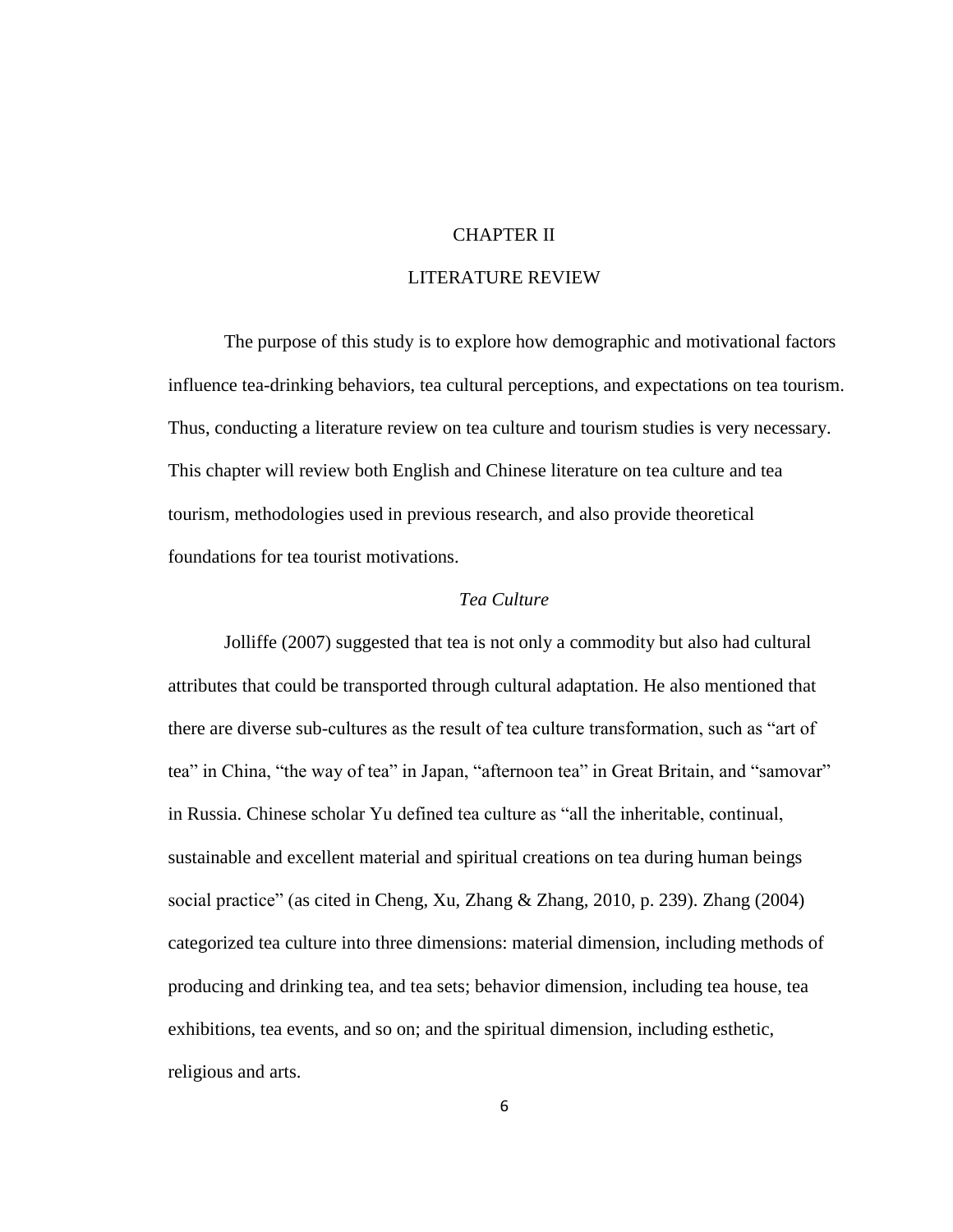## **Chinese Tea Culture**

The tea culture is originally from China (Han, 2007; Wang, 2001). In the book *Chinese Tea Culture: The Origin of Tea Drinking*, Wang (2001) demonstrated that the history of Chinese tea culture could be traced back to 2,700 B.C., when tea was normally used as medical herbs, and tea becoming a drink in China was not later than 59 B.C. In the Chinese Tang Dynasty (A.D.618-907), tea drinking in China achieved great popularity. Lu, Yu (A.D.733-804) was regarded as the "Saint of Tea" because of his book *Tea Classic*, which was the first book about tea in the world and had significant influence at that time and after, including tea origin and history, tea growing and producing process, methods of drinking tea, and tea ceremony (Cheng et al., 2010; Wang, 2001; Yang, 2007) China became a tea export country before the Tang Dynasty, first to Japan and Korea, then to India and Central Asian area, and it was exported to Europe in the  $17<sup>th</sup>$  century (Wang, 2001). Accompanied with the prosperity of Chinese tea trade, the tea culture was transmitted to more and more areas in the world, and even accommodated to different cultures, developing diverse tea cultures.

Yang (2007) indicated that the principle of Chinese tea culture was "Harmony," which was embodied in Chinese tea art, including aspects of the society-history, religion, ethics, music and dance, painting and calligraphy as well as food and cuisine. Wang (2001) suggested the core of Chinese tea culture is "visible art and invisible dao" (p. 51). "Dao" in Chinese has very abstractive meanings, indicated as the law of nature.

From philosophical perspectives, the spirit or dao of tea culture is influenced by three main philosophical schools in China. The first is Confucianism, which pursues the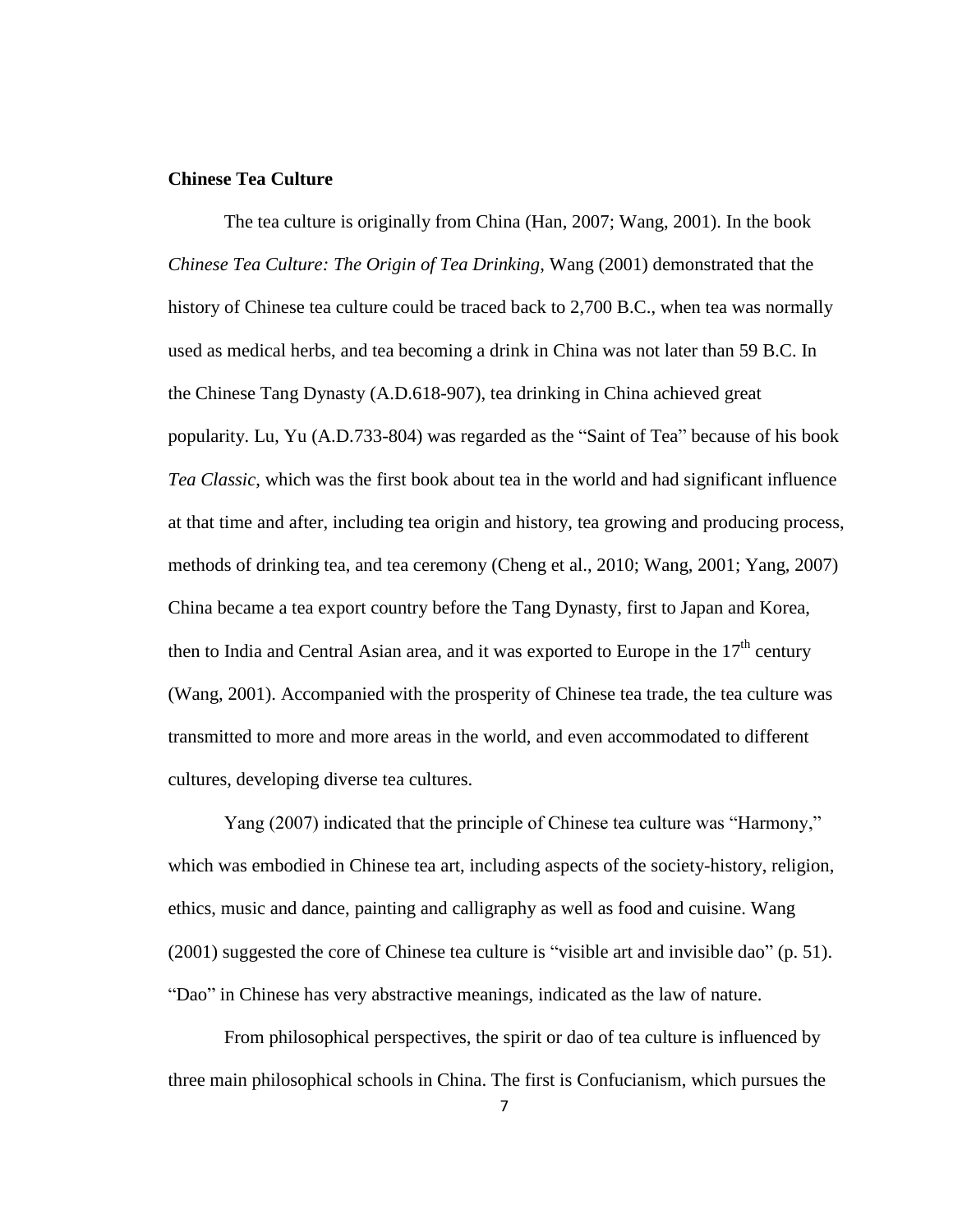moderation and harmony (Guo, 2006; Wang, 2001). In Chinese tea culture, harmony is the ideal tea drinking atmosphere. For example, hosts will serve guests a cup of tea to show friendship, and tea parties are held to promote communications. Also, moderation is embodied in the whole tea ceremony— water is never too hot or too cold, tea is never too much or too little. The second is Taoism. The Taoist school pursues the combination of human and nature (Wang, 2001). In tea culture, Taoist perspective suggests people should learn the natural law in tea making and drinking, such as planting and picking tea in best season. The third is Buddhism. The influence of Buddhism on Chinese tea culture is calm and self-reflection (Guo, 2006). Since tea drinking can bring calms and relief, Buddhists suggest people should pursue self-reflection while drinking tea.

In Chinese tea culture, there are a lot of factors in evaluating tea drinking, including tea color, smell, shape, taste, tea sets, water, time, and temperature (Wu, 2004). As to water, the "Saint of Tea," Lu Yu suggested the water from mountain spring was the best, water from river was inferior, and water from well was in lower level (Wang, 2001). The most famous tea set is purple clay teapot made in Yixing, China. That kind of teapot not only has elegant appearance, but also can retain original tea flavor and enhance its aroma (Chuan & Lien, 2000).

As to Chinese literature and arts, tea culture also has significant influences. In Tang Dynasty, more than 500 poems related to tea culture had already been developed (Wu, 2004). Also, in ancient paintings, *Xiao Yi Zhuan Lan Ting Tu* was the earliest tea painting in the world, describing a scenery of Confucianists and monks drinking tea together (Wang, 2001; Wu, 2004). The Chinese calligraphy also has lots of relations to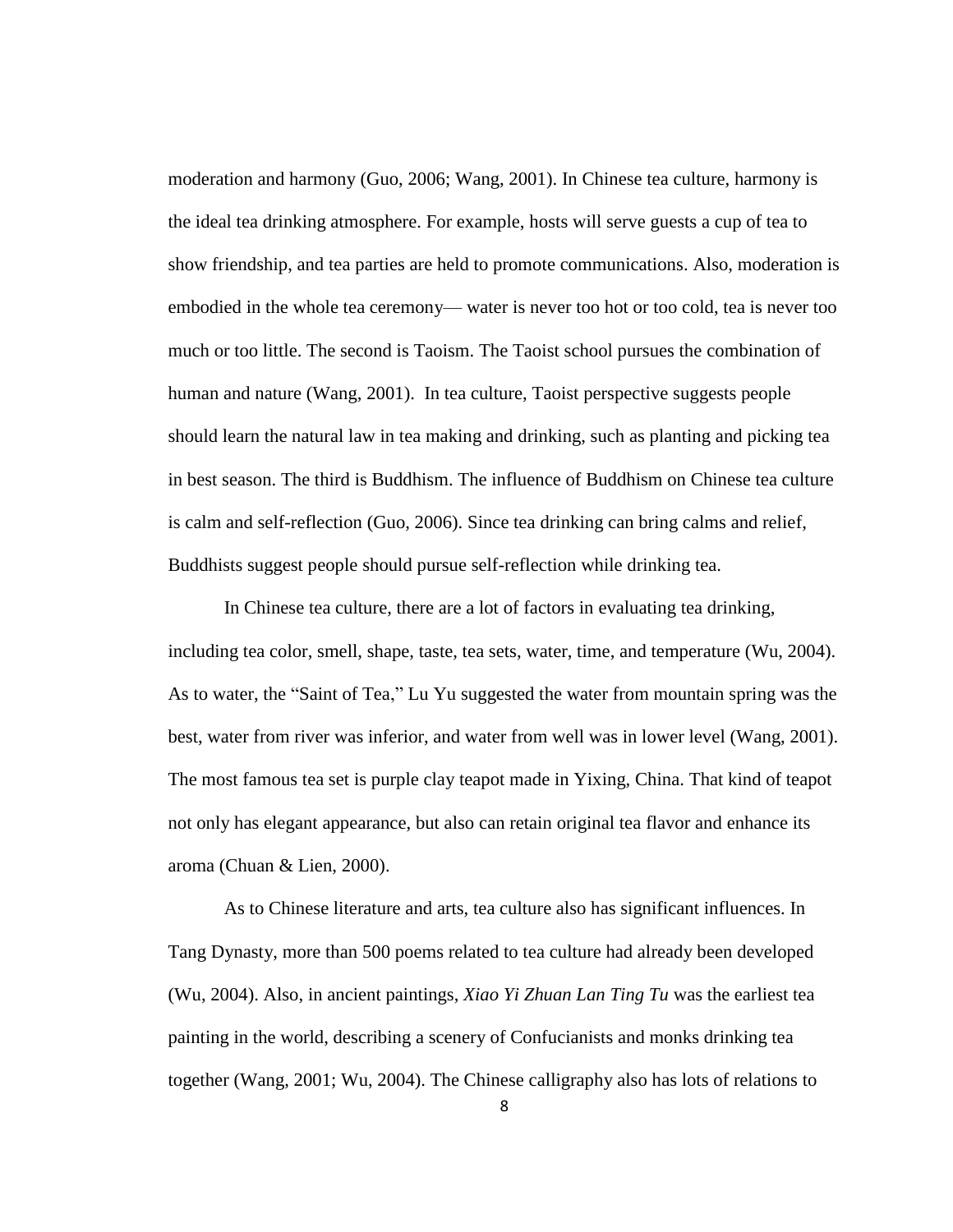tea culture. Since many calligraphers had tea drinking habits, tea poems and the word "tea" often appeared in great calligraphic works (Wang, 2001). Songs and dances related to tea culture are very popular in south and west tea origins in China, which usually describe the process of planting and making tea, or can be used in welcoming guests to show friendly (Wu, 2004).

#### **European Tea Culture**

Tea was brought into Europe in the early  $17<sup>th</sup>$  century, and the Dutch East India Company played a very important role (Han, 2007). In the mid-17<sup>th</sup> century, tea was exported to England, and the earliest tea advertisement in England appeared in 1658 (Pettigrew, 2001). In the  $18<sup>th</sup>$  century, tea became the most popular drink in England, and in the  $19<sup>th</sup>$  century, afternoon tea came into English routine life (Pettigrew, 2001; Han, 2007). The first tea arrived in Russia as a gift from China to Tsar Alexis in 1618, and in the late  $17<sup>th</sup>$  century, tea became a mass product imported from China to Russia (Han, 2007). In the beginning, tea exported from China to Europe was green tea. But because green tea always lost the quality during its transportation, black tea, a type of fully fermented tea which could be kept for a long time, was becoming popular in Europe until now (United Kingdom Tea Council, 2011).

In British tea culture, "afternoon tea" and "high tea" are very popular. According to Pettigrew (2001), afternoon tea was first invented between 1830s -1840s by the upper class, which was taken between the lunch and dinner. It was also called "low tea" because of people sitting in low chairs around low tables to drink. It was usually served with bread and butter, and added sugar, milk and cream. High tea was accompanied with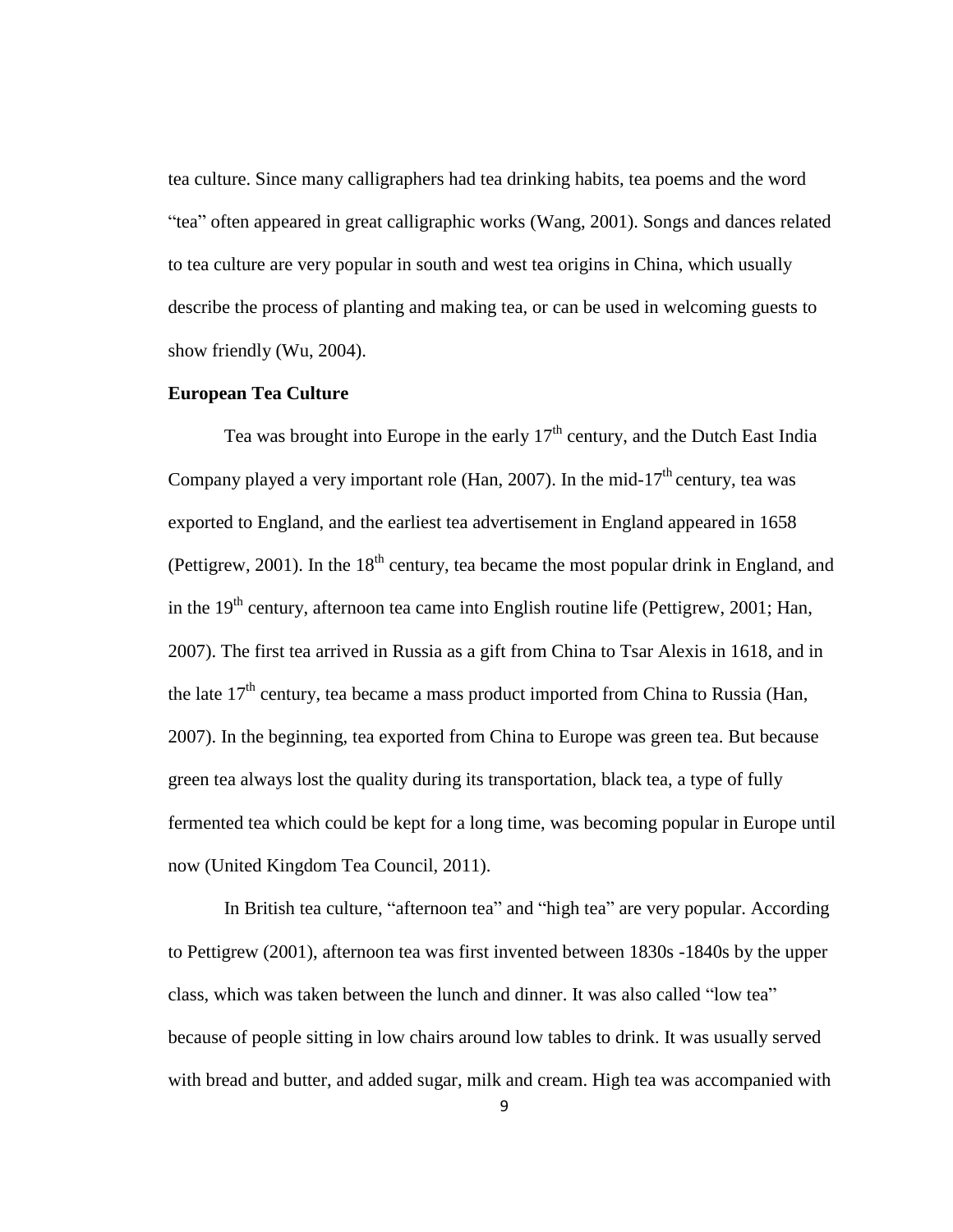meals, firstly popular in lower classes, served with meats, potatoes, cheese, home-made bread and cakes. After the widespread of tea drinking, tea parties became a popular social event, and poems, novels related to tea, and even tea gowns were developed at that time.

In the  $18<sup>th</sup>$  century, tea gardens were opened all over the country on Saturdays and Sundays, with tea serving. People enjoyed dancing in the tea gardens, until World War II, but nowadays, tea dances are still kept on in Great Britain. Tea shops have been widespread in the UK, since  $19<sup>th</sup>$  century. At that time, they were the appropriate social communication place for women. But now, they have become famous because of its serving delicious food and drink, and its cultural traditions (United Kingdom Tea Council, 2011).

#### **American Tea Culture**

According to Yang (2007), tea was first brought to North America from China by the Dutch in mid-17th century. Later, the British controlled the trade of tea and much increased the tea tax, which led to the "Boston Tea Party". After the revolution, the United States began to import tea from China in 1784. And tea drinking style changed from hot into cold when it was widely accepted in the US The tea drinking habits was introduced to America by European immigrants, in two ways of preparation: plain drink and mixed drink. Nowadays, the mixed drink was seemed to become majority, with lemon, sugar and ice. And ice tea is one of the most popular tea drinks in American's life, bottled or caned, which could be sold everywhere in supermarkets and restaurants. Another unique character in American tea culture is the significant invention the tea bag. It was invented in the beginning of 20th century by Thomas Sullivan, a New York tea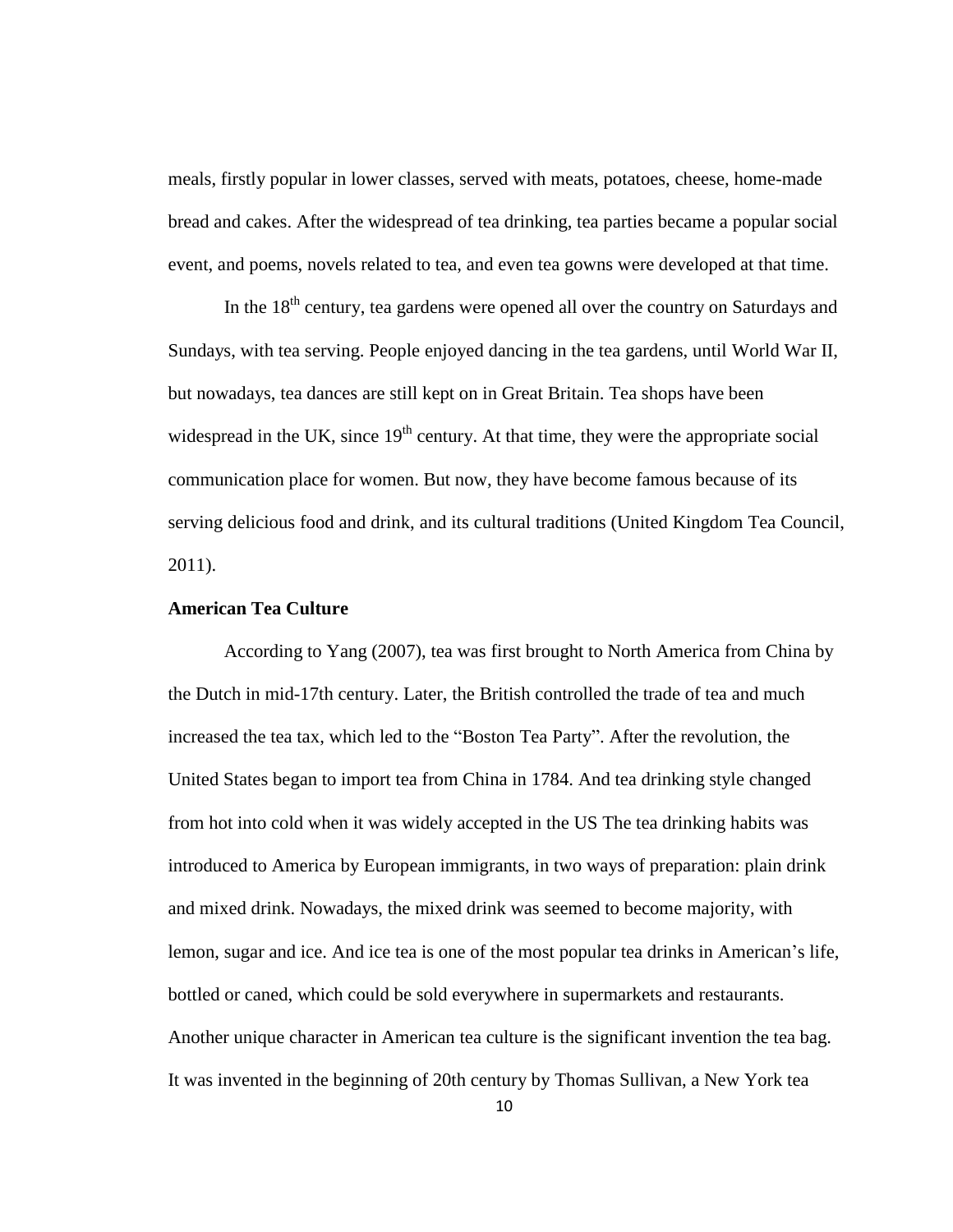importer, who sent tea samples in small silk sacks. It was intended that the tea should be removed from the sack, but some customers had no idea about that, dipping the whole sack into the water. However, the ease of controlling the exact time of steeping and removing the leaves with minimal effort has made tea bags popular soon, not only in US, but also worldwide (United Kingdom Tea Council, 2011).

#### *Tea Tourism*

Jolliffe (2003) explained tea tourism as "tourism that is motivated by an interest in the history, traditions and consumptions of tea" (p.136), also indicated that tea tourism could basically consisted of tea garden where tea is planted, tea factories where it is produced, tea shops where it is for sale or served, and institutions that preserve and interpret the tea culture (Jolliffe, 2007).

Zhang (2004) indicated that tea tourism was developed based on tea planting areas with beautiful natural environment or special historical heritage, delivering the diversity of tea culture and local customs through sightseeing, learning and experiencing, entertaining activities, shopping and other tourism products.

Tea tourism in China has developed very fast in recent years. Ji (2006) demonstrated that tea tourism in China was developed in the term of tea museums, tea gardens, tea related activities, tea shops, tea events, tea folk performance, and tea related products. Zhang (2004) concluded four types of tea tourism attractions in China: natural landscape, which was relied on the beautiful landscape and good natural environment; special tea custom, which had distinguished tea cultural activities and performances; agricultural ecology, which was developed as rural tourism, providing tea planting and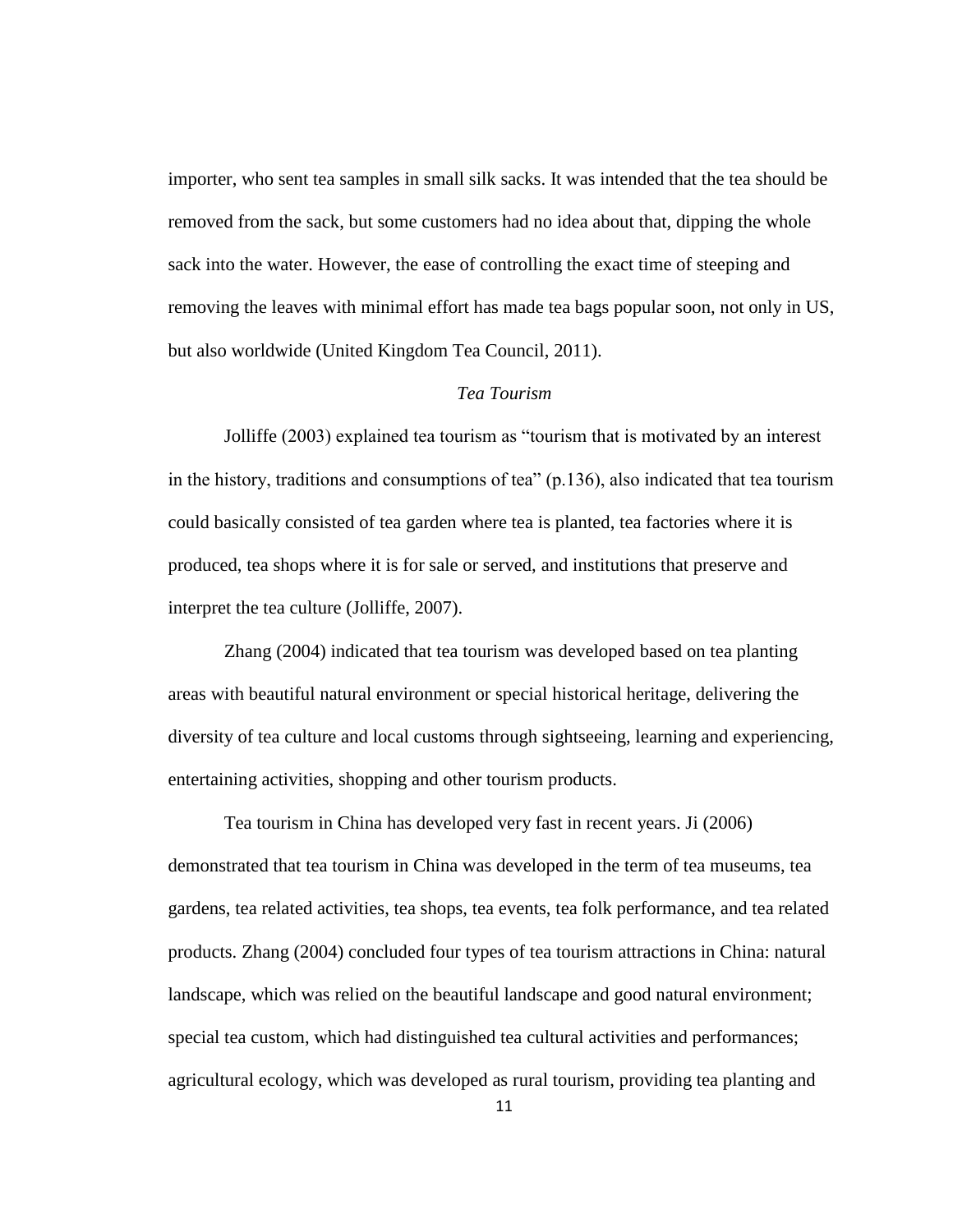plucking experience to tourists; and historical archaeology, which was developed based on historic heritages.

Tea tourism in Sri Lanka was normally followed by visiting tea gardens, watching tea plucking and tea leaves, tasting tea and snacks, and shopping for souvenirs (Gunasekara & Momsen, 2007). Jolliffe and Aslam (2009) suggested tea tourism supply in Sri Lanka included: retail, such as stores and boutiques; lodging, such as tea hotels and tea eco-lodges; tea factories; attractions, such as museums and interpretive centers; food service, such as cafes and restaurants; and recreational activities, such as high tea and tea trail hiking.

## *Previous Studies on Tea Tourism*

#### **In English Literature**

A few researches have been done on tea tourism in English literatures. In the book "Tea and Tourism," Jolliffe (2007) introduced the connection between tea and tourism from historical, cultural and industrial perspectives, suggesting that tea tourism and social change, tea tourist behavior, tea destination marketing, tea tourism development projects and tea hospitality should be the five important areas for future tea tourism study. Another contribution of this book includes a lot of case studies of tea tourism in global areas: Huang and Hall (2007) evaluated a tea festival in Hunan, China, through interviewing different stakeholders, including hotels, tea production and export enterprises, tea-leaf sales companies, provincial government, and customers; Xiao (2007) analyzed tea tourism products in Fujian province from a tourist demand point of view, such as tea routes for sightseers, tea souvenirs for shoppers, tea ceremonies for cultural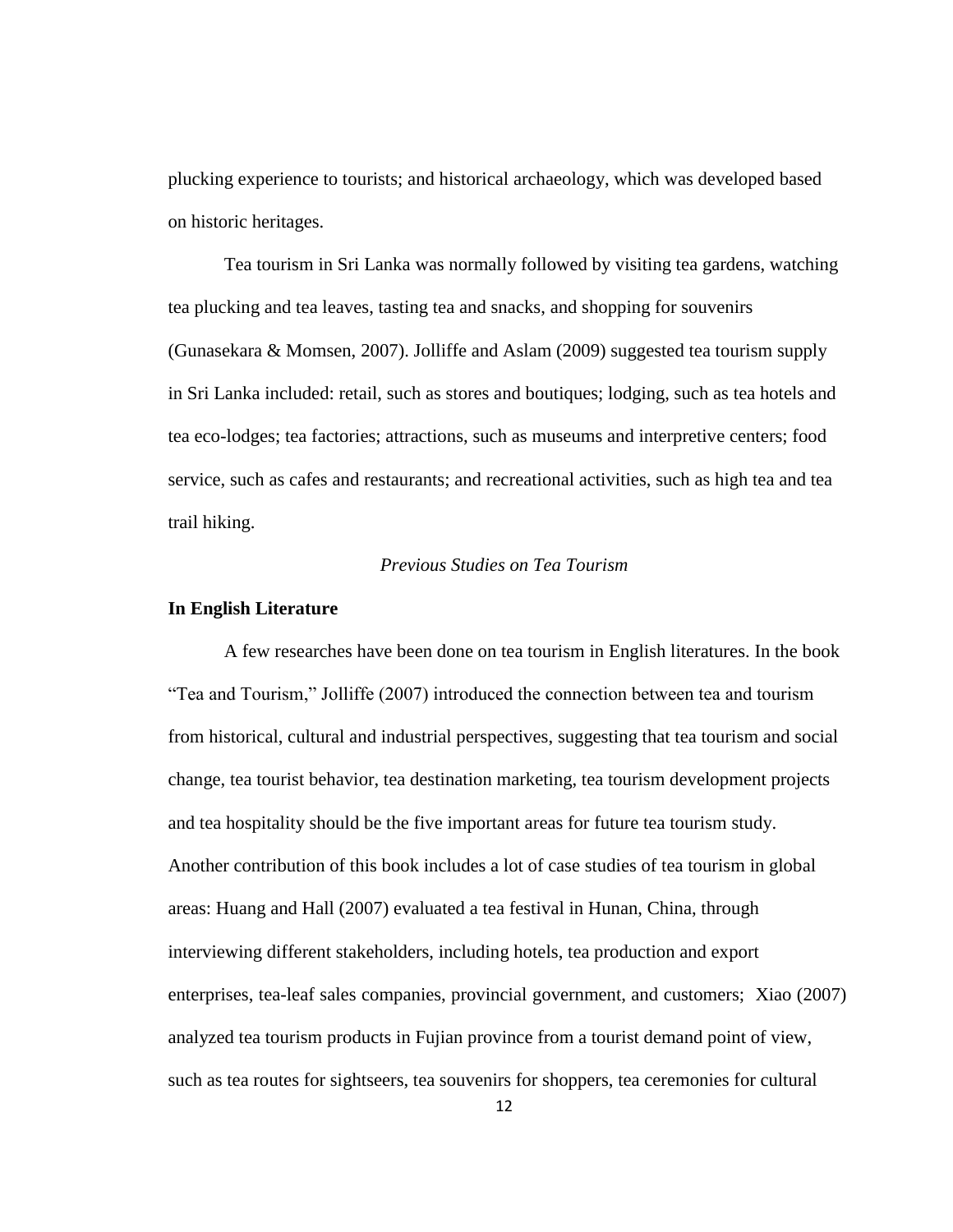tourists, and tea-related agri-tourism for rural tourists; Jolliffe and Zhuang (2007) did a case study of tea tourism development in Fuding, China, through surveying samples in local tea, tourism and hospitality industries ; Hannam (2007) analyzed the case in Assam, India, from political perspective, indicating tea tourism development in Assam was limited by its political environment; Gunasekara and Momsen (2007) conducted a case study in Sri Lanka, and suggested tea tourism in Sri Lanka should be developed into different directions, including heritage tourism, eco-tourism, health tourism, rural tourism, exclusive tourism and community-based tourism.

Besides that book, Jolliffe and Aslam (2009) also conducted a case study of tea heritage tourism in Sri Lanka, using participant observation and semi-structured informal interviews, to analyze and compare three supply components in local tea heritage tourism: tea character accommodations, tea factories, and local tea sale centers.

However, those case studies are mostly qualitative analyzed from the supply side, focusing on tourism development in tea tourist destinations, without adequate quantitative analysis in tourist demands. A significant case study on tea tourists has been conducted by Cheng, Xu, Zhang and Zhang (2010). They surveyed tourists in Xinyang, China, where was a tourism destination and also a tea origin, to explore the tourists' attitude and perceptions towards tea and tea tourism, and identify the profile of the potential tea tourists. The major findings included tourists' age between 31 and 40 were more likely to be potential tea tourists; and tea drinking habits had significant influences on people's attitude towards tea tourism. The limitation of this research is not paying much attention to cultural effects on tourists.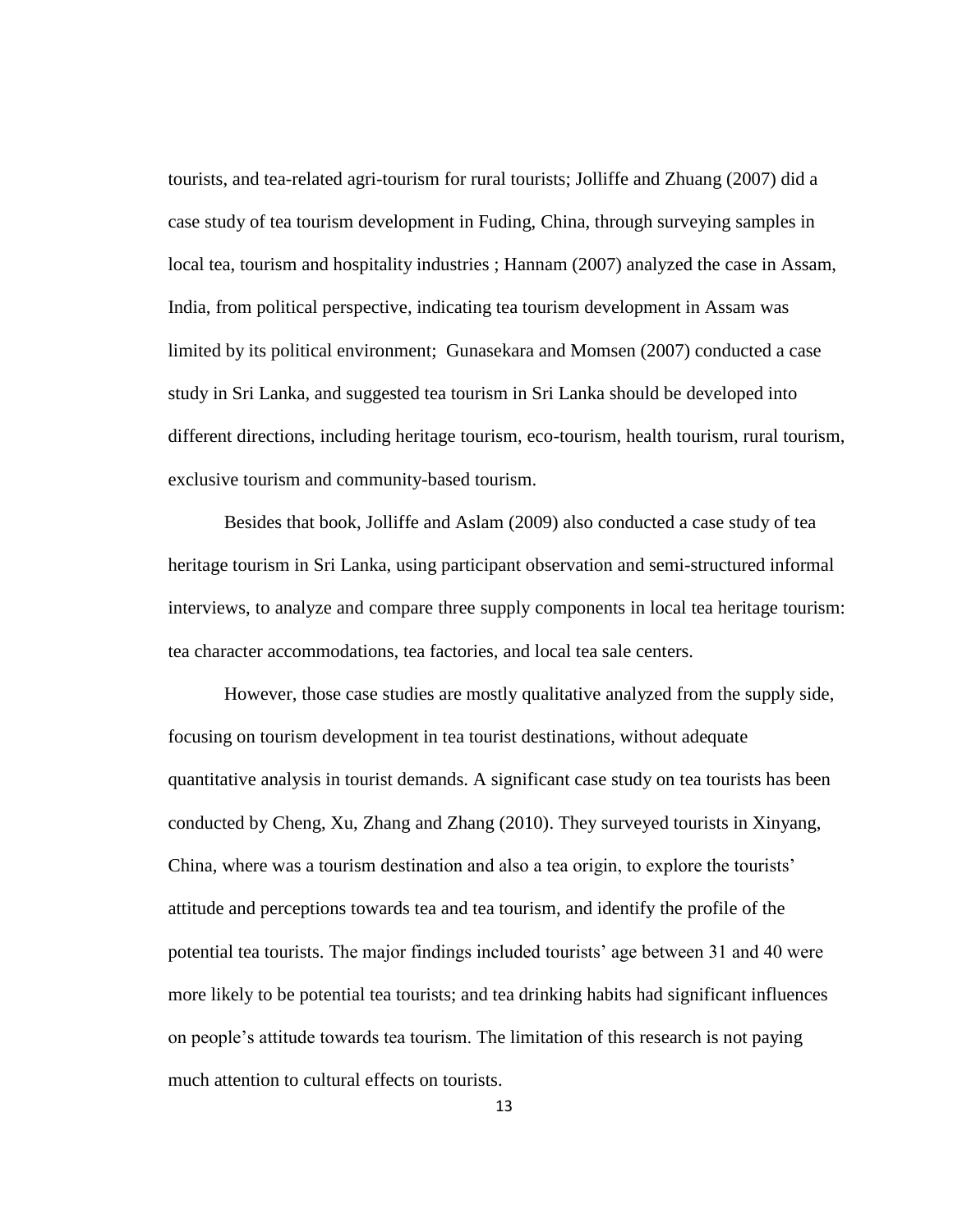Beside limited tea tourism research, wine tourism studies in English literature have more occupations, which could also provide a valid reference in methodology. Alant and Bruwer (2004) researched on wine tourist motivations through cellar door surveys in South Australia, finding out the main purpose of tourist visit to the wine region was visiting wineries and tasting/buying wine, and the primary motivation for people visiting the cellar door was to taste wine, and also build up a conceptual motivational framework for wine tourism based on the survey analysis.

Charters and Ali-Knight (2002) conducted site surveys on wine tourists in western Australia, researching on wine tourist demographic profiles and their knowledge of and interest in wine, experience and expectations at wineries, motivations to visit, and factors influencing their decision to buy wine at the cellar door. The finding results suggested the regional and cultural variations had significant influence on wine tourist perceptions and expectations.

Marzo-Navarro and Pedraja-Iglesias (2009) conducted a survey on potential and real wine tourists in Spain, revealing potential Spanish wine tourist profiles and the relation between the origin of preferred wine and the destination selection in wine tourism.

In addition to the survey research, Ravenscroft and Van Westering (2001) also used literature research methodology in researching on the relationship between people's consumption of wine and their leisure and tourism behaviors.

14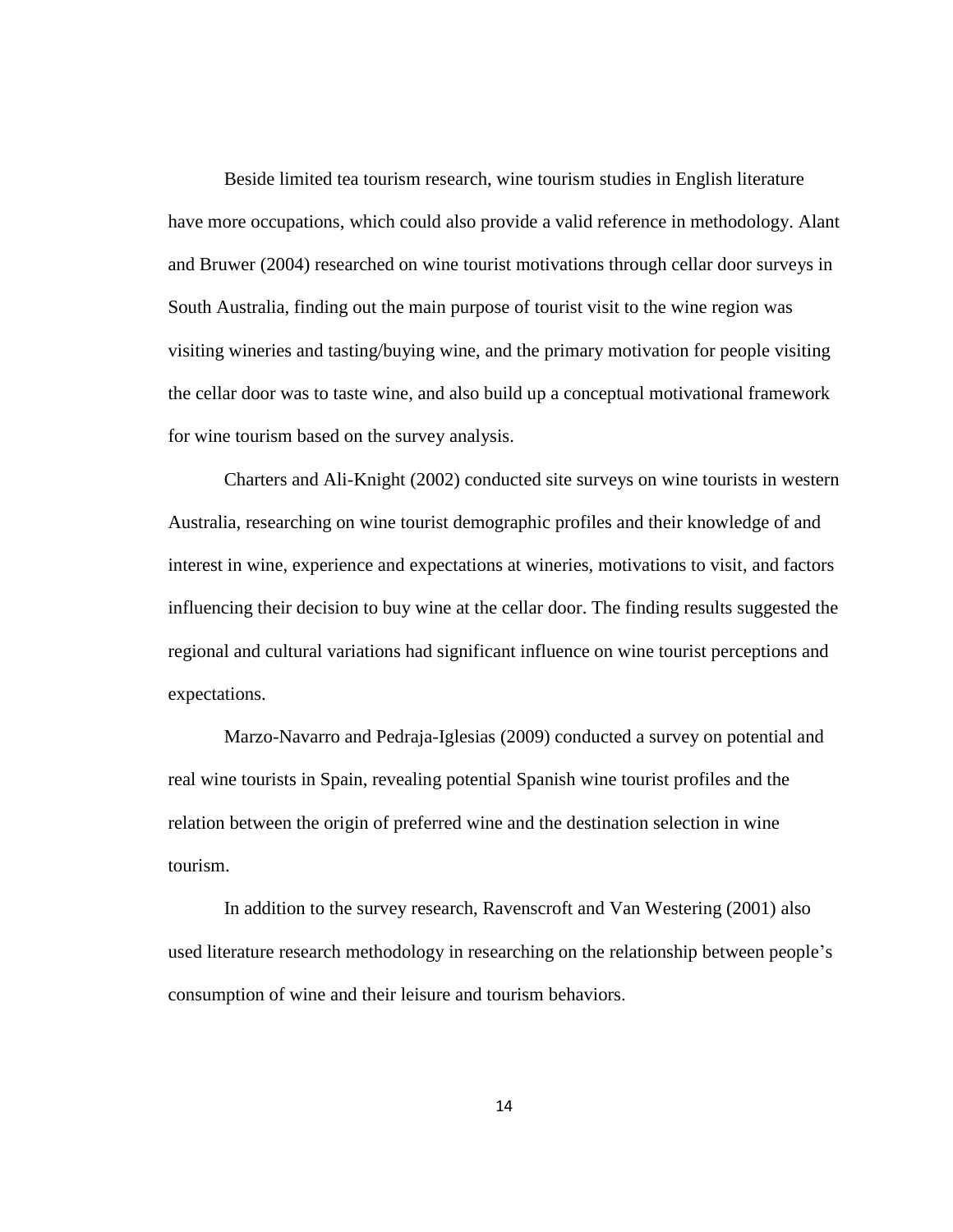## **In Chinese Literature**

Since tea culture is originally from China, and tea tourism has fast developed in recent years, tea culture and tea tourism are gaining more and more attention in Chinese tourism researches. As calculated in the literature research by Qian et al., (2008) there were 57 valuable researches on tea cultural tourism published in China from 1994 to 2007, containing a wide range of topics, such as the background and requirements of tea tourism development, the conception and characters of tea tourism, significances and benefits of tea tourism development, tea tourism products and developing modes, and other problems and issues in tea tourism. However, in various Chinese tea tourism researches, quantitative researches on tea tourists are still deficient, which need much more academic attention (Qian et al., 2008).

Zhang (2004) researched on the relationship between tea culture and tea tourism in the master's thesis. She used multiple cases study and comparison method, to indicate that the implication of tea culture in tourism could bring social and economic benefits, while sustainable tea tourism development would promote the transmission of tea culture, protect and enrich traditional Chinese tea cultures.

Ji (2006) also studied tea tourism development in his master's thesis. He stated the history of Chinese tea culture, and compared with Japanese and British tea cultures. A single case study method was used in his research. He analyzed tea tourism development in Shandong province, and made recommendations for future tea tourism industry.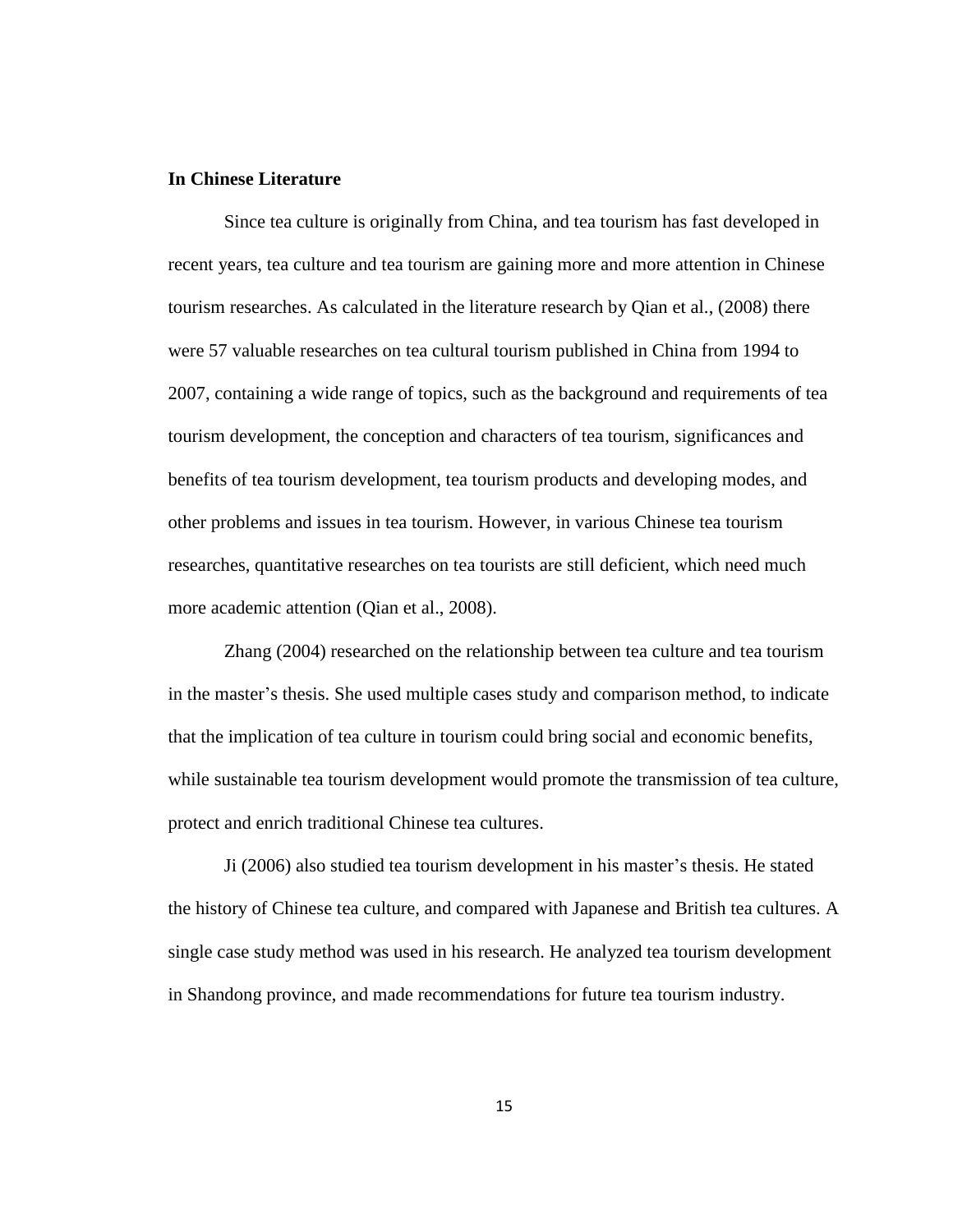#### *Tourism Motivation Theories*

This research studies tea tourists based on theories of tourist motivations. According to the literature, motivations of tea tourists are varied. Jolliffe (2007) used Iso-Ahola's (1982) Seeking/Escaping Model to explain tea tourist motivation. Kay (2009) also suggested several theories could explain cultural tourist motivations, such as Push and Pull Tourist Motivation Theory developed by Crompton, 1979; the hedonic consumer motivation theory introduced by Hirschman and Holbrook, 1982; and the hedonic tourism motivation model developed by Goossens, 2000. Each of these theories as it applies to this study is described here.

The Seeking/Escaping Model developed by Iso-Ahola (1982) demonstrates two critical recreational motivations: (a) escaping from everyday routine environment, including personal environment, and interpersonal environment; and (b) seeking personal and interpersonal intrinsic rewards, such as feelings of mastery and competence. Snepenger, King, Marshall and Uysal (2006) tested Iso-Ahola's motivation theory, specified escaping from personal environment as to get away from normal environment, to have a change in everyday life, and to overcome a bad mood; explained interpersonal environment as avoiding people, getting away from a stressful social environment, and avoiding interaction with others; interpreted personal seeking as to tell others about selfexperiences, to feel good about oneself, and to experience new things; and specified interpersonal seeking as to be with people of similar interests, to bring friends/family closer, and to meet with new people. The research also found that travel behaviors were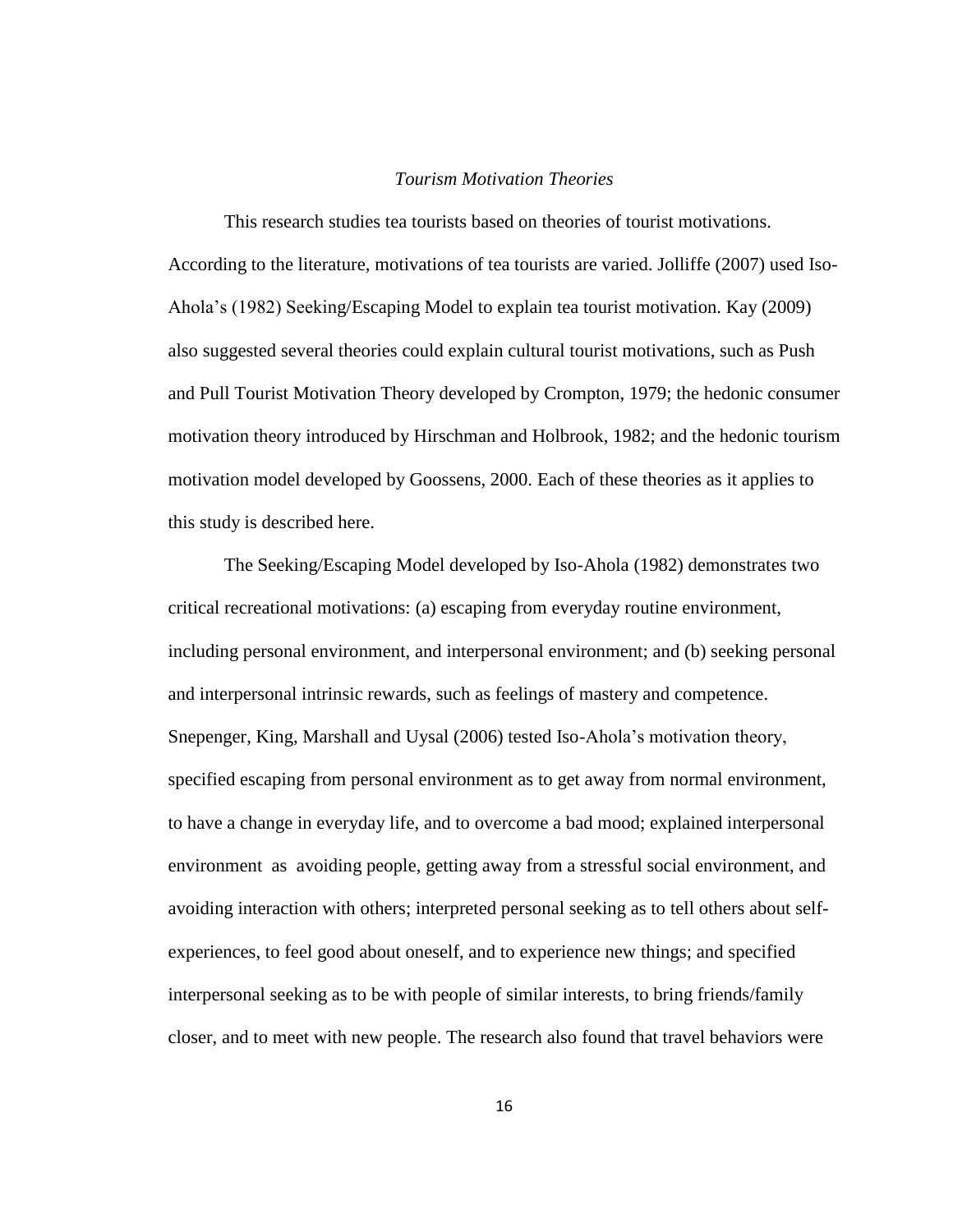more likely driven by seeking/escaping motivations, and tourism experiences would provide greater personal escape and personal seeking opportunities.

The Push/Pull Theory was developed by Dann (1977), suggesting that "Pull" factors were those which attract the tourist to a destination, and "Push" factors, refered to "the tourist as subject and deal with those factors predisposing him to travel " (Dann, 1977, p. 186). Crompton (1979) explained the push factors in tourist motivation as socialpsychological motives, such as escaping from a perceived mundane environment, exploration and evaluation of self, relaxation, prestige, regression, enhancement of kinship relationships, and facilitation of social interaction; and pull factors as those attractions aroused by tourist destinations, such as novelty and education. According to Kay's (2009) research on cultural tourist motivations, cultural tourists are most pulled by novelty and learning, and also pushed by relaxation, social prestige and word-of-mouth psychologically-based motives.

The Hedonic Motivation Theory was emphasized on personal intrinsic rewards of consumer. It applied in tourism was explained as tourists were pushed by their emotional needs and pulled by the emotional benefits (Goossens, 2000). In Kay's (2009) research, a combination of learning and hedonic- entertainment-consumption was found significant in cultural tourist motivations. Also in wine tourism researches, Beverland (1998), Dodd (1995), and Hall (2000) indicated wine tourist behaviors were recognized to have an inherent element of hedonism, because it was related to food, socializing and relaxation, which all results in indulgence (as cited in Alant & Bruwer, 2004).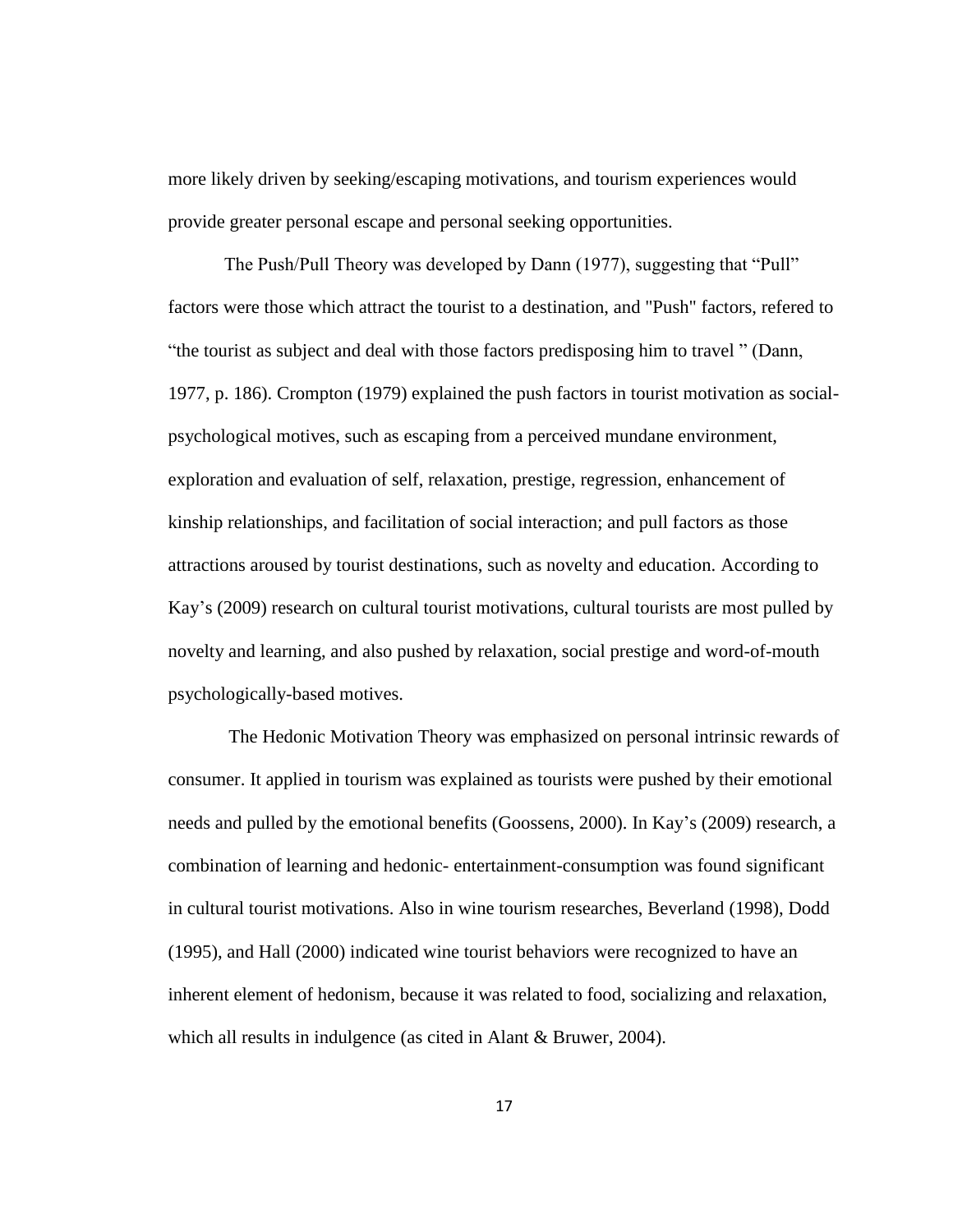This study modified Snepenger's et al. (2006) motivation scale of Seeking/Escaping Theory, to measure potential tea tourist motivations. The Push/Pull Theory was applied to measuring people's perceptions of tea culture, such as learning tea from family heritage (enhancement of kinship relationships), and through social communications (enhancement of kinship relationships); and tourist expectations in tea tourism, such as learning original tea preparation and drinking style (education). The Hedonic Motivation Theory was used to explain the relation between people's perceptions of tea culture and their expectations in tea tourism. The tea cultural perceptions reflected some of the potential tourist needs, such as seeing images of where the tea come from, and experiencing the traditional tea culture in its origin. The expectations in tea tourism reflected tourist expected benefits from tea tourism, such as tea garden viewing tour and learning original tea drinking styles. The Hedonic motivation theory can explain the coherence of them.

#### *Summary*

In English literatures, researches on tea tourism are very lacking. Most methods used in previous tea tourism researches are case studies, and are majorly from supplier's perspective. While in Chinese literatures, a lot of studies have been done on tea tourism, but few have quantitative analysis. Wine tourism researches, as studies in similar fields, have much more theories and methodologies provided to tea tourist researches. Tea cultures in the world are diversified, and according to previous researches, tourist perceptions and expectations in cultural tourism are varied by different cultural groups.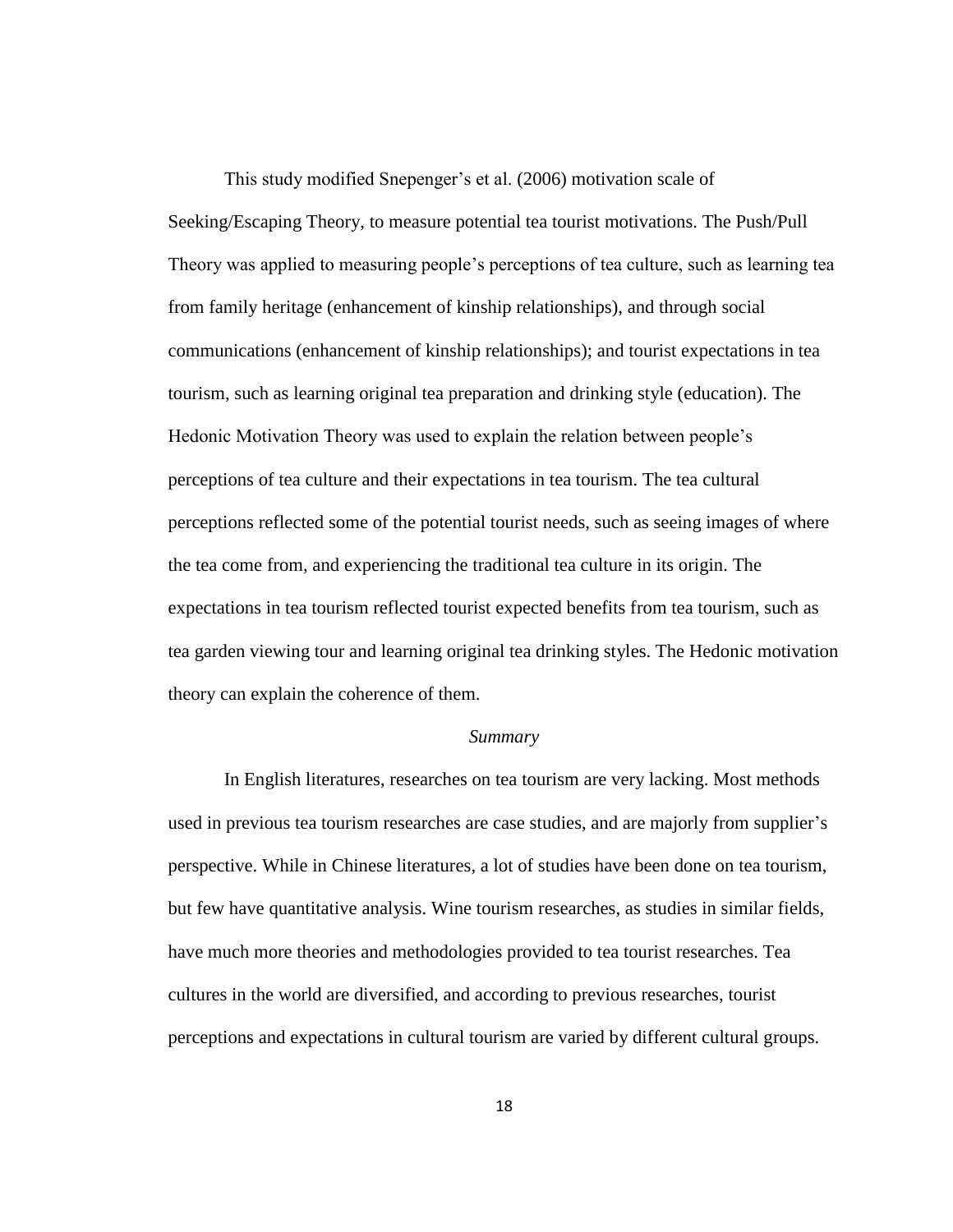Thus, a cross-cultural study on tea tourist from different cultural background, using quantitative survey method, has great significances in this academic field.

## *Hypothesis*

According to the purpose of this study, and relevant previous literatures, the following hypotheses were constructed by the researcher in order to specify research questions:

*H*<sub>1</sub>: Respondents' tea drinking behaviors are associated with demographic factors.

*H*<sub>2</sub>: Tea drinking behavior will be associated with people's understanding of and attitudes towards tea culture.

*H*3: People's self-identified cultural background will be associated with people's understanding of and attitudes towards tea culture.

*H*4: Demographic, behavioral, or cultural factors will be associated with respondent attitudes, expectations and motivations towards tea tourism.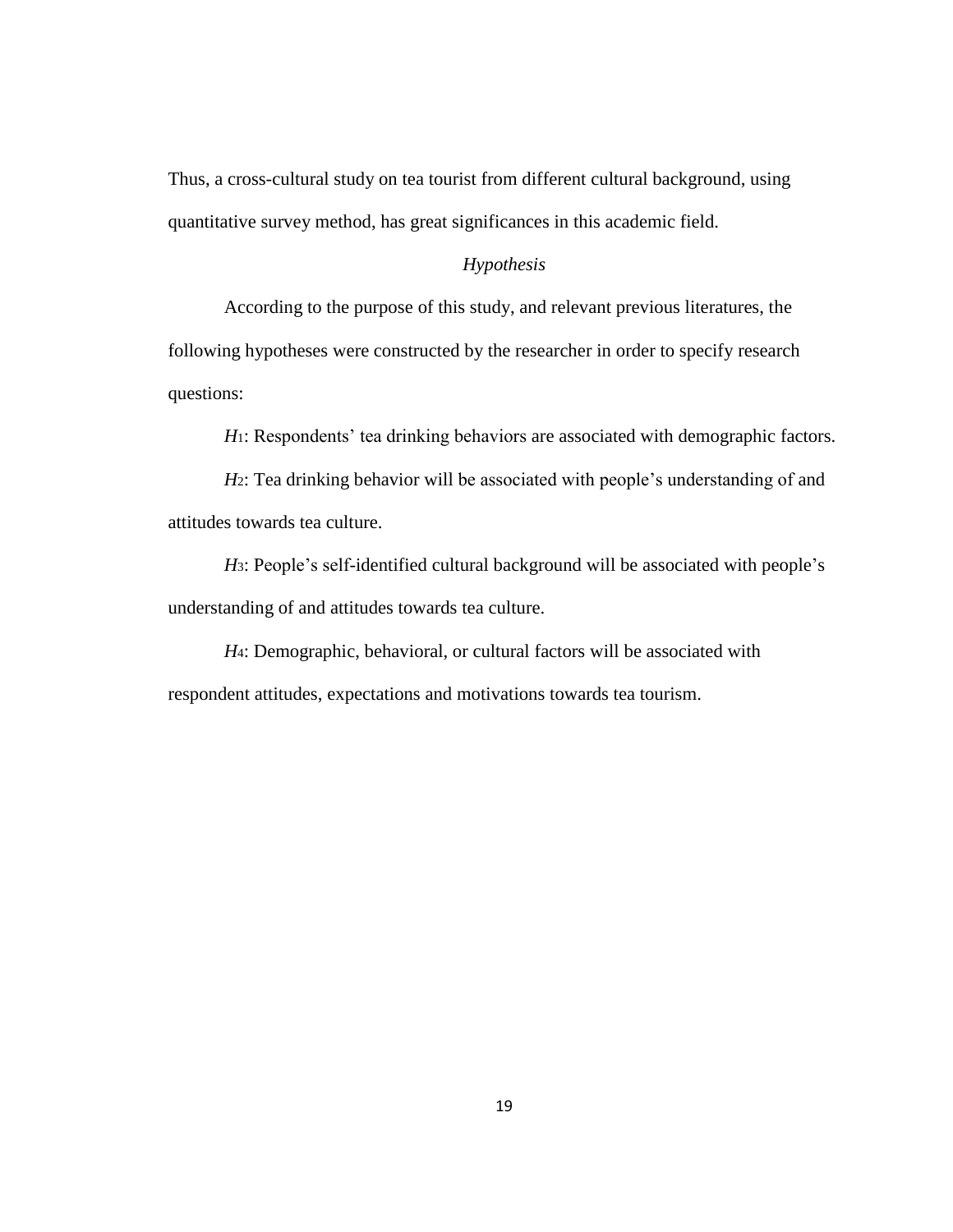## CHAPTER III

## RESEARCH METHODOLOGY

The purpose of this study is to explore how demographic and motivational factors influence tea-drinking behaviors, tea cultural perceptions, and expectations on tea tourism. To accomplish this, this research study will adopt a quantitative approach to collect data and answer proposed research questions.

Research Question 1: what demographic factors are associated with people's tea drinking behavior?

Research Question 2: will tea drinking behavior be associated with people's understanding of and attitudes towards tea culture?

Research Question 3: will people's self-identified cultural background be associated with people's understanding of and attitudes towards tea culture?

Research Question 4: what demographic, behavioral, or cultural factors will be associated with people's attitudes, expectations and motivations towards tea tourism?

#### *Population and Sample*

Tea tourism, as a new type of cultural tourism in modern society, currently takes up a limited portion of the tourist market, but a large potential visitor market in teadrinking consumers exists. These tea drinking consumers are world-wide, including a wide range of ages, occupations, and other demographic attributes.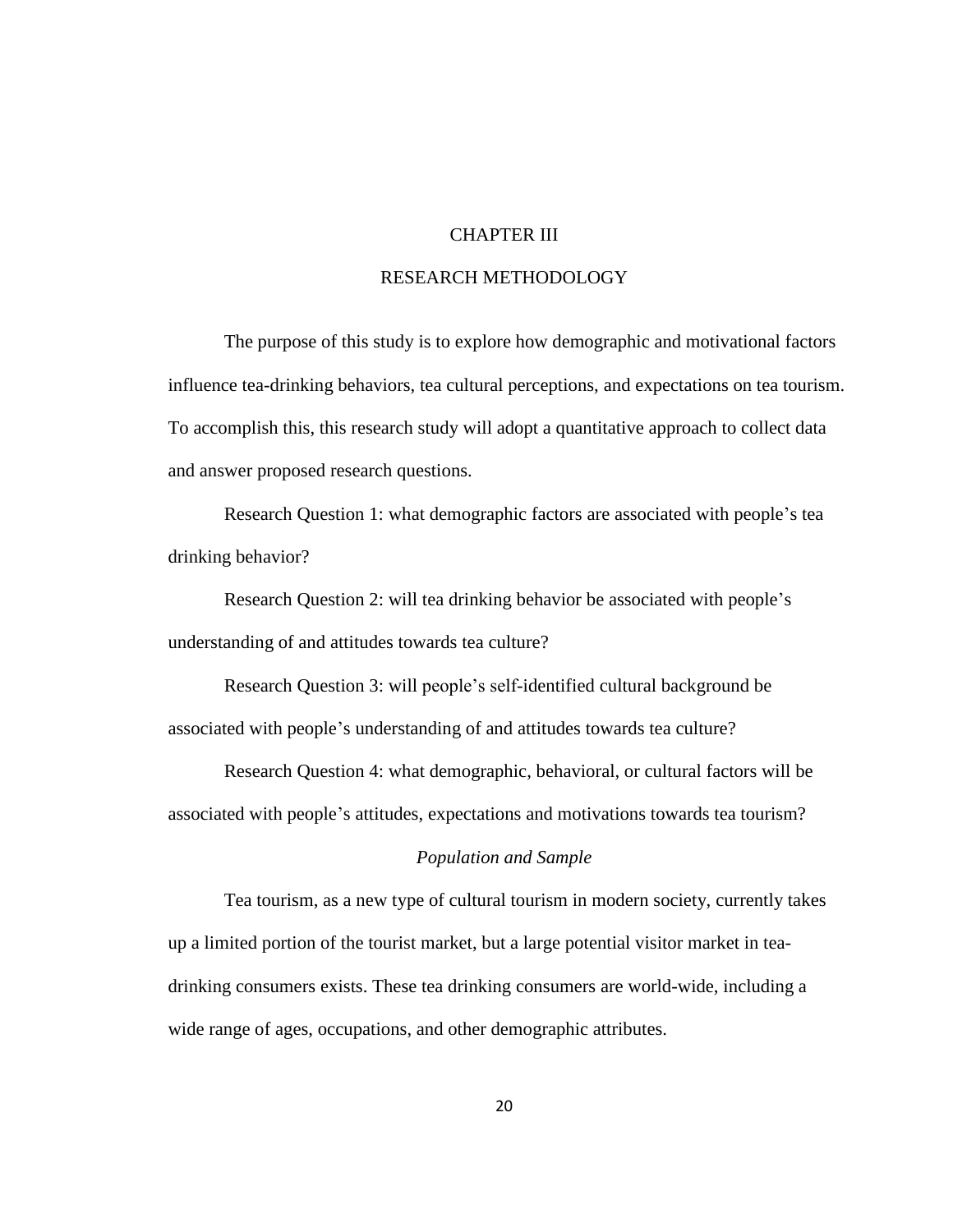As a type of pilot research in this field, this study researched the population of faculties in universities. South Australian Tourism Commission indicated that wine tourists are people "with higher education and incomes in professional occupations" (as cited in Charters & Ali-Knight, 2000, p. 312). Faculty in universities share some of the characteristics in wine tourists, such as higher education levels, stable incomes, and higher social status. Thus, researching university faculty in a pilot tea tourism study is reasonable.

The University of North Carolina at Greensboro (UNCG) is a public university in the United States, which has 1,060 academic faculty, 85 undergraduate, 61 master's, and 26 doctoral programs. Shanghai Normal University (SHNU) is a public university in Shanghai, China. It is a comprehensive local university with salient features of teacher training and particular strength in liberal arts, tourism management, and music. It has 1,722 academic faculty in 84 undergraduate programs and 126 graduate programs. Since the universities have similar academic structure and ranking, SHNU is a good sample to compare with UNCG for a cross-cultural study.

As an exploratory research, the convenient sampling method was used to identify eligible respondents from each population unit with an interest in this research. The researcher obtained 871 UNCG faculty email addresses through the Office of Institutional Research (OIR) and 300 faculty email addresses directly from the SHNU websites.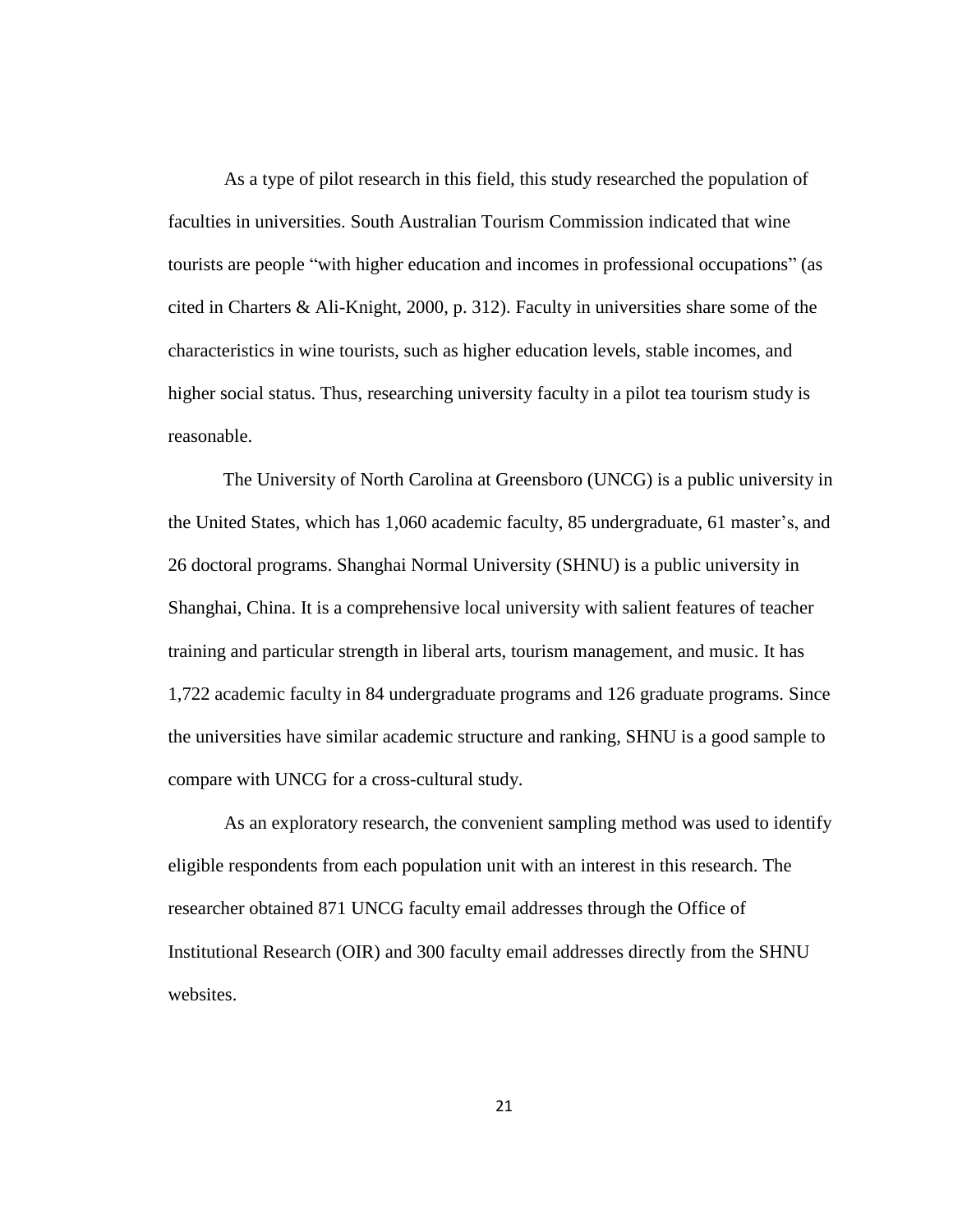#### *Data Collection*

This study used an online survey method through Qualtrics, which was a webbased software that enables users to conveniently develop, publish, and collect survey responses to surveys. An online survey method was adopted for efficiency in both time and economic considerations. A Chinese version of the questionnaire was translated from English into Simplified Chinese, which is the official language in China, making it convenient for Chinese respondents to understand. The Chinese translation was revised by a UNCG faculty member, who is fluent in Chinese, and a graduate student from China who translated it back to English to check the consistency of the survey questions.

A pilot test was conducted among 34 faculty members and graduate students in Department of Community and Therapeutic Recreation in UNCG, before officially sending out surveys. Subsequently, some modifications were made to the wording to improve the readability of the survey questions.

Data were collected through three phases. During phase 1, an email invitation with the survey was sent out to the target population, including 871 UNCG faculty members and 300 SHNU faculty members, and 68 responses came back in a week. A week after, the first reminder was sent to all subjects, yielding 131 responses. However, the response rate from SHNU was still very low. In order to increase the response rate, during phase 2, a snowball sampling method was used. The second email reminder was sent to SHNU, requesting respondents to forward the survey email to other faculty in SHNU. That method tripled the response rate in SHNU. For the purpose of increasing response rate, during phase 3, data were also collected at Dong Haw University. Dong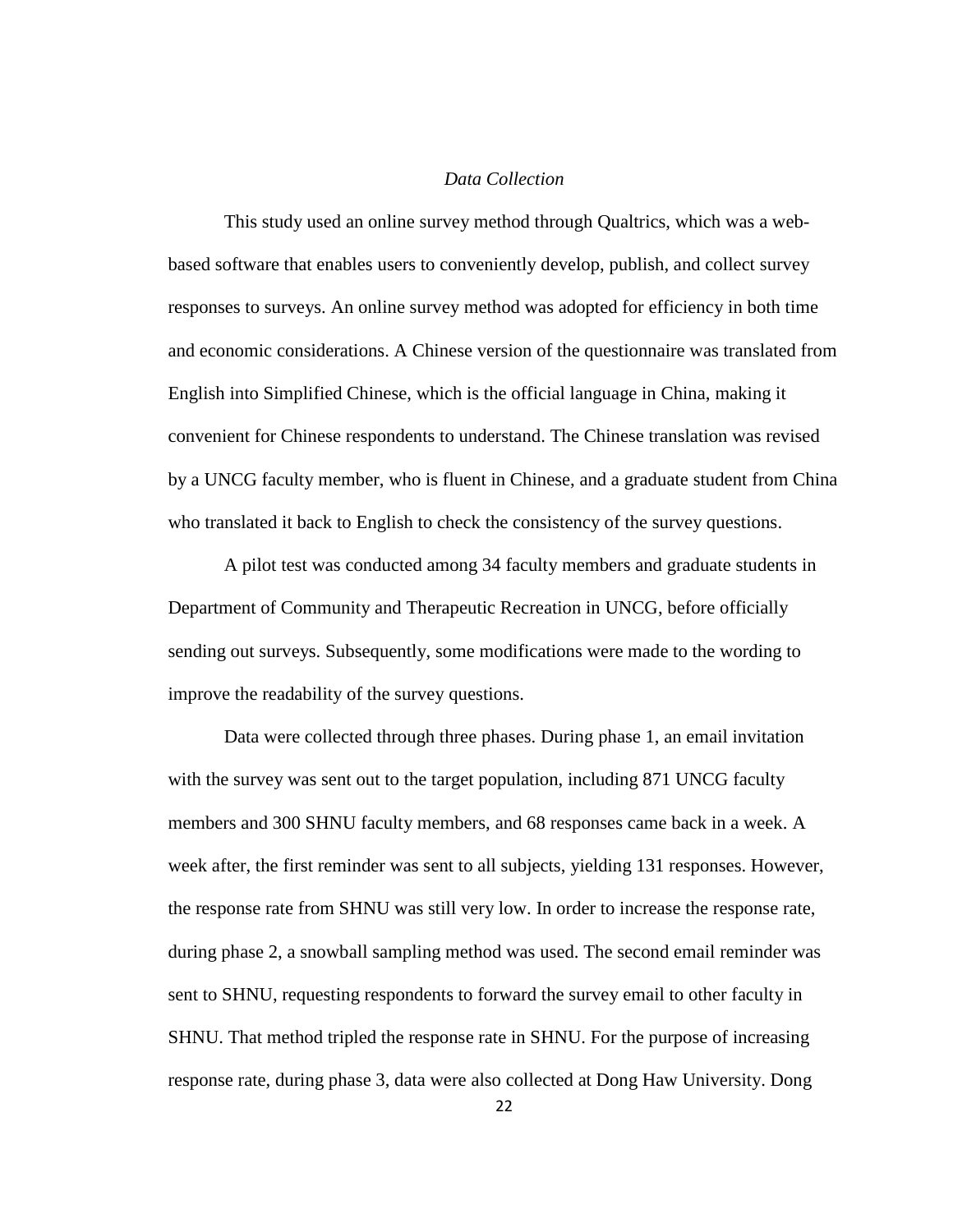Haw University is a public university in Taiwan. It consists of eight colleges, thirty-five academic programs, forty-eight graduate institutes, and seventeen doctoral programs. The total number of faculty members is 500. It is compatible with UNCG and SHNU in terms of academic ranking and scale. Through a personal contact at Dong Haw University, 57 e-mail invitations were sent to faculty members at the business school. Each of them was encouraged to forward the survey link to other faculty members who might be interested in taking part in this study.

## *Measurement Instrument*

A quantitative questionnaire was developed based on the literature in tea and tea tourism (e.g., Cheng et al., 2010; Kay, 2009; Shehata et al., 2004; Snepenger et al., 2006). The survey instrument consisted of 38 questions which were divided into four sections: (I) Tea drink preference, (II) Tea culture, (III) Tea tourism, and (IV) Demographics.

Before the beginning of survey, there was a consent form of this study. It included a statement with regard to the confidentiality of the survey, benefits, and risks of participating in this study.

Section I included questions related to respondents' tea drinking preferences with regard to hot tea and cold tea (e.g., tea drinking frequency, time and place of tea drinking, tea type preference, the way of purchasing tea, and the reason for drinking tea), (Cheng et al., 2010; Shehata et al., 2004). Examples of the questions were: (a) which your favorite type of tea is, and (b) where do you drink tea most often.

Section II asked questions about respondents' perceptions of tea culture, such as tea origin preference, familiarity and interests about tea cultures, and perceptions of the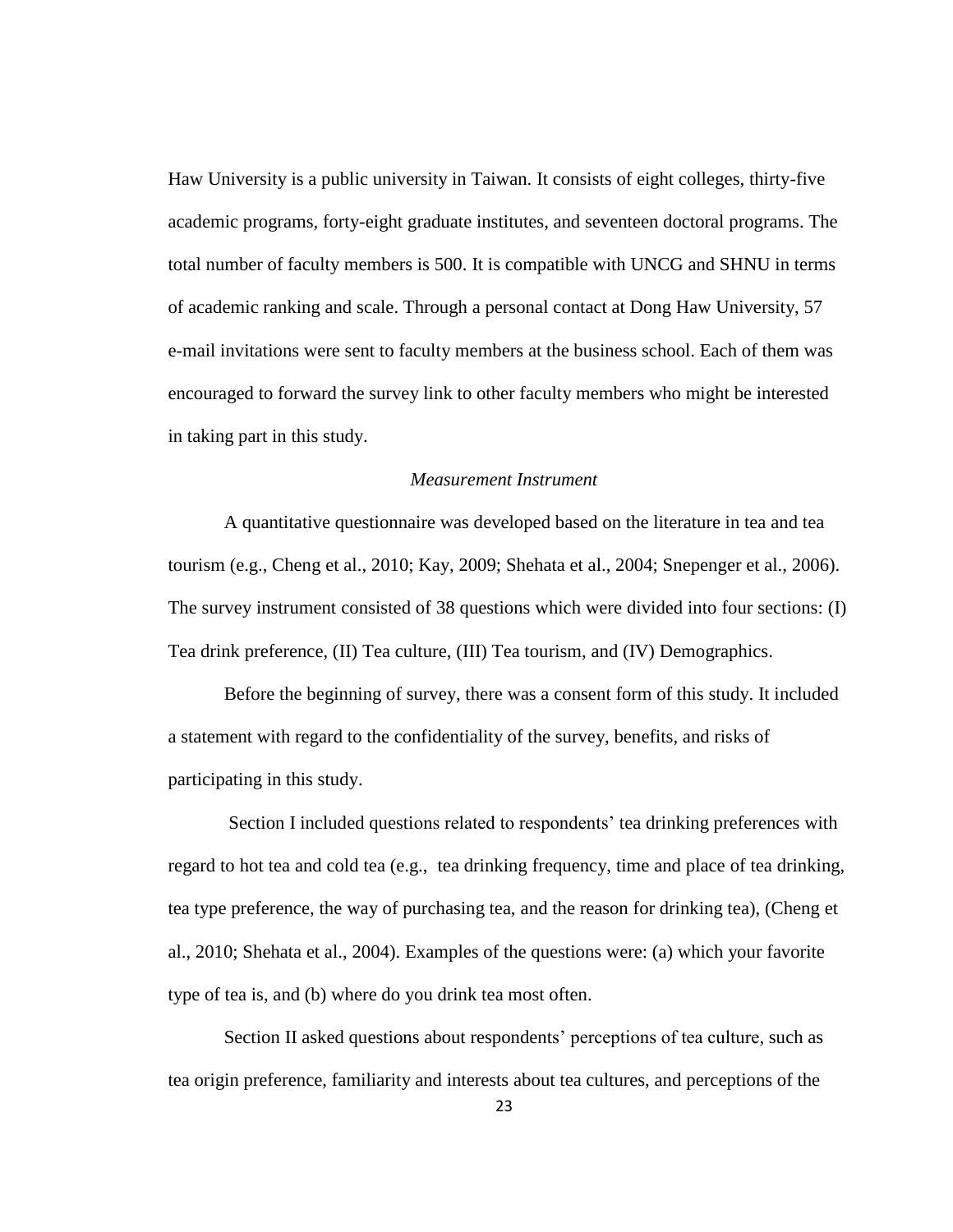importance of each tea cultural elements. For instance, which tea leaf origin do you prefer, and how familiar are you with the following tea cultures?

Section III asked questions about respondents' attitudes and expectations towards tea tourism. Questions included awareness of tea tourism, the possibility of travelling to tea tourist destinations, assessment of tea tourism products, and motivations of tea tourists. Examples of the questions were how likely it is you will visit the following areas with a purpose related to tea, and wow interesting you find each of the following activities in tea tourism.

Section IV included demographics questions such as gender, age, cultural background, education level, and annual income. For an example, how do you define your primary cultural background?

#### *Data Analysis*

Data were analyzed by using Statistical Package for the Social Sciences© (SPSS) 18. Descriptive statistics was run to reveal respondents' profiles and their tea drinking behaviors. Chi-square, T-test, and ANOVA analysis were employed for cross-cultural comparison. Correlation analysis was adopted to test the relationship between tea cultural perceptions and tourism expectations.

For *H*1, *Respondents' tea drinking behaviors are associated with demographic factors*, Chi-square and T-test was used in testing if gender will have effects on respondents' tea drinking behaviors, and ANOVA was conducted in more than two subgroups, such as cultural backgrounds, age and other demographic factors.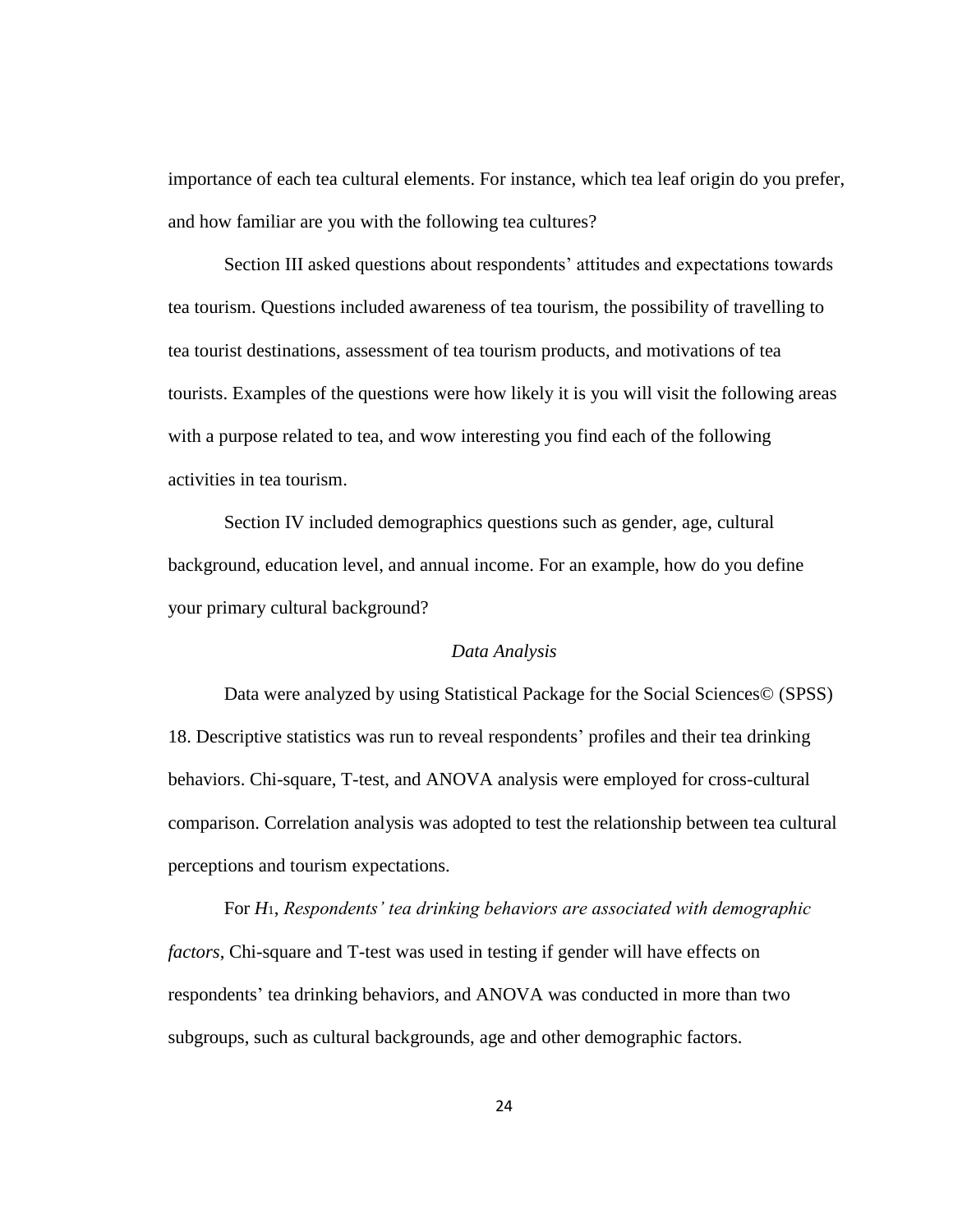For *H*2, *Tea drinking behavior will be associated with people's understanding of and attitudes towards tea culture*, T-test was run between cold tea and non-cold tea drinkers on tea cultural familiarity and interests. ANOVA was used in testing the relationship between tea drinking frequency and methods of learning tea cultures. In addition, correlations were tested between reasons of drinking tea and the perceptions of important elements in tea culture.

For *H*3, *People's self-identified cultural background will be associated with people's understanding of and attitudes towards tea culture*, ANOVA tests were used to examine the relations between cultural backgrounds and familiarity with tea cultures, interest in tea cultures, importance of elements in tea culture, methods of learning about tea cultures, and interest in components of tea cultures.

For *H*4, *Demographic, behavioral, or cultural factors will be associated with respondent attitudes, expectations and motivations towards tea tourism,* ANOVA was conducted among different countries of residence, to find the differences in the possibility of visiting tea destinations. In addition, ANOVA tests were also used in examining differences in people's expectations and motivations for tea tourism and tea cultural perceptions among different cultural backgrounds. In the last, correlations were tested to identify the relationships between tea drinking behaviors and tea tourist expectations, and between tea cultural perceptions and tea tourism expectations.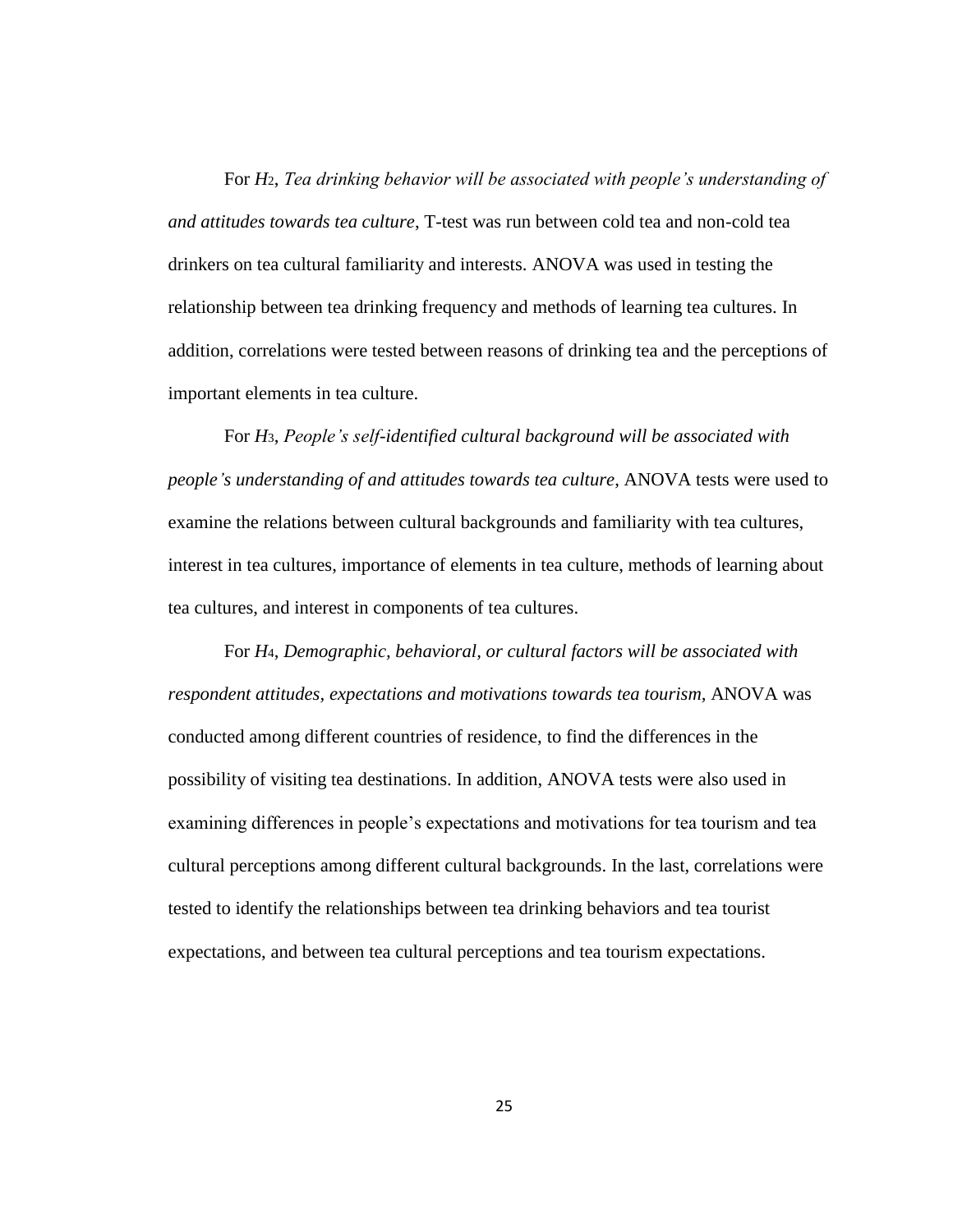## CHAPTER IV

## RESULTS

The purpose of this study is to explore how demographic and motivational factors influence tea-drinking behaviors, tea cultural perceptions, and expectations on tea tourism. This chapter will report the results of an online survey administered to university faculty in three different regions: the United States, China, and Taiwan. The survey response rate and descriptive statistics of sample will be provided here, and results of relevant statistical tests will also be presented and interpreted to answer the following research questions:

Research Question 1: what demographic factors are associated with people's tea drinking behavior?

Research Question 2: will tea drinking behavior be associated with people's understanding of and attitudes towards tea culture?

Research Question 3: will people's self-identified cultural background be associated with people's understanding of and attitudes towards tea culture?

Research Question 4: what demographic, behavioral, or cultural factors will be associated with respondents' attitudes, expectations and motivations towards tea tourism?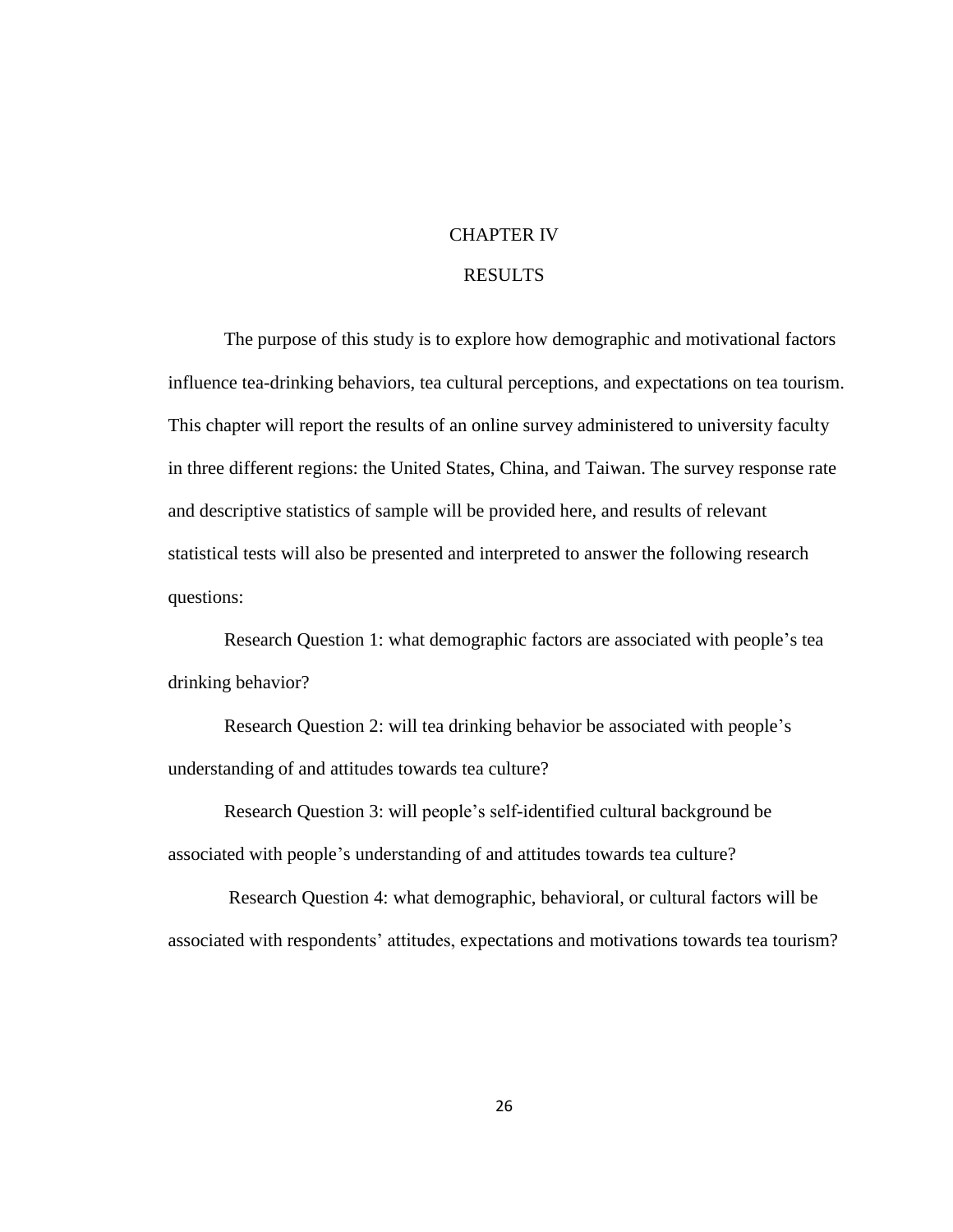#### *Survey Response Rate*

The web-based survey was directly emailed to a total number of 1228 faculty in three different universities: 871 to University of North Carolina at Greensboro (in the US), 300 to Shanghai Normal University (in China), and 57 to Dong Haw University (in Taiwan). Sampling frames were provided through the Institutional Research office at UNCG, Shanghai Normal University website, and the email list of Dr. Jerome Zhu in Dong Haw University. According to *Qualtrics* survey statistics, a total of 246 surveys were returned and 88% of them were fully completed surveys. In the first sampling stage, a total of 133 surveys were returned from the US, giving a response rate of 15%; a total of 17 surveys were returned from China with response rate of 6%. In the second sampling stage, a snowball technique was implemented, asking subjects in SHNU forward the survey link to other faculty they know may be interested in the project. As a result, 70 responses were returned. But, since the final sampling frame in China was unknown, the actual response rate was under 23% of total Chinese samples. In addition, 13 surveys were returned from Taiwan after an third wave of data collection was initiated through a personal contact there, providing a response rate at 21% of total samples in Taiwan.

#### *Descriptive Results*

#### **Demographic Findings**

The demographic information collected in this study included: country of residence (US, China, or Taiwan), gender, age, education level, personal annual income, and primary self-identified cultural background. Most respondents were from US (61.9%), due to different sampling frame sizes; female respondents (57%) were more prevalent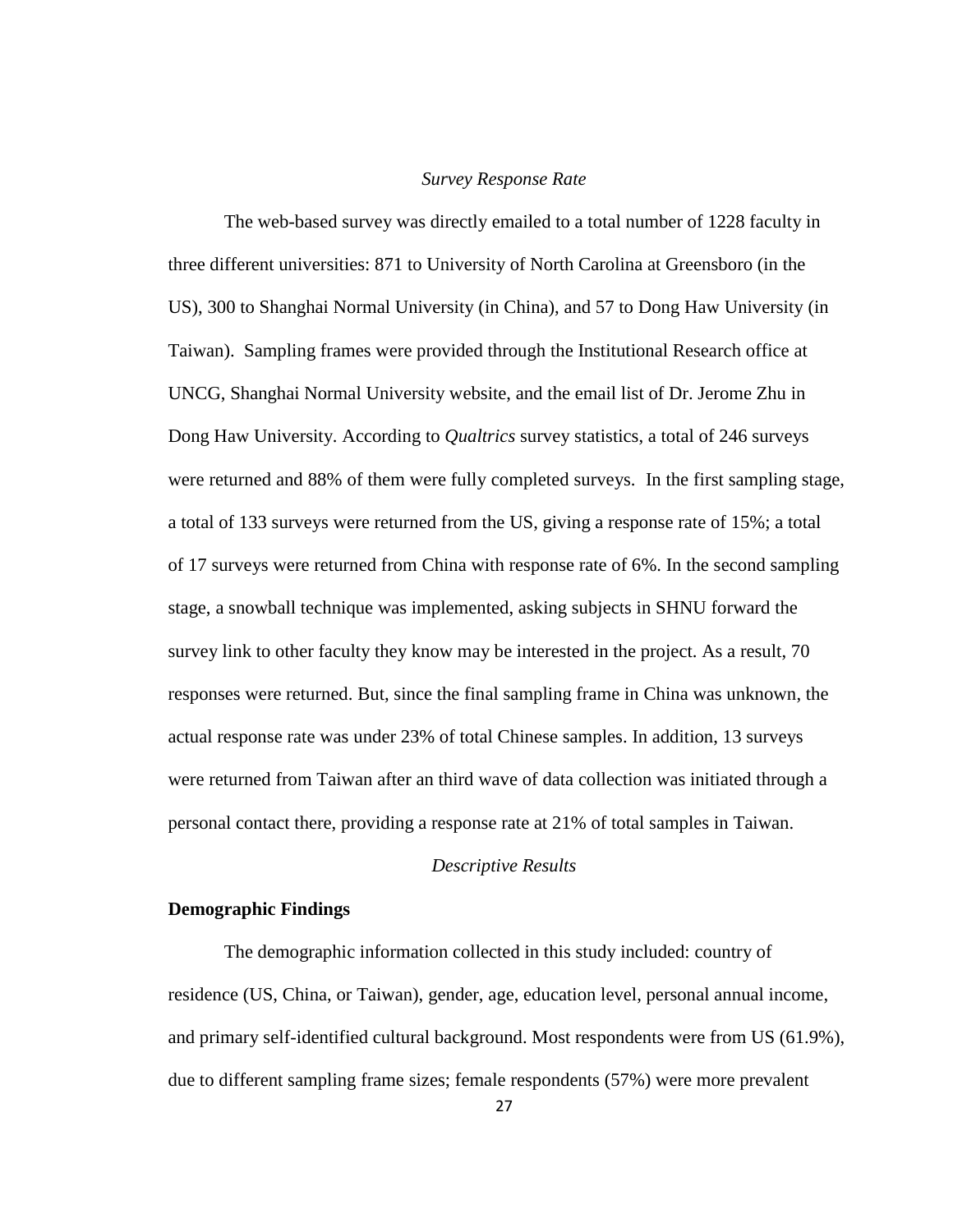than male respondents; nearly 40% of respondents were 35 years old or younger, while the number of respondents in age ranges 35 to 45, 46 to 55, and 56 to 65 were almost same, approximately 20%; half of the respondents had doctoral degrees (50%); more than half of the respondents had annual incomes over \$45,000 (50.1%), while 16.5% were below \$20,000; 21.1% of the respondents identified themselves from European backgrounds, 31% considered themselves from North American backgrounds, while 40.8% respondents self-reported Asian cultural backgrounds, which might include both respondents in China and Taiwan. The following Table 1 provides a detailed respondent profile.

Table 1

| Respondents' Profile |  |
|----------------------|--|
|----------------------|--|

|                     |                 | Frequency | Percent |
|---------------------|-----------------|-----------|---------|
| Country $(n=215)$   | <b>US</b>       | 133       | 61.8%   |
|                     | China           | 70        | 32.6%   |
|                     | Taiwan          | 12        | 5.6%    |
| Gender( $n=214$ )   | Male            | 92        | 43.0%   |
|                     | Female          | 122       | 57.0%   |
| Age $(n=215)$       | 35 or younger   | 84        | 39.1%   |
|                     | $36 - 45$       | 44        | 20.5%   |
|                     | $46 - 55$       | 42        | 19.5%   |
|                     | $55 - 65$       | 40        | 18.6%   |
|                     | Older than 65   | 5         | 2.3%    |
| Education $(n=216)$ | College Degree  | 24        | 11.1%   |
|                     | Master's Degree | 73        | 33.8%   |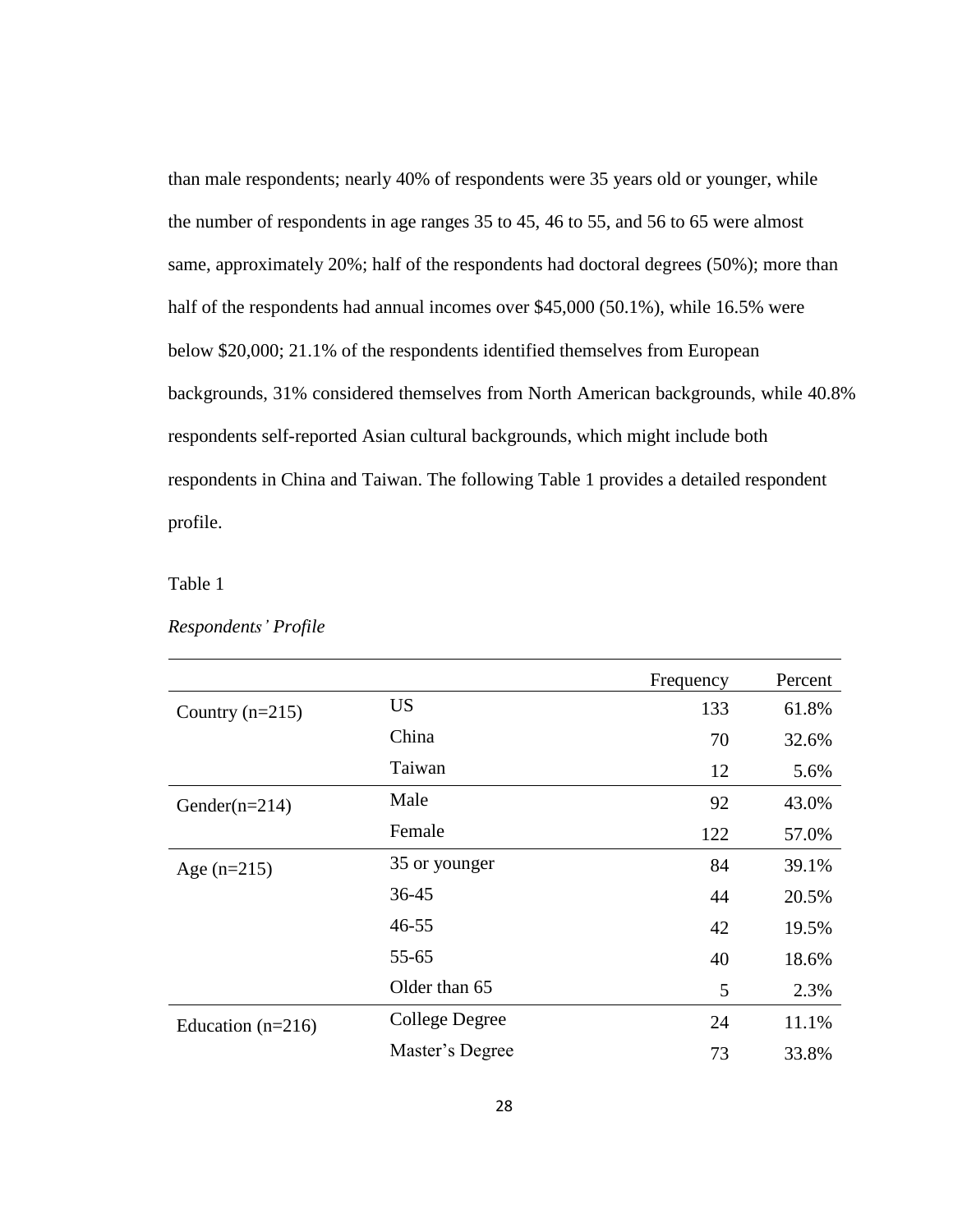|                         | <b>Doctoral Degree</b>          | 108            | 50.0% |
|-------------------------|---------------------------------|----------------|-------|
|                         | Professional Degree (JD,<br>MD) | 11             | 5.1%  |
| Annual income $(n=212)$ | \$20,000 or less                | 35             | 16.5% |
|                         | $$20,000 - $29,999$             | 15             | 7.1%  |
|                         | \$30,000 - \$44,999             | 12             | 5.7%  |
|                         | \$45,000 - \$59,999             | 26             | 12.3% |
|                         | \$60,000 - \$84,999             | 43             | 20.3% |
|                         | \$85,000 or more                | 37             | 17.5% |
|                         | Prefer not to answer            | 44             | 20.8% |
| Cultural background     | African                         | 3              | 1.4%  |
| $(n=231)$               | Asian                           | 87             | 40.8% |
|                         | European                        | 45             | 21.1% |
|                         | Other                           | 6              | 2.8%  |
|                         | Prefer not to answer            | 6              | 2.8%  |
|                         | North American                  | 66             | 31.0% |
|                         | South American                  | $\overline{0}$ | 0%    |

## **Tea Drinking Behaviors**

Information about respondents' tea drinking behaviors was also obtained from the survey. A total of 215 respondents claimed they were tea drinkers (91.6% drank hot tea, and 66.8% drank cold tea). These numbers indicate that hot tea is generally more popular than cold tea in this sample of faculty respondents. Most respondents had tea once a week; while more than 30 percent of the hot tea drinkers had tea more than once a day. The major tea drinking time was in the afternoon, but hot tea drinkers could have hot tea from early morning to late night, while cold tea drinkers rarely had cold tea in the morning. Loose tea leaves and tea bags were both favored by hot tea drinkers, but most cold tea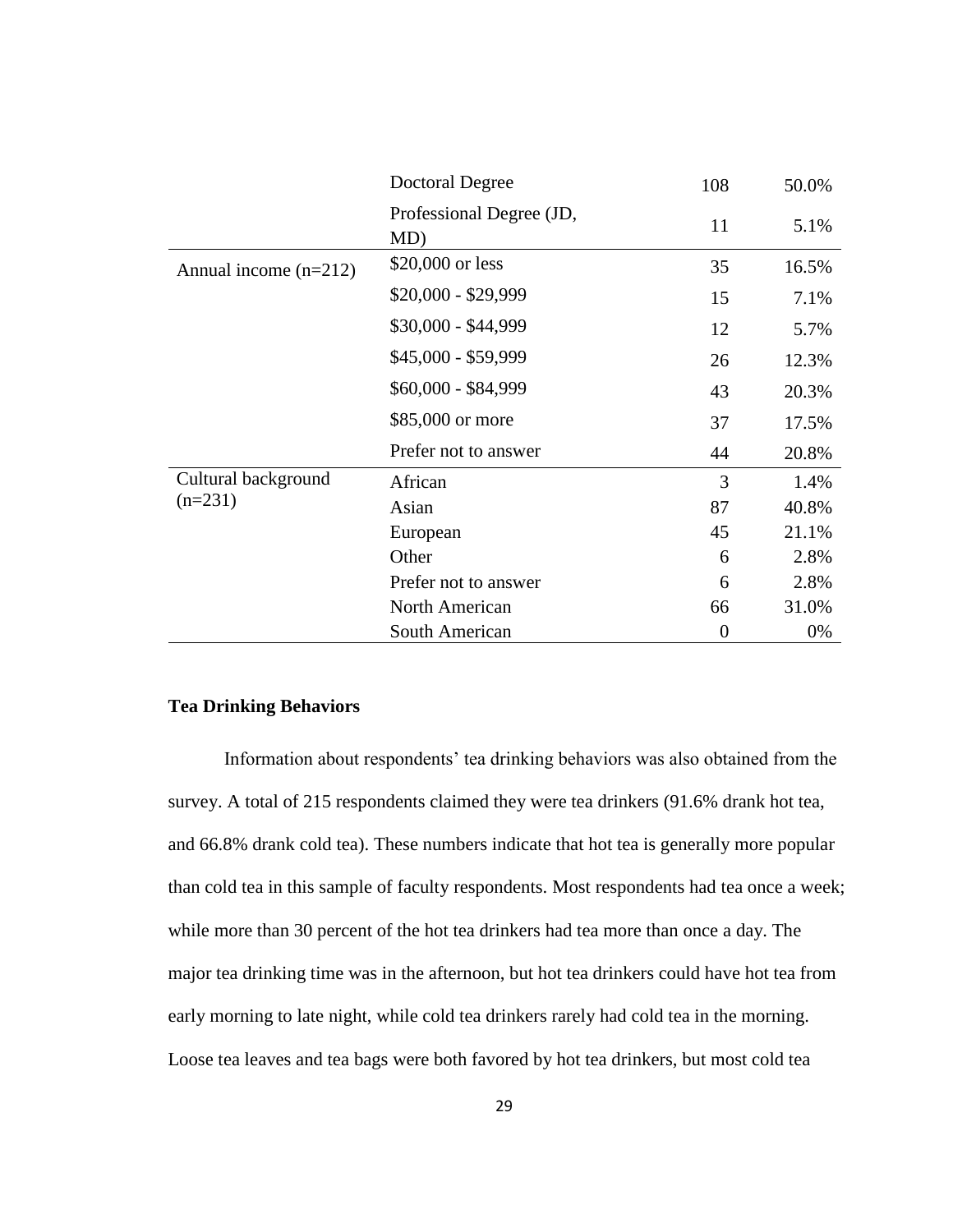drinkers liked only tea bags. In hot tea drinking, green tea was the most popular one, but in cold tea drinking, black tea was the favorite type. Most respondents had tea at home or at work, however, near 20 percent of the cold tea drinkers indicated they often had cold tea in restaurants. Most respondents bought tea from supermarkets, but more than 20 percent of the respondents also bought tea from tea specialty shops. The detailed data are provided below in Table 2 *Respondents' Tea Drinking Behavior*.

#### Table 2 (a)

# *Respondents' Hot Tea Drinking Behavior*

|                                     | Tea drinker ( $p=90.3\%$ , n=246) |                              |  |  |  |
|-------------------------------------|-----------------------------------|------------------------------|--|--|--|
|                                     |                                   | Hot tea drinker $(p=91.6\%)$ |  |  |  |
|                                     | Frequency                         | Percentage                   |  |  |  |
| How often do you drink tea?         |                                   |                              |  |  |  |
| Less than once a Month              | 17                                | 6.9%                         |  |  |  |
| Once or twice a Month               | 35                                | 14.2%                        |  |  |  |
| Once a Week                         | 56                                | 22.7%                        |  |  |  |
| Several times a Day                 | 39                                | 15.8%                        |  |  |  |
| Once every Day                      | 45                                | 18.2%                        |  |  |  |
| When do you drink tea? (Multiple    |                                   |                              |  |  |  |
| answers)                            |                                   |                              |  |  |  |
| Early morning                       | 57                                | 23.1%                        |  |  |  |
| Mid-morning                         | 90                                | 36.4%                        |  |  |  |
| Mid-day                             | 70                                | 28.3%                        |  |  |  |
| In the afternoon                    | 110                               | 44.5%                        |  |  |  |
| At night                            | 90                                | 36.4%                        |  |  |  |
| Which is your preference for tea?   |                                   |                              |  |  |  |
| Loose tea leaves                    | 88                                | 35.6%                        |  |  |  |
| Tea bag                             | 94                                | 38.1%                        |  |  |  |
| Liquid tea concentrate (add water)  | 1                                 | 0.4%                         |  |  |  |
| Pre-made bottles of tea             | $\overline{2}$                    | 0.8%                         |  |  |  |
| Other (please specify)              | 3                                 | 1.2%                         |  |  |  |
| Which is your favorite type of tea? |                                   |                              |  |  |  |
| White                               | $\overline{2}$                    | 0.8%                         |  |  |  |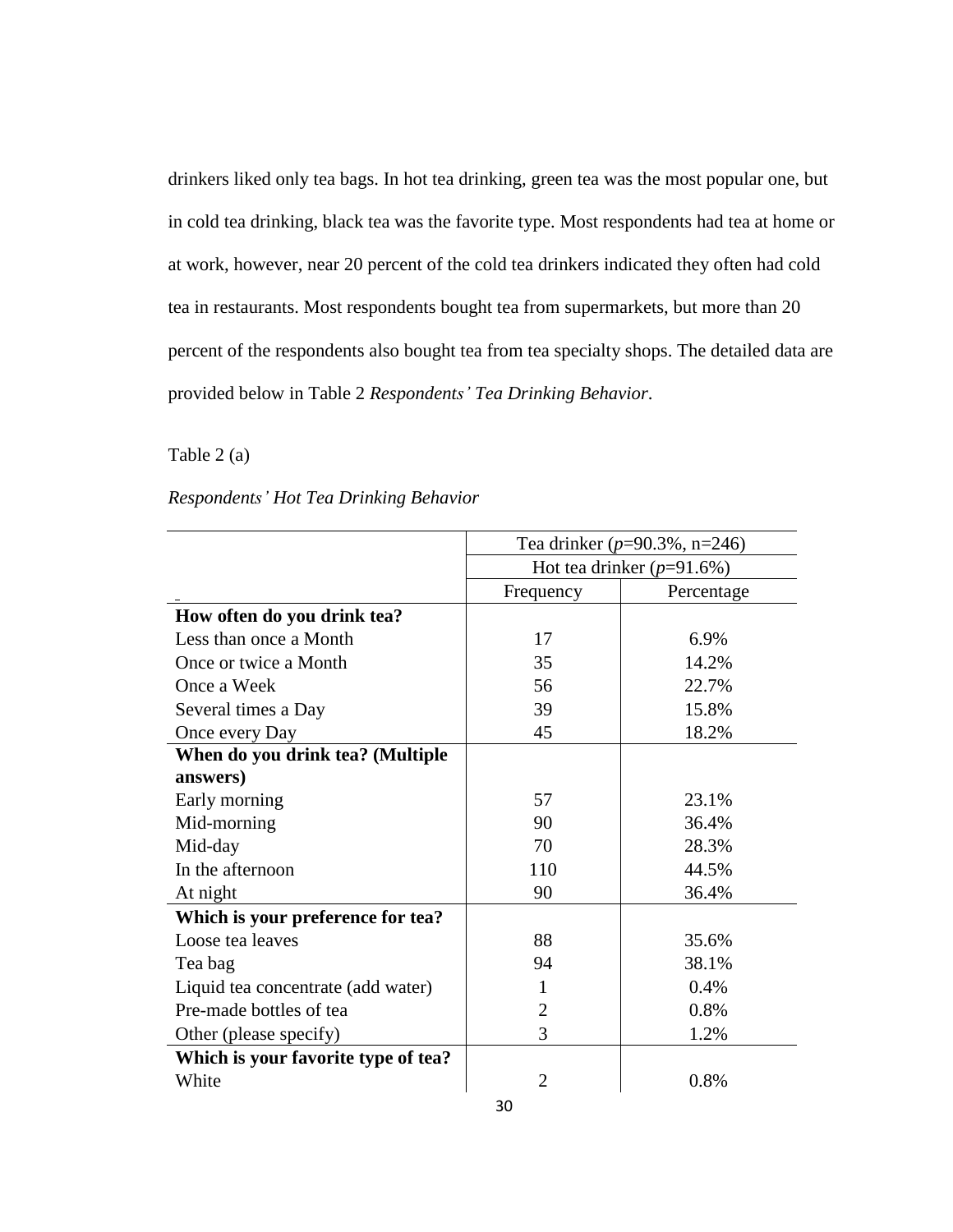| Green                                   | 73             | 29.6% |
|-----------------------------------------|----------------|-------|
| <b>Black</b>                            | 44             | 17.8% |
| Oolong                                  | 17             | 6.9%  |
| Puerth                                  | 8              | 3.2%  |
| Flavored tea (with caffeine)            | 6              | 2.4%  |
| Decaffeinated (herbal tea or fruit tea) | 29             | 11.7% |
| Other(please specify)                   | 12             | 4.9%  |
| Where do you drink tea most             |                |       |
| often?                                  |                |       |
| At home                                 | 125            | 50.6% |
| At work                                 | 57             | 23.1% |
| Tea specialty shop                      | 1              | 0.4%  |
| Coffee shop                             | 1              | 0.4%  |
| Afternoon tea location (hotel, social   |                |       |
| club, etc.)                             | $\mathbf{1}$   | 0.4%  |
| Other (please specify)                  | 5              | 2.0%  |
| Where do you usually purchase           |                |       |
| materials to make tea?                  |                |       |
| Supermarket                             | 95             | 38.5% |
| Specialty store                         | 59             | 23.9% |
| Natural food store                      | 21             | 8.5%  |
| Internet                                | $\overline{4}$ | 1.6%  |
| Catalog (mail order)                    | 3              | 1.2%  |
| Other (please specify)                  | 9              | 3.6%  |

Table 2 (b)

# *Respondents' Cold Tea Drinking Behavior*

|                                  | Tea drinker ( $p=90.3\%$ , n=246) |       |  |  |
|----------------------------------|-----------------------------------|-------|--|--|
|                                  | Cold tea drinker ( $p = 66.8\%$ ) |       |  |  |
|                                  | Frequency<br>Percentage           |       |  |  |
| How often do you drink tea?      |                                   |       |  |  |
| Less than once a Month           | 29                                | 11.7% |  |  |
| Once or twice a Month            | 35                                | 14.2% |  |  |
| Once a Week                      | 46                                | 18.6% |  |  |
| Several times a Day              |                                   | 2.8%  |  |  |
| Once every Day                   | 18                                | 7.3%  |  |  |
| When do you drink tea? (Multiple |                                   |       |  |  |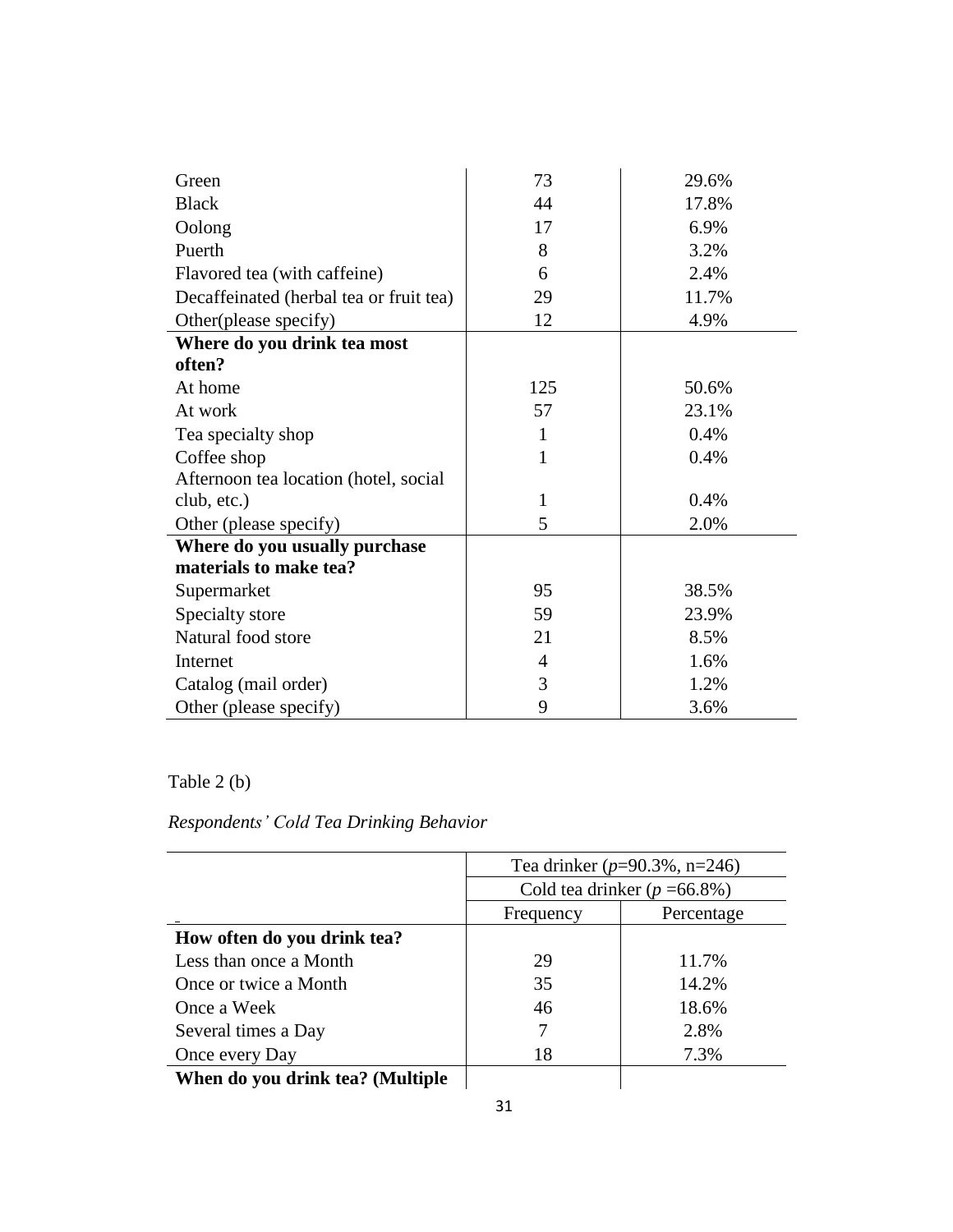| answers)                                |                  |       |
|-----------------------------------------|------------------|-------|
| Early morning                           | 12               | 4.9%  |
| Mid-morning                             | 20               | 8.1%  |
| Mid-day                                 | 78               | 31.6% |
| In the afternoon                        | 82               | 33.2% |
| At night                                | 30               | 12.1% |
| Which is your preference for tea?       |                  |       |
| Loose tea leaves                        | 9                | 3.6%  |
| Tea bag                                 | 62               | 25.1% |
| Liquid tea concentrate (add water)      | $\tau$           | 2.8%  |
| Pre-made bottles of tea                 | 5                | 2.0%  |
| Other (please specify)                  | 31               | 12.6% |
| Which is your favorite type of tea?     |                  |       |
| White                                   | $\boldsymbol{0}$ | 0.0%  |
| Green                                   | 31               | 12.6% |
| <b>Black</b>                            | 63               | 25.5% |
| Oolong                                  | $\overline{4}$   | 1.6%  |
| Puerth                                  | $\mathbf{1}$     | 0.4%  |
| Flavored tea (with caffeine)            | 17               | 6.9%  |
| Decaffeinated (herbal tea or fruit tea) | 13               | 5.3%  |
| Other(please specify)                   | $\tau$           | 2.8%  |
| Where do you drink tea most             |                  |       |
| often?                                  |                  |       |
| At home                                 | 46               | 18.6% |
| At work                                 | 26               | 10.5% |
| Tea specialty shop                      | $\overline{2}$   | 0.8%  |
| Coffee shop                             | 11               | 4.5%  |
| Afternoon tea location (hotel, social   |                  |       |
| club, etc.)                             | 6                | 2.4%  |
| Other (please specify)                  | 45               | 18.2% |
| Where do you usually purchase           |                  |       |
| materials to make tea?                  |                  |       |
| Supermarket                             | 84               | 34.0% |
| Specialty store                         | 13               | 5.3%  |
| Natural food store                      | $\tau$           | 2.8%  |
| Internet                                | 1                | 0.4%  |
| Catalog (mail order)                    | 3                | 1.2%  |
| Other (please specify)                  | 21               | 8.5%  |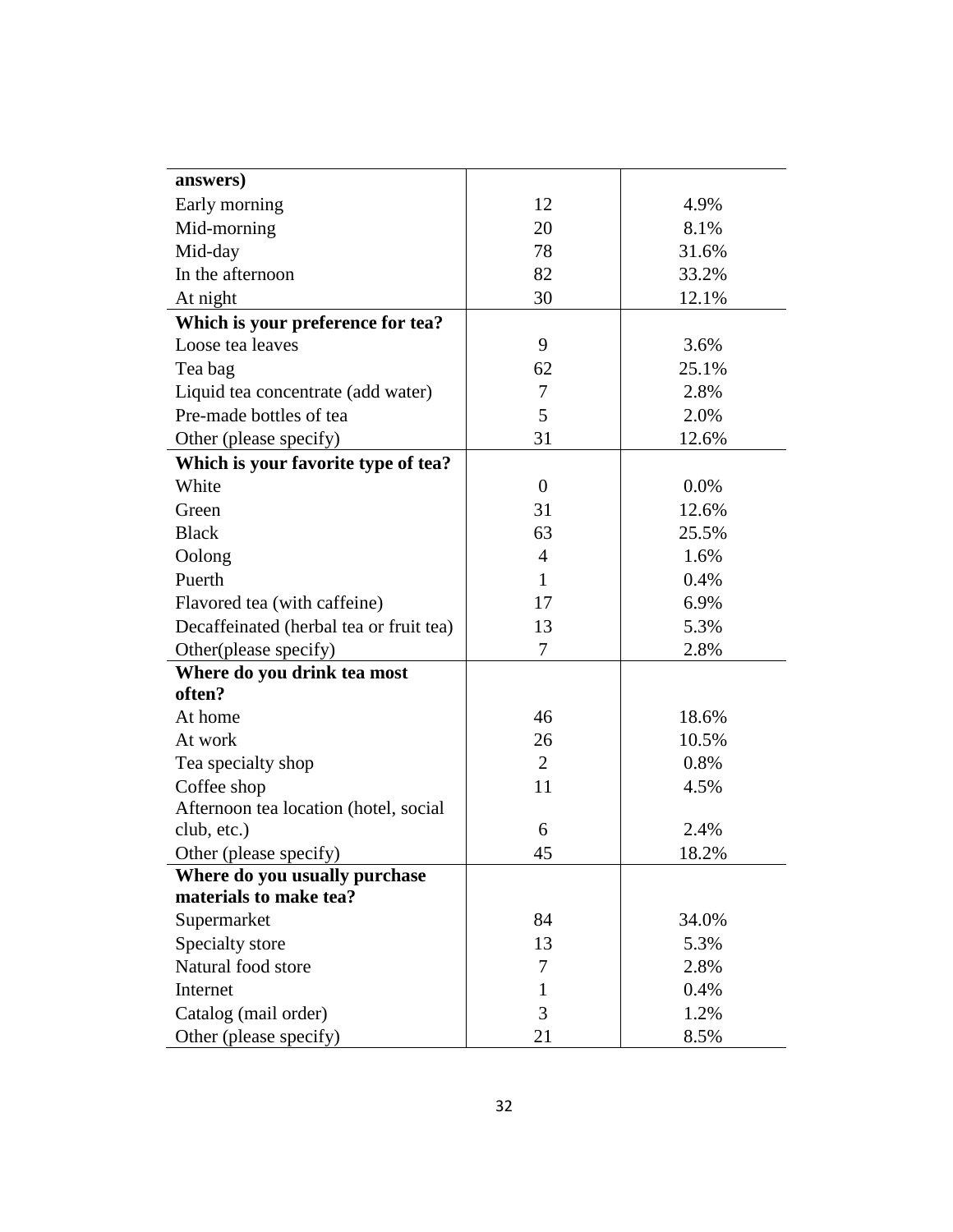# *Analysis of Specific Research Questions*

# **Research Question 1: What Demographic Factors Are Associated with People's Tea Drinking Behavior?**

Respondent tea drinking behavior was examined from perspectives of cold/hot preference, drinking frequency, time and place of tea drinking, favorite tea types, tea packaging preference, channels of tea purchase, and reasons for drinking tea (see details in Table 3). In order to identify what factors will affect respondent tea drinking behaviors, several statistical tests were calculated, between respondent demographic data and drinking behavior data.

# Table 3 (a)

| Respondents' Reasons for Drinking Hot Tea |  |  |  |  |  |  |
|-------------------------------------------|--|--|--|--|--|--|
|-------------------------------------------|--|--|--|--|--|--|

|                            | N   | Mean | <b>SD</b> |
|----------------------------|-----|------|-----------|
| Health benefits            | 190 | 3.71 | 1.01      |
| Keep awake                 | 186 | 3.15 | 1.20      |
| Like the taste             | 190 | 4.29 | 0.77      |
| Follow cultural traditions | 186 | 2.47 | 1.14      |
| Interested in tea culture  | 185 | 2.63 | 1.21      |
| Religion belief            | 183 | 1.43 | 0.74      |
| Family traditions          | 184 | 2.28 | 1.25      |
| Other                      | 28  | 3.11 | 1.31      |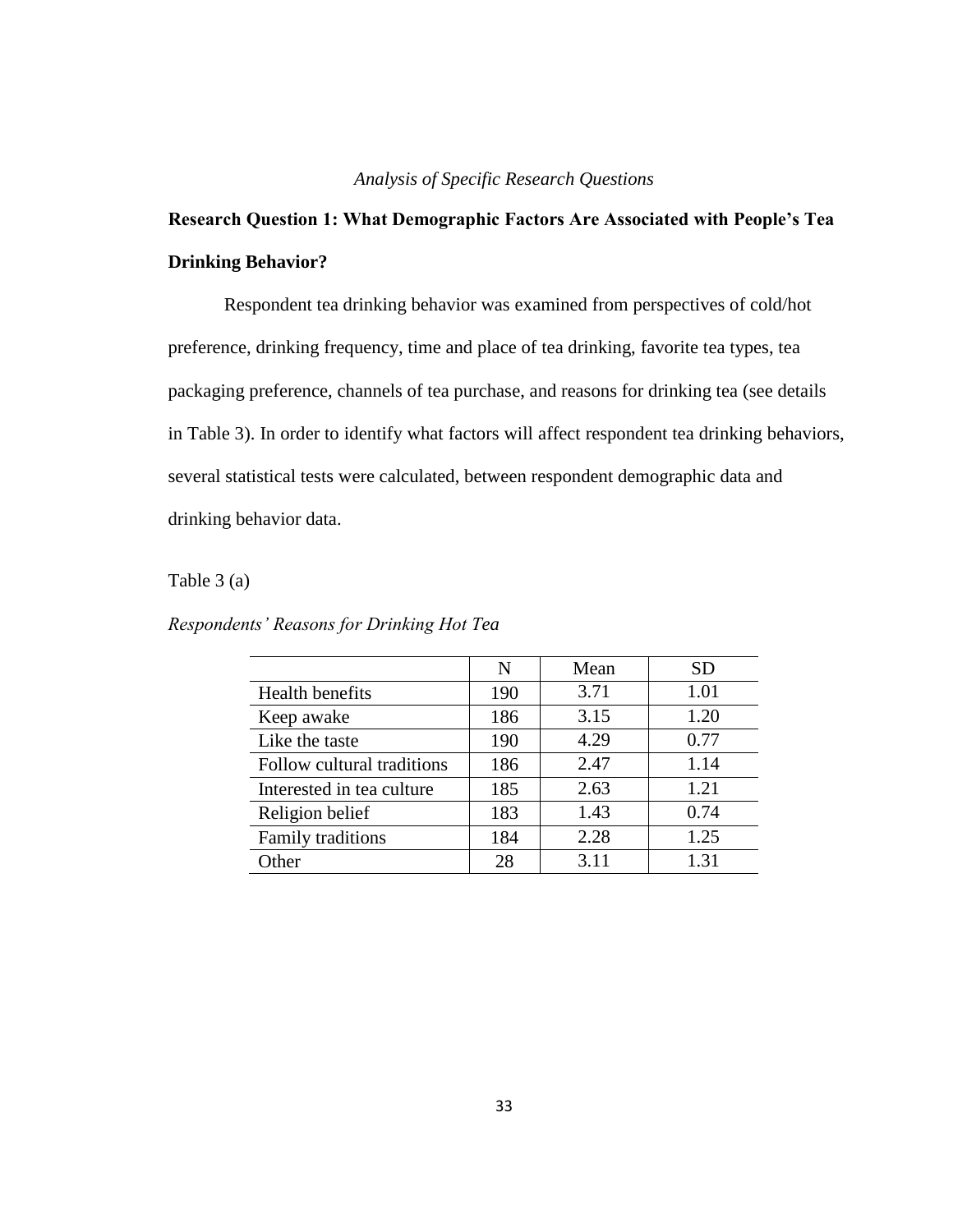#### Table 3 (b)

|                            | N   | Mean | <b>SD</b> |
|----------------------------|-----|------|-----------|
| Health benefits            | 130 | 2.56 | 1.28      |
| Keep awake                 | 130 | 2.74 | 1.30      |
| Like the taste             | 136 | 4.27 | 0.85      |
| Follow cultural traditions | 126 | 1.87 | 1.04      |
| Interested in tea culture  | 130 | 1.80 | 0.92      |
| Religion belief            | 129 | 1.39 | 0.73      |
| Family traditions          | 128 | 1.79 | 1.03      |
| Other                      | 23  | 2.74 | 1.45      |

*Respondents' Reasons for Drinking Cold Tea*

Firstly, the relationship between respondent country of residence and cold/noncold tea drinking preferences was examined through Chi-Square test (see Table 4 for details). Because respondents from Taiwan reported that no one drank cold tea, Chi-Square test only compared US and Chinese responses. The test result showed there was a significant difference between American and Chinese respondents in cold tea drinking  $\chi^2$  $(1, N = 185) = 93.564$ ,  $p < .001$ ; cold tea drinking is much more evident in the US, but still not widely prevalent in China. Yang (2007) suggested the reason that cold tea instead of hot tea became the most popular tea drinking style in America might be due to different eating habits and lifestyles.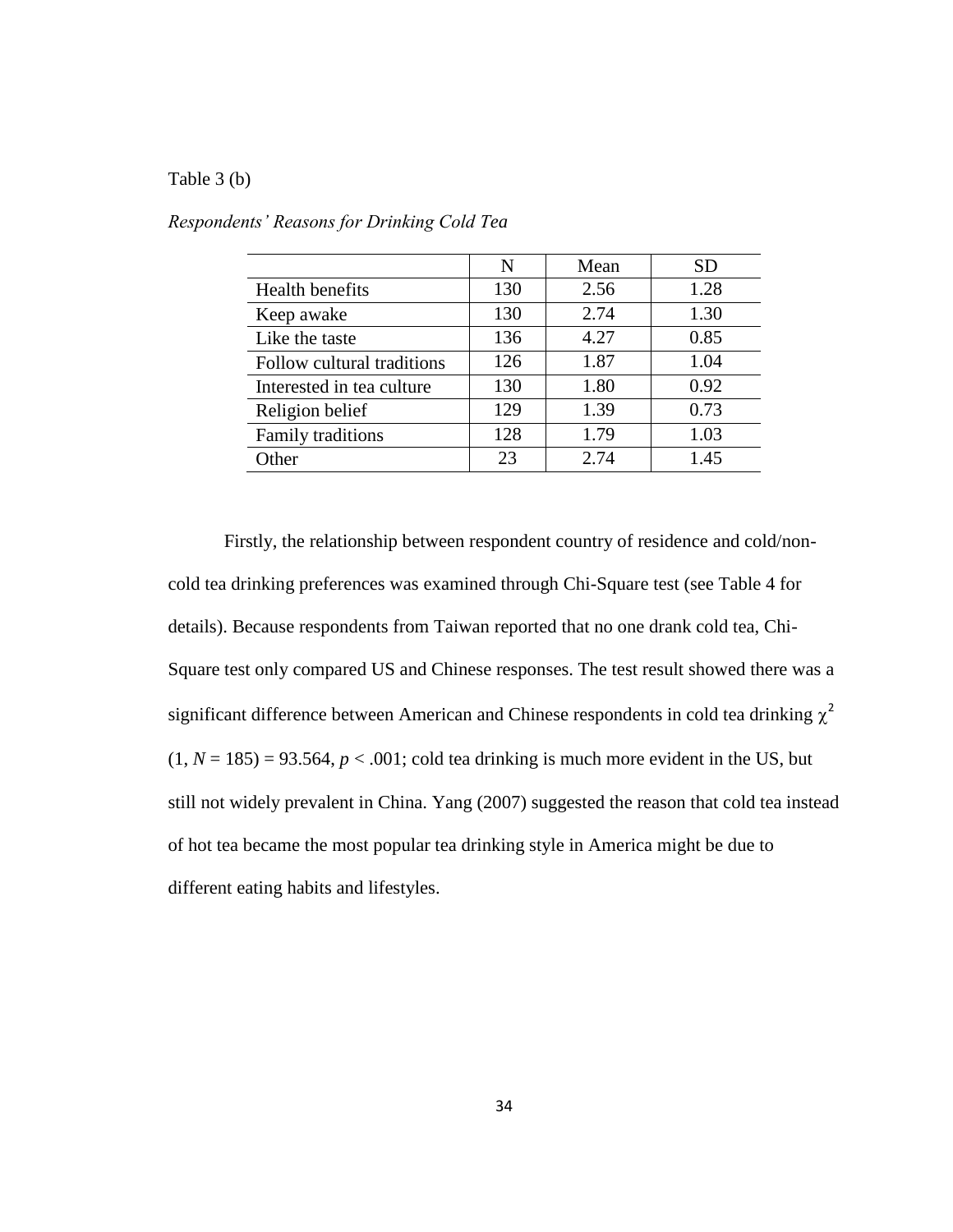# Table 4

|                          |     | Country of |       |       |
|--------------------------|-----|------------|-------|-------|
|                          |     | Residence  |       |       |
|                          |     | U.S.       | China | Total |
| Do you drink any form of | Yes | 110        | 12    | 122   |
| tea as cold beverages?   | No  | 12         | 51    | 63    |
| Total                    |     | 122        | 63    | 185   |

*Cold Tea Drinking Preferences in US and China*

Secondly, One-Way ANOVA tests were conducted among the different age groups to examine the influence of respondent age on tea drinking behaviors. Significant differences appeared in several of the behavioral items; keeping awake  $F(4,170) = 3.181$ ,  $p = .015$ , following cultural traditions  $F(4,170) = 6.224$ ,  $p < .001$ , being interested in tea culture  $F(4,169) = 4.155$ ,  $p = .003$ , and family traditions  $F(4,168) = 2.590$ ,  $p = .039$  were important reasons for drinking hot tea. After Tukey's post-hoc tests, statistical results showed that the age group of 35 or younger had higher evaluations than other groups on each of the aforementioned reasons for drinking hot tea.

Table 5

|                 | $35$ or     |            |            |            | Older than |
|-----------------|-------------|------------|------------|------------|------------|
|                 | younger     | $36 - 45$  | $46 - 55$  | 56-65      | 65         |
|                 | $N=64$      | $N=38$     | $N=37$     | $N=33$     | $N=3$      |
|                 | $M = 3.47*$ | $M = 3.24$ | $M = 2.84$ | $M = 2.73$ | $M = 2.33$ |
| Keep awake      | $SD = .94$  | $SD=1.32$  | $SD=1.32$  | $SD=1.31$  | $SD=1.53$  |
| Follow cultural | $M = 2.86*$ | $M = 2.54$ | $M = 2.03$ | $M = 2.03$ | $M = 1.00$ |
| traditions      | $SD=1.01$   | $SD=1.07$  | $SD=1.09$  | $SD=1.28$  | $SD = .00$ |

*Tea Drinking Reasons among Different Age Groups*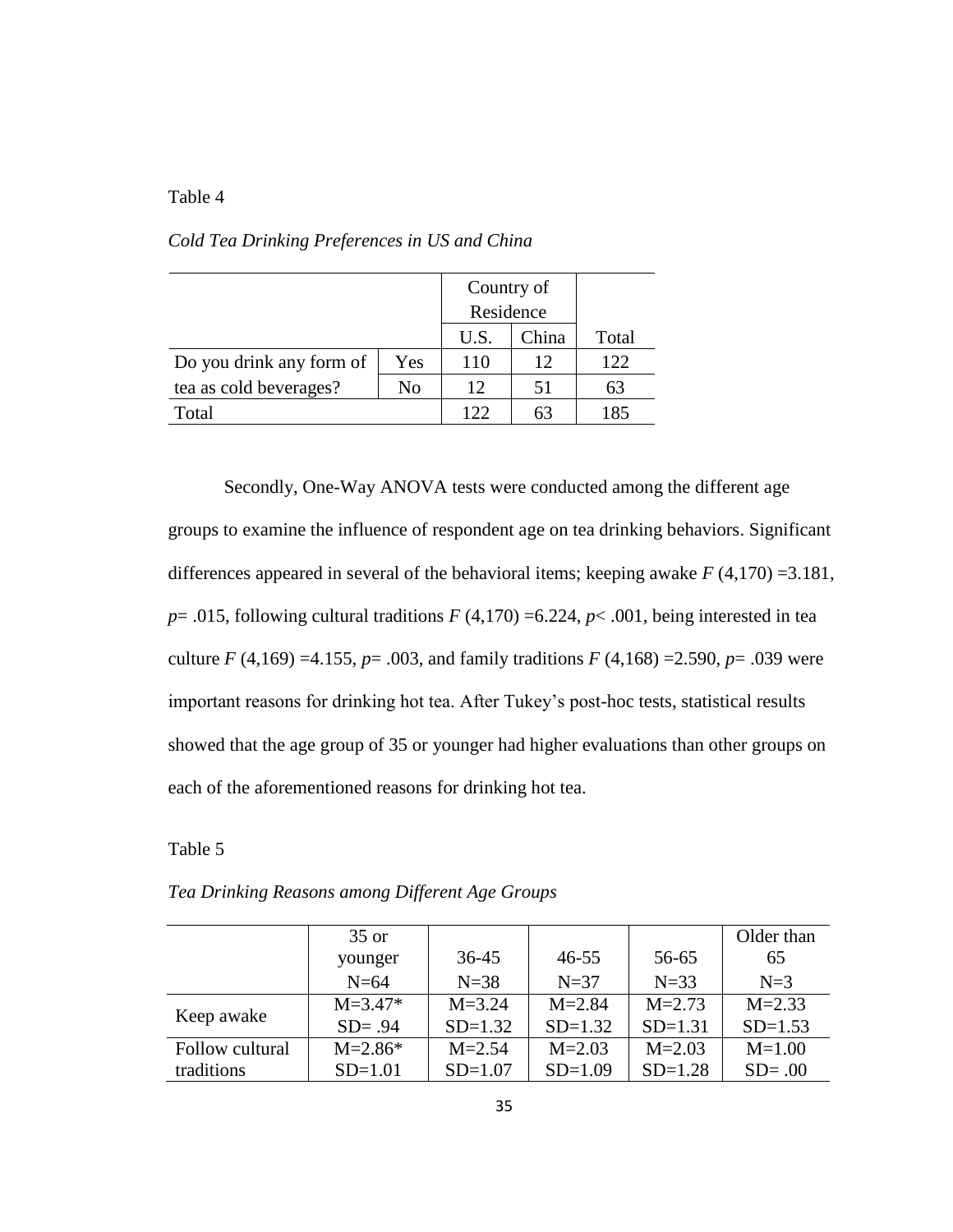| Interested in tea                                                                                                                                                                               | $M = 2.98*$ | $M = 2.72$ | $M = 2.08$ | $M = 2.44$ | $M=1.67$  |
|-------------------------------------------------------------------------------------------------------------------------------------------------------------------------------------------------|-------------|------------|------------|------------|-----------|
| culture                                                                                                                                                                                         | $SD=1.15$   | $SD=1.19$  | $SD = .94$ | $SD=1.44$  | $SD=1.16$ |
| Family                                                                                                                                                                                          | $M = 2.61*$ | $M = 2.23$ | $M=1.97$   | $M=1.90$   | $M=1.67$  |
| traditions                                                                                                                                                                                      | $SD=1.28$   | $SD=1.09$  | $SD=1.24$  | $SD=1.32$  | $SD=1.16$ |
| $\mathbf{A} \mathbf{y}$ and $\mathbf{A} \mathbf{y}$ and $\mathbf{A} \mathbf{y}$ and $\mathbf{A} \mathbf{y}$ and $\mathbf{A} \mathbf{y}$ and $\mathbf{A} \mathbf{y}$ and $\mathbf{A} \mathbf{y}$ |             |            |            |            |           |

*Note*: \* indicates significantly higher value than other groups.

One-Way ANOVA tests were also used to examine the influence of cultural backgrounds on people's tea drinking motivations. The test results showed significant differences in "keep awake," *F* (5,168) =4.123, *p*= .001; "like the taste," *F* (5,168) =2.546, *p*= .030; "follow cultural traditions," *F* (5, 167) =12.739, *p*< .001; "interested in tea culture,"  $F(5,166) = 5.343$ ,  $p < .001$ ; and "family traditions,"  $F(5, 172) = 3.941$ , *p*= .002. Tukey's post-hoc tests results showed that Asian respondents had higher evaluations than North American, European and other groups on each of those reasons.

Table 6

|                          | European   | Asian       | North American |
|--------------------------|------------|-------------|----------------|
|                          |            |             |                |
|                          | $M = 2.84$ | $M = 3.54*$ | $M = 2.70$     |
| Keep awake               | $SD=1.39$  | $SD = .94$  | $SD=1.31$      |
| Like the taste           | $M = 4.42$ | $M=4.10*$   | $M = 4.41$     |
|                          | $SD = .89$ | $SD = .78$  | $SD = .622$    |
| Follow cultural          | $M = 2.11$ | $M = 3.08*$ | $M=1.79$       |
| traditions               | $SD=1.22$  | $SD = .89$  | $SD = .97$     |
| Interested in tea        | $M = 2.28$ | $M = 3.10*$ | $M = 2.18$     |
| culture                  | $SD=1.34$  | $SD=1.05$   | $SD = 1.15$    |
|                          | $M = 2.03$ | $M = 2.69*$ | $M=1.82$       |
| <b>Family traditions</b> | $SD=1.30$  | $SD=1.23$   | $SD=1.16$      |

|  | Tea Drinking Motivations among Different Cultural Backgrounds |  |
|--|---------------------------------------------------------------|--|
|  |                                                               |  |

*Note*: \* indicates significantly higher value than other groups.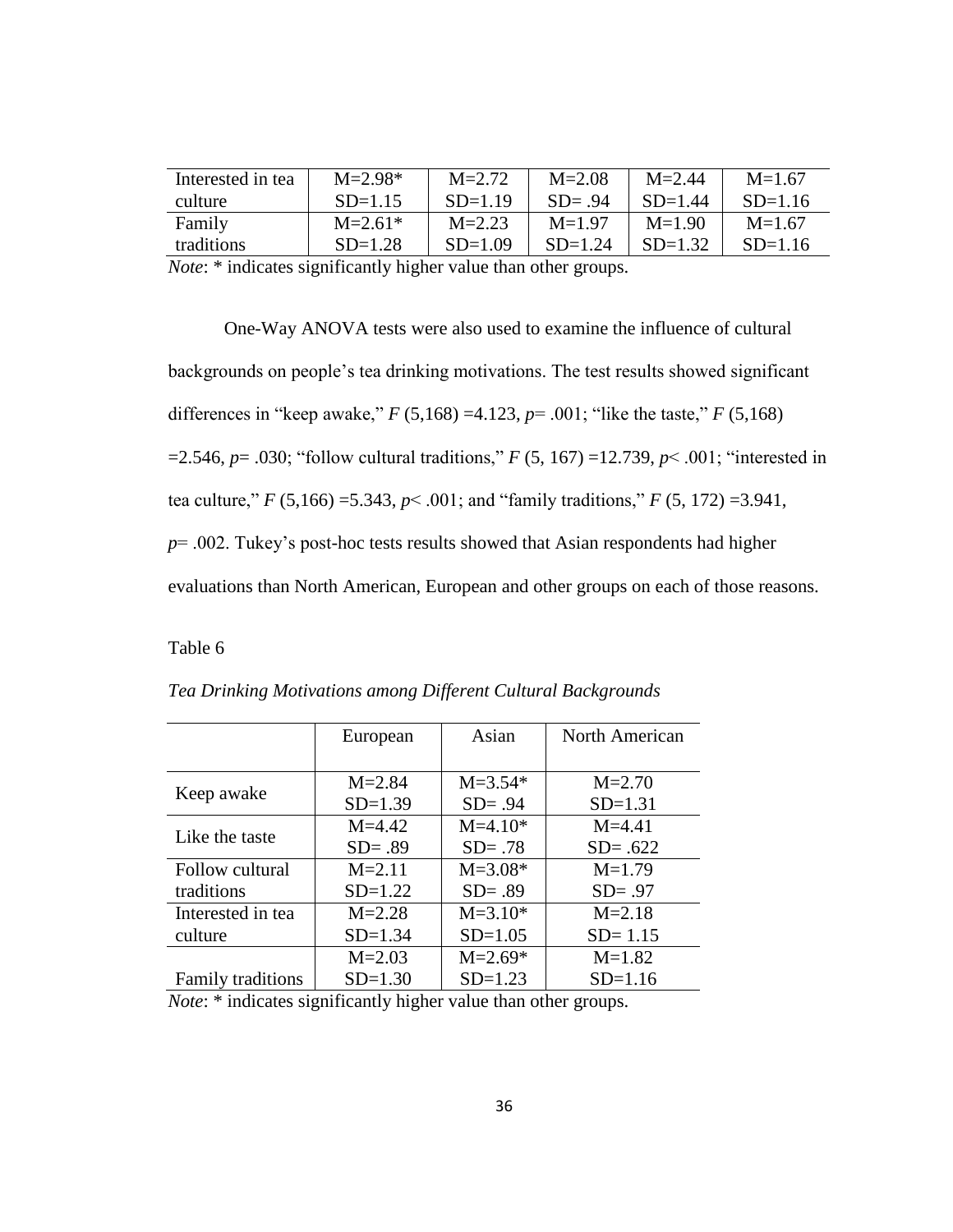# **Research Question 2: Will Tea Drinking Behavior Be Associated with People's Understanding of and Attitudes towards Tea Culture?**

Information on respondents' tea culture perceptions was obtained, (i.e., tea origin preferences, familiarity with tea cultures of different regions, interest in tea cultures, importance of various elements in tea culture, and methods of learning about tea culture). Table 7 and Table 8 provide detailed information about responses related to perceptions about tea cultures.

# Table 7

# *Respondent Perceptions of Tea Cultures (1)*

|                           | How familiar are you with<br>following tea culture? |                 |     | How interested are you in<br>the following tea culture? |           |     |  |
|---------------------------|-----------------------------------------------------|-----------------|-----|---------------------------------------------------------|-----------|-----|--|
|                           | Mean                                                | SD<br>Mean<br>N |     |                                                         | <b>SD</b> | N   |  |
| Chinese art of tea        | 2.72                                                | 1.26            | 217 | 3.51                                                    | 1.20      | 217 |  |
| Japanese tea ceremony     | 2.50                                                | 1.19            | 216 | 3.37                                                    | 1.22      | 214 |  |
| British tea service       | 2.95                                                | 1.25            | 217 | 3.23                                                    | 1.20      | 213 |  |
| Middle east tea culture   | 1.87                                                | 1.03            | 215 | 3.07                                                    | 1.23      | 212 |  |
| Indian tea festival       | 1.74                                                | .95             | 214 | 3.06                                                    | 1.20      | 212 |  |
| Russian tea serving style | 1.78                                                | .99             | 214 | 2.97                                                    | 1.23      | 212 |  |

Table 8

*Respondent Perceptions of Tea Culture (2)*

|                                         | Mean | SD   |     |
|-----------------------------------------|------|------|-----|
| How important is each of the following? |      |      |     |
| Drinking a high quality tea product     | 4.05 | 1.01 | 220 |
| Knowing the origin or source of the tea |      |      |     |
| ingredients                             | 3.29 | 1.21 | 219 |
| Learning about the original tea culture | 3.21 | 1.15 | 219 |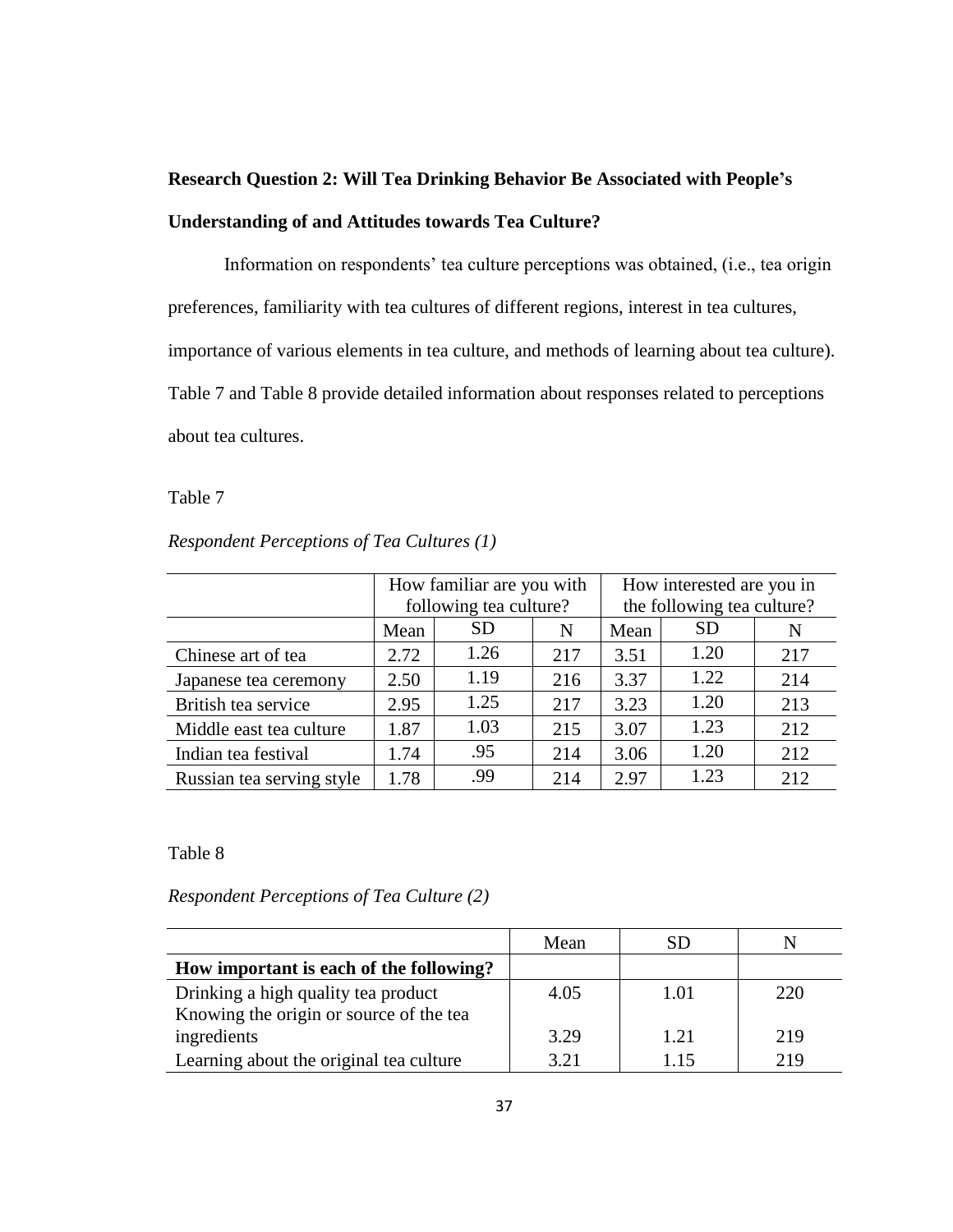| Experiencing the traditional tea culture in |      |      |     |
|---------------------------------------------|------|------|-----|
| its origin                                  | 3.07 | 1.18 | 219 |
| Seeing images of where the tea come from    | 2.81 | 1.14 | 219 |
| How did you become familiar with tea        |      |      |     |
| culture?                                    |      |      |     |
| From book, TV, Internet or other media      | 3.28 | 1.21 | 209 |
| Through travel experience                   | 3.28 | 1.29 | 209 |
| Through social communication                | 2.99 | 1.25 | 206 |
| Influenced by friends                       | 2.93 | 1.21 | 209 |
| Other                                       | 2.92 | 1.33 | 48  |
| Cultural tradition                          | 2.91 | 1.33 | 209 |
| Family heritage                             | 2.70 | 1.31 | 210 |
| How interesting is each                     |      |      |     |
| of following components of tea culture?     |      |      |     |
| Tea drinking style                          | 3.74 | 1.17 | 216 |
| Tea preparation                             | 3.60 | 1.19 | 215 |
| Tea set                                     | 3.54 | 1.27 | 217 |
| Tea related arts (poetry, art, etc.)        | 3.13 | 1.25 | 212 |
| Tea processing                              | 3.12 | 1.22 | 217 |
| Tea planting                                | 2.96 | 1.20 | 216 |

To determine the relationship between respondent tea drinking behaviors and their perceptions of tea culture, several T-Tests, ANOVA, and Correlation tests were calculated as follows.

Firstly, cold/hot tea drinking preference was tested as an independent variable in T-Tests. Results indicated that there were significant differences between cold tea drinkers and non-cold tea drinkers in familiarity of Japanese, *t* (195) = -.299, *p*< .001; and Chinese tea cultures,  $t(197) = -3.684$ ,  $p < .001$ . That suggested that cold tea drinkers' familiarities of Japanese and Chinese tea cultures were significantly lower than non-cold tea drinkers'. In addition, non-cold tea drinkers were found to be more interested in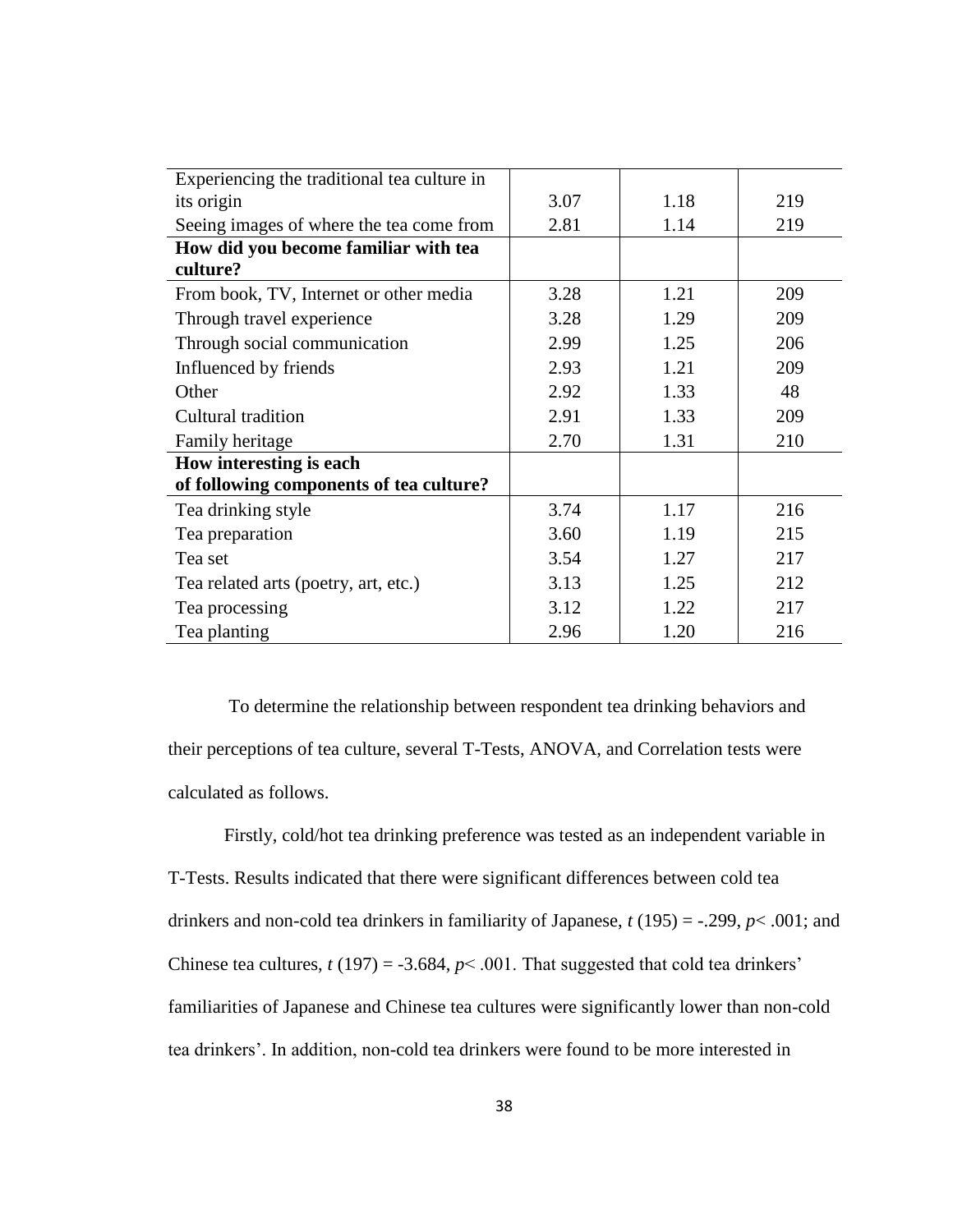Chinese tea culture, *t* (196) =-2.714, *p*< .001; Middle East tea culture, *t* (191) = -.387, *p*= .011; British tea culture, *t* (192) = -.845, *p*= .028; Indian tea culture *t* (191) = -.866, *p*= .010; and Russian tea culture *t* (191) = -.534, *p*= .007.

#### Table 9

|                               | Cold tea drinker | Non-cold tea drinker |
|-------------------------------|------------------|----------------------|
| How familiar are you with     |                  |                      |
| the following tea cultures?   |                  |                      |
| Japanese tea ceremony         | $M=2.55$ SD=1.28 | $M=2.62*$ SD= .93    |
| Chinese art of tea            | $M=2.44$ SD=1.33 | $M=3.21* SD= .95$    |
| How interested are you in     |                  |                      |
| the following perspectives of |                  |                      |
| tea culture?                  |                  |                      |
| Chinese art of                | $M=3.38$ SD=1.26 | $M=3.88*$ SD= .87    |
| Middle east tea culture       | $M=3.14$ SD=1.27 | $M=3.19*$ SD=1.04    |
| British tea service           | $M=3.23$ SD=1.25 | $M=3.42*$ SD=1.03    |
| Indian tea festival           | $M=3.09$ SD=1.27 | $M=3.21*$ SD= .99    |
| Russian tea serving style     | $M=3.06$ SD=1.30 | $M=3.11*$ SD=1.03    |

*Tea Cultural Perception Differences between Cold and Non-cold Tea drinker* 

*Note*: \* indicates significantly higher value than other group.

Secondly, respondent tea drinking frequency was used as an independent variable in a one-way ANOVA test to determine the relationship between drinking frequency and methods of learning tea cultures, *F* (4,175) =4.085, *p*= .003. Results from Tukey's posthoc tests indicated that respondents drinking tea once every day had higher agreement with learning tea culture from family traditions than respondents having tea less than once a month or once or twice a month. However, there was no significant difference found among cold tea drinkers grouped by frequency of tea drinking.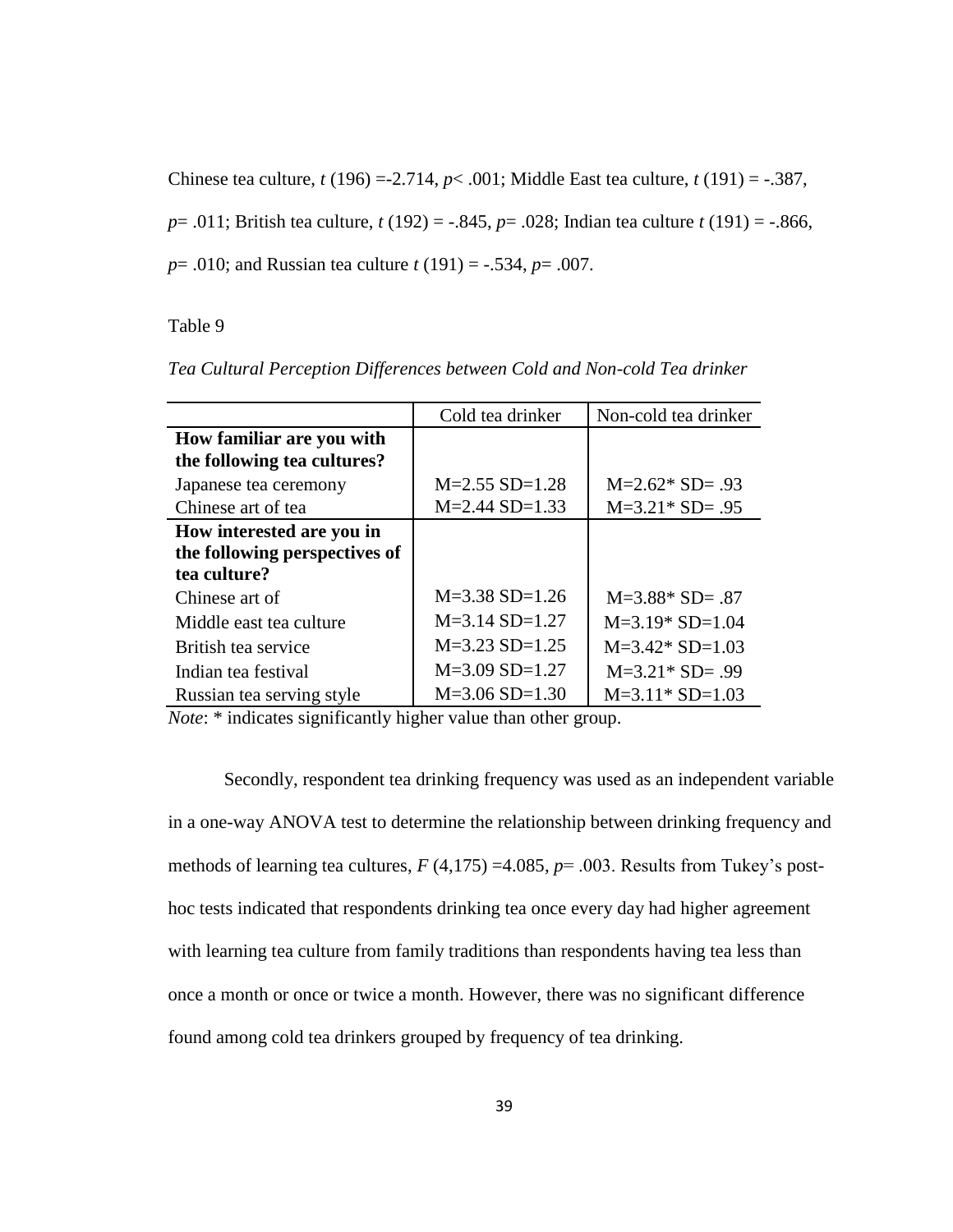# Table 10

|                                 | Family<br>heritage |           | Cultural<br>tradition |           | Book, TV,<br>and Internet |      | Influenced<br>by friends |           | Travel<br>experience |           | Social<br>communication |           |
|---------------------------------|--------------------|-----------|-----------------------|-----------|---------------------------|------|--------------------------|-----------|----------------------|-----------|-------------------------|-----------|
|                                 | Mean               | <b>SD</b> | Mean                  | <b>SD</b> | Mean                      | SD   | Mean                     | <b>SD</b> | Mean                 | <b>SD</b> | Mean                    | <b>SD</b> |
| Less<br>than<br>once a<br>Month | 2.13               | 1.19      | 2.14                  | 1.10      | 2.93                      | 1.59 | 2.64                     | 1.22      | 2.86                 | 1.17      | 2.80                    | 1.27      |
| Once or<br>twice a<br>Month     | 2.21               | 1.15      | 2.71                  | 1.40      | 3.17                      | 1.20 | 2.88                     | 1.23      | 3.14                 | 1.38      | 2.91                    | 1.29      |
| Once a<br>Week                  | 2.84               | 1.48      | 2.98                  | 1.42      | 3.33                      | 1.35 | 2.96                     | 1.29      | 3.65                 | 1.20      | 3.08                    | 1.33      |
| Several<br>times a<br>Day       | 2.69               | 1.17      | 3.00                  | 1.40      | 3.32                      | 1.07 | 2.85                     | 1.16      | 2.97                 | 1.28      | 2.63                    | 1.10      |
| Once<br>every<br>Day            | $3.23*$            | 1.19      | 3.28                  | 1.10      | 3.56                      | 0.98 | 3.26                     | 1.22      | 3.53                 | 1.24      | 3.40                    | 1.19      |

*Methods of Learning Tea Culture in Different Tea Drinking Groups* 

*Note*: \* indicates a significantly high value.

Thirdly, correlation tests were conducted to determine the relations between respondent tea drinking motivations and their perceptions of important elements in tea cultures. The results were showed in Table 11.

Table 11

*Correlations between Tea Drinking Motivations and Tea Cultural Perceptions*

|                    | Important elements in tea cultures |                   |                    |               |  |  |  |
|--------------------|------------------------------------|-------------------|--------------------|---------------|--|--|--|
|                    |                                    | Learning          | Experiencing       | Seeing        |  |  |  |
|                    | Knowing the                        | about the         | the traditional    | images of     |  |  |  |
| Tea drinking       | origin of the                      | original tea      | tea culture in its | where the tea |  |  |  |
| motivations        | tea drink                          | culture           | origin             | come from     |  |  |  |
| Following cultural |                                    | $r(178) = .505,$  | $r(179)=0.435,$    |               |  |  |  |
| traditions         |                                    | p<.001            | p<.001             |               |  |  |  |
| Interested in tea  | $r(178) = .490,$                   | $r(177) = .597$ , |                    | $r(178)=.407$ |  |  |  |
|                    |                                    |                   |                    |               |  |  |  |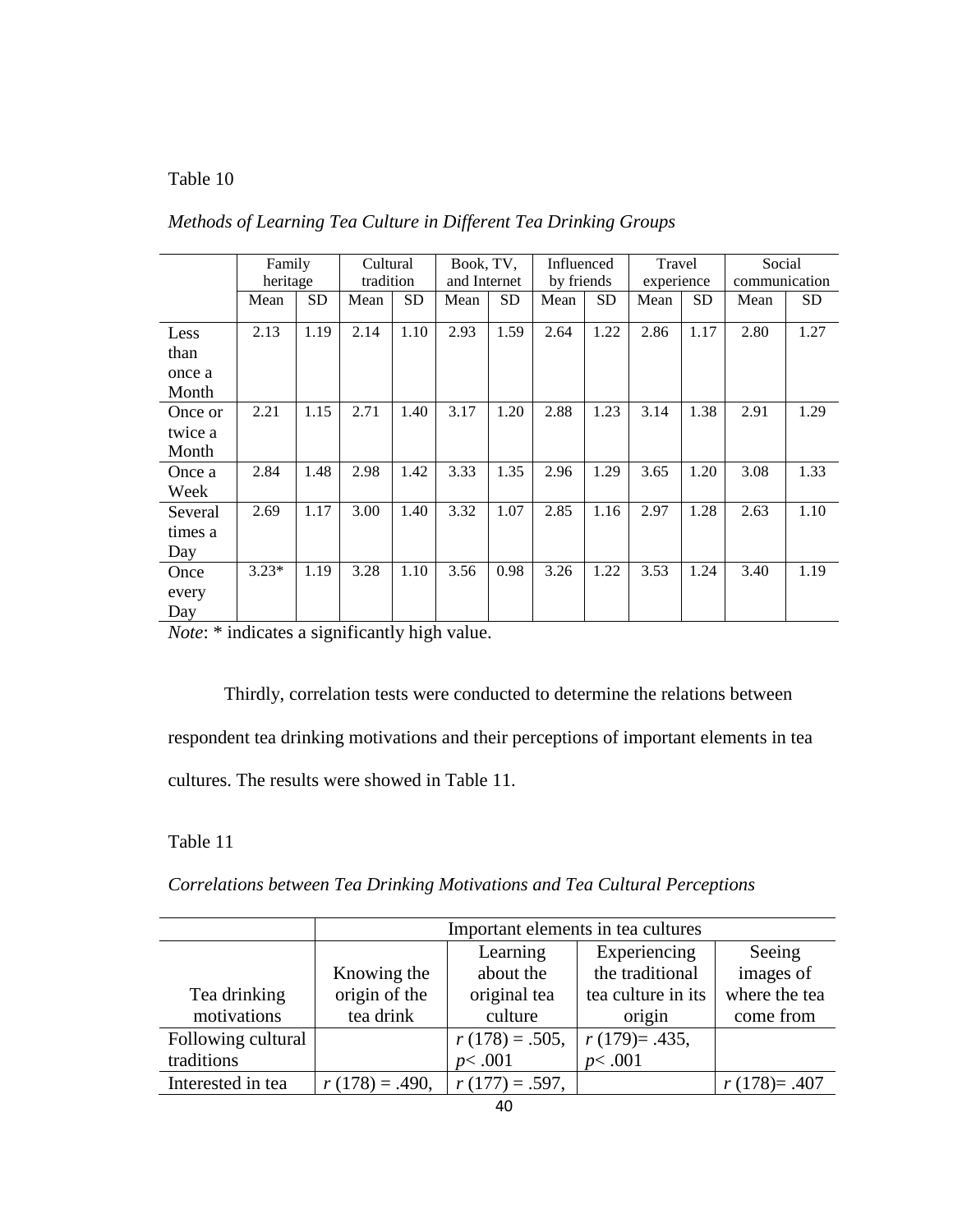| culture | .001<br>n< | .001<br>n <sub>1</sub> | .001<br>$\mathbf{r}$ |
|---------|------------|------------------------|----------------------|
|         |            |                        |                      |

# **Research Question 3: Will People's Self-identified Cultural Background Be Associated with People's Understanding of and Attitudes towards Tea Culture?**

To determine if respondent cultural backgrounds have significant influences on respondent perceptions of tea culture, ANOVA tests were conducted as following (See Figure 1).

Firstly, the relationship between respondent cultural backgrounds and their familiar tea cultures was examined by one-way ANOVA tests. The results showed significant differences among different cultural groups in respondent familiarity with Chinese art of tea, *F* (5,202) =12.323, *p*< .001; and British tea service, *F* (5,201) =5.343, *p*< .001. Tukey's post-hoc tests indicated that Asian respondents had higher familiarity with the Chinese art of tea, but were less familiar with British tea cultures than were European and North American respondents.

# Table 12

|                     | European      | Asian         | North American            |
|---------------------|---------------|---------------|---------------------------|
| Japanese tea        | $M = 2.48$ ,  | $M = 2.53$ ,  | $M = 2.48$ ,              |
| ceremony            | $SD=1.37$     | $SD = .98$    | $SD=1.36$                 |
|                     | $M = 3.56$ *, | $M = 2.51$ ,  | $M = 3.18$ <sup>*</sup> , |
| British tea service | $SD=1.29$     | $SD=1.01$     | $SD=1.27$                 |
|                     | $M = 2.16$ ,  | $M = 3.37$ *, | $M = 2.19$ ,              |
| Chinese art of tea  | $SD=1.24$     | $SD = .98$    | $SD=1.25$                 |
| Russian tea serving | $M = 2.14$ ,  | $M=1.55$ ,    | $M=1.86$ .                |
| style               | $SD=1.36$     | $SD = .67$    | $SD=1.07$                 |
| Indian tea festival | $M=1.82$ ,    | $M=1.74$ ,    | $M=1.68$ ,                |

*Familiarity of Tea Cultures among Different Cultural Groups*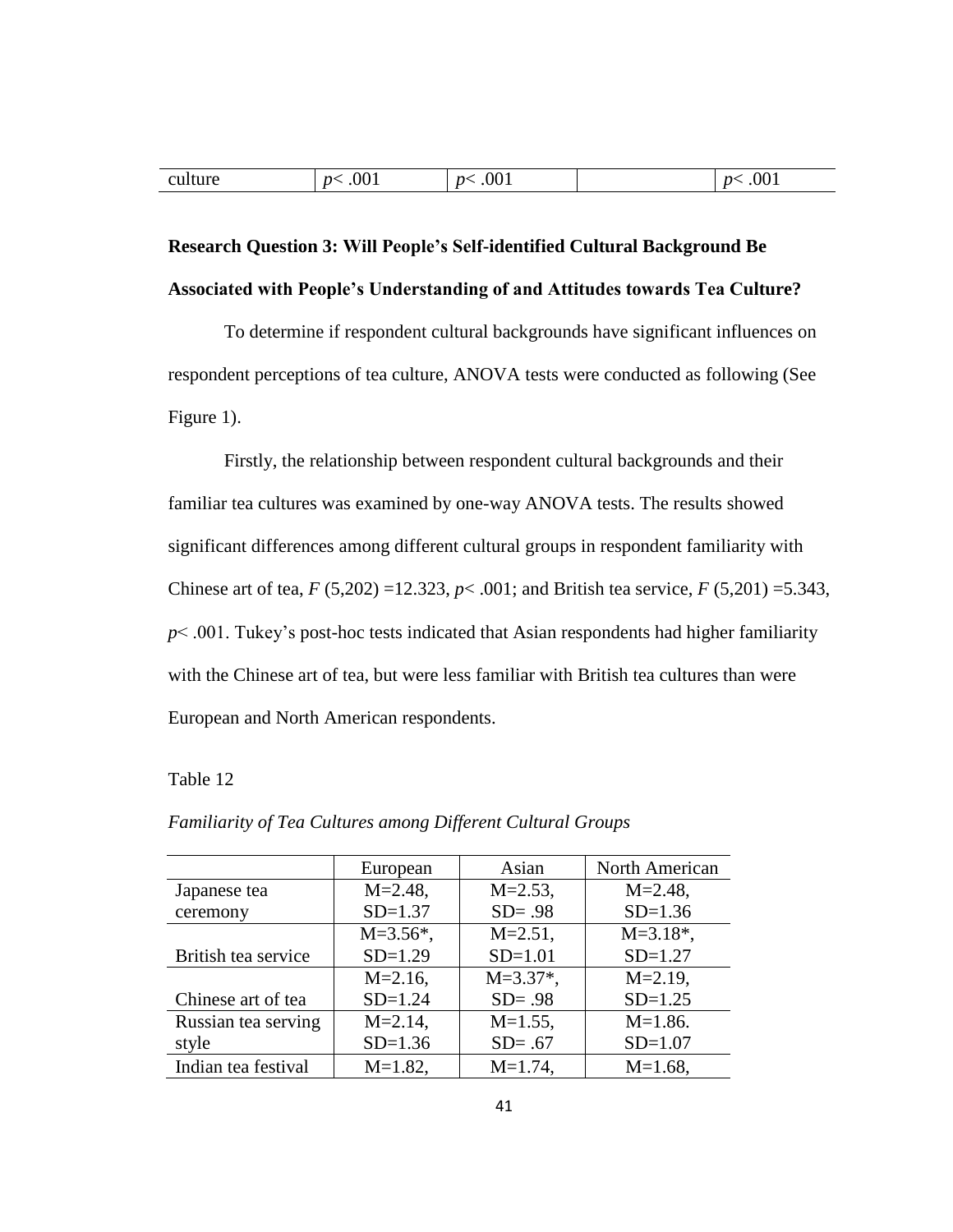|                 | $SD=1.21$    | $SD = .85$ | $SD = .93$ |
|-----------------|--------------|------------|------------|
| Middle east tea | $M = 2.13$ , | $M=1.63$ , | $M=1.97$ . |
| culture         | $SD=1.31$    | $SD = .74$ | $SD=1.08$  |

*Note*: \* indicates a significantly higher value than other groups.

Figure 1

*Relationships between Cultural Backgrounds and Perceptions of Tea Culture*

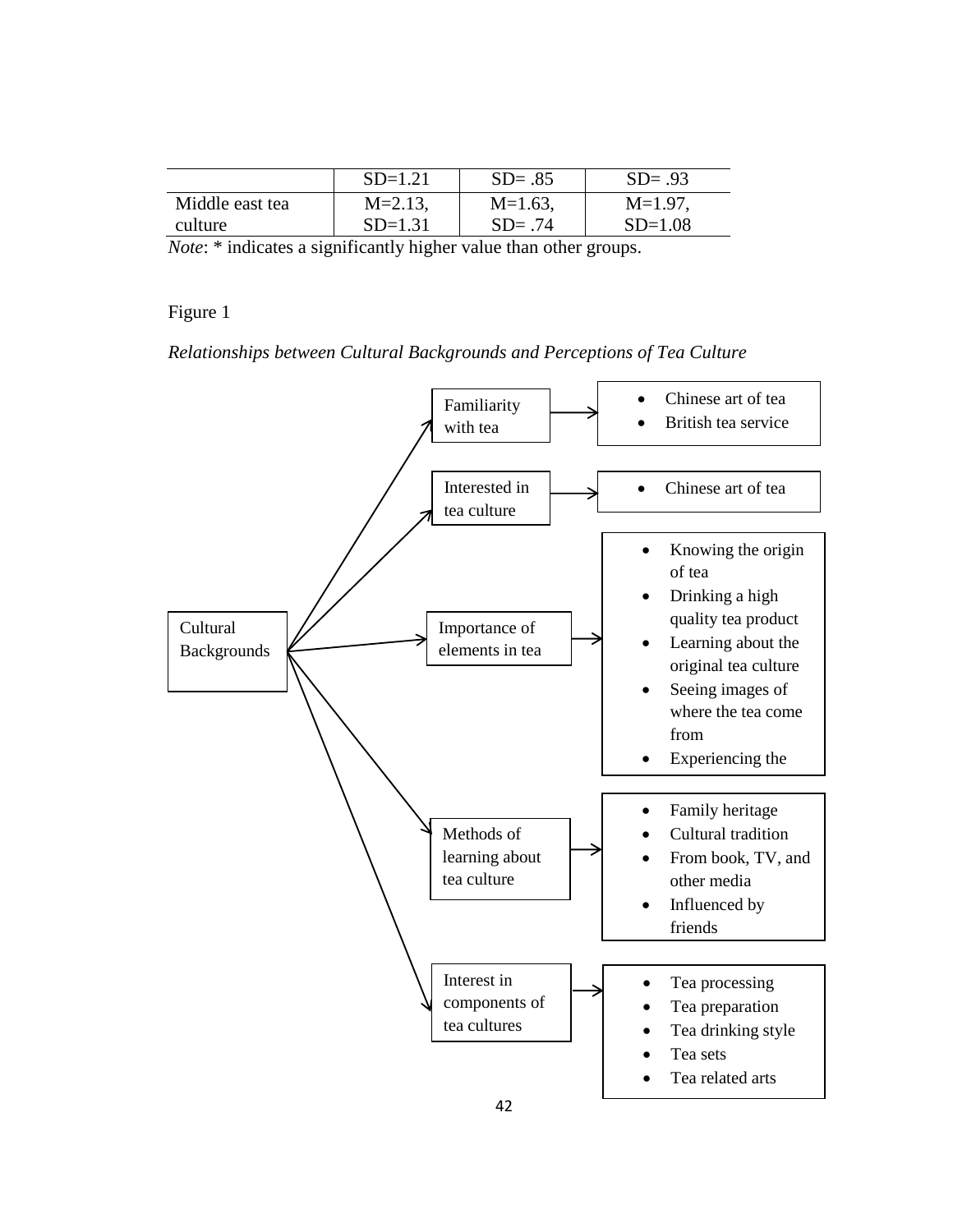Secondly, the relationship between cultural backgrounds and respondents' interest in tea cultures was tested. One-way ANOVA results indicated that there was a significant difference among Asian, European, and American respondents' interests in Chinese tea culture  $F(5,201) = 5.308$ ,  $p < .001$ , and Tukey's post-hoc test indicated Asian respondents had significantly higher interests in the Chinese art of tea.

## Table 13

|                     |              | Asian         | North American |
|---------------------|--------------|---------------|----------------|
|                     | European     |               |                |
| Japanese tea        | $M = 3.04$ , | $M = 3.62$ ,  | $M = 3.31$ ,   |
| ceremony            | $SD=1.31$    | $SD = 1.15$   | $SD=1.21$      |
|                     | $M = 3.02$ , | $M = 3.45$ ,  | $M = 3.11$ ,   |
| British tea service | $SD=1.36$    | $SD=1.03$     | $SD=1.27$      |
|                     | $M = 2.98$ , | $M = 3.94$ *, | $M = 3.31$ ,   |
| Chinese art of tea  | $SD=1.36$    | $SD = .92$    | $SD=1.25$      |
| Russian tea serving | $M = 2.91$ , | $M = 2.91$ ,  | $M = 3.06$ ,   |
| style               | $SD = 1.41$  | $SD = 1.14$   | $SD=1.25$      |
|                     | $M = 3.02$ , | $M = 3.00$ ,  | $M = 3.11$ ,   |
| Indian tea festival | $SD = 1.37$  | $SD=1.06$     | $SD=1.26$      |
| Middle east tea     | $M = 3.07$ , | $M = 2.95$ ,  | $M = 3.17$ ,   |
| culture             | $SD=1.35$    | $SD = 1.18$   | $SD=1.23$      |

*Interests of Tea Cultures among Different Cultural Groups*

*Note*: \* indicates a significantly higher value than other groups.

Thirdly, one-way ANOVA tests were used to examine differences in perceptions of important elements in tea culture among respondents of different cultural backgrounds. Significant differences were found in all five elements: "knowing the origin or source of tea drink,"  $F(5,203) = 6.040$ ,  $p < .001$ ; "drinking a high quality tea product,"  $F(5,204)$  $=4.612$ ,  $p=0.001$ ; "learning about the original tea culture," *F* (5,203) = 5.535, *p*< 0.001; "seeing images of where the tea come from,"  $F(5,203) = 6.948$ ,  $p < .001$ ; "experiencing"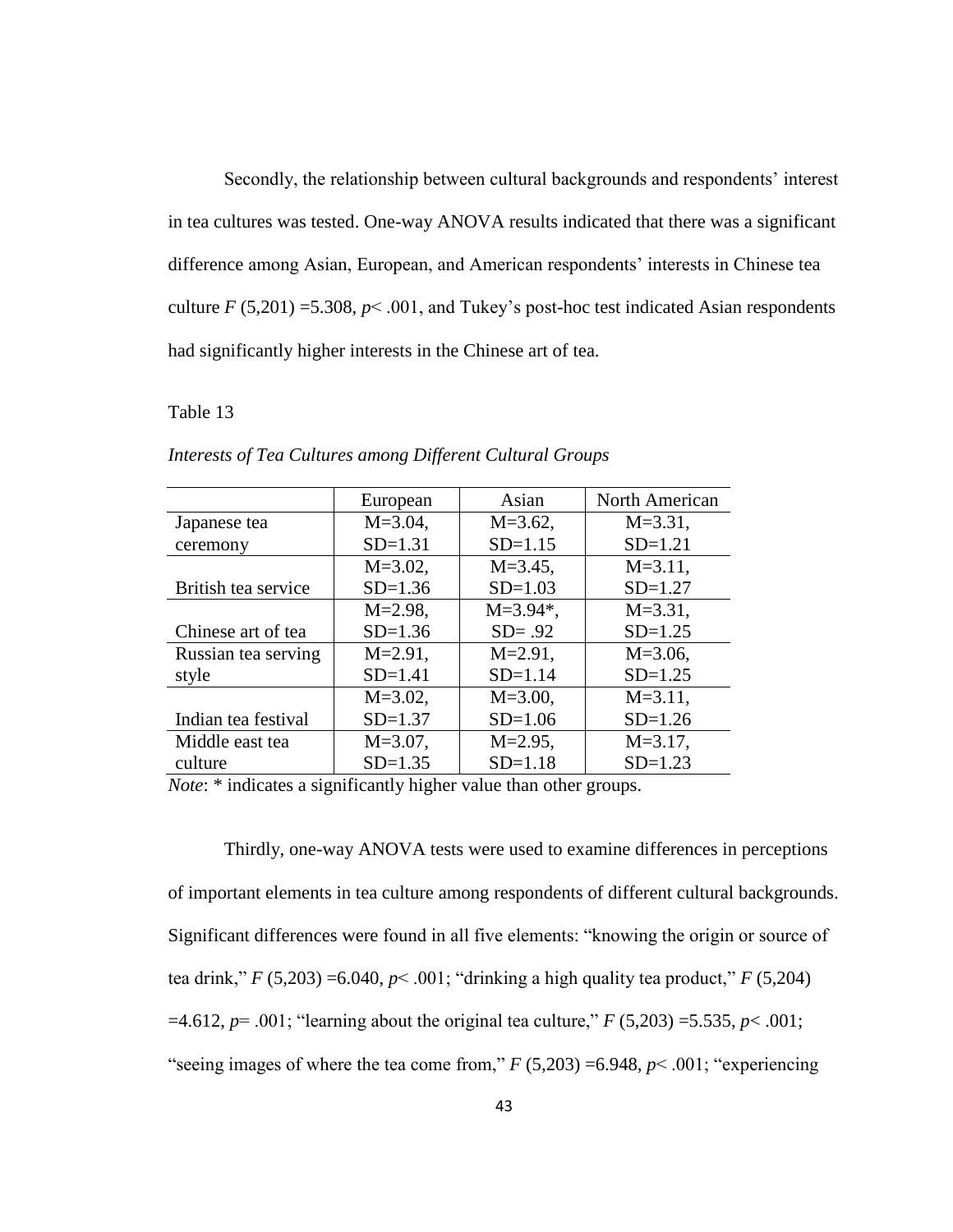the traditional tea culture in its origin,"  $F(5,203) = 4.116$ ,  $p = .001$ . Through Tukey's posthoc tests, the Asian group was found to have higher evaluations of each tea cultural elements than European and American respondents.

#### Table 14

|                                                                                                                                      | European                                            | Asian                         | North American |
|--------------------------------------------------------------------------------------------------------------------------------------|-----------------------------------------------------|-------------------------------|----------------|
| Knowing the origin of                                                                                                                | $M = 2.82$ ,                                        | $M = 3.78$ *,                 | $M = 2.94$ ,   |
| tea                                                                                                                                  | $SD = 1.44$                                         | $SD = .93$                    | $SD=1.21$      |
| Drinking a high quality                                                                                                              | $M = 3.93$ ,                                        | $M=4.35*$ ,                   | $M = 3.83$ ,   |
| tea product                                                                                                                          | $SD = 1.17$                                         | $SD = .84$                    | $SD = .97$     |
| Learning about the                                                                                                                   | $M = 2.75$ ,                                        | $M = 3.58$ <sup>*</sup> ,     | $M = 2.92$ ,   |
| original tea culture                                                                                                                 | $SD=1.35$                                           | $SD = .85$                    | $SD = 1.17$    |
| Seeing images of where                                                                                                               | $M = 2.20$ ,                                        | $M = 3.26$ *,                 | $M = 2.61$ ,   |
| the tea come from                                                                                                                    | $SD=1.23$                                           | $SD = .95$                    | $SD=1.08$      |
| Experiencing the                                                                                                                     | $M = 2.55$ ,                                        | $M = 3.40*$ ,                 | $M = 2.98$ ,   |
| traditional tea cultures                                                                                                             | $SD=1.30$                                           | $SD = .99$                    | $SD=1.22$      |
| $\cdot$ $\sim$<br>$\mathbf{r}$ and $\mathbf{r}$ and $\mathbf{r}$ and $\mathbf{r}$ and $\mathbf{r}$ are $\mathbf{r}$ and $\mathbf{r}$ | $\mathbf{1}$ $\mathbf{1}$ $\mathbf{1}$ $\mathbf{1}$ | $\mathbf{1}$ and $\mathbf{1}$ |                |

*Important Elements of Tea Cultures among Different Cultural Groups*

*Note*: \* indicates a significantly higher value than other groups.

Fourthly, ANOVA was used to test the influence of cultural backgrounds on respondents' methods of learning about tea cultures. The test results showed significant differences in becoming familiar with tea cultures through "family heritage," *F* (5,195) =13.410, *p*< .001; "cultural traditions," *F* (5,194) =27.050, *p*< .001; "book, TV, Internet or other media," *F* (5,194) =6.765, *p*< .001; "influenced by friends," *F* (5,194) =5.263, *p*< .001; and "social communications," *F* (5,191) =11.637, *p*< .001.Tukey's post-hoc tests indicated Asian respondents gave higher ratings than other respondents for each method of learning about tea cultures.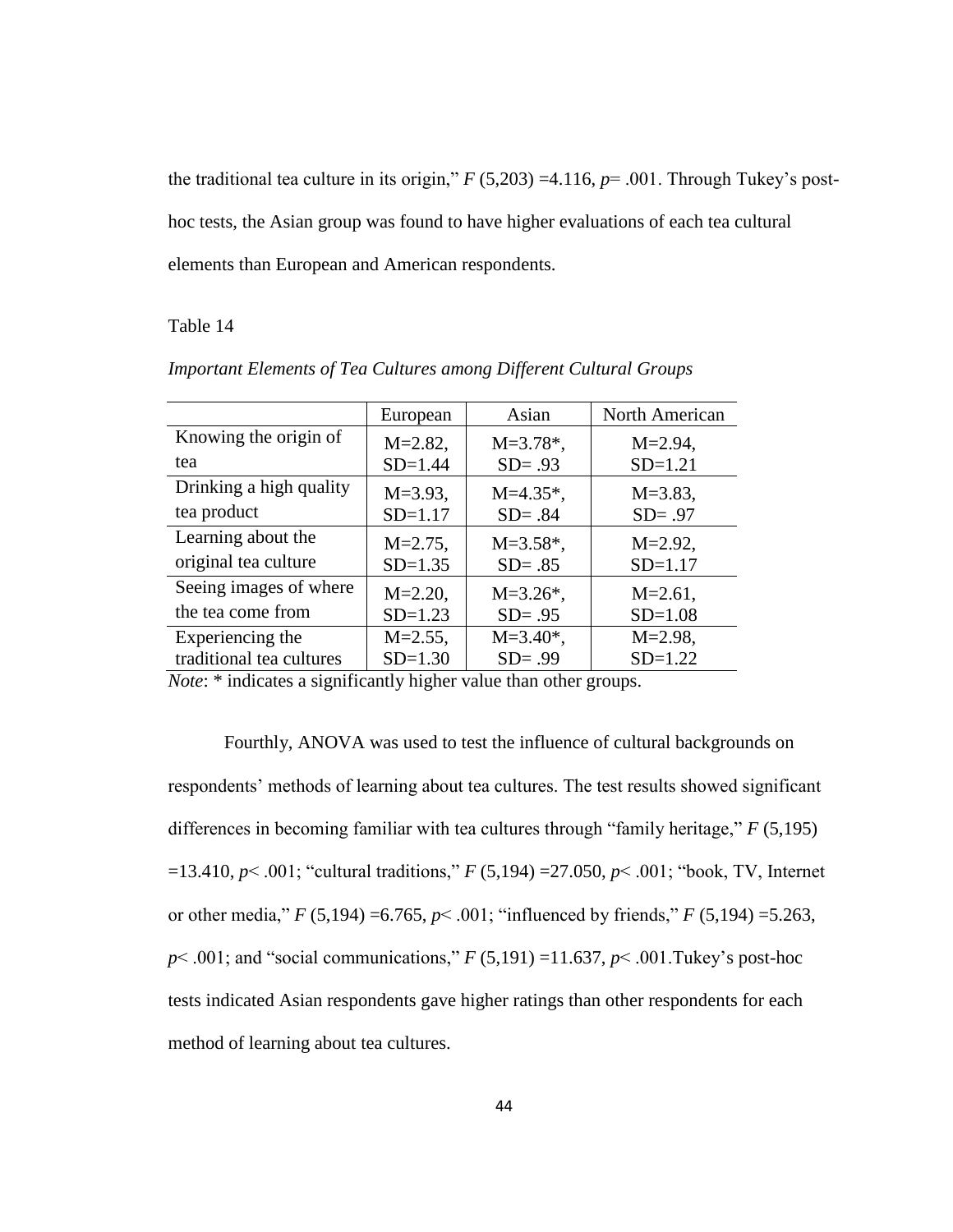#### Table 15

|                    | European     | Asian         | North American |
|--------------------|--------------|---------------|----------------|
| Family heritage    | $M = 2.05$ , | $M = 3.31*$ , | $M = 2.03$ ,   |
|                    | $SD=1.26$    | $SD = .98$    | $SD=1.29$      |
| Cultural tradition | $M = 2.18$ , | $M=3.79*$ ,   | $M = 2.02$ ,   |
|                    | $SD=1.26$    | $SD = .79$    | $SD=1.19$      |
| From book, TV,     | $M = 2.85$ , | $M = 3.73$ *, | $M = 2.95$ ,   |
| and other media    | $SD=1.39$    | $SD = .86$    | $SD=1.29$      |
| Influenced by      | $M = 2.60$ , | $M = 3.35$ *, | $M = 2.58$ ,   |
| friends            | $SD=1.32$    | $SD = .89$    | $SD = 1.37$    |
| Through travel     | $M = 3.30$ , | $M = 3.36$ ,  | $M = 3.18$ ,   |
| experience         | $SD = 1.45$  | $SD = .96$    | $SD = 1.55$    |
| Through social     | $M = 2.46$ , | $M = 3.56$ *, | $M = 2.43$ ,   |
| communication      | $SD=1.30$    | $SD = .78$    | $SD = 1.35$    |
| Other              | $M = 3.40$ , | $M = 2.94$ ,  | $M = 2.36$ ,   |
|                    | $SD = 1.51$  | $SD=1.20$     | $SD = 1.43$    |

*Methods of Learning Tea Culture among Different Cultural Groups*

*Note*: \* indicates a significantly higher value than other groups.

Fifthly, the association between cultural backgrounds and respondent interest in various tea cultural components was also examined using ANOVA tests. Results showed significant differences in five out of total six components: "tea processing," *F* (5,201) =3.707, *p*= .003; "tea preparation," *F* (5,199) =2.583, *p*= .027; "tea drinking style," *F* (5,200) =4.706, *p*< .001; "tea sets" *F* (5,201) =3.378, *p*= .006; and "tea related arts," *F*  $(5,196) = 3.432$ ,  $p = .005$ . But there was no significant difference in "tea planting". The Tukey's post-hoc results showed Asian respondents gave higher evaluations on each component than did other cultural groups.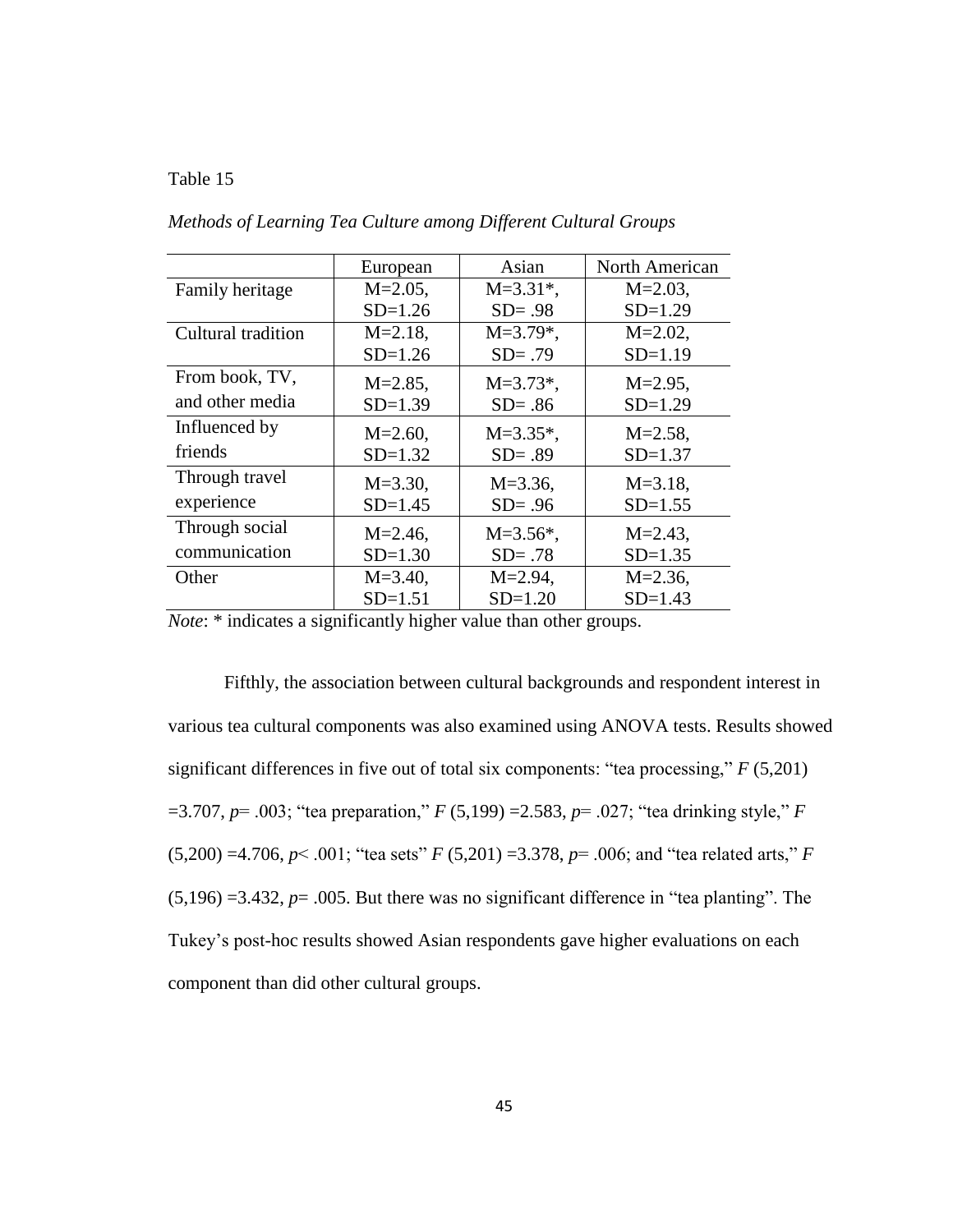#### Table 16

|                    | European     | Asian                     | North American |
|--------------------|--------------|---------------------------|----------------|
| Tea planting       | $M = 2.77$ , | $M = 3.12$ ,              | $M = 2.82$ ,   |
|                    | $SD=1.38$    | $SD = .99$                | $SD=1.32$      |
| Tea processing     | $M = 2.73$ , | $M = 3.46$ *,             | $M = 2.88$ ,   |
|                    | $SD = 1.37$  | $SD = 1.00$               | $SD = 1.27$    |
| Tea preparation    | $M = 3.18$ , | $M = 3.81$ <sup>*</sup> , | $M = 3.57$ ,   |
|                    | $SD=1.35$    | $SD=1.05$                 | $SD=1.19$      |
| Tea drinking style | $M = 3.19$ , | $M=4.14*$ ,               | $M = 3.60$ ,   |
|                    | $SD=1.48$    | $SD = .85$                | $SD = 1.14$    |
| Tea set            | $M = 3.20$ , | $M = 3.95$ *,             | $M = 3.27$ ,   |
|                    | $SD=1.52$    | $SD = .97$                | $SD=1.32$      |
| Tea related arts   | $M = 2.59$ , | $M = 3.41$ <sup>*</sup> , | $M = 3.03$ ,   |
|                    | $SD = 1.37$  | $SD = .99$                | $SD = 1.34$    |

*Interests of Tea Cultural Components among Different Cultural Groups*

*Note*: \* indicates a significantly higher value than other groups.

**Research Question 4: What Demographic, Behavioral, or Cultural Factors Will Be Associated with People's Attitudes, Expectations, and Motivations towards Tea Tourism?**

A series of statistical tests were conducted to identify what factors will influence people's attitudes, expectations and motivations towards tea tourism; demographic factors, tea drinking behaviors, and tea cultural factors were treated as independent variables.

One-way ANOVA test was used in comparing differences in visiting possible tea tourist destinations among respondents from different countries of residence. The results showed that respondents from China and Taiwan indicated a significantly higher possibility of visiting all the six tea tourism destinations listed in the survey in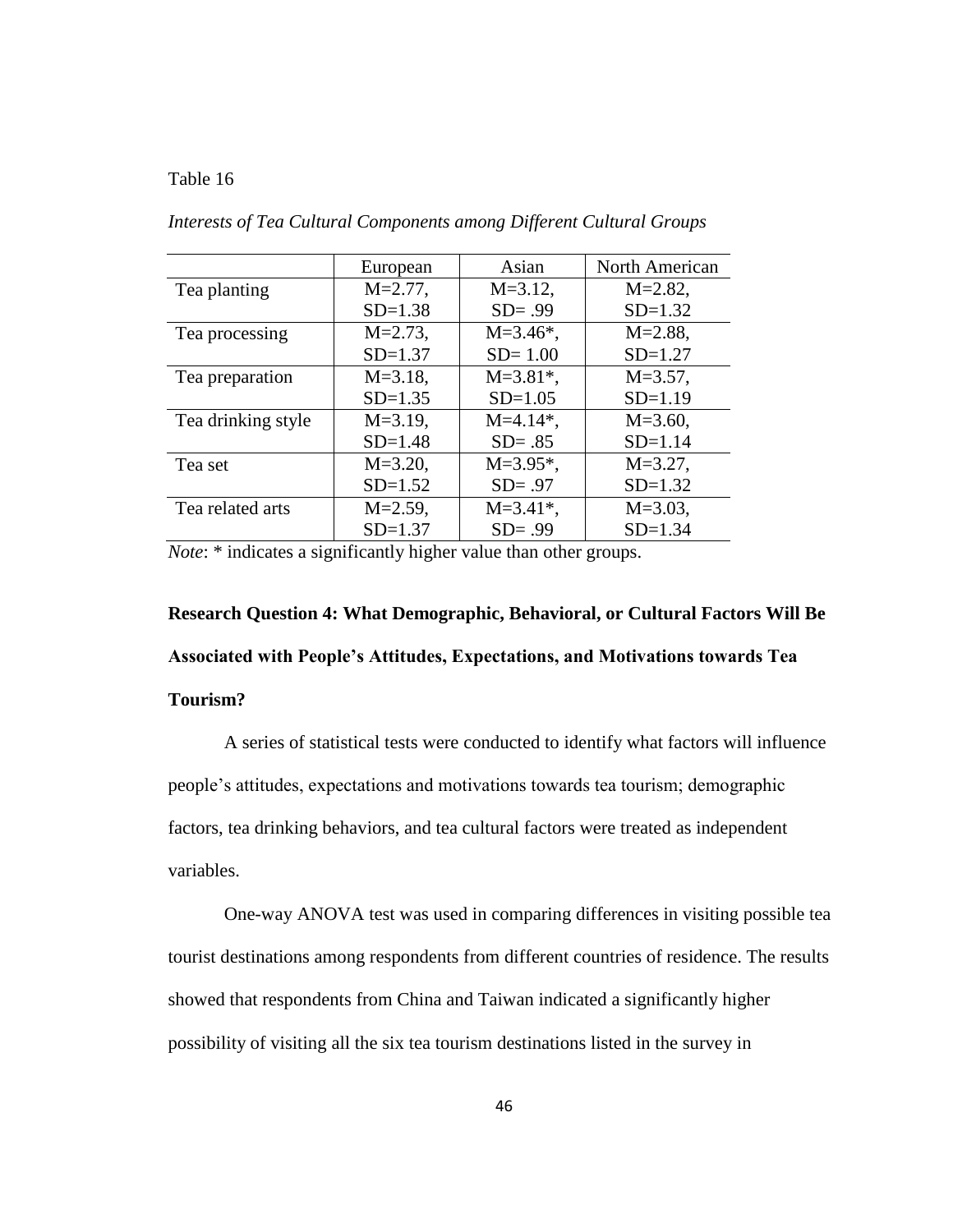comparison to respondents from the US. The statistical results are showed as below: China, Taiwan or Japan, *F* (2,209) =69.656, *p*< .001; India or Sri Lanka, *F* (2,209) =25.044, *p*< .001; Turkey, *F* (2,205) =20.338, *p*< .001; Kenya, *F* (2,206) =17.188, *p*< .001; Brazil or Argentina, *F* (2,207) =15.914, *p*< .001; and British, *F* (2,207) =9.211, *p*< .001.

Table 17

|                     | <b>US</b>    | China                     | Taiwan                  |
|---------------------|--------------|---------------------------|-------------------------|
| China, Taiwan, or   | $M = 2.08$ , | $M = 3.64$ <sup>*</sup> , | $M=4.27$ <sup>*</sup> , |
| Japan               | $SD=1.27$    | $SD=1.06$                 | $SD = .79$              |
| India or Sri Lanka  | $M=1.80$ ,   | $M = 2.93$ *,             | $M = 2.73$ *,           |
|                     | $SD=1.06$    | $SD = 1.16$               | $SD=1.19$               |
| Turkey              | $M=1.65$ ,   | $M = 2.55$ *,             | $M = 2.45$ *,           |
|                     | $SD = .94$   | $SD=1.00$                 | $SD=1.13$               |
| Kenya               | $M=1.58$ ,   | $M = 2.37$ *,             | $M = 2.00$ ,            |
|                     | $SD = .83$   | $SD = .96$                | $SD = 1.18$             |
| Brazil or Argentina | $M=1.63$ .   | $M = 2.40*,$              | $M = 2.09$ ,            |
|                     | $SD = .90$   | $SD = .96$                | $SD = .94$              |
| <b>British</b>      | $M = 2.12$ , | $M = 2.84$ <sup>*</sup> , | $M = 3.27$ *,           |
|                     | $SD=1.36$    | $SD=1.22$                 | $SD = 1.35$             |

*Possibility of Visiting Tea Tourist Destination among Different Countries of Residence*

*Note*: \* indicates a significantly higher value than other groups.

Another independent T-test was calculated on gender as an independent variable, with respondent motivation for tea tourism as a dependent variable. The results indicated significant differences between male and female respondents were found in the following motivations for tea tourism: "to avoid interaction with others," *t* (201) = -.812, *p*= .033; "to experience new things,"  $t(201) = -2.431$ ,  $p = .009$ ; and "to bring friends or family closer,"  $t(200) = .448$ ,  $p = .034$ . That indicated female respondents were more motivated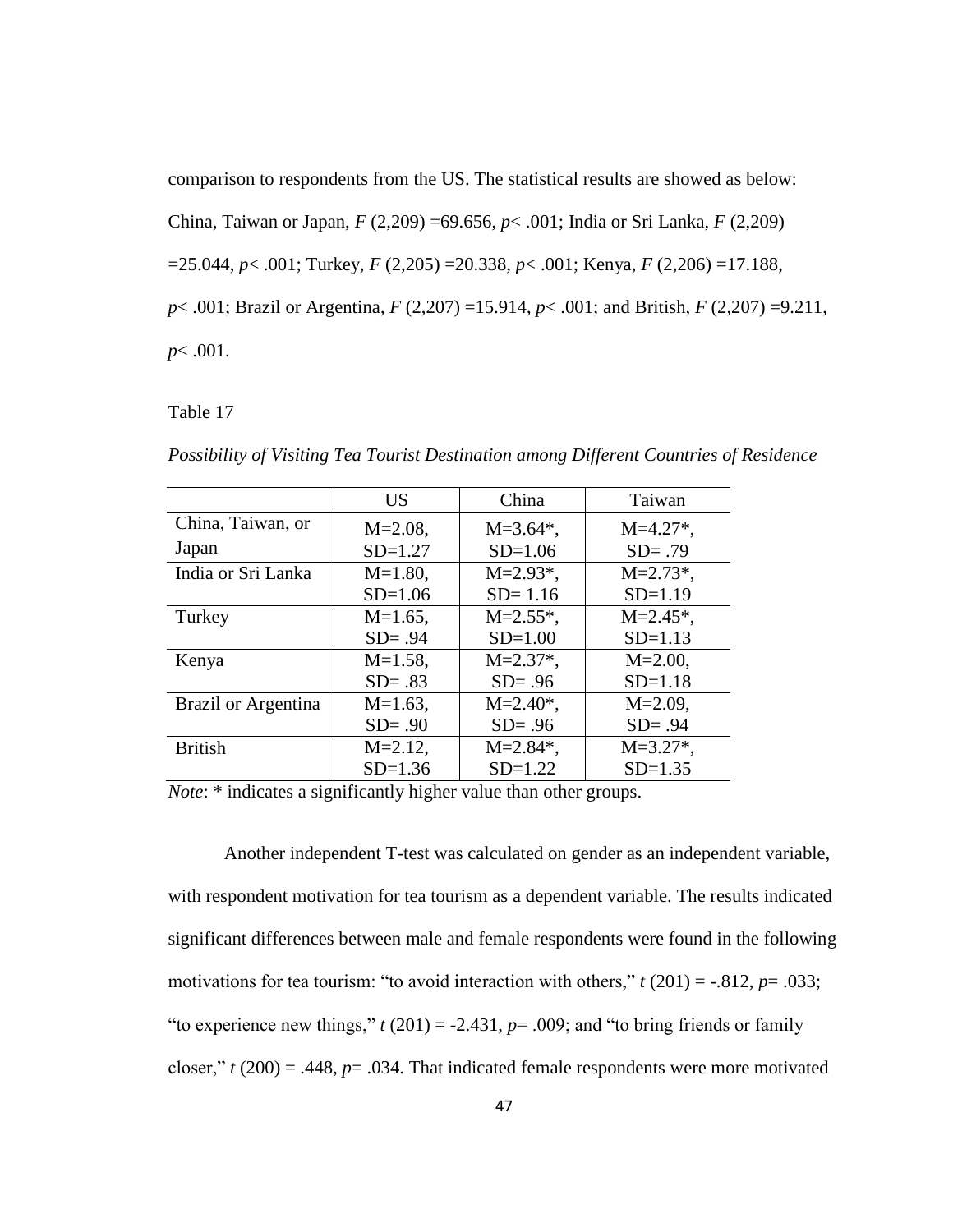by avoiding others and experiencing new things than males, but less motivated by

bringing friends or family closer.

# Table 18

*Tea Tourist Motivations between Different Gender Groups*

|                                       | Male                      | Female        |
|---------------------------------------|---------------------------|---------------|
| To get away from normal               | $M = 3.00,$               | $M = 3.38$ ,  |
| surroundings                          | $SD = 1.15$               | $SD = 1.18$   |
| To have a change in pace of           | $M = 3.08$ ,              | $M = 3.44$ ,  |
| everyday life                         | $SD = 1.15$               | $SD = 1.18$   |
|                                       | $M = 2.61$ ,              | $M = 2.76$ ,  |
| To overcome a bad mood                | $SD=1.09$                 | $SD=1.12$     |
|                                       | $M = 2.56$ ,              | $M = 2.37$ ,  |
| To avoid people who annoy me          | $SD=1.08$                 | $SD = 1.04$   |
| To get away from a stressful social   | $M = 2.85$ ,              | $M = 2.75$ ,  |
| environment                           | $SD = 1.18$               | $SD = 1.17$   |
|                                       | $M = 2.23$ ,              | $M = 2.35$ *, |
| To avoid interactions with others     | $SD = .92$                | $SD=1.09$     |
|                                       | $M = 2.56$ ,              | $M = 2.62$ ,  |
| To tell others about experiences      | $SD = 1.04$               | $SD = 1.14$   |
|                                       | $M = 2.81$ ,              | $M = 2.99$ ,  |
| To feel good about myself             | $SD=1.20$                 | $SD=1.19$     |
|                                       | $M = 3.47$ ,              | $M = 3.85$ *, |
| To experience new things              | $SD=1.25$                 | $SD=1.03$     |
| To be with people of similar          | $M = 2.93$ ,              | $M = 2.95$ ,  |
| interests                             | $SD = 1.17$               | $SD=1.10$     |
|                                       | $M = 2.91$ <sup>*</sup> , | $M = 2.83$ ,  |
| To bring friends or family closer     | $SD=1.24$                 | $SD=1.08$     |
|                                       | $M = 2.87$ ,              | $M = 3.05$ ,  |
| To meet new people                    | $SD=1.10$                 | $SD=1.07$     |
|                                       | $M = 3.43$ ,              | $M = 3.73$ ,  |
| To get more knowledge<br>$\mathbf{v}$ | $SD = 1.23$               | $SD = 1.13$   |

*Note*: \* indicates a significantly higher value than other group.

In addition, ANOVA tests were used to examine the influence of respondents' cultural backgrounds on respondent expectations and motivations for tea tourism. (a) The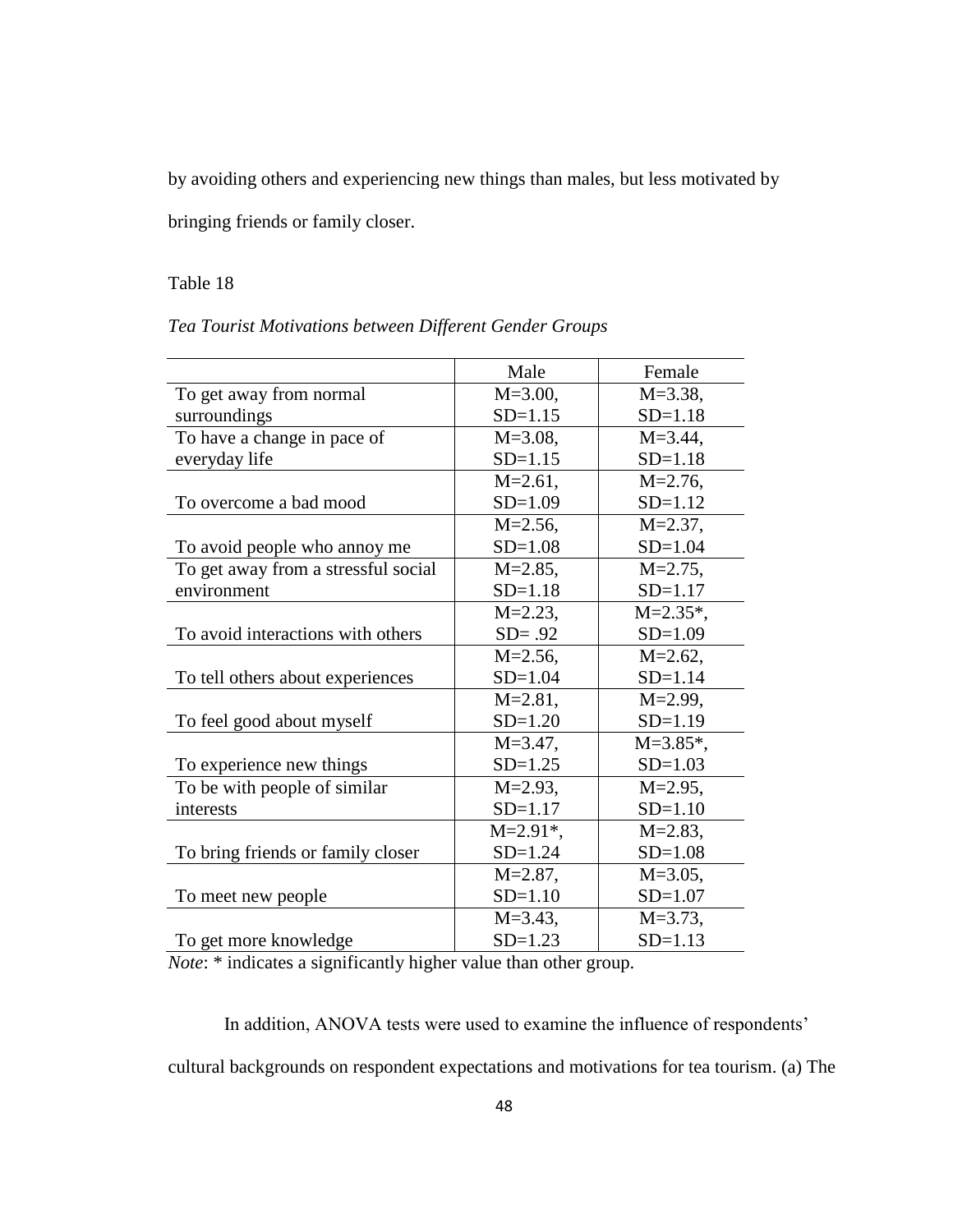results of respondents' ratings of the importance of elements in tea tourism showed there were significant differences in "accessing the tea garden," *F* (2,201) =5.231, *p*< .001; "communication with the tea garden manager or farmer,"  $F(2,201) = 4.237$ ,  $p < .001$ ; "getting information about tea growing and processing,"  $F(2,201) = 6.456$ ,  $p < .001$ ; "learning about original tea preparation and drinking style,"  $F(2,202) = 10.429$ ,  $p < .001$ ; and "buying original tea products,"  $F(2,201) = 7.781$ ,  $p < .001$ . The Tukey's post-hoc results showed Asian group had higher importance ratings than did European and North American groups for each of the elements. (b)The results from testing respondent interest in various activities in tea tourism indicated Asian group had significant higher interest than did European and North American groups in all the nine activities listed below: tea garden viewing, *F* (5,198) =3.484, *p*= .005; lodging near tea garden, *F* (5,195) =4.330, *p*= .001; visit tea museum, *F* (5,196) =4.299, *p*= .001; listening to tea production information, *F* (5,199) =7.570, *p*< .001; visiting tea factories, *F* (5,199) =5.558, *p*< .001; attending tea ceremony, *F* (5,200) =3.954, *p*= .002; tea tasting, *F* (5,198) =5.444, *p*< .001; tea festivals,  $F(5,200) = 3.548$ ,  $p = .004$ ; and buying tea products,  $F(5,199) = 3.916$ , *p*= .002. (c) The results of cultural background as an independent variable of tea tourist motivations showed that Asian group had significant higher level than European and North American groups in tea tourist motivations: "to overcome a bad mood," *F* (5,200)  $=7.552$ ,  $p< .001$ ; "to avoid people who annoy me,"  $F(5,199) = 8.660$ ,  $p< .001$ ; "to get away from a stressful environment,"  $F(5,200) = 8.007$ ,  $p < .001$ ; "to avoid interaction with others," *F* (5,198) =6.973, *p*< .001; "to feel good about myself," *F* (5,196) =10.367,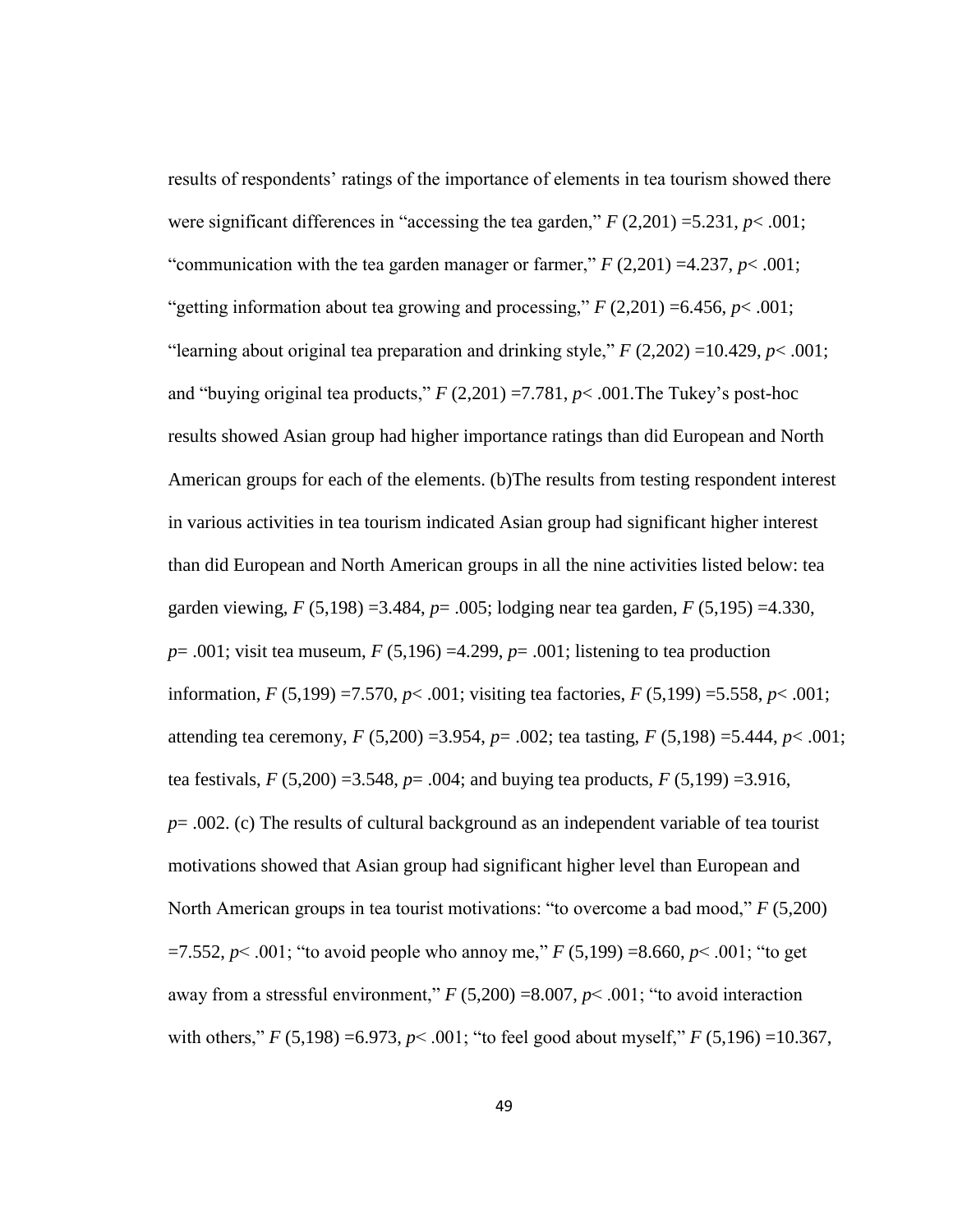$p$ < .001; "to be with people of similar interests" *F* (5,198) =6.258,  $p$  < .001; and "to bring friends or family closer," *F* (5,197) =6.295, *p*< .001.

Table 19

|                             | European     | Asian         | North American |
|-----------------------------|--------------|---------------|----------------|
| Accessing the tea garden    | $M = 2.88$ , | $M = 3.72$ *, | $M = 2.87$ ,   |
|                             | $SD = 1.37$  | $SD = .96$    | $SD=1.33$      |
| Communication with tea      | $M = 2.81$ , | $M = 3.53$ *, | $M = 2.75$ ,   |
| garden manager or farmer    | $SD=1.35$    | $SD = .88$    | $SD=1.30$      |
| Getting information about   | $M = 2.91$ , | $M=3.65*$ ,   | $M = 2.83$ ,   |
| tea growing and processing  | $SD=1.25$    | $SD = .82$    | $SD=1.30$      |
| Learning about original tea |              |               |                |
| preparation and drinking    | $M = 3.14$ , | $M=4.20*$ ,   | $M = 2.98$ ,   |
| style                       | $SD = 1.41$  | $SD = .83$    | $SD=1.36$      |
| Buying original tea         | $M = 2.88$ , | $M = 3.85$ *, | $M = 2.84$ ,   |
| products                    | $SD=1.28$    | $SD=1.02$     | $SD=1.28$      |

*Importance of Elements in Tea Tourism among Different Cultural Groups*

*Note*: \* indicates a significantly higher value than other groups.

# Table 20

*Interests of Activities in Tea Tourism among Different Cultural Groups*

|                          | European     | Asian                     | North American |
|--------------------------|--------------|---------------------------|----------------|
| Tea garden viewing tour  | $M = 2.98$ , | $M = 3.75$ *,             | $M = 3.21$ ,   |
|                          | $SD=1.49$    | $SD = .93$                | $SD=1.24$      |
| Lodging near tea gardens | $M = 2.62$ , | $M = 3.46^*$ ,            | $M = 2.77$ ,   |
|                          | $SD=1.38$    | $SD = .99$                | $SD = 1.18$    |
| Visiting tea museum      | $M = 2.98$ , | $M = 3.71$ <sup>*</sup> , | $M = 2.95$ ,   |
|                          | $SD=1.35$    | $SD = .99$                | $SD = 1.15$    |
| Listening to tea         | $M = 2.81$ , | $M = 3.79$ *,             | $M = 2.80$ ,   |
| production information   | $SD=1.30$    | $SD = .88$                | $SD=1.18$      |
| Visiting tea factories   | $M = 2.79$ , | $M = 3.66$ *,             | $M = 2.97$ ,   |
|                          | $SD=1.30$    | $SD = .89$                | $SD = 1.21$    |
| Attending a tea ceremony | $M = 3.26$ , | $M=4.13*$ ,               | $M = 3.69$ ,   |
|                          | $SD=1.50$    | $SD = .92$                | $SD = 1.31$    |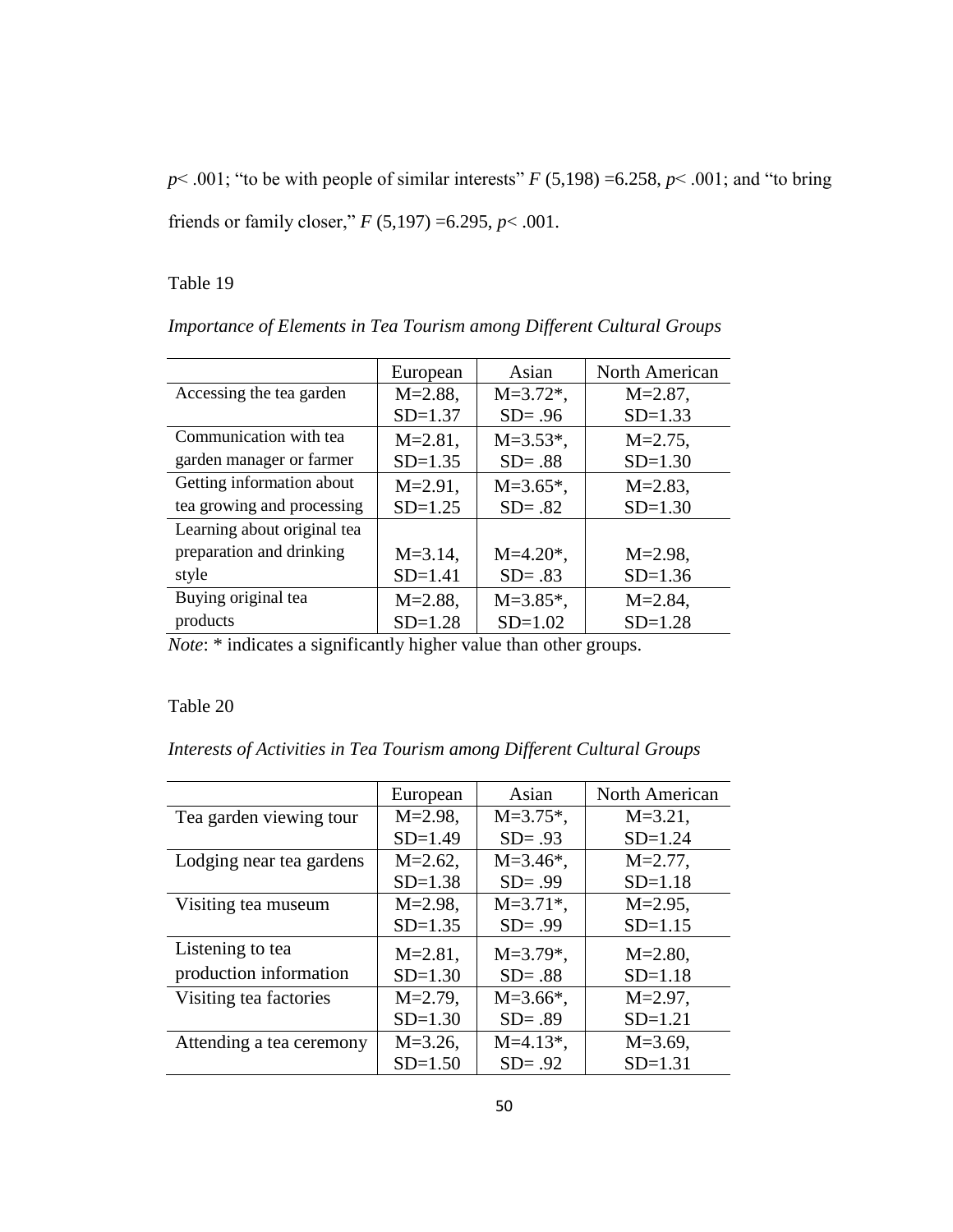| Tea tasting         | $M = 3.37$ , | $M=4.29$ *,   | $M = 3.61$ , |
|---------------------|--------------|---------------|--------------|
|                     | $SD=1.46$    | $SD = .78$    | $SD=1.36$    |
| Tea festivals       | $M = 3.05$ , | $M = 3.76$ *, | $M = 3.29$ , |
|                     | $SD=1.36$    | $SD = .88$    | $SD=1.35$    |
| Buying tea products | $M = 3.00$ , | $M = 3.74$ *, | $M = 3.18$ , |
|                     | $SD=1.35$    | $SD = .87$    | $SD=1.26$    |

*Note*: \* indicates a significantly higher value than other groups.

# Table 21

# *Tea Tourist Motivations among Different Cultural Groups*

|                                     |              |                           | North        |
|-------------------------------------|--------------|---------------------------|--------------|
|                                     | European     | Asian                     | American     |
| To get away from normal             | $M = 2.93$ , | $M = 3.25$ ,              | $M = 3.37$ , |
| surroundings                        | $SD = 1.45$  | $SD = .93$                | $SD=1.23$    |
| To have a change in pace of         | $M = 2.88$ , | $M = 3.38,$               | $M = 3.39$ , |
| everyday life                       | $SD=1.48$    | $SD = .91$                | $SD=1.22$    |
|                                     | $M = 2.12$ , | $M = 3.16*,$              | $M = 2.42$ , |
| To overcome a bad mood              | $SD=1.60$    | $SD = .91$                | $SD=1.08$    |
|                                     | $M = 2.00$ , | $M = 2.95$ *,             | $M = 2.05$ , |
| To avoid people who annoy me        | $SD = .99$   | $SD = .96$                | $SD = .98$   |
| To get away from a stressful social | $M = 2.33$ , | $M = 3.24$ <sup>*</sup> , | $M = 2.32$ , |
| environment                         | $SD=1.32$    | $SD = .92$                | $SD = 1.14$  |
|                                     | $M=1.98$ ,   | $M = 2.74$ *,             | $M=1.92$ ,   |
| To avoid interactions with others   | $SD=1.08$    | $SD = .94$                | $SD = .88$   |
|                                     | $M = 2.23$ , | $M = 2.79$ ,              | $M = 2.56$ , |
| To tell others about experiences    | $SD=1.09$    | $SD = 1.04$               | $SD = 1.13$  |
|                                     | $M = 2.34$ , | $M = 3.52$ *,             | $M = 2.42$ , |
| To feel good about myself           | $SD = 1.13$  | $SD=1.01$                 | $SD=1.12$    |
|                                     | $M = 3.43$ , | $M = 3.81$ ,              | $M = 3.66$ , |
| To experience new things            | $SD=1.45$    | $SD = .87$                | $SD=1.29$    |
| To be with people of similar        | $M = 2.52$ , | $M = 3.34*$ ,             | $M = 2.60$ , |
| interests                           | $SD=1.29$    | $SD = .95$                | $SD=1.09$    |
|                                     | $M = 2.43$ , | $M = 3.33$ *,             | $M = 2.52$ , |
| To bring friends or family closer   | $SD=1.27$    | $SD = .94$                | $SD = 1.18$  |
|                                     | $M = 3.00$ , | $M = 3.00$ ,              | $M = 2.81$ , |
| To meet new people                  | $SD=1.36$    | $SD = .87$                | $SD = 1.17$  |
|                                     | $M = 3.34$ , | $M = 3.76$ .              | $M = 3.50$ , |
| To get more knowledge               | $SD = 1.54$  | $SD = .92$                | $SD=1.26$    |

*Note*: \* indicates a significantly higher value than other groups.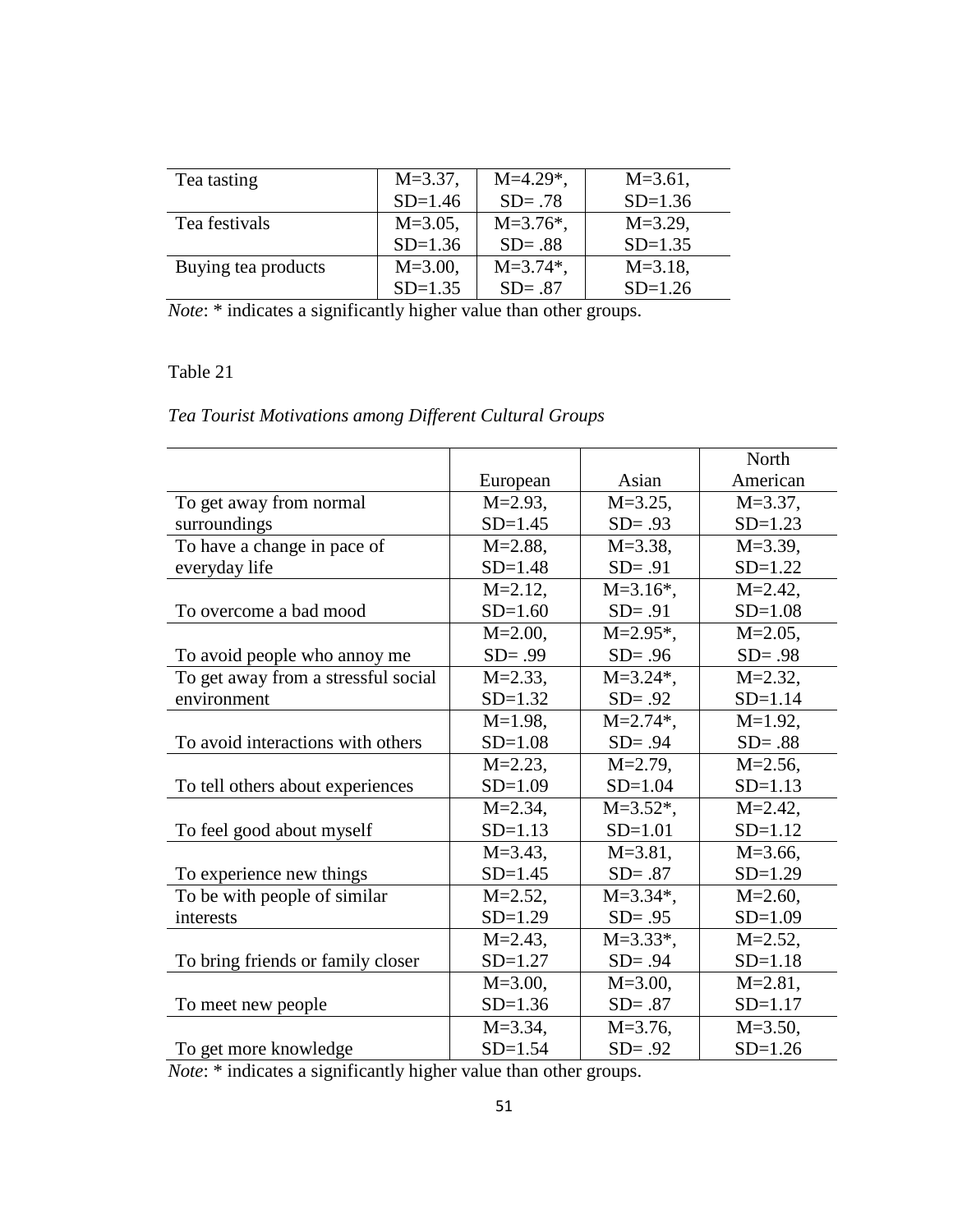Also, the influence of respondent tea drinking behaviors on respondent attitudes and expectations for tea tourism was examined. Respondent tea drinking frequency was treated as independent variable while the possibility of visiting tea tourist destinations was treated as a dependent variable, using one-way ANOVA tests. The test results indicated there were significant differences among respondent groups segmented by frequency of tea drinking in the possibility of respondents' visiting "China, Taiwan, or Japan," *F* (4,177) =3.657, *p*= .007; "India or Sri Lanka," *F* (4,177) =4.007, *p*= .004; "Turkey," *F* (4,174) =2.938, *p*= .022; "Kenya," *F* (4,175) =2.907, *p*= .023; "Brazil or Argentina," *F* (4,176) =3.408, *p*= .010; and "British," *F* (4,176) =3.340, *p*= .012. Tukey's post-hoc test results indicated respondents who drink tea once or twice a month or less communicated a significantly lower possibility of visiting a tea tourism destination than did groups that drink tea once every day or several times a day.

#### Table 22

|              | Less than    | Once or twice | Once a       | Several       | Once          |
|--------------|--------------|---------------|--------------|---------------|---------------|
|              | once a month | a month       | week         | times a day   | every day     |
| China,       |              |               |              |               |               |
| Taiwan, or   | $M=1.82$ ,   | $M = 2.42$ ,  | $M = 2.88$ , | $M = 3.13$ *, | $M = 3.07$ *, |
| Japan        | $SD=1.19$    | $SD=1.25$     | $SD=1.42$    | $SD=1.49$     | $SD = 1.47$   |
| India or Sri | $M=1.65$ ,   | $M=1.88$ ,    | $M = 2.22$ , | $M = 2.59$ ,  | $M = 2.67$ *, |
| Lanka        | $SD = 1.12$  | $SD = .93$    | $SD = 1.17$  | $SD=1.23$     | $SD=1.34$     |
| Turkey       | $M=1.35$ ,   | $M=1.88$ ,    | $M = 2.06$ , | $M = 2.32$ *, | $M = 2.22$ *, |
|              | $SD = .70$   | $SD = .99$    | $SD=1.12$    | $SD=1.08$     | $SD = 1.13$   |
| Kenya        | $M=1.29$ ,   | $M=1.76$ ,    | $M=1.86$ ,   | $M = 2.10$ *, | $M = 2.12$ *, |
|              | $SD = .59$   | $SD = .79$    | $SD = .94$   | $SD=1.07$     | $SD=1.09$     |
| Brazil or    | $M=1.41$ ,   | $M=1.79$ ,    | $M=1.82$ ,   | $M = 2.08$ ,  | $M = 2.32$ *, |
| Argentina    | $SD = .71$   | $SD = .82$    | $SD = .91$   | $SD = 1.01$   | $SD = 1.17$   |

*Possibility of Visiting Tea Tourist Destinations among Different Tea Drinking Groups*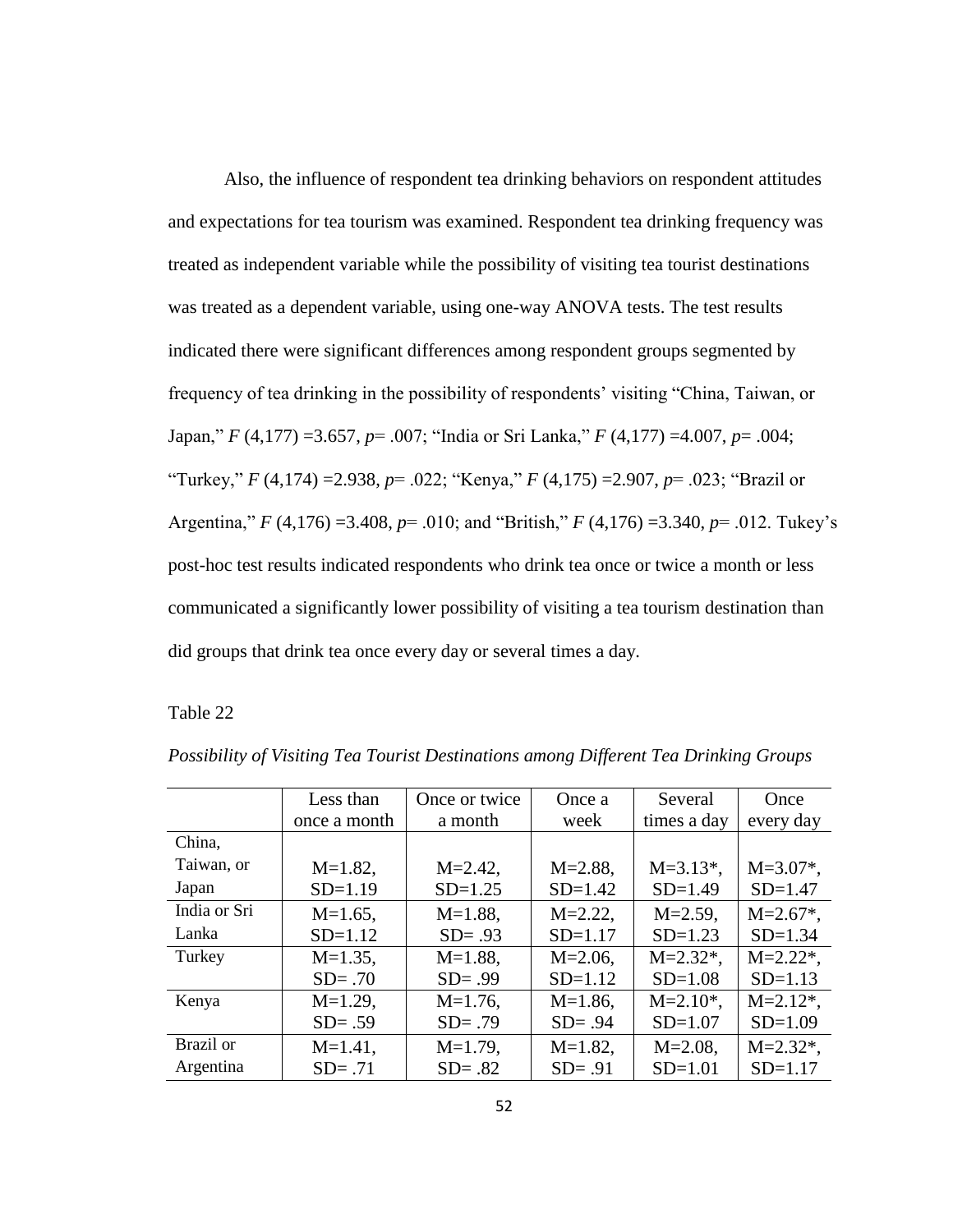| British | $M=1.71$ , | $M = 2.19$ ,                                  | $M = 2.73$ , | $M=2.85^*$ , $M=2.83^*$ , |  |
|---------|------------|-----------------------------------------------|--------------|---------------------------|--|
|         | $SD = .99$ | $SD=1.26$   $SD=1.39$   $SD=1.44$   $SD=1.41$ |              |                           |  |
|         |            |                                               |              |                           |  |

*Note*: \* indicates a significantly higher value than drinking tea less than once a month group.

Several correlation tests were conducted to examine the relationship between

respondent tea drinking reasons and their expectations in tea tourism. Significant results

were shown in the following Table 23.

Table 23

*Correlations between Tea Drinking Reasons and Tea Tourism Expectations*

|                 | How important do you view the following in tea tourism?             |              |              |                      |              |
|-----------------|---------------------------------------------------------------------|--------------|--------------|----------------------|--------------|
|                 |                                                                     |              | Learning     |                      |              |
| <b>How</b>      |                                                                     | Getting      | about        |                      |              |
| important is    |                                                                     | information  | original tea |                      |              |
| each of the     | Communication                                                       | about tea    | preparation  |                      |              |
| following       | with the tea                                                        | growing      | and          |                      |              |
| reasons to      | garden manager                                                      | and          | drinking     | Buying original tea  |              |
| drink hot tea?  | or farmer                                                           | processing   | style        | products             |              |
| Health benefits |                                                                     |              |              | $r = .186, p = .013$ |              |
| Interested in   | $r = .525$ ,                                                        | $r = .413,$  | $r = .514$ , |                      |              |
| tea culture     | p < .001                                                            | p < .001     | p < .001     | $r = .559, p < .001$ |              |
|                 | How interesting do you find each of the following activities in tea |              |              |                      |              |
|                 | tourism?                                                            |              |              |                      |              |
|                 |                                                                     |              |              | Attending            |              |
|                 | Lodging near                                                        | Visiting tea | Visiting tea | a tea                | Tea          |
|                 | tea gardens                                                         | museum       | factories    | ceremony             | tasting      |
| Follow cultural | $r = .281,$                                                         | $r = .332$ , | $r = .284$ , | $r = .250,$          | $r = .378$ , |
| traditions      | p < .001                                                            | p < .001     | p < .001     | $p = .001$           | p < .001     |
| Family          | $r = .199,$                                                         | $r = .191,$  | $r = .160,$  | $r = .179,$          | $r = .279$ , |
| traditions      | $p = .010$                                                          | $p = .013$   | $p = .036$   | $p = .171$           | p < .001     |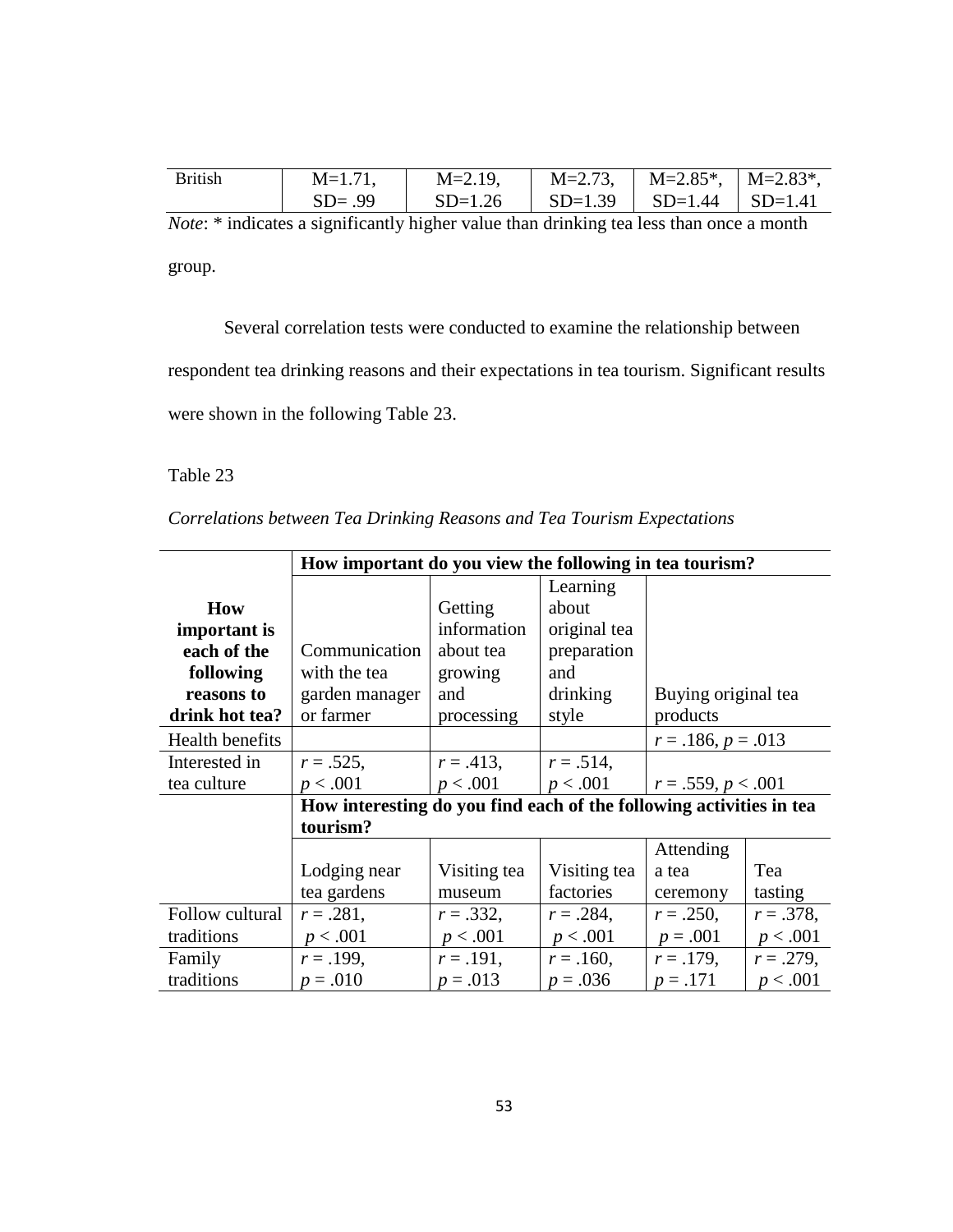In the third place, the relationship between respondent perceptions of tea culture and their expectations about tea tourism was examined through ANOVA and Correlation tests. Firstly, respondents were divided into three groups based on their self-evaluation about their familiarity of tea culture: expert, intermediate, and beginner. And a series of One-way ANOVA tests were calculated between those groups in possibility of visiting tea tourist destinations, perception of important elements in tea tourism, and motivations of tea tourism. Table 7 below showed the significant results.

# Table 24

|                           | Expert | Intermediate | Beginner | <b>ANOVA</b>   |
|---------------------------|--------|--------------|----------|----------------|
|                           | (E)    | (I)          | (B)      | Results        |
| How likely is it you will |        |              |          |                |
| visit the following areas |        |              |          |                |
| with a purpose related to |        |              |          |                |
| tea?                      |        |              |          |                |
|                           |        |              |          | $F = 13.472$ , |
| China, Taiwan, or Japan   | >B     | >B           |          | p < .001       |
|                           |        |              |          | $F = 8.324$ ,  |
| India or Sri Lanka        |        | >B           |          | p < .001       |
|                           |        |              |          | $F = 12.861$ , |
| Turkey                    |        | >B           |          | p < .001       |
|                           |        |              |          | $F = 10.666$ , |
| Kenya                     |        | >B           |          | p < .001       |
|                           |        |              |          | $F = 8.221$ ,  |
| Brazil or Argentina       |        | >B           |          | p < .001       |
|                           |        |              |          | $F = 9.581$ ,  |
| <b>British</b>            |        | >B           |          | p < .001       |
| How important do you      |        |              |          |                |
| view the following in tea |        |              |          |                |
| tourism?                  |        |              |          |                |
| Accessing the tea         |        |              |          | $F = 7.774$ ,  |
| garden                    | >B     | >B           |          | $p = .001$     |

*Significant Differences among Tea Cultural Expert, Intermediate and Beginner Groups*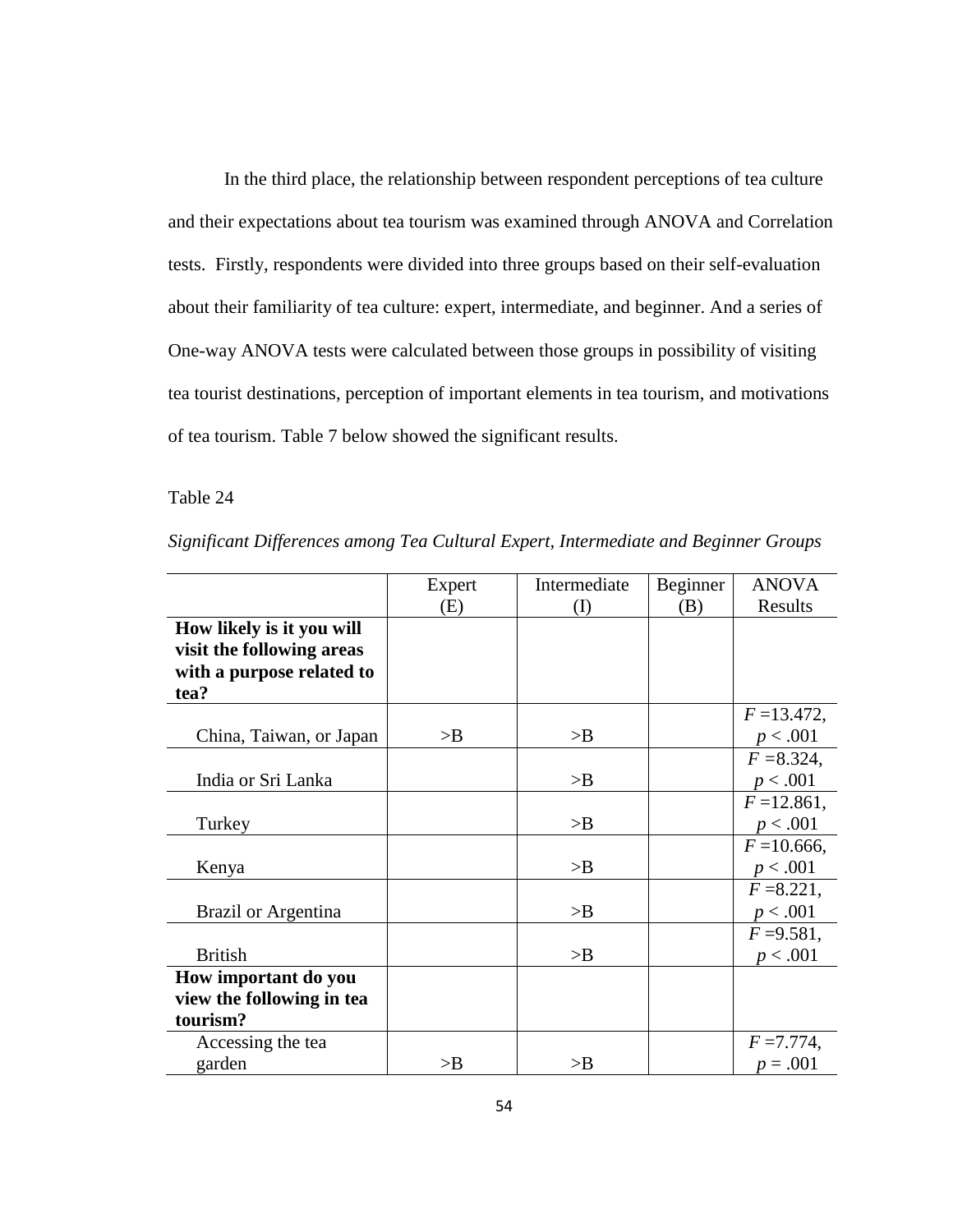| Communication with        |        |    |                |
|---------------------------|--------|----|----------------|
| the tea garden manager    |        |    | $F = 9.830$ ,  |
| or farmer                 | >B     | >B | p < .001       |
| Getting information       |        |    |                |
| about tea growing and     |        |    | $F = 9.895$ ,  |
| processing                |        | >B | p < .001       |
| Learning about original   |        |    |                |
| tea preparation and       |        |    | $F = 6.662$ ,  |
| drinking style            |        | >B | $p = .002$     |
| Buying original tea       |        |    | $F = 11.105$ , |
| products                  | >B     | >B | p < .001       |
|                           |        |    | $F = 4.103$ ,  |
| Other                     | >B, >I |    | $p = .022$     |
| How important is each of  |        |    |                |
| the following reasons for |        |    |                |
| travelling to a tea       |        |    |                |
| destination?              |        |    |                |
| To get away from          |        |    | $F = 4.941$ ,  |
| normal surroundings       |        | >B | $p = .008$     |
| To have a change in       |        |    | $F = 3.779$ ,  |
| pace of everyday life     |        | >B | $p = .024$     |
| To tell others about      |        |    | $F = 4.220$ ,  |
| experience                | >B     |    | $p = .016$     |
| To experience new         |        |    | $F = 4.452$ ,  |
| things                    |        |    | $p = .013$     |
| To be with people of      |        |    | $F = 8.869$ ,  |
| similar interests         | >B     | >B | p < .001       |
|                           |        |    | $F = 4.946$ ,  |
| To meet new people        |        | >B | $p = .008$     |
|                           |        |    | $F = 7.320$ ,  |
| To get more knowledge     |        | >B | $p = .001$     |

In addition, several correlation tests were conducted to examine the relationship between respondent perceptions of tea cultures and expectations in tea tourism. The test results indicated (a) there was a significant positive relation between respondent familiarity of Chinese tea culture and their possibility of visiting China, Taiwan or Japan as tea tourist destinations,  $r(207) = .607$ ,  $p < .001$ ; (b) there was a positive correlation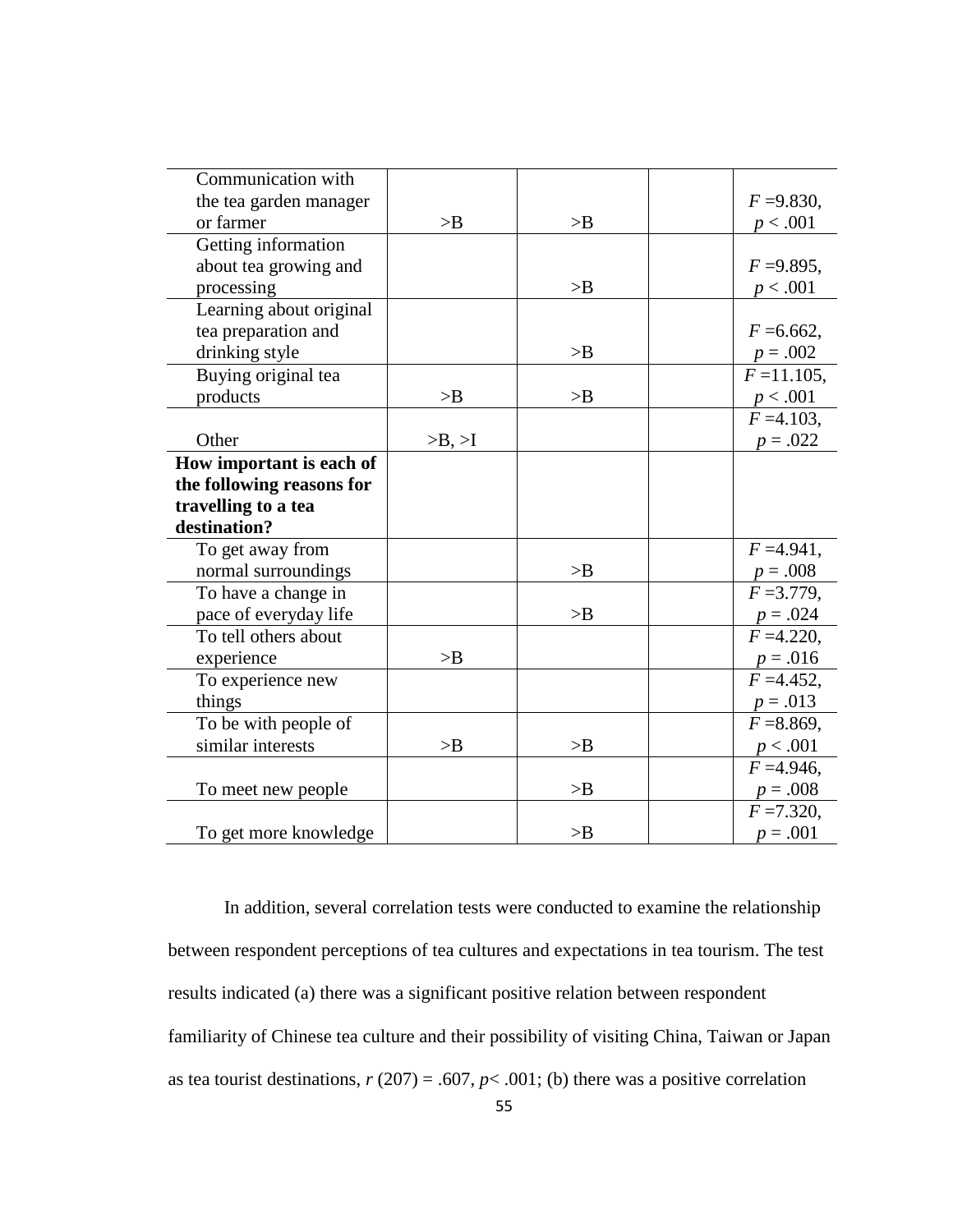between respondent interests in Chinese tea culture and their possibility of visiting China, Taiwan, or Japan,  $r(208) = .565$ ,  $p < .001$ ; (c) there were positive relations between respondent perceptions of interesting components in tea culture and their expectations of interesting activities in tea tourism, see Table 26 for details.

# Table 25

*Correlations between Perceptions of Tea Cultures and Possibility of Visiting Tea Tourist Destinations*

|                                   | Visiting China, Taiwan, or Japan |
|-----------------------------------|----------------------------------|
| Familiar with Chinese tea culture | $r(207) = .607, p < .001$        |
| Interested in Chinese tea culture | $r(208) = .565, p < .001$        |

## Table 26

*Correlations between Interested Tea Cultural Components and Interested Activities in Tea Tourism*

|                       | Interested activities in tea tourism |              |              |              |
|-----------------------|--------------------------------------|--------------|--------------|--------------|
| <b>Interested tea</b> | Tea garden                           | Visiting tea | Attending a  | Visiting tea |
| cultural              | viewing tour                         | factories    | tea ceremony | museum       |
| components            |                                      |              |              |              |
| Tea planting          | r(200)                               |              |              |              |
|                       | $=.604,$                             |              |              |              |
|                       | p<.001                               |              |              |              |
| Tea processing        |                                      | r(203)       |              |              |
|                       |                                      | $=.684,$     |              |              |
|                       |                                      | p<.001       |              |              |
| Tea drinking style    |                                      |              | r(202)       |              |
|                       |                                      |              | $=.724,$     |              |
|                       |                                      |              | p<.001       |              |
| Tea related arts      |                                      |              |              | r(194)       |
|                       |                                      |              |              | $=.562,$     |
|                       |                                      |              |              | p<.001       |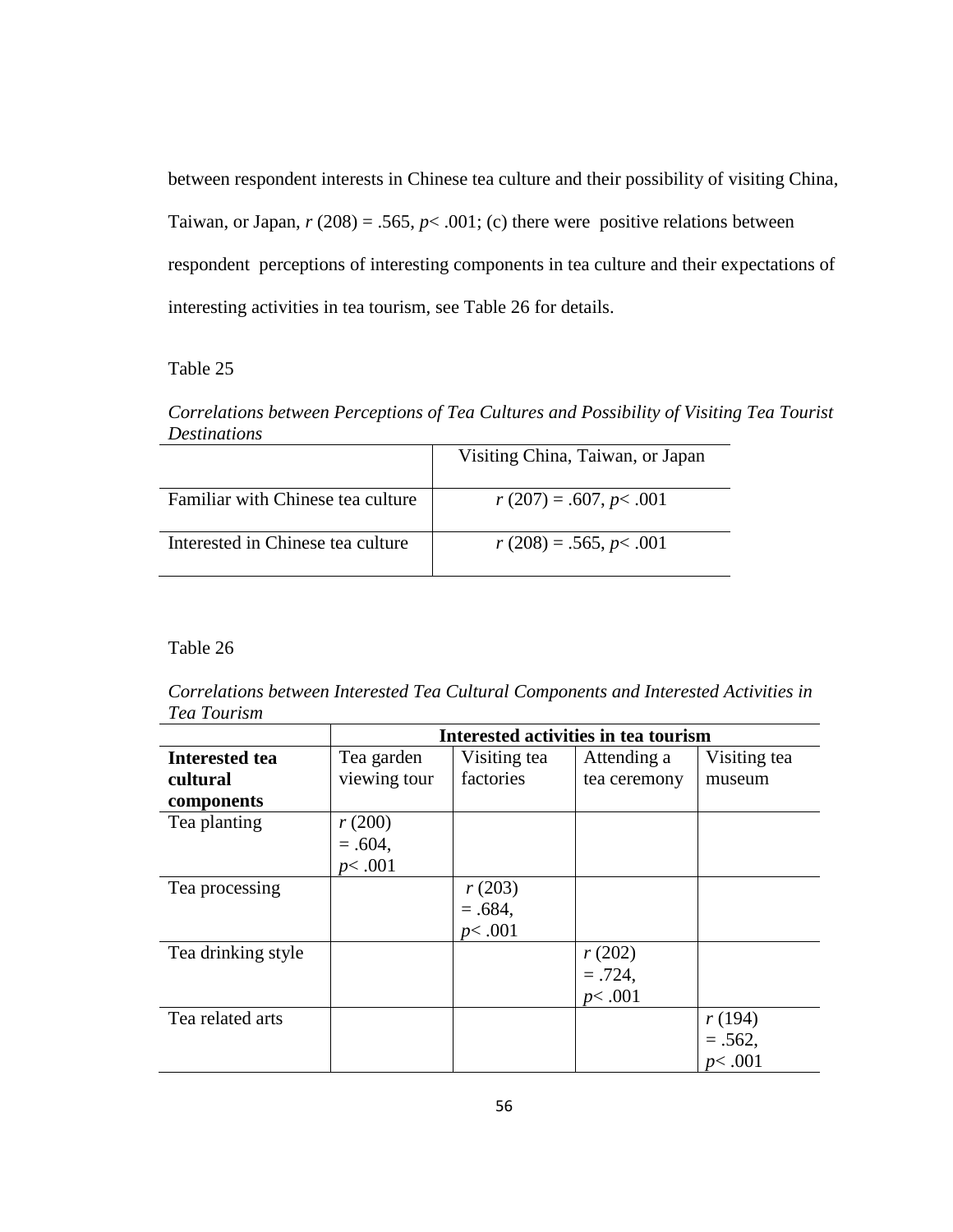#### *Summary*

This chapter described the data collected from online surveys, and reported the significant results after phased set statistical analyses. First of all, the descriptive results revealed a general profile of respondent demographics and tea drinking behaviors. Secondly, country of residence, age, and cultural background were identified as three important demographic factors associated with peoples' tea drinking behavior, supporting the hypothesis 1. Thirdly, the associations between tea drinking behaviors and tea cultural perceptions were examined through Chi-Square, ANOVA and correlations. Thus, hypothesis 2 was also supported. Fourthly, the associations between respondents' cultural backgrounds and perceptions of tea culture were examined, and significant associations were found between cultural backgrounds and respondents' familiarity with tea culture, interest in tea culture, importance of various elements in tea culture, methods of learning tea culture, and interest in various components of tea culture. Thus, the hypothesis 3 was getting supported. Lastly, demographic factor, tea drinking behaviors and tea cultural perceptions were identified having significant associations with respondents' attitudes, expectations, and motivations of tea tourism. Hence, the hypothesis 4 was finally supported.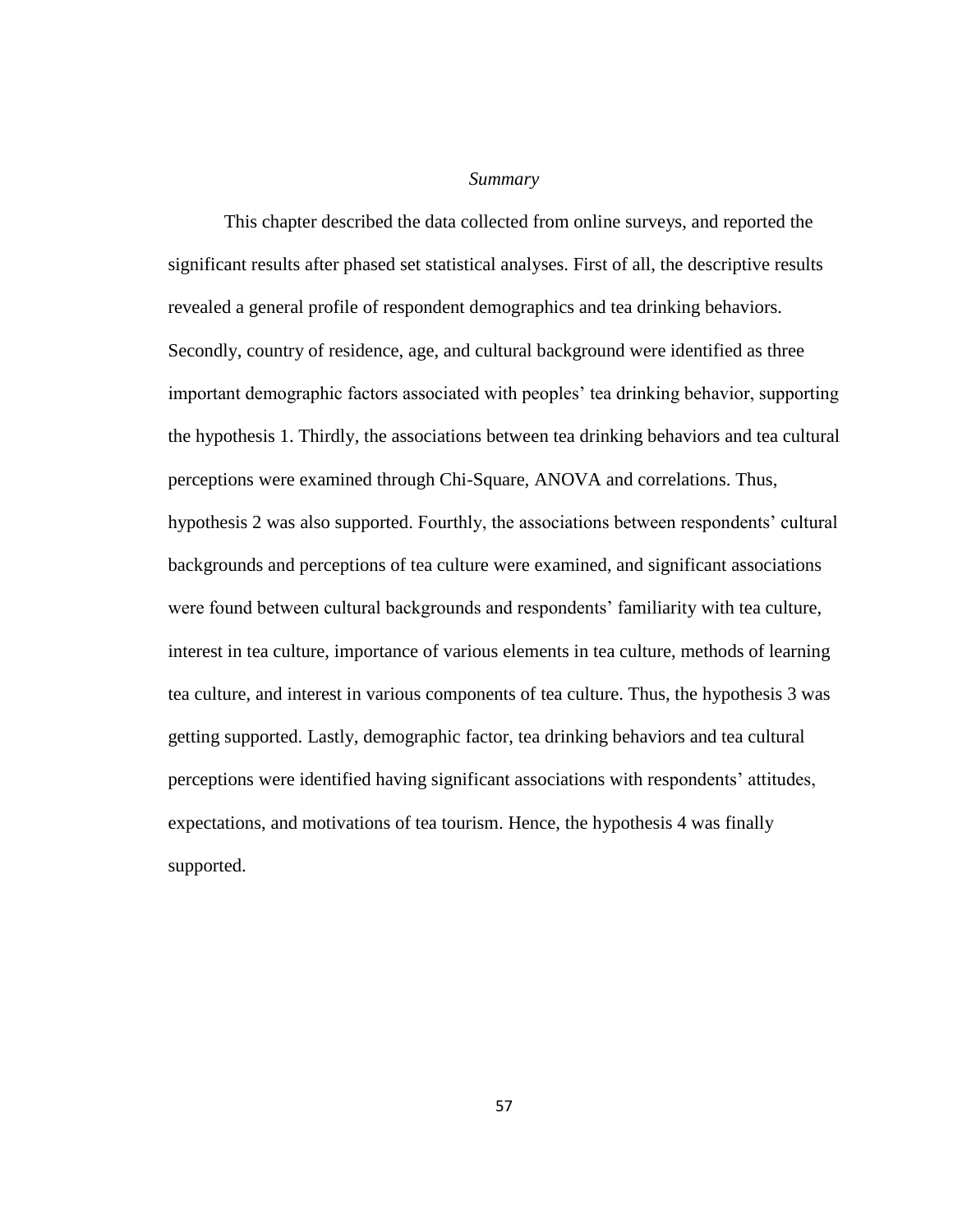## CHAPTER V

## CONCLUSION AND DISCUSSION

The purpose of this study is to explore how demographic and motivational factors influence tea-drinking behaviors, tea cultural perceptions, and expectations on tea tourism. This chapter will conclude the major findings in this study, and discuss the study's implications, limitations, and recommendations for practice and future studies.

#### *Limitations*

The first limitation of this study needs to be addressed is sample and sampling methods. As an exploratory study, the population of this study is tea drinkers, which is difficult to identify. Thus, this study conveniently sampled university faculty members from the US, China, and Taiwan to analyze tea drinking behaviors, tea cultural perceptions, and tea tourism expectations. However, the representativeness of the three countries is limited. Due to difficulties in accessing subjects out of the US, the sample sizes in China and Taiwan are much less than in the US. In addition, convenience sampling method and snow ball sampling method used in this study are both nonprobability sampling methods, which are disadvantaged in controlling biases in the research study.

Another limitation involved in this study is using online survey method in distributing surveys. Although online survey method has many advantages in saving time and costs, responses in online survey are less controlled than in face-to-face survey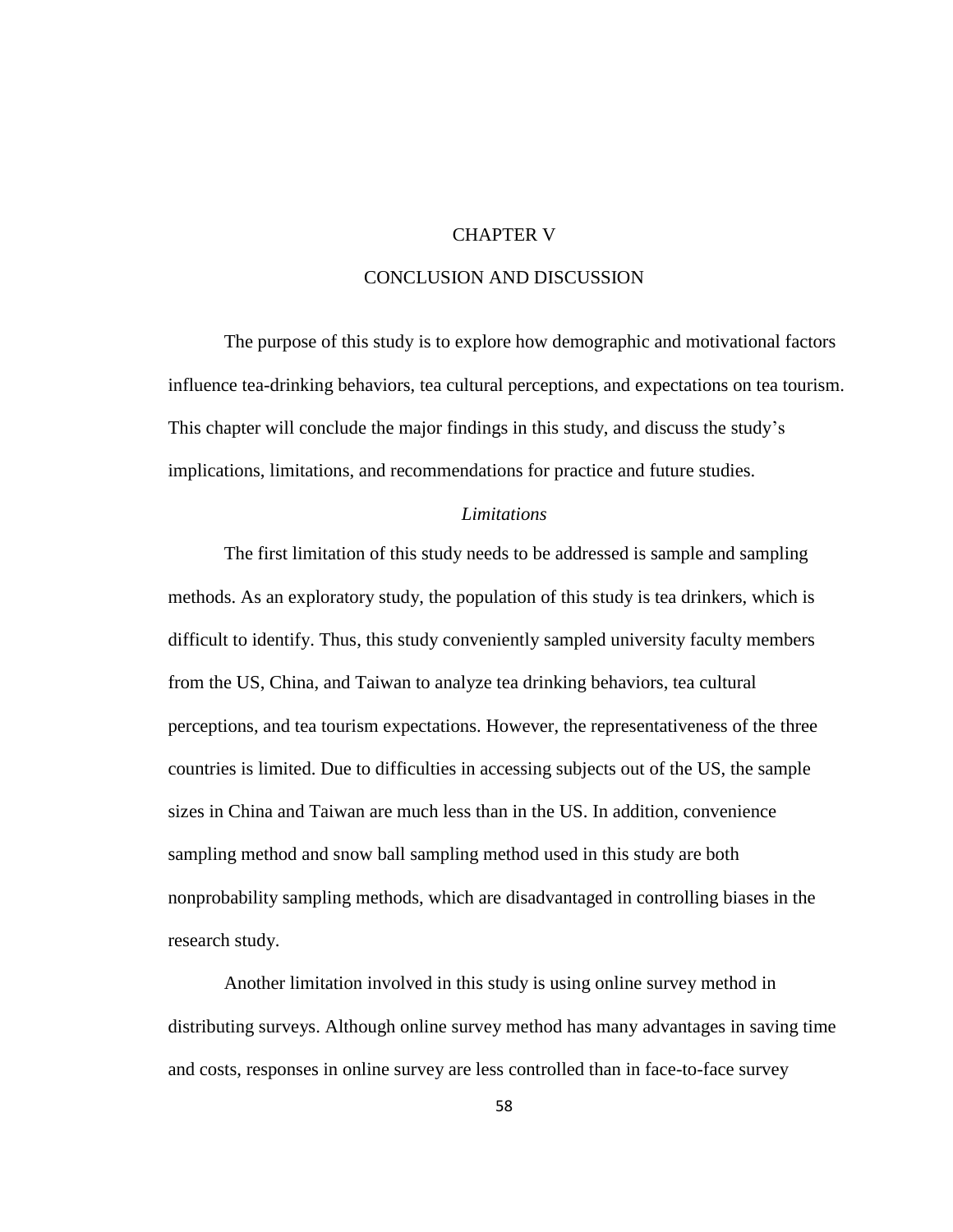methods. The reliability of self-reporting responses is depending on respondent honesty and accuracy in answering all the questions.

The third limitation of this study is the survey questions. Since there are few research studies on tea tourism, the reliable measurement items are lacking. The researcher referenced tourist surveys in wine tourism and other cultural tourism studies, and developed the measurement items for this tea tourist study. The adaptability of measurement in wine tourism used into tea tourism needs to be justified.

In the last limitation is finding an appropriate way to measure cultural influence is difficult. Therefore, this study used self-identified cultural backgrounds as the independent variable instead of the country of residence.

## *Conclusions and Implications*

Through statistical analysis and cross-cultural comparison, this study has several conclusions and findings in the following five aspects: tea drinking behavioral profile, the relationship between demographic factors and tea drinking behaviors, the relationship between tea drinking behaviors and tea culture, the influence of cultural backgrounds on tea cultural perceptions, and the factors influencing tea tourism expectations.

#### **Tea Drinking Behavioral Profile**

From the descriptive results of tea drinking behavior, some behavioral characters could be concluded as follows in Table 27. The results suggest that hot tea drinkers are drinking tea very often, from early morning to late evening, prefer loose tea leaves and green tea, mostly drink at home, and usually buy tea from tea specialty shops. That indicates hot tea drinkers are mostly influenced by traditional Eastern tea culture, which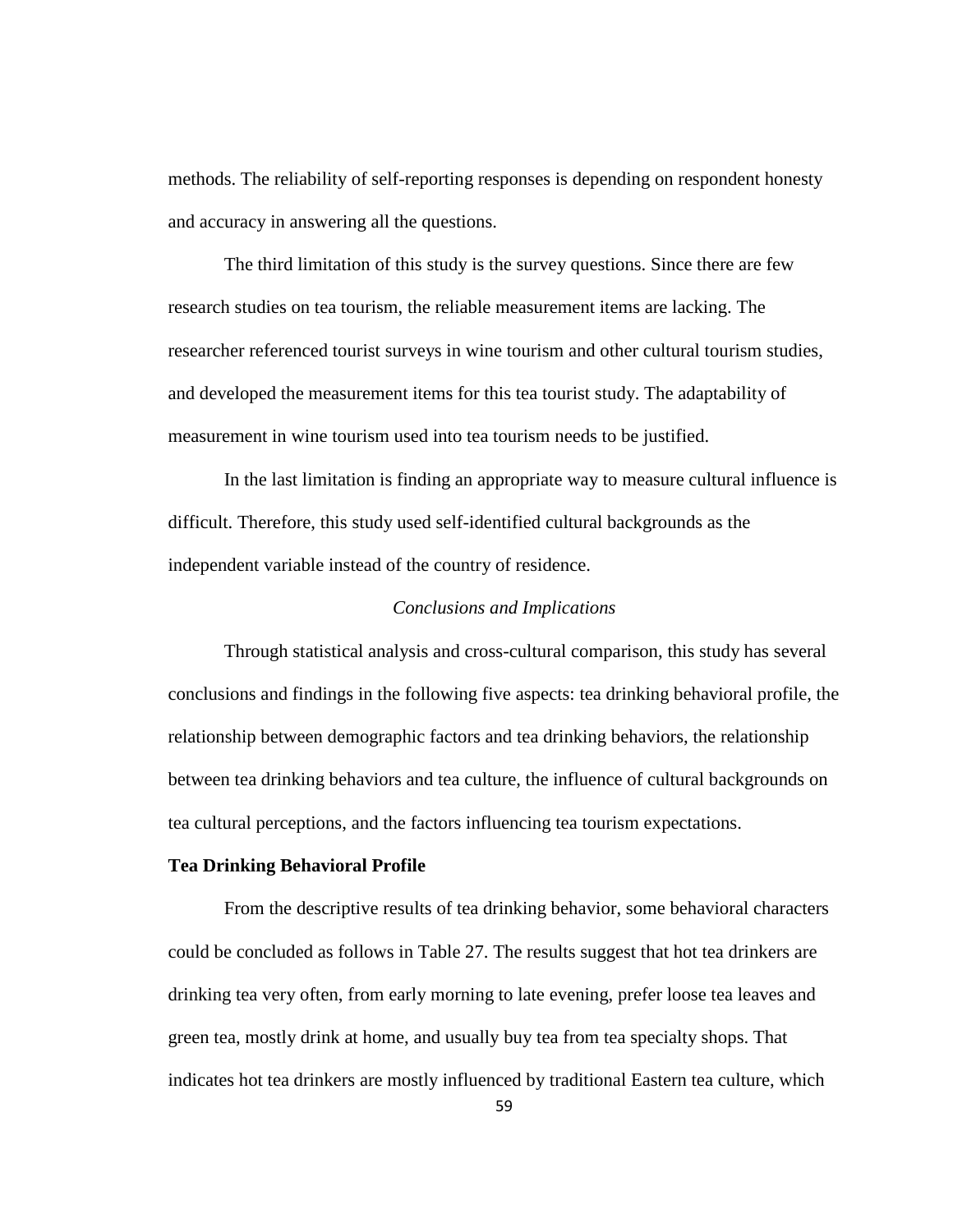is featured at hot green tea made from loose tea leaves, and considering tea drinking as an everyday habit. The cold tea drinkers prefer black tea bags, mostly drink once a week or less in restaurants in the afternoon or evening, and usually purchase from supermarkets. Those behavioral characters may be affected by modern Western tea culture, which is favoring black tea and using tea bags for convenience.

Table 27

|                     | Hot tea             | Cold tea              |
|---------------------|---------------------|-----------------------|
| Drinking frequency  | Once a week or more | Once a week or less   |
| Drinking time       | All day             | Afternoon or evening  |
|                     | Loose tea leaves    |                       |
| Tea packaging       | Tea bags            | Tea bags              |
| Tea type preference | Green tea           | <b>Black</b> tea      |
|                     |                     | <b>At Restaurants</b> |
| Drinking place      | At Home             | At Home               |
|                     | Supermarket         |                       |
| Purchase place      | Specialty store     | Supermarket           |

*Characters of Tea Drinking Behaviors*

## **The Relation between Demographics and Tea Drinking Behaviors**

This study finds that the cold tea drinking is very popular in the US, while not the same as in China and Taiwan. Yang (2007) suggested cold tea instead of hot tea became the most popular tea drinking style in America after tea culture originally transmitted from China, due to different lifestyles and eating habits. That is a possible explanation for why cold tea drinks became popular in the US. But the reason why cold tea is not widely accepted in China and Taiwan could be attributed to the domination of traditional hot tea culture in Eastern countries. Since the tradition of making hot tea has been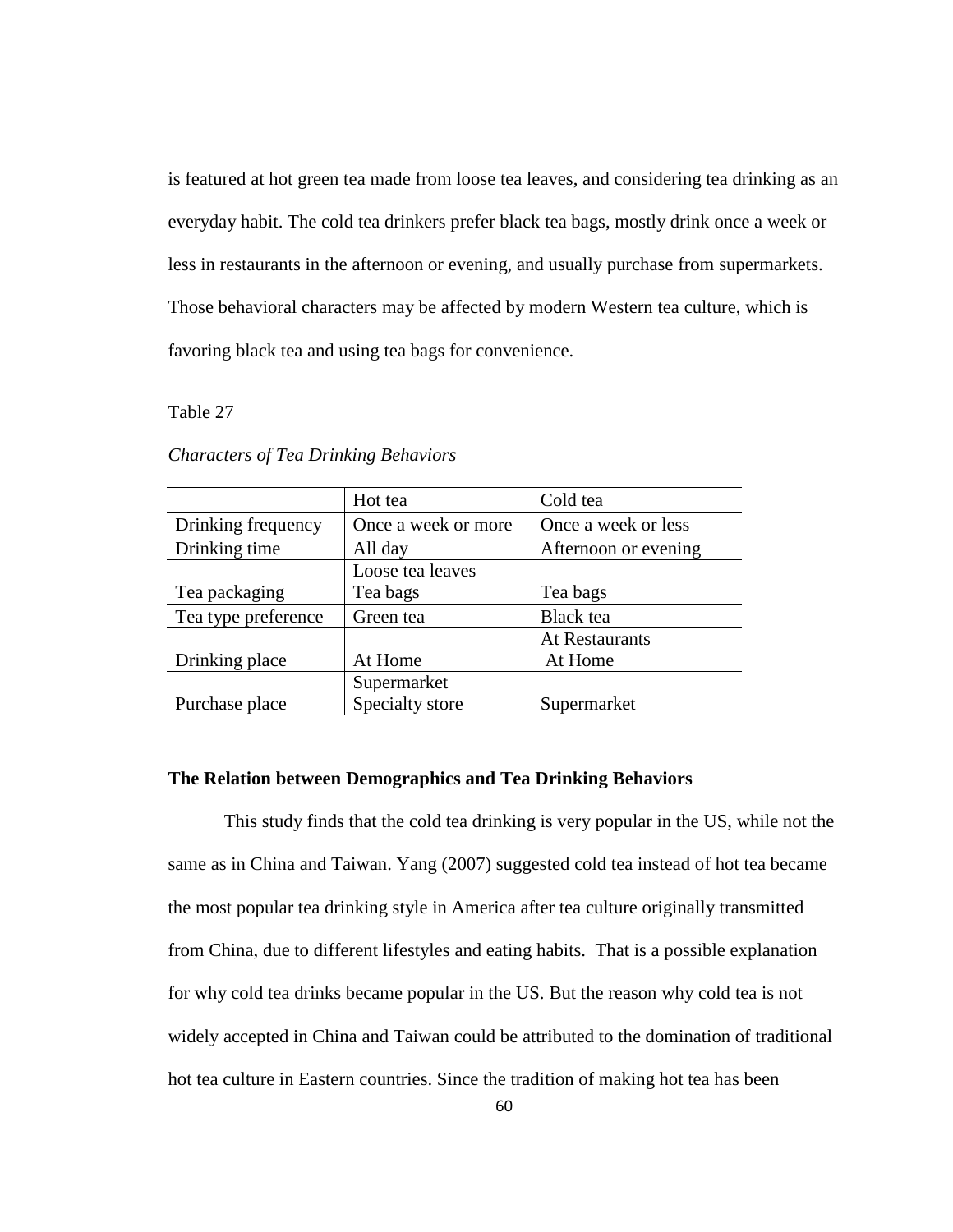existing more than thousands years in China, it is not easy for people with traditional Chinese tea culture to accept a new drinking style, such as cold tea.

In addition, age and cultural background are also demographic factors that have been found influencing tea drinking motivations in this study. According to the results, respondents of 35 or younger are more likely to drink hot tea for reasons of keeping awake, following cultural traditions, interests in tea culture, and family traditions. This finding supports the conclusion in Cheng's et al. (2010) tea tourist research suggesting that tourists aged between 31 and 40 years were more likely to be potential tea tourists. Also, this study found that people of Asian cultural background have stronger motivations of tea drinking in taste, keeping awake, following cultural traditions, interest in tea culture, and family traditions. This information could be implied in tea marketing whereby younger customers of need not only good taste and energy, but also cultural elements in tea drinking. Wang (2001) indicated that Chinese tea culture had a long history, and Chinese tea was exported to other Asian countries such as Japan and Korean. That could explain Asian cultural group were more motivated by following cultural tradition and family traditions.

#### **The Relationship between Tea Drinking and Tea Culture**

In this study, the cold tea drinking habit was found to have statistically significant influences on perceptions of tea culture. Cold tea drinkers are mostly not familiar with Chinese tea culture, but non-cold tea drinkers showed more interest in other tea cultures, such as Chinese, British, Middle East, and Russian tea cultures. From common sense, that may be interpreted as cold tea is always considered as a type of drink product for good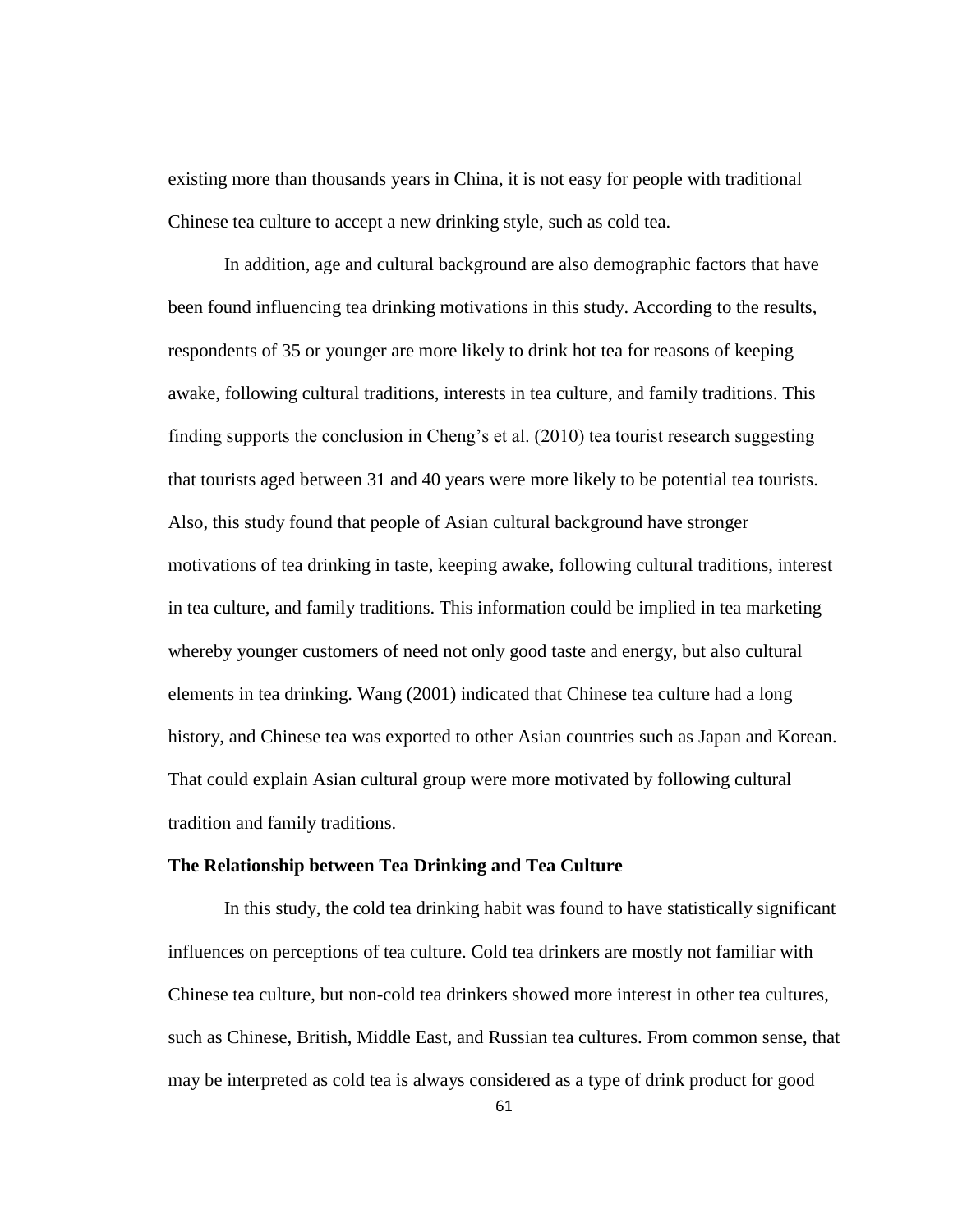taste and easy to drink. From a cultural perspective, cold tea is a modern beverage product, without enough history to form its own culture. Thus, there is very little relationship between cold tea drinking and traditional tea culture.

The relationship between respondents' hot tea drinking frequency and their methods of acquainting tea culture has also been found in this study. The results showed that people drinking hot tea more often are more likely to know tea culture from family traditions. That suggests family traditions have significant relations with tea drinking behaviors and tea culture heritage.

In addition, this study reveals the relationship between tea drinking motivations and respondent perceptions of important elements in tea culture. The results showed people drinking tea for the reason of cultural traditions consider learning the original tea culture and experiencing traditional tea culture in its origin as the most important elements of tea culture. This indicates that people with tea culture traditions will more likely to pursue the authenticity in the tea culture. Another result shows tea drinkers who are interested in tea culture consider knowing the origin of the tea drink, learning about the original tea culture, and seeing images of where the tea comes from as very important elements of tea culture. That suggests people who are interested in tea culture, even without tea cultural traditions, show the potential to become tea cultural tourists. Thus, researching people's tea drinking behaviors and motivations will help to identify potential tea tourists effectively.

62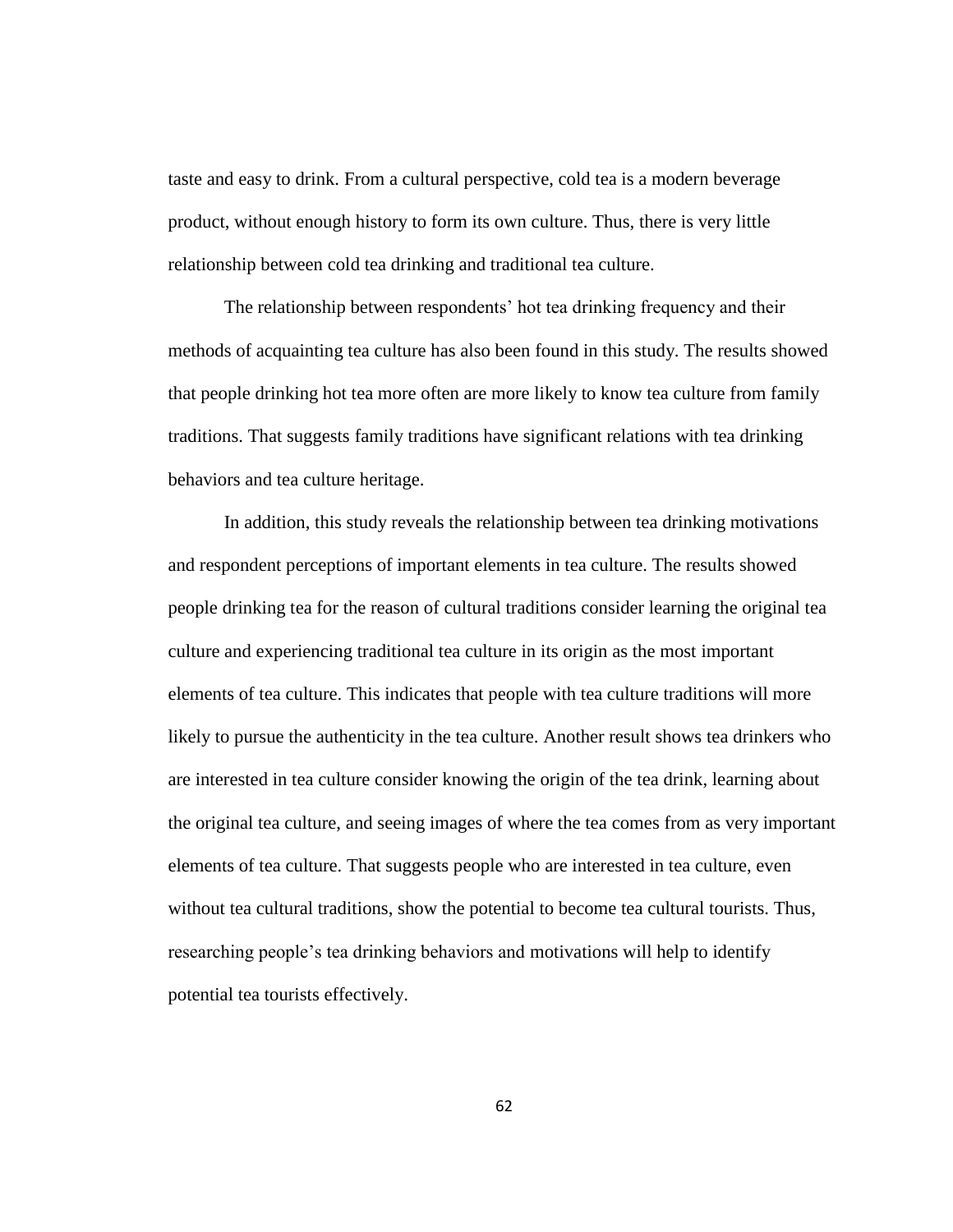### **The Influence of Cultural Background on Tea Cultural Perceptions**

This study found that respondents' cultural backgrounds affected their familiarity of different tea cultures. The result showed people with Asian cultural backgrounds are more familiar with Chinese tea culture, while people with European or North American cultural backgrounds are more familiar with British tea culture. That is probably because of the transmission of tea culture. According to Pettigrew (2001), the tea culture was transmitted to Europe from China, then became very popular in England and adapted to British culture. Yang (2007) suggested tea culture was firstly introduced to North America by English immigrants, and then developed its modern style.

This study has also found that people with an Asian cultural background are more interested in the Chinese art of tea. Chinese tea culture has a very long history, and has been transmitted to many other countries in Asia, such as Korea and Japan (Wang, 2001). Thus, this study shows Chinese tea culture still has its influences today on Asian cultural backgrounds, and people with similar cultural background are more interested in that culture.

In addition, this study found that respondents of Asian culture are more likely to have learned tea culture from family heritage, cultural traditions, social communications, influences of friends, and book, TV, Internet and other media. Tea culture is very popular in Asia, especially tea drinking countries. This is supported by Wang's (2001) research which found that in China, tea drinking is very popular in social events, and tea culture is very important in social communication. It is common to see tea related information in the media, and having tea with friends are very common social activities. Thus, it seems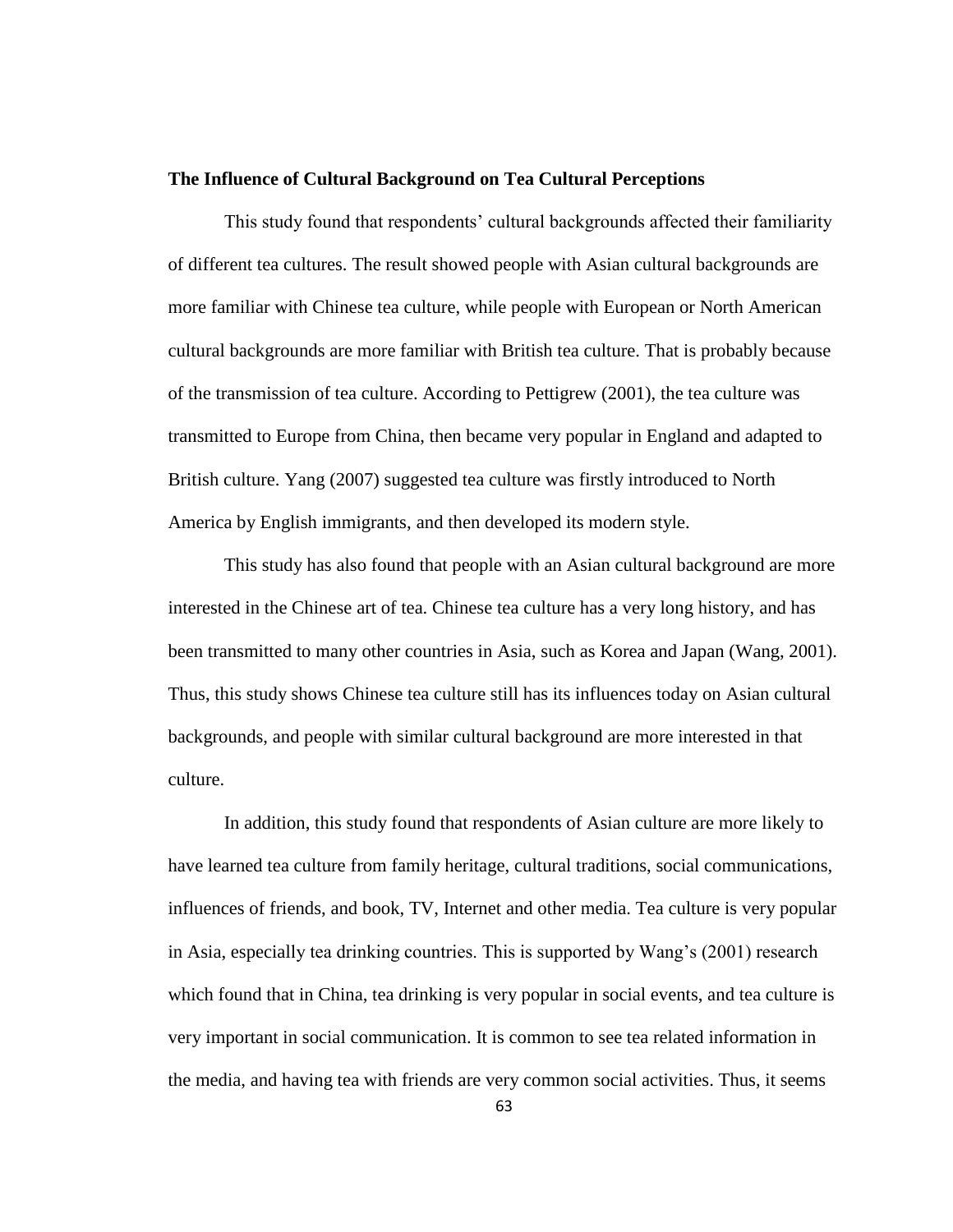that the Asian culture background provides people more opportunities to get familiar with tea and tea cultures.

In this study, Asian groups were also found to have more sensitive perceptions on the authenticity of tea culture, such as knowing the origin of tea, learning about the original tea culture, and experiencing the traditional tea cultures in its origin. According to Wang (2001), Chinese tea culture was influenced by Taoism, which indicated people should drink tea follow a natural way. Thus, Asian groups sharing the Chinese tea culture are more likely to pursue authenticity in tea tourism. Also, Asian group were found to be more interested in tea cultural components, such as tea processing, preparation, drinking style, and related arts. Zhang (2004) indicated there were three dimensions of tea cultures: material dimension, such as tea processing, preparation and tea sets; behavioral dimension, such as tea ceremony and tea festival; and spiritual dimension, such as religions and tea arts. The results shows Asian groups are not interested in only material tea cultures, but also interested in behavioral and spiritual dimensions.

# **The Factors Associated with Tea Tourism Expectations**

In this study, demographic factors, such as living country, gender, and cultural background, were found to have influences on tea tourism. Respondents living in China and Taiwan are more likely to visit China, Taiwan or Japan as a tea tourism destination. Some of the reasons may be due to near geographical distance. The results also showed that female tea tourists are more motivated by avoiding interaction with others and experiencing new things, but males are more motivated by getting family or friends more closer. This result is different from the situation in the  $19<sup>th</sup>$  century, when women often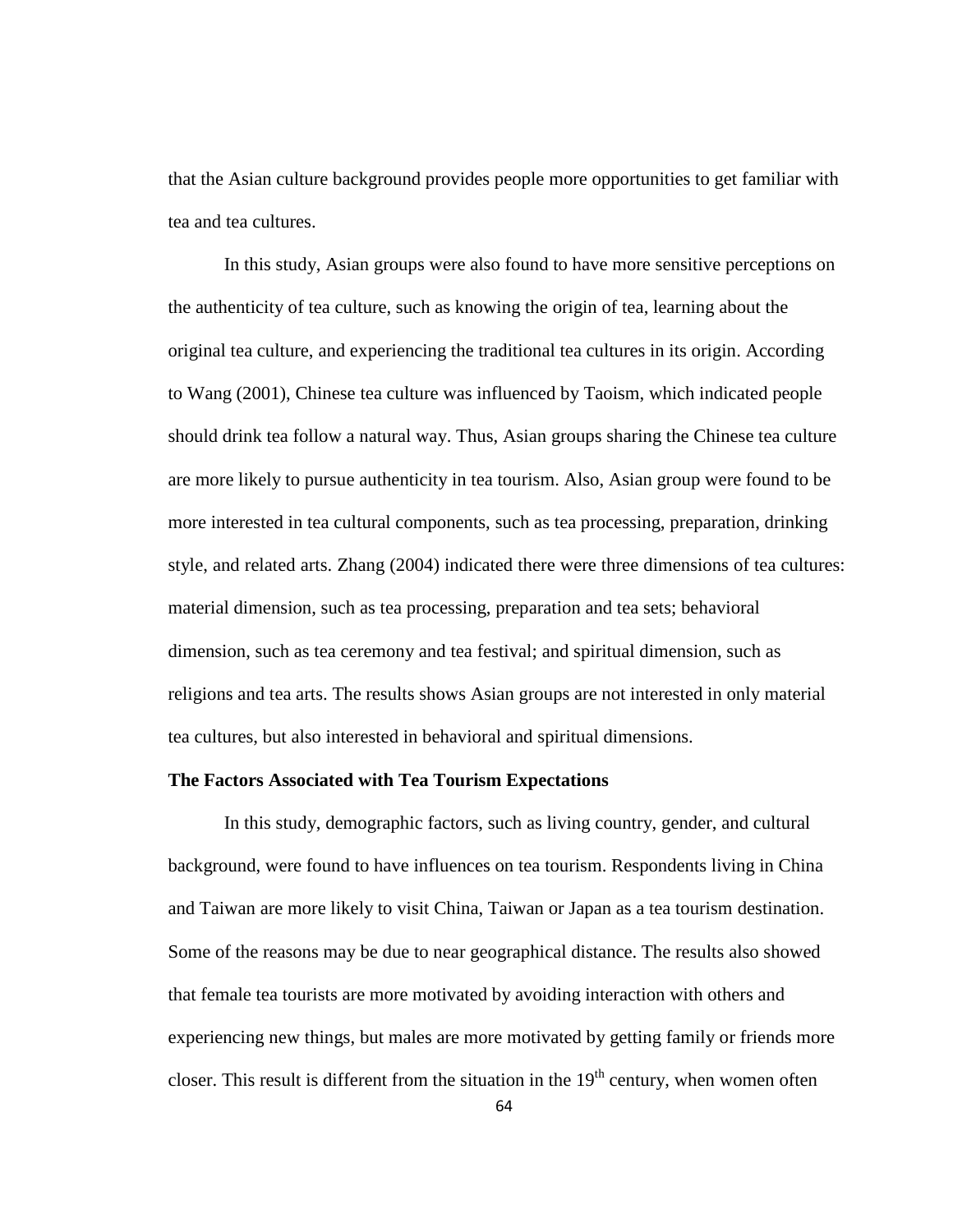went to tea shops for social communication (United Kingdom Tea Council, 2011). But it is supportive to the research indicating that females are more interested in tea tourism than males (Cheng et al., 2010).

In addition, similar to the Seeking/Escaping Model (Iso-Ahola, 1982; Snepenger et al., 2006), this study found that Asian respondents are more motivated by personal escape motivations, such as overcoming a bad mood; interpersonal motivations, such as avoiding people who annoy me, getting away from a stressful environments, and avoiding interaction with others; personal seeking motivations, such as feeling good about myself; and interpersonal seeking motivations, such as being with people of similar interests and bringing friends/family closer. This finding also indicates Asian respondents are more influenced by interpersonal environments.

The drinking frequency, as a tea drinking behavior factor, also had effects on tea tourism. This study found people who drink tea more often are more likely to visit a tea tourism destination. This suggests people who have tea drinking habits are more likely to be potential tea tourists. In addition, the reasons for drinking tea also have associations with tea tourism. The results showed people drinking tea for health benefits have higher expectations in buying original tea products in tea tourism; and those drinking tea for cultural or family traditions are more interested in visiting tea museums and tea factories, attending tea ceremony, and lodging near tea garden. These results support the Hedonic Motivation Theory which would indicate that tea drinkers are pushed by their emotional needs of tea drinking, and pulled by the emotional benefits from tea tourism.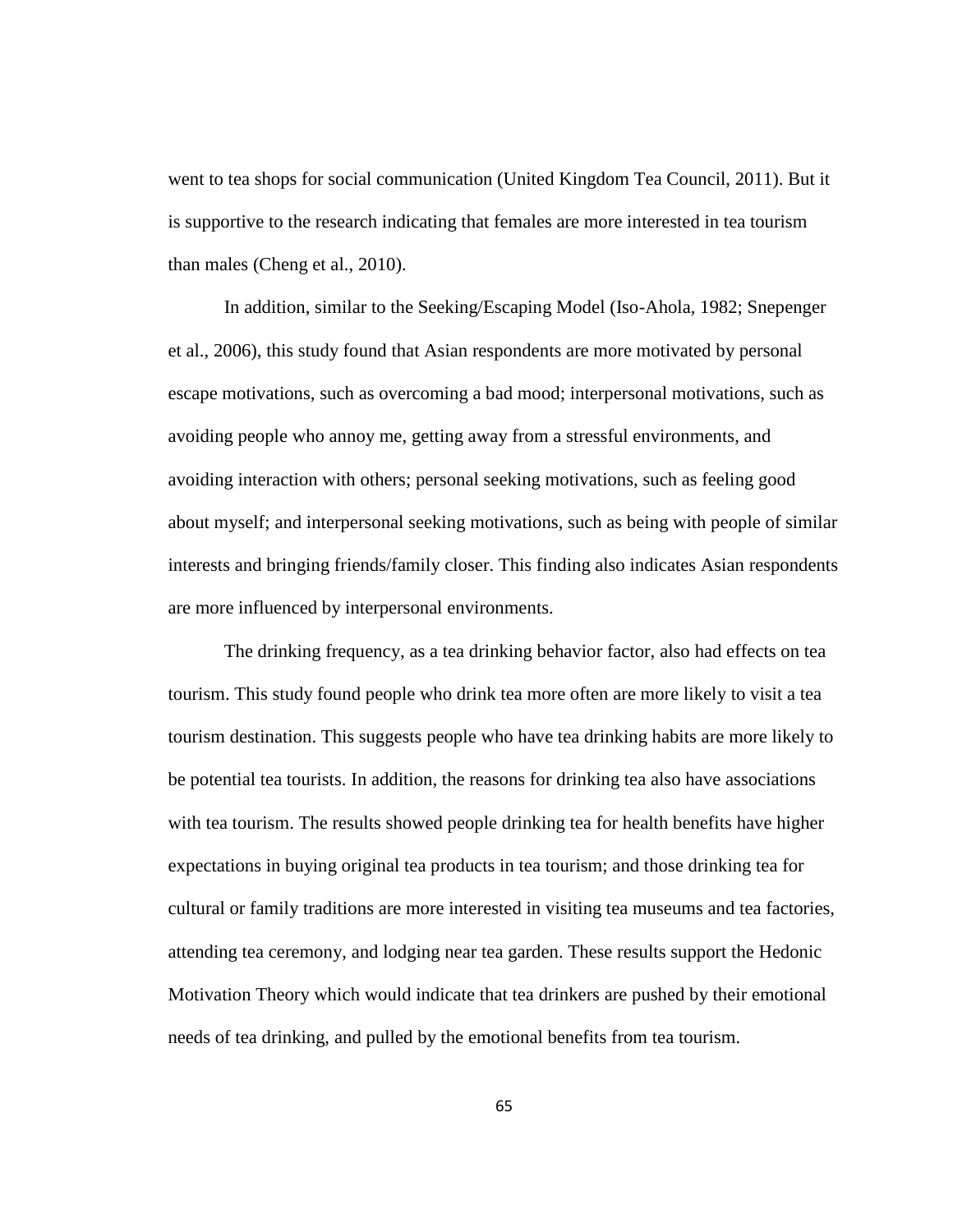In addition, the familiarity of tea culture has a significant function on tea tourism expectations and motivations. Experts and those with intermediate knowledge of tea cultures were more likely to visit tea tourist destinations than beginners. Tea culture intermediates were more motivated by getting away from normal surroundings, having a change in everyday life, being with people of similar interests, meeting new people, and getting more knowledge. Again, as indicated by the Push/Pull Theory (Crompton, 1979; Dann, 1977), intermediates in this study are pushed by escaping from normal environment and facilitation of social interaction; and pulled by learning. This finding is similar to the finding in Kay's (2009) research which indicated cultural tourists are most pulled by learning. Furthermore, these results support the Seeking/Escaping Model (Iso-Ahola, 1982; Snepenger et al., 2006), in that experts of tea cultures are more motivated by personal seeking motivations, such as telling others about experience, and interpersonal seeking motivation, such as being with people of similar interests.

At last, the relationship between tea cultural perceptions and tea tourism expectations are revealed in this study. Firstly, people who are interested in Chinese tea culture are more likely to visit China as a tea tourism destination. Thais indicates peoples' interests of tea culture are significantly associated with their selections in tea tourism destinations, which are similar to the findings in wine tourism suggesting people's interests in wine origins were associated with their selections of wine tourist destinations (Marzo-Navarro & Pedraja-Iglesias, 2009). Secondly, peoples' perceptions of tea culture have significant relations with their expectations in tea tourism. For example, people interested in the tea planting component in tea culture are more interested in joining a tea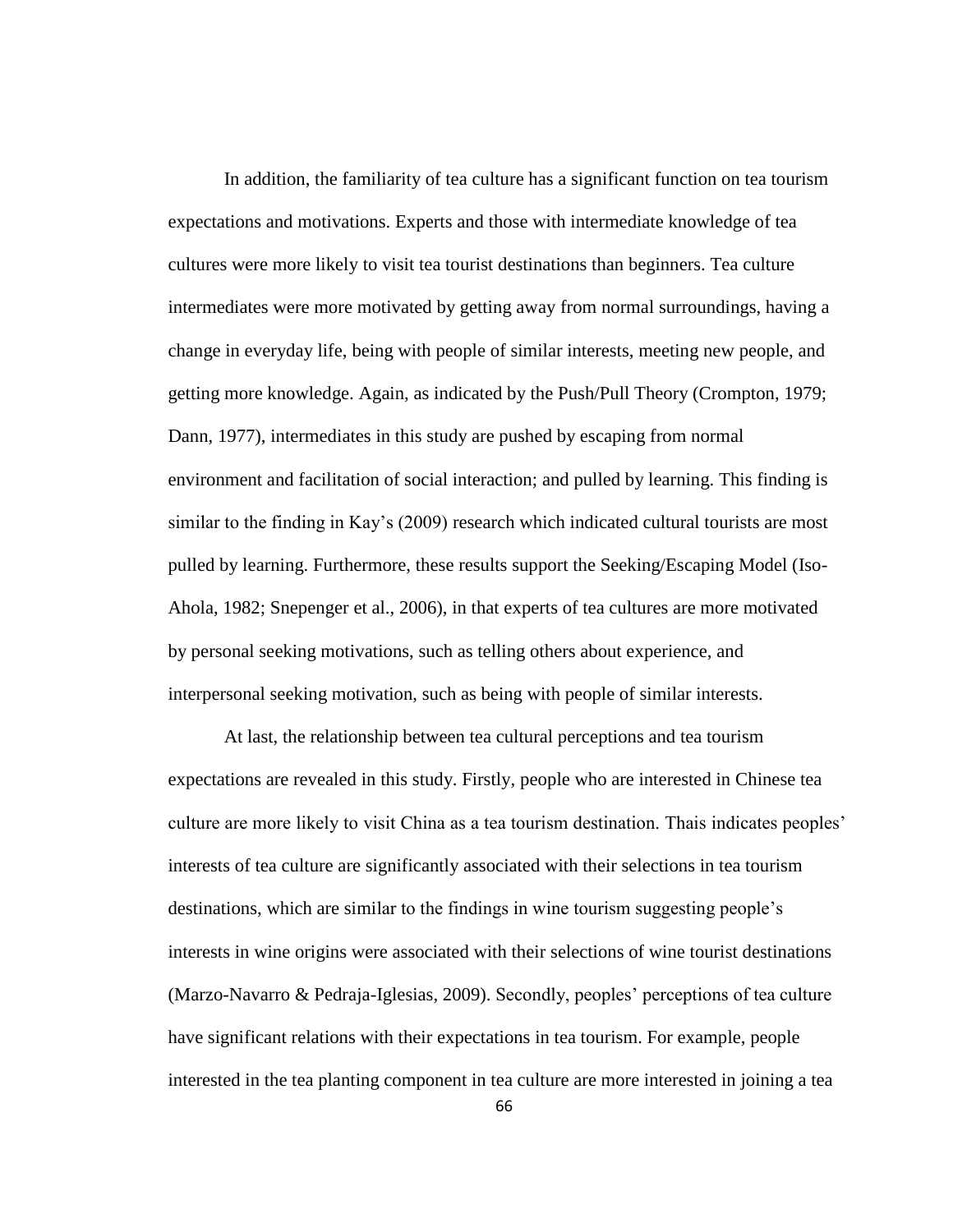garden viewing tour, people interested in tea processing are more interested in visiting tea factories, people interested in tea drinking style are more likely to attend a tea ceremony in tea tourism. The Hedonic Motivation Theory could interpret these findings as people are motivated by their intrinsic needs in tea culture, and expect similar benefits from tea tourism.

The results of this exploratory study found the tea drinking profile, the relation between demographics and tea drinking behaviors, the influence of cultural background on tea cultural perceptions, and factors associated with tea tourism expectation of tea drinkers in the US, China, and Taiwan. In addition, these results were greatly supported by theories in tourist motivation.

# *Future Research Suggestions*

Previous studies on tea tourism researched tea tourism destinations mostly through case study methods. However, tea tourism as an important research subject lacks attention, and diverse methods should be applied to this new research field. This exploratory study has begun to fill the gap using online survey method and cross-cultural analysis, researching potential tea tourist tea drinking behaviors, perceptions of tea culture, and expectations in tea tourism.

Since this study has explored a new aspect in this field, additional studies researching different tea tourist samples are recommended. This study has surveyed only faculty groups in US, China, and Taiwan. In future studies, other demographic groups should be selected as research subjects. For an example, respondents from African and South American cultural backgrounds are lacking in the literature, and samples are not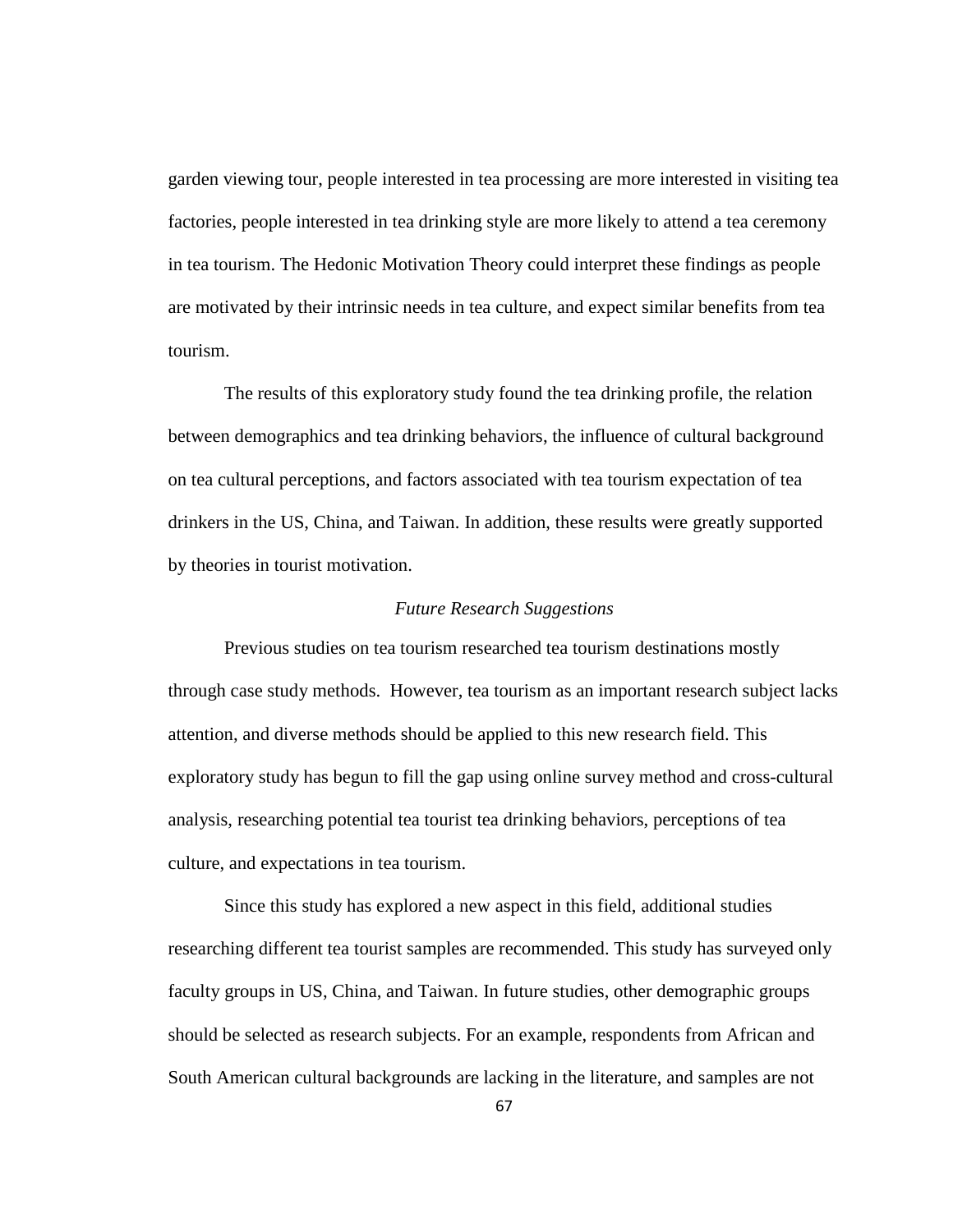enough for doing cross-cultural comparisons. Thus, studies on tea tourists in African, South American and other cultural contexts are needed in the future. In addition, research on age or other occupational groups is also necessary.

Secondly, different methodologies are recommended in the future studies. Online survey method was used in this study, because it saved time and costs, and was without geographical limitations. But it also had disadvantages in collecting accurate data and increasing response rate. Thus, in future tea tourist studies, interviews, focus groups, and on-site survey methods are highly recommended, to make up the shortage of this study.

Thirdly, according to the results in this study, further researching on Western tea cultures is necessary. Few research studies on tea culture have been published in English. In this study, the researcher received a lot of assistance from Chinese literature on Eastern tea culture, indicating that Eastern tea cultural perceptions have significant effects on tea tourist attitudes and expectations on tea tourism. In addition, results of this study found that Asian cultures had more investment in tea tourism. Thus, future studies on Western tea culture are very important to fill up the gap in tea tourism research.

Fourthly, research studies in the tea tourism industry can be very valuable for marketing. Since tea tourism has recently developed as a new tourist market, tea tourism marketing research on potential tea tourists is needed. In addition, as the tea tourist market develops, more studies in the specific industry destinations will be needed, such as tea tourism resorts management, tea museum interpretation, and tea tourism products design.

68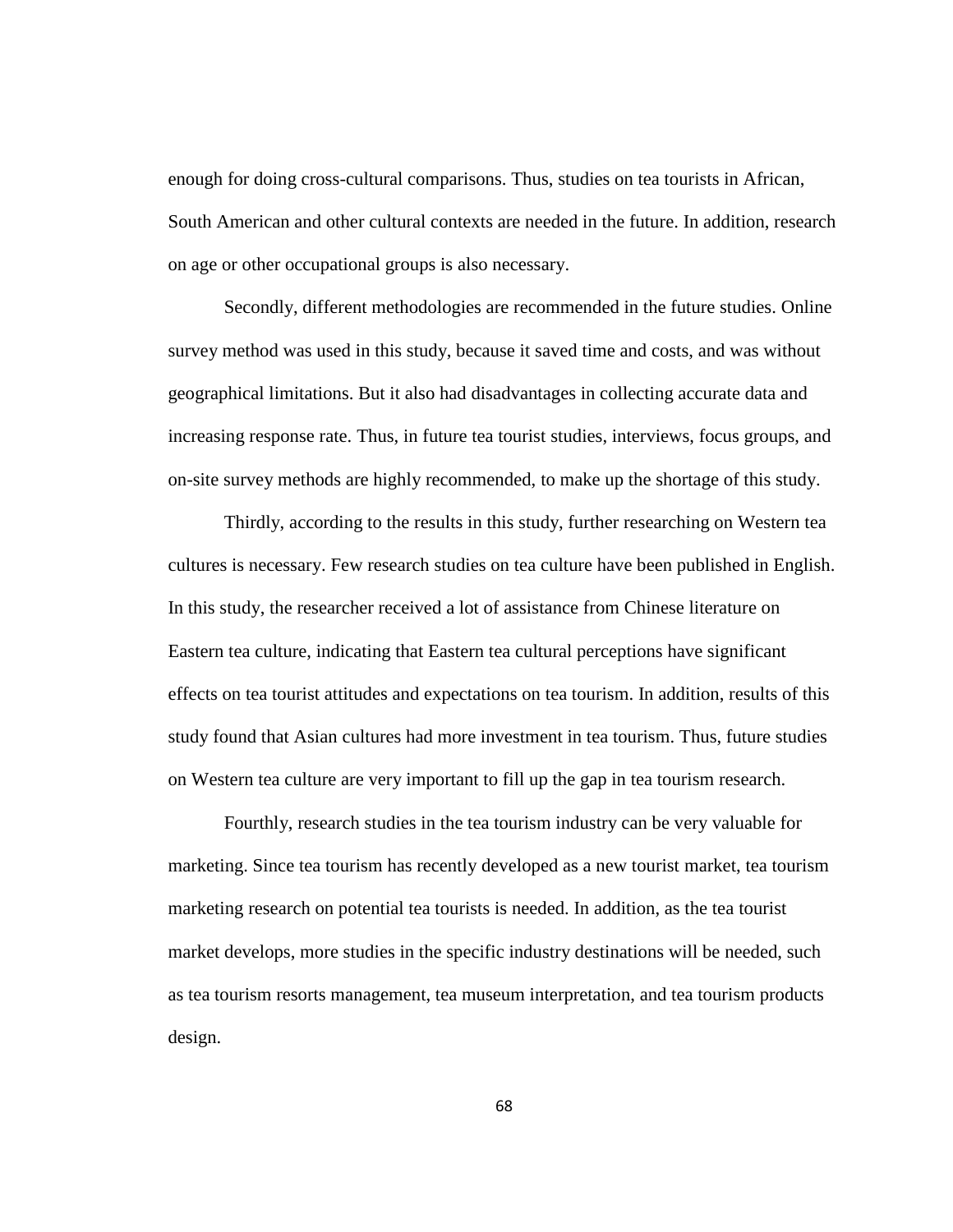The last recommendation is very important to all the researchers in this field. As explorers in this new academic field, the researchers need involve all the related available materials into the study, not only from tea tourist dimension, but also from tea tourist destinations; not only from English literature, but also from any other available literatures. In some aspects, studies in other related fields, such as wine tourism, also can help in doing tea tourist research. Through the knowledge comparison, combination and involvement, the academic development in this field will be promoted very fast.

# *Recommendations for Practice*

Based on the conclusions in this study, the first suggestion for practical sectors is to consider customers' demographic factors in tea serving or selling, because demographics were found to influence tea drinking behaviors. For instance, in hotels, tea serving to Asian customers should provide hot green tea, rather than cold black tea; and tea marketing in advertisement should add in cultural attractions according to different demographic targets.

Secondly, to identify potential tea tourists, practical marketing research should be focused on tea drinking behavior and subjects' interests in tea culture. According to the results of this research, people's tea drinking behaviors have been found significantly related to potential tea tourist attitudes and expectations towards tea tourism, and people who are interested in tea culture are more likely to become a tea tourist. Through assessing people's tea drinking type, frequency, and other behavioral factors in marketing research, tea tourism marketers could get information about how likely people are to visit the tea tourist destinations and what they expect for in tea tourism.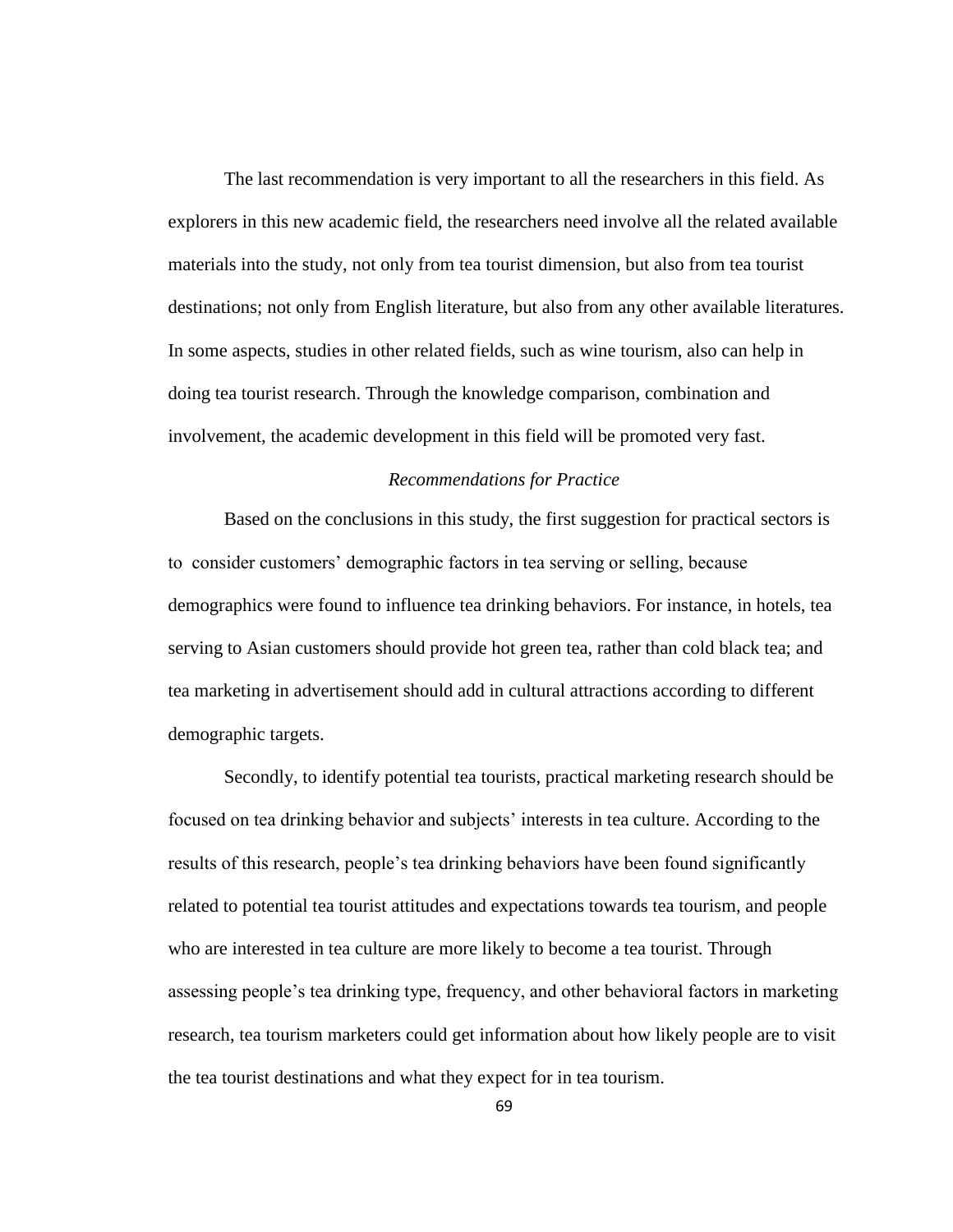Thirdly, for all tea related sectors in the US, providing and delivering more information of authentic tea culture to customers and potential customers have great significance. This study shows that the US respondents without tea cultural traditions are less likely to be interested in tea drinking and tea tourism, and indicates that social cultural background has important influence on tea cultural perceptions. Thus, in order to increase people's interests in tea and awareness of tea culture, tea producers, suppliers and tea tourism destinations should provide more tea related information and deliver into a wide range.

Fourthly, tea tourism providers should create or combine existing products to provide special services according to different tourist needs. The current tea tourism products are evaluated a little higher than neutral by respondents in this research, such as tea garden viewing, tea garden lodging, tea museums, visiting tea factories, tea tasting, tea festivals, and tea ceremonies. But according to this study, people's perceptions of tea culture directly influence their expectations in tea tourism, such as people interested in tea arts are more willing to visit tea museums. If providers could make special combinations of products for different tourist according to their cultural perceptions, the tourist needs will be highly satisfied.

The most important in the last, tea tourism providers should produce and marketing based on their original natural and cultural resources. Tourist demands are varied, and a destination could not satisfy all the needs of different tourists. Thus, tourism providers should find matching tourists whose tourist expectations corresponding with the destination's authentic resources. To achieve that, tourism providers should get more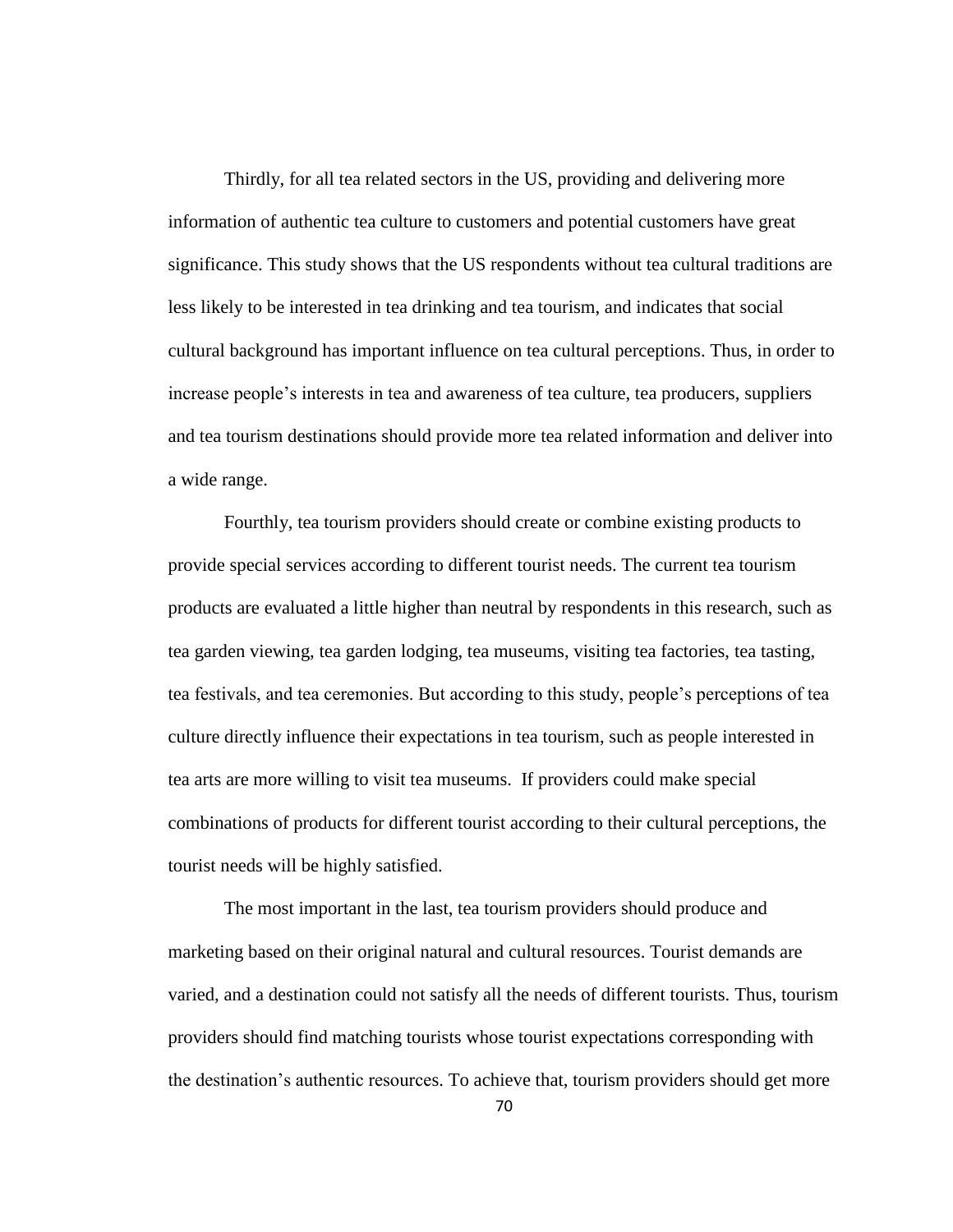information about potential tea tourist cultural perceptions firstly, such as filling up a quick survey before the trip. If people's awareness of tea culture is very low, then more information of authentic tea culture should be delivered to potential tea tourists, such as media advertisements, flyers, and so on, to cultivate people's interests in original tea culture. Only if potential tourist tea cultural perceptions match the original resources in tea tourism destinations, perfect tea tourism products or combinations would be produced or adjusted to meet tourist expectations.

# *Summary*

In summary, this study has revealed (a) tea drinking behavioral profile, (b) the relation between demographic factors and tea drinking behaviors, (c) the relationship between tea drinking behaviors and tea culture, (d) the influence of cultural backgrounds on tea cultural perceptions, and (e) the factors influencing tea tourism expectations. And based on these conclusions, recommendations have been made for future research, and suggestions have been provided to tea related practical sectors.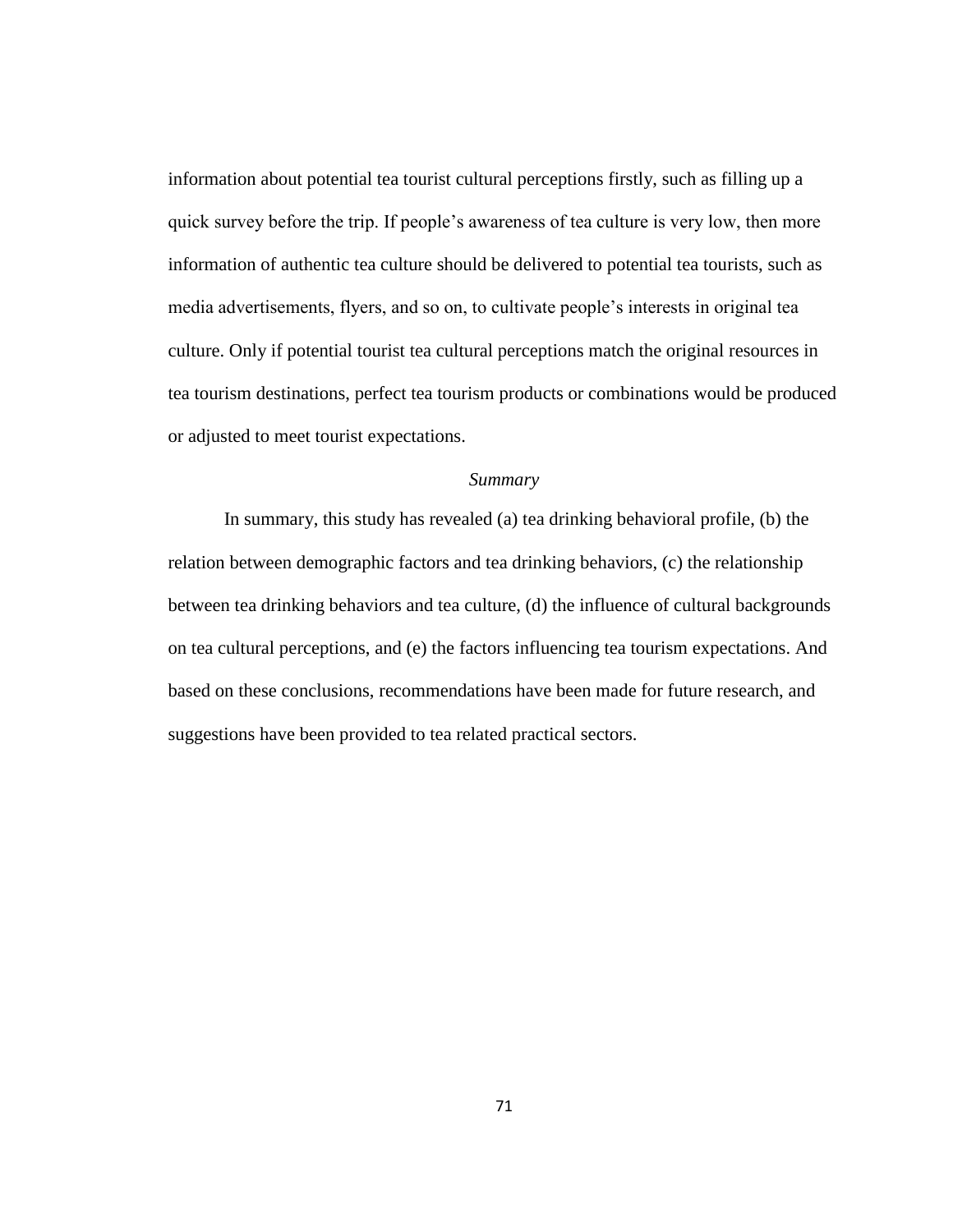#### REFERENCES

- Alant, K., & Bruwer, J. (2004). Wine tourism behavior in the context of a motivational framework for wine region and cellar doors. *Journal of Wine Research, 15*(1), 27- 37.
- Charters, S., & Ali-Knight, J. (2002). Who is the wine tourist? *Tourism Management, 23*, 311-319.
- Cheng, S., Xu, F., Zhang, J., & Zhang, Y. (2010). Tourists' attitudes toward tea tourism: a case study in Xinyang, China. *Journal of Travel & Tourism Marketing, 27*, 211- 220.
- Chuan, C. S. F., & Lien, H. Y. (2000). *A passage to Chinese tea* (2nd ed.). Malaysia: Purple cane enterprise.
- Crompton, J. L. (1979). Motivations for pleasure vacation. *Annals of Tourism Research, 6*, 408–424.
- Dann, G. M. S. (1977). Anomie, ego-enhancement and tourism. *Annals of Tourism Research, 4*(4), 184-194.
- Dewar, K. & Li, W. M. (2007). Hangzhou: China's green tea city. In L. Jolliffe (Ed.), *Tea and tourism: Tourists, traditions and transformations* (pp. 180-205). Clevedon: Channel view publications.
- Food and Agriculture Organization of the United Nations. (2011). *Food and Agricultural commodities production* [Data file]. Retrieved from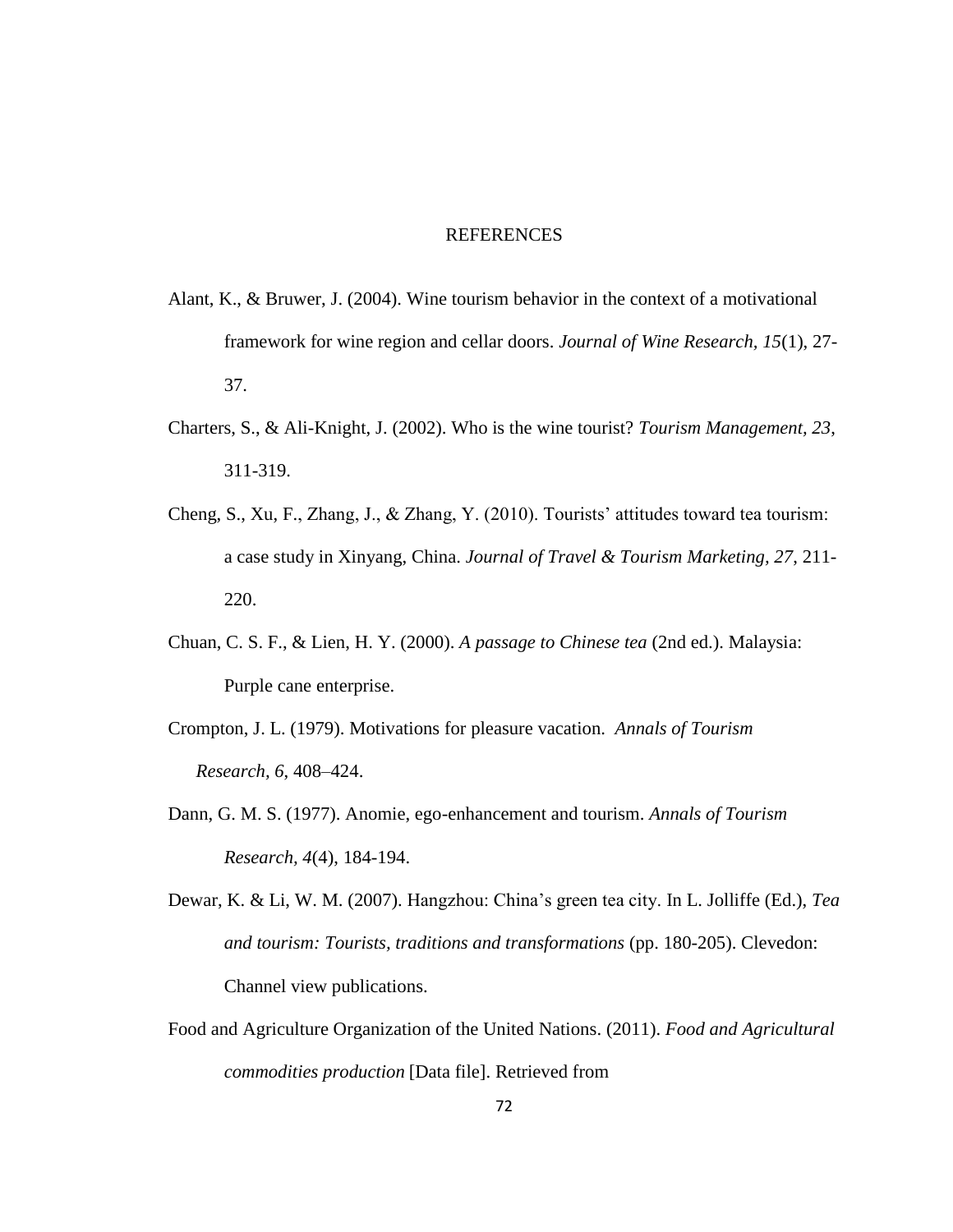http://faostat.fao.org/site/339/default.aspx

- Goossens, C. (2000). Tourism information and pleasure motivation. *Annals of Tourism Research, 27*, 301–321.
- Gunasekara, R. B. & Momsen, J. H. (2007). Amidst the misty mountains: the role of tea tourism in Sri Lanka's turbulent tourist industry. In L. Jolliffe (Ed.), *Tea and tourism: Tourists, traditions and transformations* (pp. 84-96). Clevedon: Channel view publications.

Guo, D. (2006). 儒、道、佛与中国茶文化. *Journal of Tea, 32* (1), 55-59.

- Hall, D., & Boyne, S. (2007). Teapot trails in the UK: just a handle or something worth Spouting about? In L. Jolliffe (Ed.), *Tea and tourism: Tourists, traditions and transformations* (pp. 206-223). Clevedon: Channel view publications.
- Han, P. L. K. (2007). Tracing the history of tea culture. In L. Jolliffe (Ed.), *Tea and tourism: Tourists, traditions and transformations* (pp. 24-37). Clevedon: Channel view publications.
- Hannam, K. (2007). Tea production and tourism development in Assam: a missed opportunity? In L. Jolliffe (Ed.), *Tea and tourism: Tourists, traditions and transformations* (pp. 71-83). Clevedon: Channel view publications.
- Huang, R. & Hall, D. (2007). The new tea appreciation festival: marketing and socialeconomic development in Hunan province, China. In L. Jolliffe (Ed.), *Tea and tourism: Tourists, traditions and transformations* (pp. 98-114). Clevedon: Channel view publications.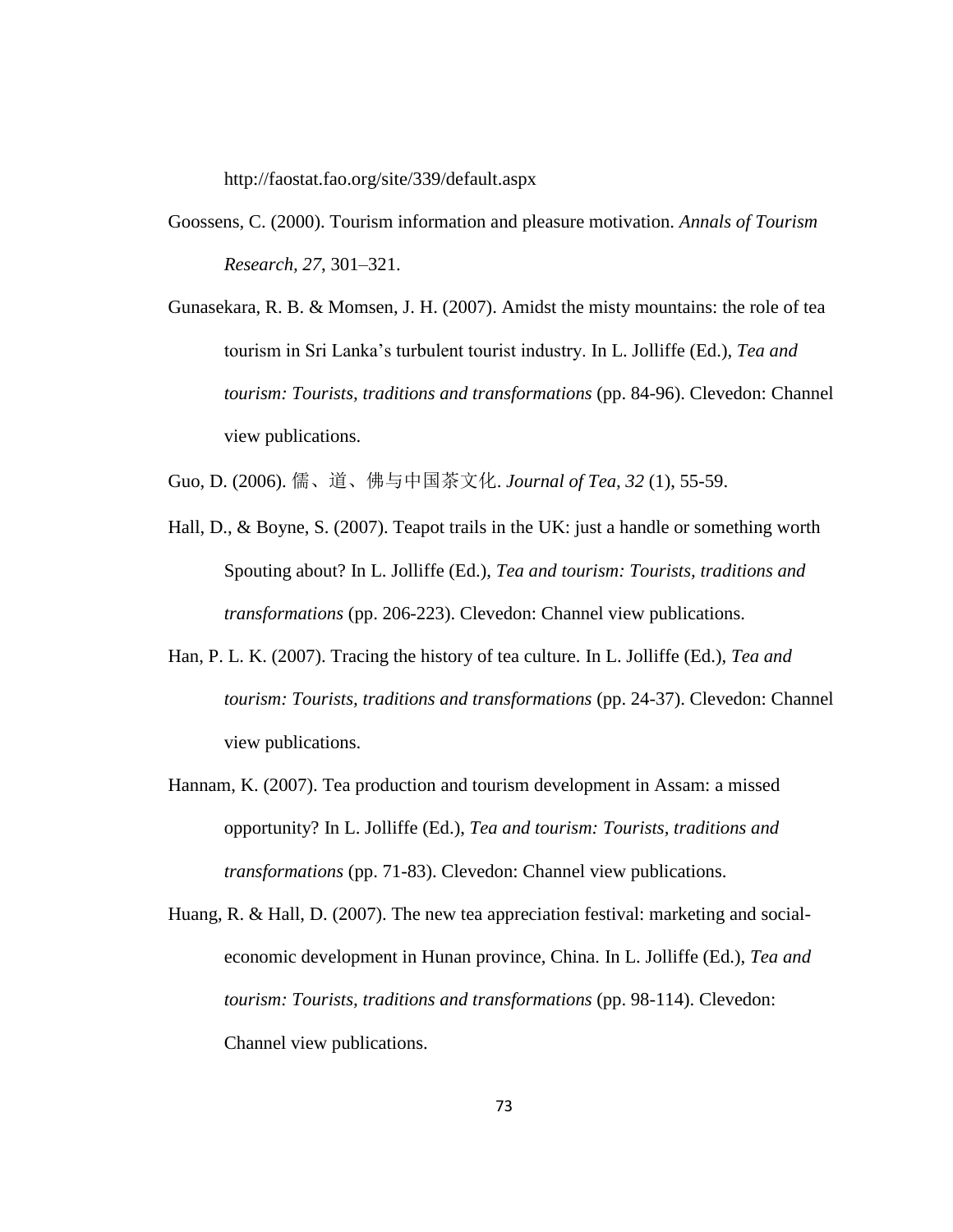- Iso-Ahola, S. E. (1982). Toward a social psychological theory of tourism motivation: a rejoinder. *Annals of Tourism Research, 9*, 256–262.
- Ji, S. J. (2006). 茶文化旅游开发研究. (Master's), Shandong University. Retrieved from Wangfang Database. (Y982958)

Jolliffe, L. (2003). The lure of tea: history, traditions and attractions. In M, Hall, L.Sharples, R. Mitchell, N. Macionis and B. Cambourne (Eds), *Food Tourism Around the World: Development, Management and Markets* (pp. 121–36). London: Butterworth-Heinemann.

- Jolliffe, L. (2007). Connecting tea and tourism. In L. Jolliffe (Ed.), *Tea and tourism: Tourists, traditions and transformations* (pp. 3-20). Clevedon: Channel view publications.
- Jolliffe, L. & Aslam, M. S. M. (2009). Tea heritage tourism: evidence from Sri Lanka. *Journal of Heritage Tourism, 4*(4). doi: 10.1080/17438730903186607
- Jolliffe, L. & Zhuang, P. (2007). Tourism development and the tea garden of Fuding, China. In L. Jolliffe (Ed.), *Tea and tourism: Tourists, traditions and transformations* (pp. 133-144). Clevedon: Channel view publications.
- Kay, P. L. (2009). Cultural experience tourist motives dimensionality: a cross-cultural study. *Journal of Hospitality Marketing & Management,18*, 329-371.
- Marzo-Navarro, M., & Pedraja-Iglesias, M. (2009). Profile of a wine tourist and the correspondence between destination and preferred wine: a study in Aragon, Spain. *Journal of Travel & Tourism Marketing, 26*, 670-687.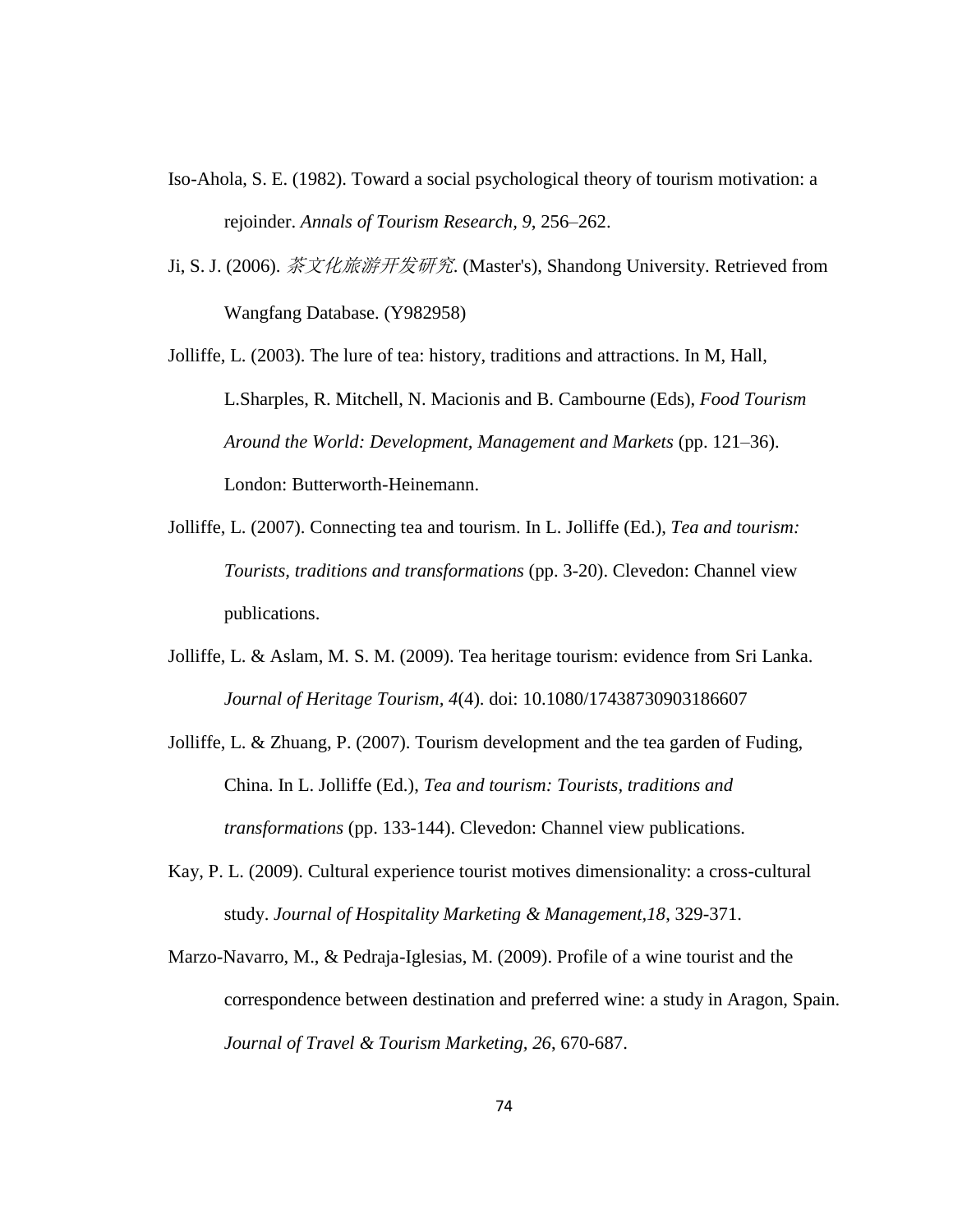Pettigrew, J. N. (2001). *A social history of tea.* London: National trust enterprises.

- Qian, S., Bao, J., Liu, L., He, S., & Luo, D. (2008). Study on tea cultural tourism of China in recent years. *Journal of Anhui Agricultural Science, 36*(35), 15617- 15619.
- Ravenscroft, N., & Van Westering, J. (2001). Wine tourism, culture and the everyday: a theoretical note. *Tourism and Hospitality Research, 3*(2), 149-160.
- Sanchez, P*.* (2008). Tea and coffee trips: the new trend in tourism. *Tea & Coffee Trade Journal, 180*(5). Retrieved from http://www.teaandcoffee.net/0508/specialty.htm
- Shehata, S., Cox, L. J., Fujii, J. K., & Dickson, C. A. (2004). Factors affecting development of a tea industry in Hawaii. Retrieved from http://www.ctahr.hawaii.edu/oc/freepubs/pdf/AB-15.pdf
- Snepenger, D., King, J., Marshall, E., & Uysal, M. (2006). Modeling Iso-Ahola's motivation theory in the tourism context. *Journal of Tourism Research, 45*(2), 140-149.
- United Kingdom Tea Council. (2011). Tea customs. Retrieved from http://www.tea.co.uk/tea-customs
- Wang, L. (2001). *Chinese tea culture: the origin of tea drinking*. Subang Java, Malaysia: Pelanduk publications.
- Wu, S. (2004). 试论中国的茶文化——兼谈中日茶文化关系. *Agricultural Archaeology* (2), 13-26.
- Xiao, H. (2007). Tea culture and tourism in Fujian province, China: Towards a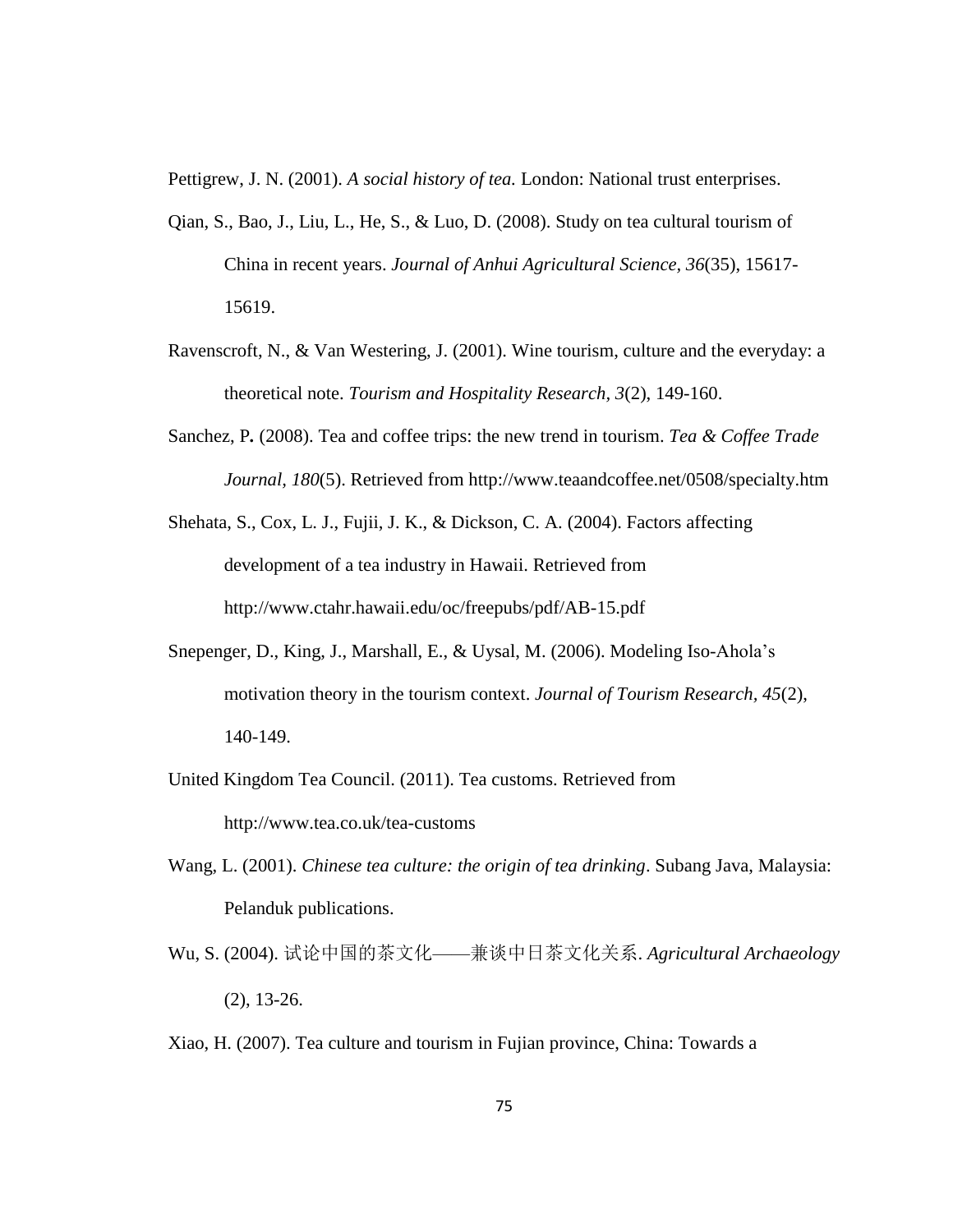partnership for sustainable development. In L. Jolliffe (Ed.), *Tea and tourism: Tourists, traditions and transformations* (pp. 115-132). Clevedon: Channel view publications.

- Yang, Z. D. (2007). Tea culture and sino-american tea connections. *Chinese American Forum*, 23(2), 8-14.
- Zhang, L. J. (2004). 现代茶文化现象研究. (Master's), Zhejiang University. Retrieved from Wangfang Database. (Y600349)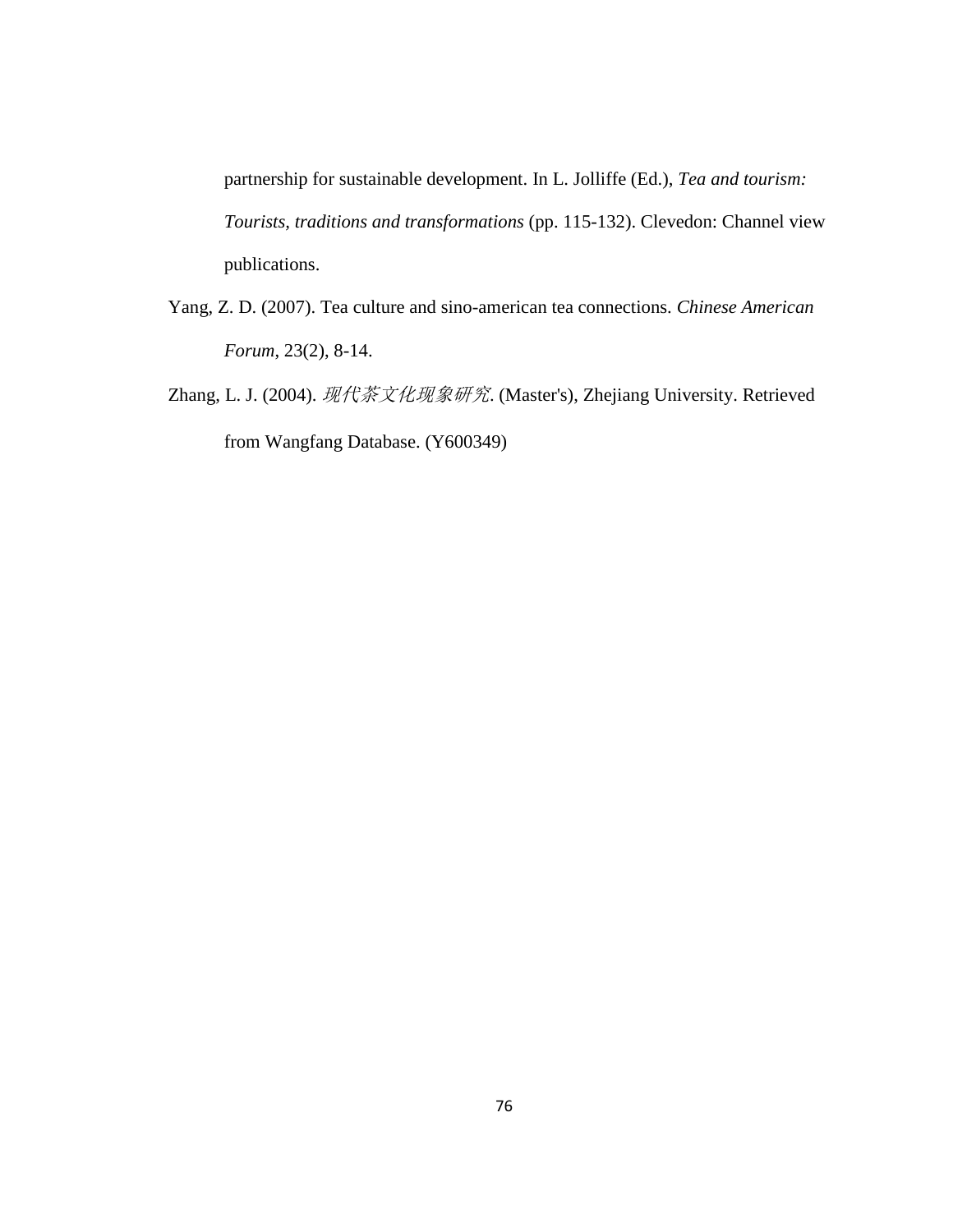#### APPENDIX A.

#### SURVEY QUESTIONNAIRE

#### *Tea culture survey*

Project Title: Exploration of Factors Associated with Tea Culture and Tea Tourism in United States, China, and Taiwan.

Project Director: Mi Zhou

#### CONSENT

This is a research project about tea culture tourism. The purpose of the study is going to explore the relation between potential tourists' perceptions of authentic tea culture and expected benefits from tea cultural tourism. You have been randomly selected to participate in this research, as a faculty member at UNCG You will be asked to answer 36 questions in the survey, which will take approximately 10-15 minutes.

The Institutional Review Board at the University of North Carolina at Greensboro has determined that participation in this study poses minimal risk to participants. If you have any concerns about your rights, how are you being treated or if you have questions, want more information or have suggestions, please contact Eric Allen in the Office of Research Compliance at UNCG toll-free at (855)-251-2351. Questions, concerns or complaints about this project or benefits or risks associated with being in this study can be answered by Mi Zhou, who may be contacted at (336) 508-4552.

Your participation in this study may help researchers to understand potential tourist perceptions of tea culture and expectations from tea tourism, promoting tea culture transmission and sustainable tea tourism development. In addition, taking part in this study may help you get more knowledge of tea, better understand tea culture and know more about tea tourism. There are no costs to you or payments made for participating in this study.

All data collected in this study are anonymous and will be stored in a password protected computer accessible only by the researcher. All information obtained in this study is strictly confidential unless disclosure is required by law. Absolute confidentiality of data through the Internet cannot be guaranteed due to the limited protections of Internet access. Please be sure to close your browser when finished so no one will be able to see what you have been doing. In addition Qualtrics will not use the information collected from your survey in any way, shape or form.

You have the right to refuse to participate or to withdraw at any time, without penalty. If you do withdraw, it will not affect you in any way. If you choose to withdraw, you may request that any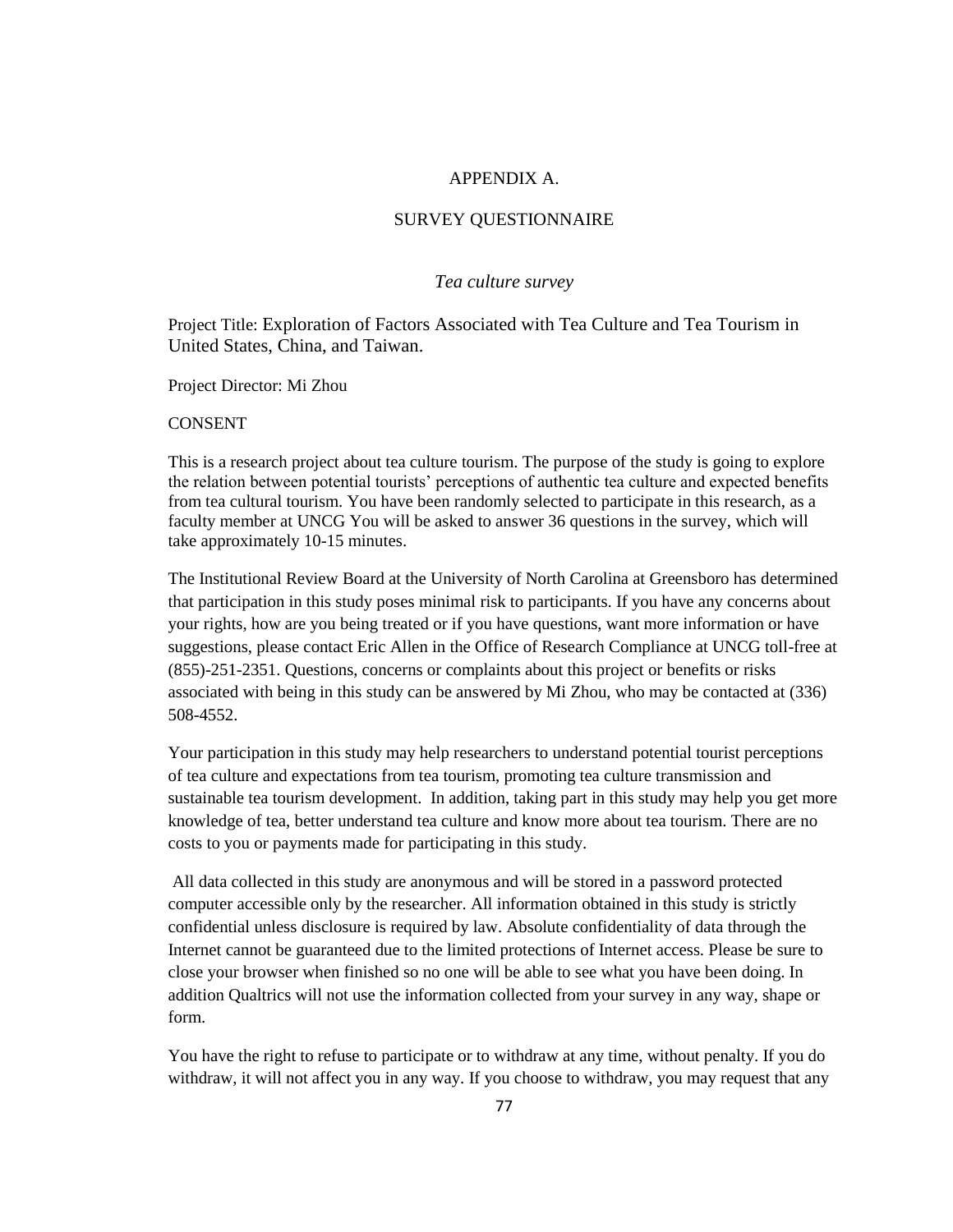of your data which have been collected be destroyed unless it is in a de-identifiable state. If significant new information related to the study becomes available which may related to your willingness to continue to participate, this information will be provided to you.

By signing this consent form you are agreeing that you have read this consent form, and you fully understand the contents of the document and are openly consent to take part in this study. All of your questions concerning this study have been answered. By signing this form, you are agreeing that you are 18 years of age or older and agreeing to participate.

 $\overline{Q}$  Agree (1)

O Disagree (2)

If Agree Is Selected, Then Skip To End of BlockIf Disagree Is Selected, Then Skip To End of Survey

Q2.1 Do you drink tea of any type?

 $Q$  Yes  $(1)$  $\overline{O}$  No (2) If No Is Selected, Then Skip To End of Block

Q2.2 Do you drink any form of tea as hot beverages?

 $Q$  Yes  $(1)$  $\overline{O}$  No (2) If No Is Selected, Then Skip To Do you drink any form of tea as cold ...

Q2.3 How often do you drink hot tea?

- $\overline{Q}$  Never (1)
- $\overline{Q}$  Less than once a Month (2)
- Once or twice a Month (3)
- $\overline{O}$  Once a Week (5)
- O Once every Day (7)
- $\overline{O}$  Several times a Day (6)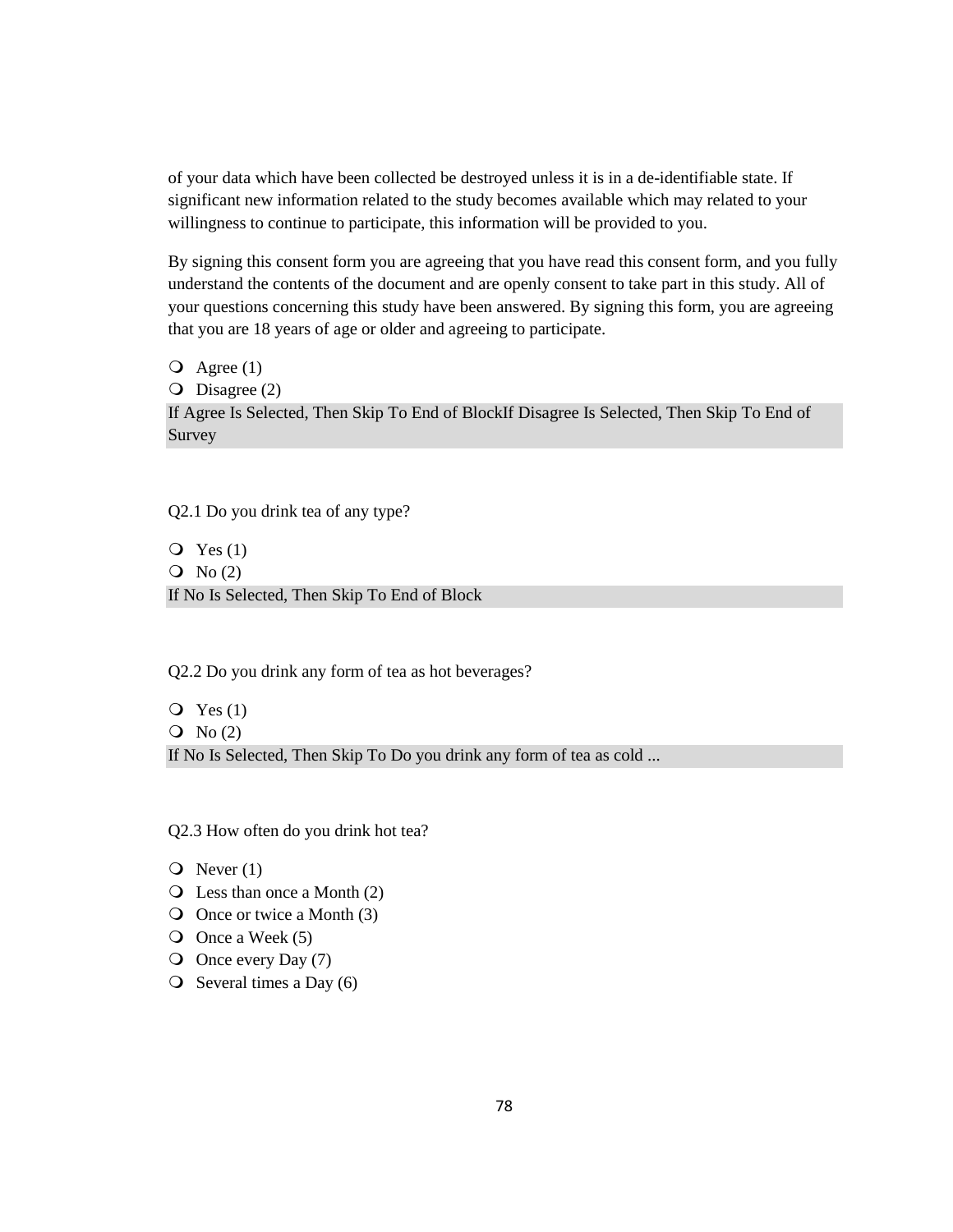Q2.4 When do you drink hot tea? (Please check all that apply)

- $\Box$  Early morning (1)
- $\Box$  Mid-morning (2)
- $\Box$  Mid-day (3)
- $\Box$  In the afternoon (4)
- $\Box$  At night (5)
- $\Box$  Never (6)

Q2.5 Which is your preference for hot tea?

- Loose tea leaves (1)
- $\overline{O}$  Tea bag (2)
- $\bigcirc$  Instant tea powder (3)
- Liquid tea concentrate (add water) (4)
- $\overline{O}$  Pre-made bottles of tea (5)
- Other (please specify) (6) \_\_\_\_\_\_\_\_\_\_\_\_\_\_\_\_\_\_\_\_

Q2.6 Which is your favorite type of hot tea?

- $\bullet$  White (1)
- $\overline{Q}$  Green (2)
- $\overline{Q}$  Yellow (3)
- $\overline{O}$  Black (4)
- $\overline{O}$  Oolong (5)
- $\overline{Q}$  Puerth (6)
- Flavored tea (with caffeine) (7)
- Decaffeinated (herbal tea or fruit tea) (8)
- Other(please specify) (9) \_\_\_\_\_\_\_\_\_\_\_\_\_\_\_\_\_\_\_\_

Q2.7 Where do you drink hot tea most often?

- $\overline{Q}$  At home (1)
- $\overline{Q}$  At work (2)
- $\overline{O}$  Tea specialty shop (3)
- $\overline{Q}$  Coffee shop (4)
- $\bigcirc$  Afternoon tea location (hotel, social club, etc.) (5)
- Other (please specify) (6) \_\_\_\_\_\_\_\_\_\_\_\_\_\_\_\_\_\_\_\_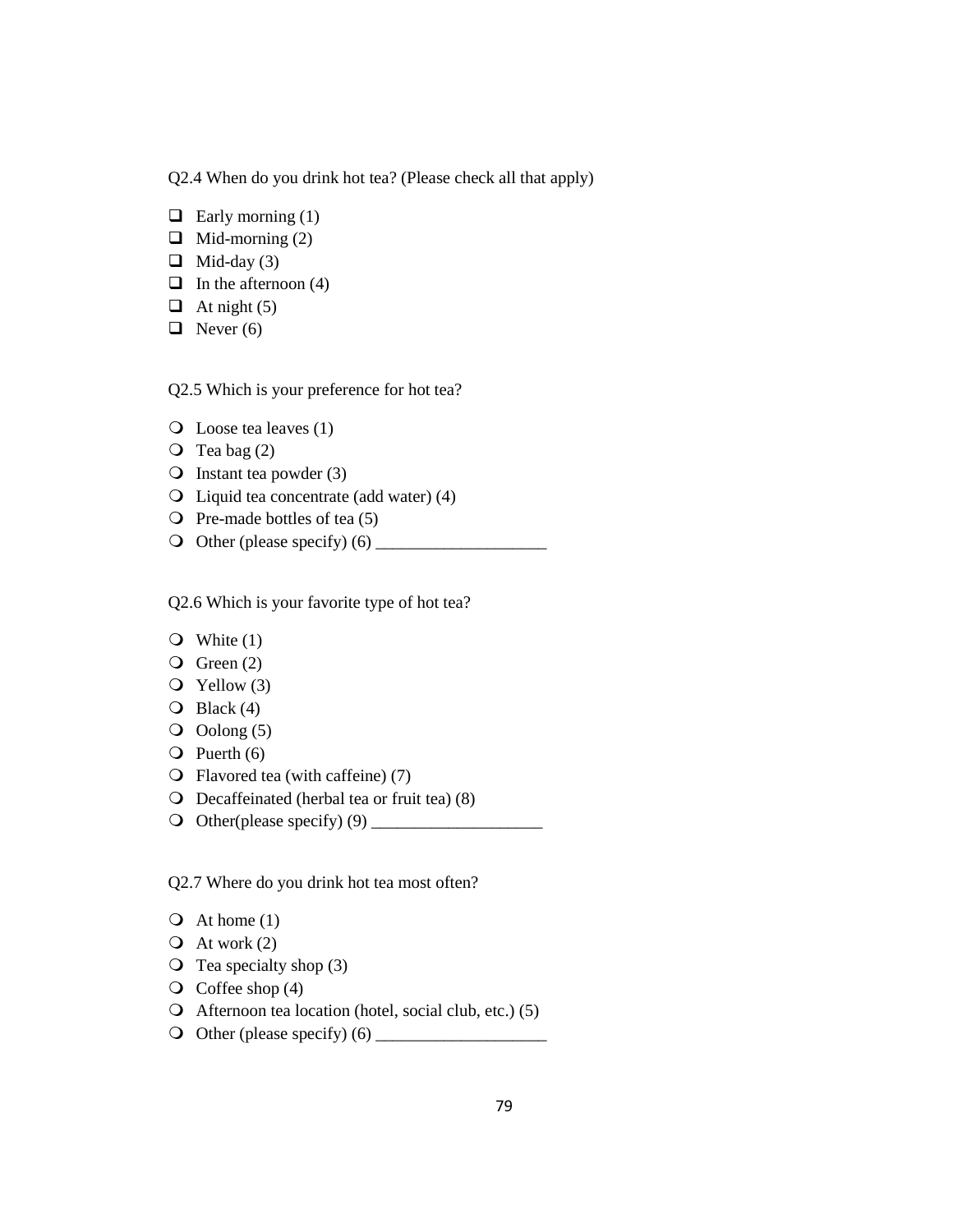Q2.8 Where do you usually purchase materials to make hot tea?

- $\bigcirc$  Supermarket (1)
- $\overline{O}$  Specialty store (2)
- Q Natural food store (3)
- O Internet  $(4)$
- Catalog (mail order) (5)
- Other (please specify) (6) \_\_\_\_\_\_\_\_\_\_\_\_\_\_\_\_\_\_\_\_

Q2.9 How important is each of the following reasons to drink hot tea?

|                                     | Not important<br>at all $(1)$ | Not important<br>(2) | Neutral $(3)$ | Important (4) | Very Important<br>(5) |
|-------------------------------------|-------------------------------|----------------------|---------------|---------------|-----------------------|
| Health benefits<br>(1)              | ∩                             | Q                    | $\Omega$      | Q             | Q                     |
| Keep awake<br>(2)                   | ∩                             | ∩                    | ∩             | ∩             | ∩                     |
| Like the taste<br>(3)               | ∩                             | ∩                    | ∩             | ∩             | ∩                     |
| Follow cultural<br>traditions $(4)$ | ∩                             | ∩                    | ∩             | ∩             | ∩                     |
| Interested in<br>tea culture $(5)$  | ∩                             | ∩                    | ∩             | ∩             | ∩                     |
| Religion belief<br>(6)              | ∩                             | ∩                    | ∩             | ∩             | ∩                     |
| Family<br>traditions $(7)$          | ∩                             | O                    | ∩             | ∩             | O                     |
| Other (please<br>specify $(8)$      | 0                             | ິ )                  |               | ∩             | ∩                     |

Q2.10 Do you drink any form of tea as cold beverages?

 $Q$  Yes (1)  $\overline{O}$  No (2) If No Is Selected, Then Skip To End of Block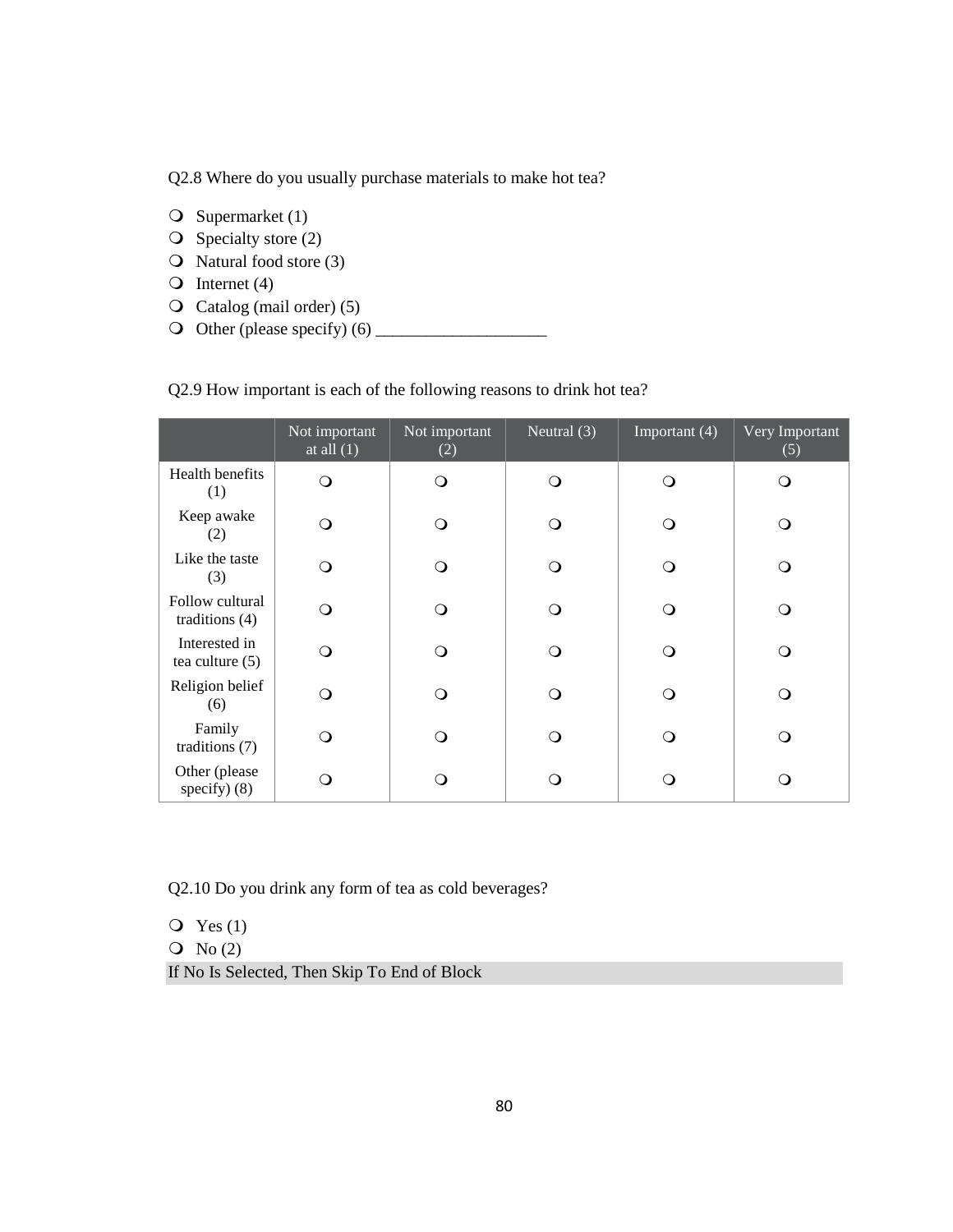Q2.11 How often do you drink tea as a cold beverage?

- $\overline{Q}$  Never (1)
- Less than once a Month (2)
- Once or twice a Month (3)
- $\overline{O}$  Once a Week (5)
- O Once every Day (7)
- $\overline{O}$  Several times a Day (6)

Q2.12 When do you drink cold tea? (Please check all that apply)

- $\Box$  Early morning (1)
- $\Box$  Mid-morning (2)
- $\Box$  Mid-day (3)
- $\Box$  In the afternoon (4)
- $\Box$  At night (5)
- $\Box$  Never (6)

Q2.13 Which is your preference for cold tea?

- Loose tea leaves (1)
- $\overline{O}$  Tea bag (2)
- $\bigcirc$  Instant tea powder (3)
- Liquid tea concentrate (add water) (4)
- $\overline{Q}$  Pre-made bottles of tea (5)
- Other (please specify) (6) \_\_\_\_\_\_\_\_\_\_\_\_\_\_\_\_\_\_\_\_

Q2.14 Which is your favorite type of cold tea?

- $\bullet$  White (1)
- $\overline{Q}$  Green (2)
- $\overline{Q}$  Yellow (3)
- $\overline{O}$  Black (4)
- $\overline{Q}$  Oolong (5)
- $\overline{Q}$  Puerth (6)
- Flavored tea (with caffeine) (7)
- Decaffeinated (herbal tea or fruit tea) (8)
- Other(please specify) (9) \_\_\_\_\_\_\_\_\_\_\_\_\_\_\_\_\_\_\_\_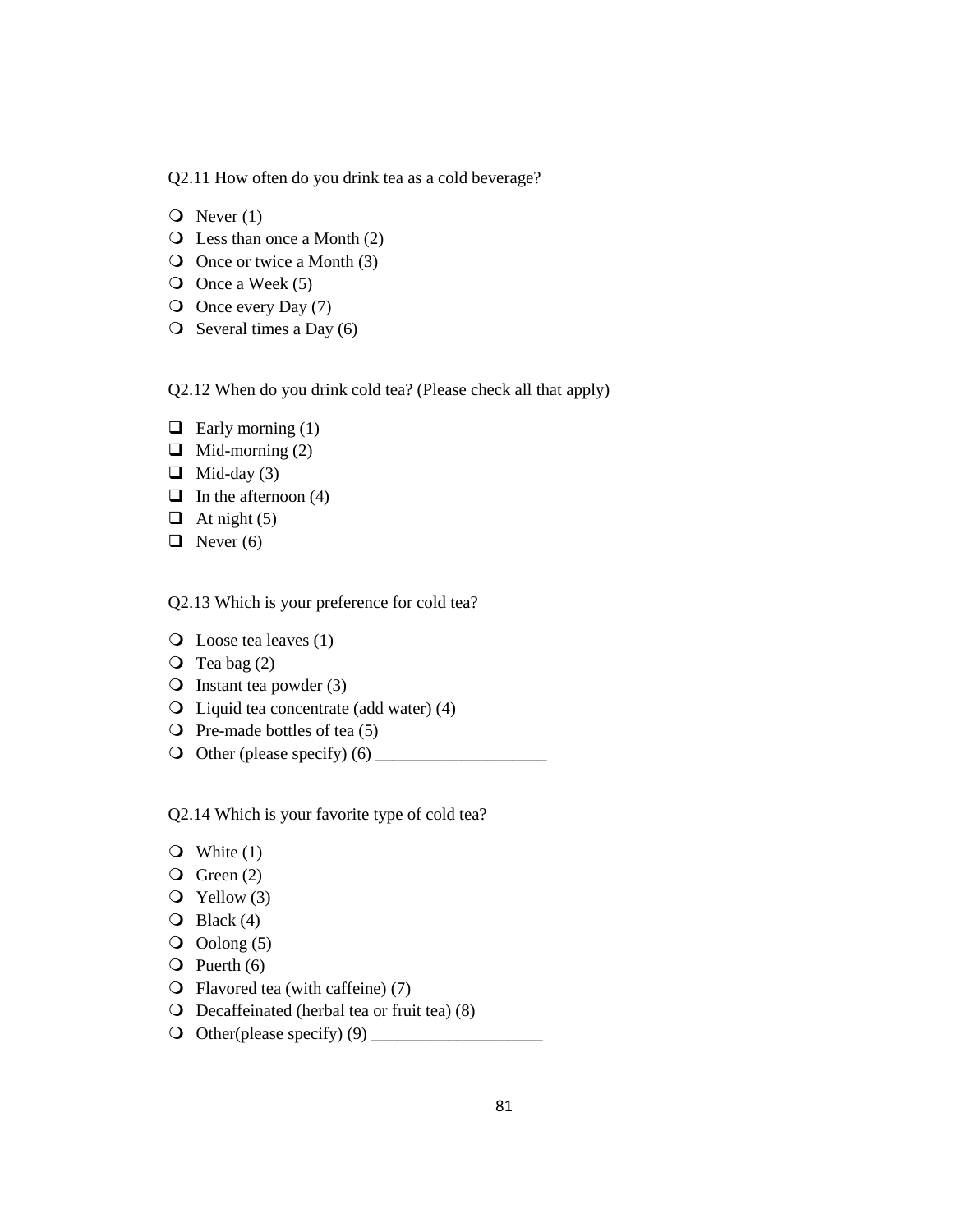Q2.15 Where do you drink cold tea most often?

 $\overline{Q}$  At home (1)

 $\overline{Q}$  At work (2)

 $\overline{O}$  Tea specialty shop (3)

 $\overline{Q}$  Coffee shop (4)

Afternoon tea location (hotel, social club, etc.) (5)

Other (please specify) (6) \_\_\_\_\_\_\_\_\_\_\_\_\_\_\_\_\_\_\_\_

Q2.17 Where do you usually purchase materials to make cold tea?

 $\bigcirc$  Supermarket (1)

 $\overline{O}$  Specialty store (2)

Q Natural food store (3)

 $\bigcirc$  Internet (4)

Catalog (mail order) (5)

Other (please specify) (6) \_\_\_\_\_\_\_\_\_\_\_\_\_\_\_\_\_\_\_\_

Q2.16 How important is each of the following reasons to drink cold tea?

|                                     | Not important<br>at all $(1)$ | Not important<br>(2) | Neutral $(3)$ | Important (4) | Very Important<br>(5) |
|-------------------------------------|-------------------------------|----------------------|---------------|---------------|-----------------------|
| Heath benefits<br>(1)               | ∩                             | ∩                    | ∩             | ∩             | O                     |
| Keep awake<br>(2)                   | ∩                             | ∩                    | ∩             |               | ∩                     |
| Like the taste<br>(3)               | ∩                             | ∩                    | ∩             |               | ◯                     |
| Follow cultural<br>traditions $(4)$ | ∩                             | ∩                    | ∩             | ∩             | ∩                     |
| Interested in<br>tea culture $(5)$  | ∩                             | Q                    | ∩             | ∩             | Q                     |
| Religion belief<br>(6)              | ∩                             | ∩                    | ∩             | ∩             | ∩                     |
| Family<br>traditions $(7)$          | ∩ ⁄                           | ∩                    | ∩             |               | Q                     |
| Other (please<br>specify $(8)$      |                               | ∩                    | ∩             |               | O                     |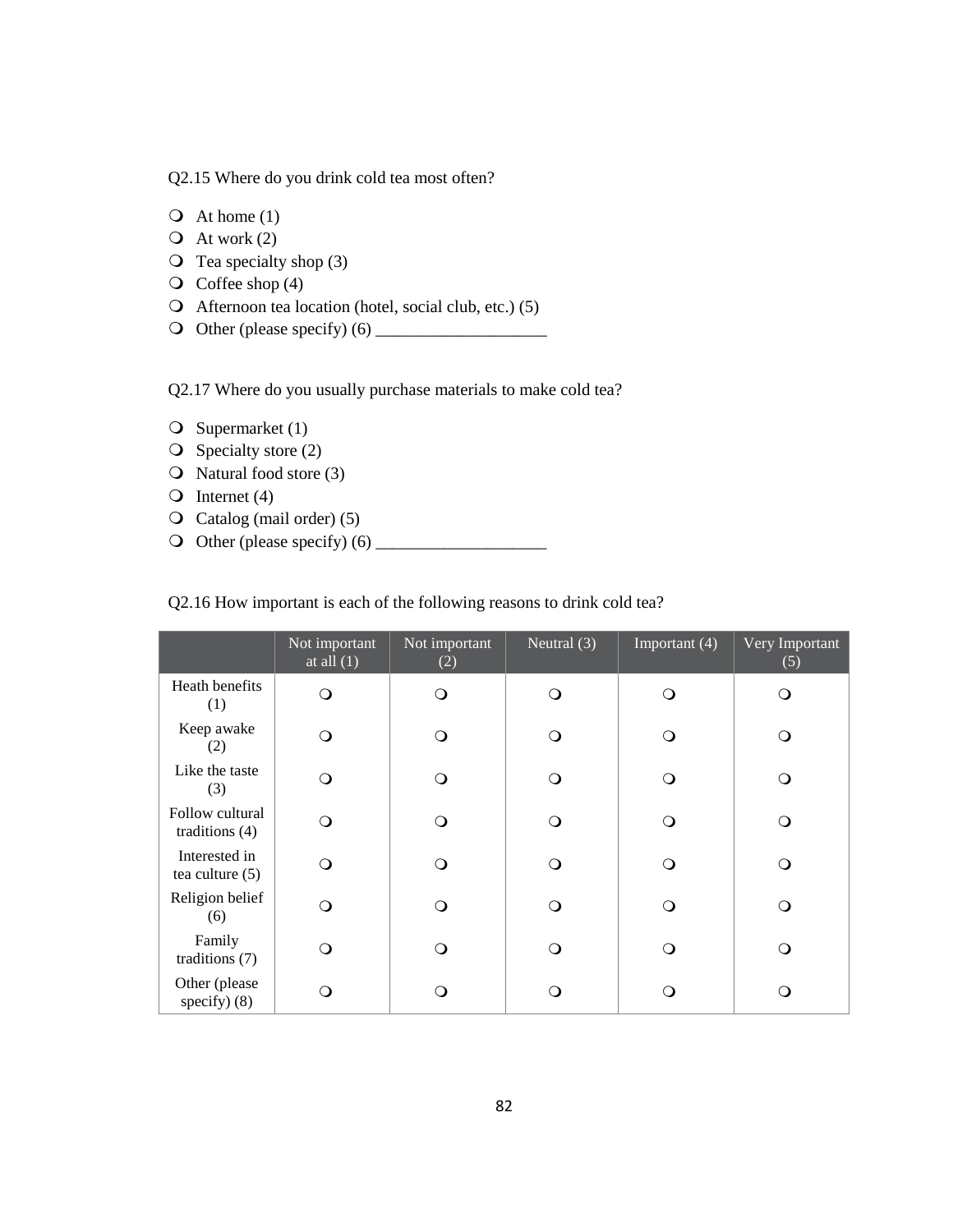Q3.1 Which tea leaf origin do you prefer?

- $\overline{Q}$  China (1)
- India or Sri Lanka (2)
- $\overline{Q}$  Africa (3)
- $\overline{O}$  Japan (4)
- $\overline{O}$  South America (5)
- $\overline{O}$  Europe (6)
- Other countries(please specify) (7) \_\_\_\_\_\_\_\_\_\_\_\_\_\_\_\_\_\_\_\_
- O No preference (8)

# Q3.3 How familiar are you with the following tea cultures?

|                                     | Not familiar at<br>all $(1)$ | Not familiar<br>(2) | Neutral $(3)$ | Familiar (4) | Very familiar<br>(5) |
|-------------------------------------|------------------------------|---------------------|---------------|--------------|----------------------|
| Japanese tea<br>ceremony $(1)$      | ∩                            | O                   | ∩             |              | ∩                    |
| British tea<br>service $(2)$        |                              | ∩                   |               |              |                      |
| Chinese art of<br>tea $(3)$         | ∩ )                          | O                   |               |              |                      |
| Russian tea<br>serving style<br>(4) |                              | O                   | ∩             |              |                      |
| Indian tea<br>festival $(5)$        |                              | O                   | ∩             |              |                      |
| Middle east tea<br>culture $(6)$    |                              | ( )                 |               |              |                      |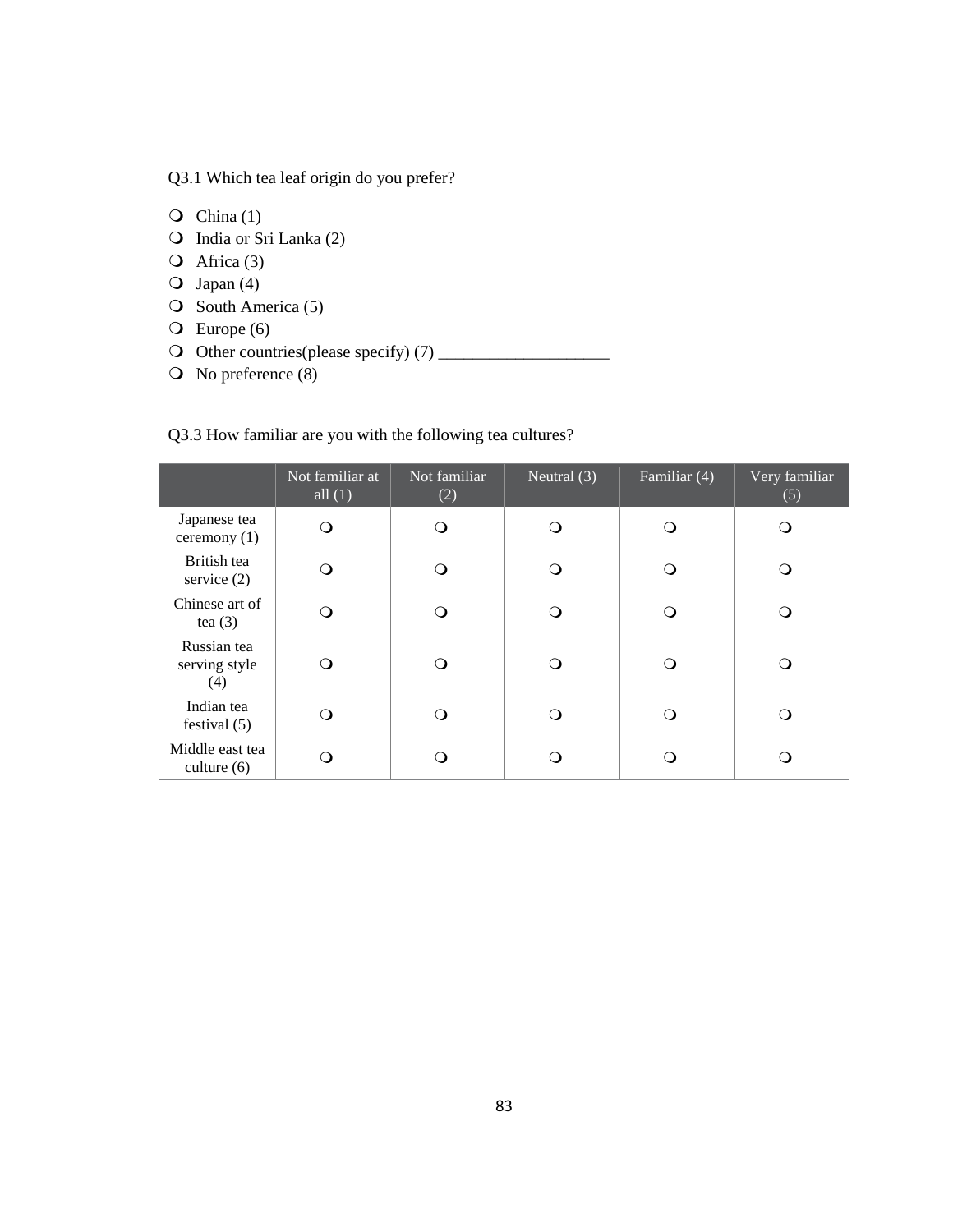|                                     | Not interested<br>at all $(1)$ | Not interested<br>(2) | Neutral $(3)$ | Interested (4) | Very interested<br>(5) |
|-------------------------------------|--------------------------------|-----------------------|---------------|----------------|------------------------|
| Chinese art of<br>tea $(1)$         | ∩                              |                       | ∩             |                | ∩                      |
| Japanese tea<br>ceremony $(2)$      | ∩                              |                       |               |                | ∩                      |
| Middle east tea<br>culture $(3)$    | ∩                              |                       | ∩             |                |                        |
| British tea<br>service $(4)$        | ∩                              |                       |               |                | Ο.                     |
| Indian tea<br>festival $(5)$        |                                |                       |               |                |                        |
| Russian tea<br>serving style<br>(6) |                                |                       |               |                |                        |

Q3.2 How interested are you in the following perspectives of tea culture?

# Q3.4 How important is each of the following?

|                                                                       | Not important<br>at all $(1)$ | Not important<br>(2) | Neutral $(3)$ | Important (4) | Very important<br>(5) |
|-----------------------------------------------------------------------|-------------------------------|----------------------|---------------|---------------|-----------------------|
| Knowing the<br>origin or source<br>of the tea drink<br>(1)            | ∩                             | ∩                    | $\Omega$      |               | Q                     |
| Drinking a high<br>quality tea<br>product(2)                          |                               | ∩                    | ∩             |               | ∩                     |
| Learning about<br>the original tea<br>culture $(3)$                   | ∩                             | ∩                    | $\bigcirc$    |               | ∩                     |
| Seeing images<br>of where the tea<br>come from $(4)$                  | ∩                             | ∩                    | ∩             |               | ∩                     |
| Experiencing<br>the traditional<br>tea culture in its<br>origin $(5)$ |                               | ∩                    | ∩             |               | ∩                     |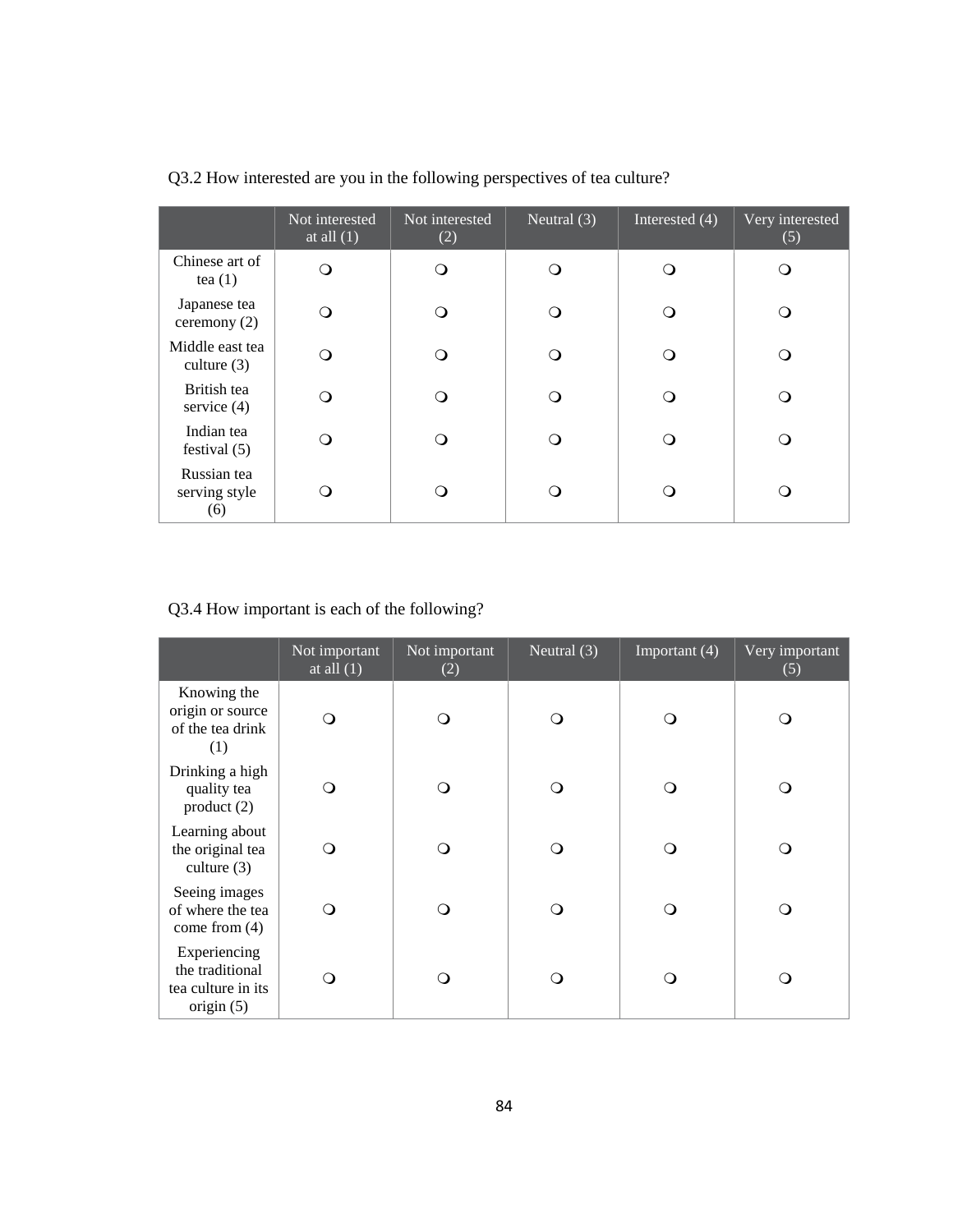Q51 How experienced do you consider yourself regarding tea culture?

 $\overline{Q}$  Expert (1)

- $\bigcirc$  Intermediate (2)
- $\overline{O}$  Beginner (3)

# Q50 How did you get familiar with tea culture?

|                                                    | Strongly<br>disagree $(1)$ | Disagree $(2)$ | Neutral $(3)$ | Agree $(4)$ | <b>Strongly Agree</b><br>(5) |
|----------------------------------------------------|----------------------------|----------------|---------------|-------------|------------------------------|
| Family heritage<br>(1)                             | ∩                          | ∩              | ∩             |             |                              |
| Cultural<br>tradition $(2)$                        | ∩                          | ∩              | ∩             |             | ∩                            |
| From book, TV,<br>Internet or other<br>media $(3)$ | ∩                          | ∩              | ∩             |             | ∩                            |
| Influenced by<br>friends $(4)$                     | ∩                          | ∩              | ∩             |             | ∩                            |
| Through travel<br>experience (5)                   |                            |                |               |             |                              |
| Through social<br>communication<br>(6)             | ∩                          |                |               | ∩           | ∩                            |
| Other (please<br>specify $)$ (7)                   |                            |                |               |             | ∩                            |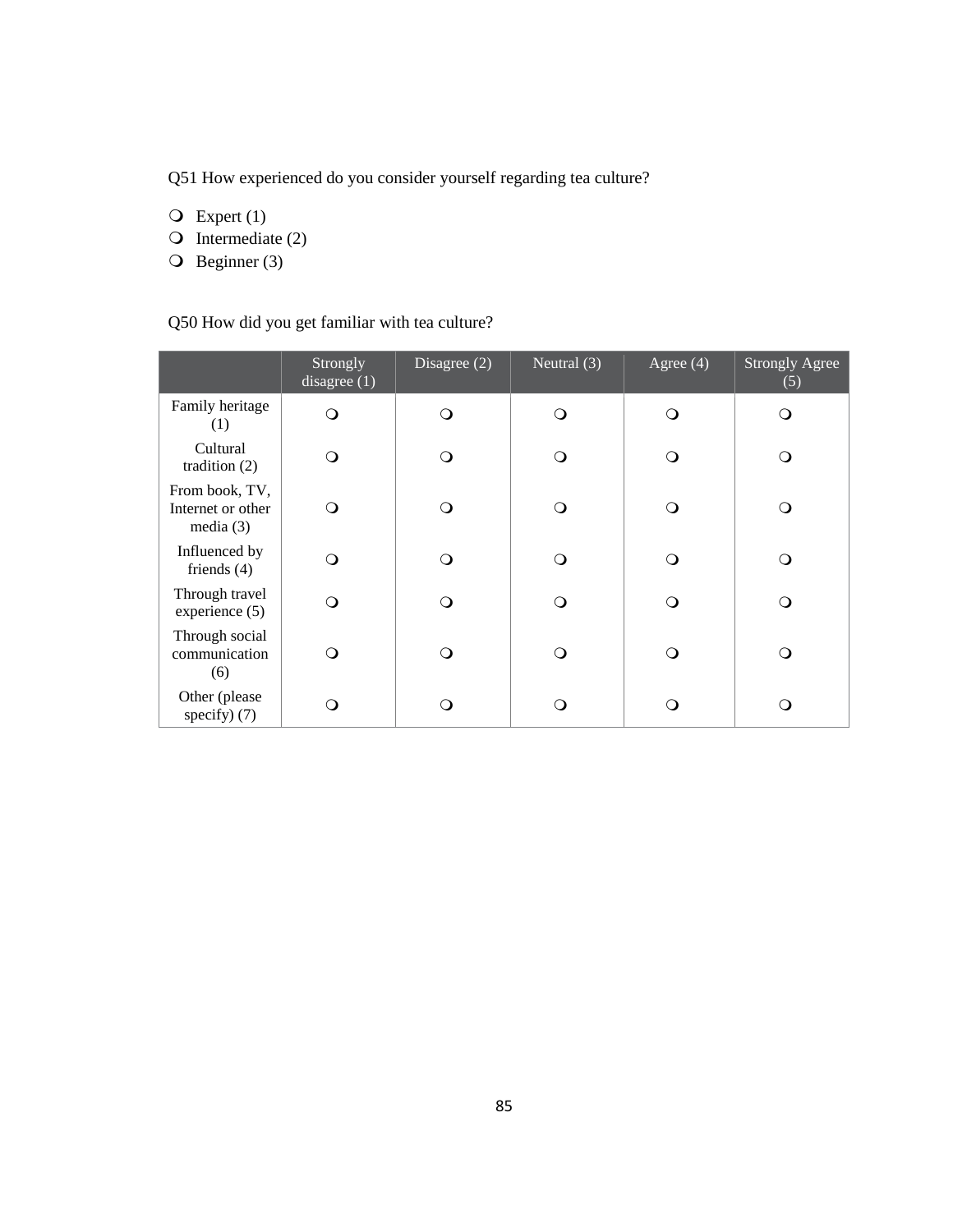|                                                  | Not interesting<br>at all $(1)$ | Not interesting<br>(2) | Neutral $(3)$ | Interesting $(4)$ | Very<br>interesting $(5)$ |
|--------------------------------------------------|---------------------------------|------------------------|---------------|-------------------|---------------------------|
| Tea planting<br>(1)                              |                                 | ∩                      |               |                   |                           |
| Tea processing<br>(2)                            |                                 | ∩                      |               |                   |                           |
| Tea preparation<br>(3)                           |                                 | ∩                      |               |                   |                           |
| Tea drinking<br>style $(4)$                      |                                 | ∩                      |               |                   |                           |
| Tea set $(5)$                                    |                                 | ∩                      |               |                   |                           |
| Tea related arts<br>(poetry, art,<br>$etc.)$ (6) |                                 | ( )                    |               |                   |                           |

Q3.5 How interesting is each of the following components of tea culture?

Q4.1 Have you heard about Tea tourism?

- $Q$  Yes (1)
- $\overline{O}$  No (2)

Q4.2 Have you had a tea tourism experience?

 Yes (Please tell us about this experience) (1) \_\_\_\_\_\_\_\_\_\_\_\_\_\_\_\_\_\_\_\_  $\overline{O}$  No (2)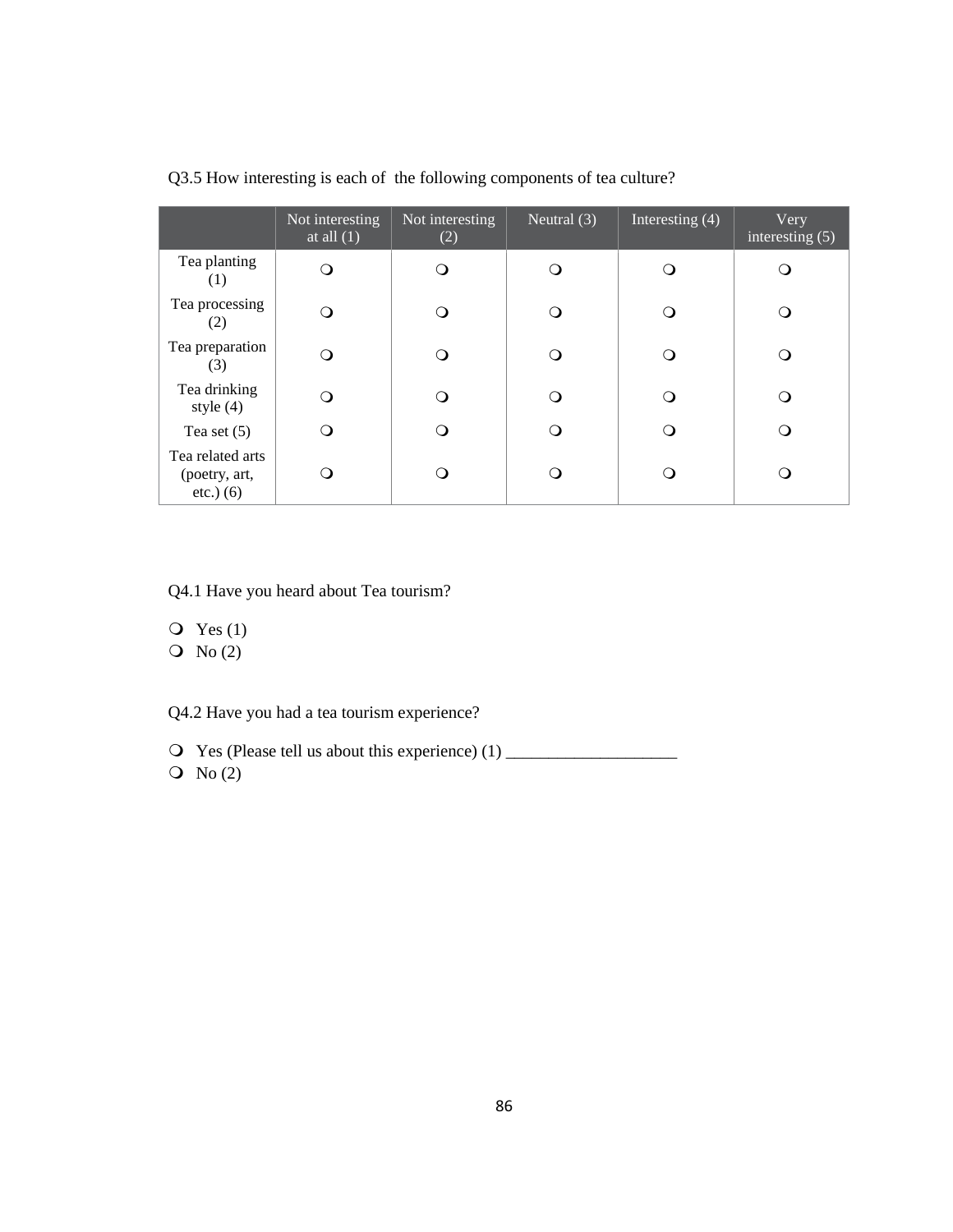|                                  | Not likely at<br>all $(1)$ | Not likely (2) | Neutral $(3)$ | likely (4) | Very likely $(5)$ |
|----------------------------------|----------------------------|----------------|---------------|------------|-------------------|
| China, Taiwan,<br>or Japan $(1)$ | Q                          |                |               |            |                   |
| India or Sri<br>Lanka $(2)$      |                            | (၂             |               |            |                   |
| Turkey $(3)$                     |                            | ∩              |               |            |                   |
| Kenya (4)                        |                            |                |               |            |                   |
| Brazil or<br>Argentina (5)       |                            |                |               |            |                   |
| British $(6)$                    |                            |                |               |            |                   |

Q4.3 How likely is it you will visit the following areas with a purpose related to tea?

Q4.4 How important do you view the following in tea tourism?

|                                                                            | Not important<br>at all $(1)$ | Not important<br>(2) | Neutral $(3)$ | Important (4) | Very important<br>(5) |
|----------------------------------------------------------------------------|-------------------------------|----------------------|---------------|---------------|-----------------------|
| Accessing the<br>tea garden $(1)$                                          | ∩                             | $\Omega$             | $\circ$       | ∩             | O                     |
| Communication<br>with the tea<br>garden manager<br>or farmer $(2)$         |                               | $\Omega$             | $\Omega$      |               | ∩                     |
| Getting<br>information<br>about tea<br>growing and<br>processing $(3)$     | ∩                             | ∩                    | $\circ$       | ∩             | Q                     |
| Learning about<br>original tea<br>preparation and<br>drinking style<br>(4) | ∩                             |                      | ∩             |               | ∩                     |
| Buying original<br>tea products $(5)$                                      | ∩                             | $\Omega$             | $\Omega$      | ∩             | Q                     |
| Other (please<br>specify $)$ (6)                                           |                               |                      | $\Omega$      |               | ∩                     |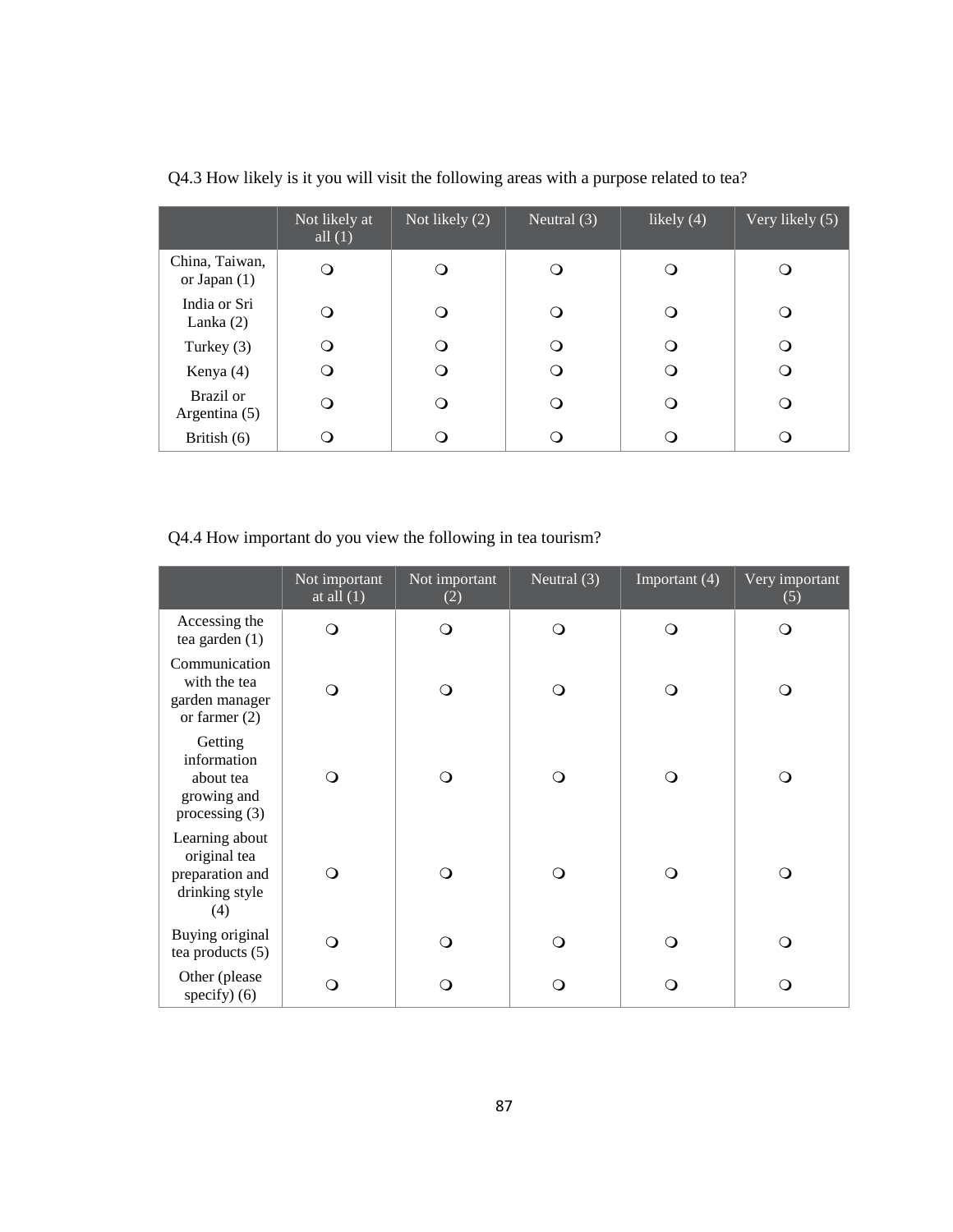|                                                     | Not interesting<br>at all $(1)$ | Not interesting<br>(2) | Neutral (3) | Interesting (4) | Very<br>interesting $(5)$ |
|-----------------------------------------------------|---------------------------------|------------------------|-------------|-----------------|---------------------------|
| Tea garden<br>viewing tour<br>(1)                   | ∩                               | ∩                      | ∩           | $\Omega$        | ∩                         |
| Lodging near<br>tea gardens $(2)$                   | ∩                               | $\Omega$               | ∩           | $\Omega$        | ∩                         |
| Visiting tea<br>museum(3)                           | ∩                               | $\Omega$               | ∩           | $\Omega$        | O                         |
| Listening to tea<br>production<br>information $(4)$ | ∩                               | ∩                      | ∩           | $\Omega$        | ∩                         |
| Visiting tea<br>factories (5)                       | ∩                               | $\Omega$               | ∩           | $\Omega$        | ∩                         |
| Attending a tea<br>ceremony (6)                     | O                               | $\Omega$               | ∩           | $\Omega$        | O                         |
| Tea tasting (7)                                     | ∩                               | Q                      |             | ∩               | Q                         |
| Tea festivals<br>(8)                                | ∩                               | ∩                      | ∩           | ∩               | ∩                         |
| Buying tea<br>products (9)                          | ∩                               | ∩                      | ∩           | O               | ∩                         |

Q4.5 How interesting do you find each of the following activities in tea tourism?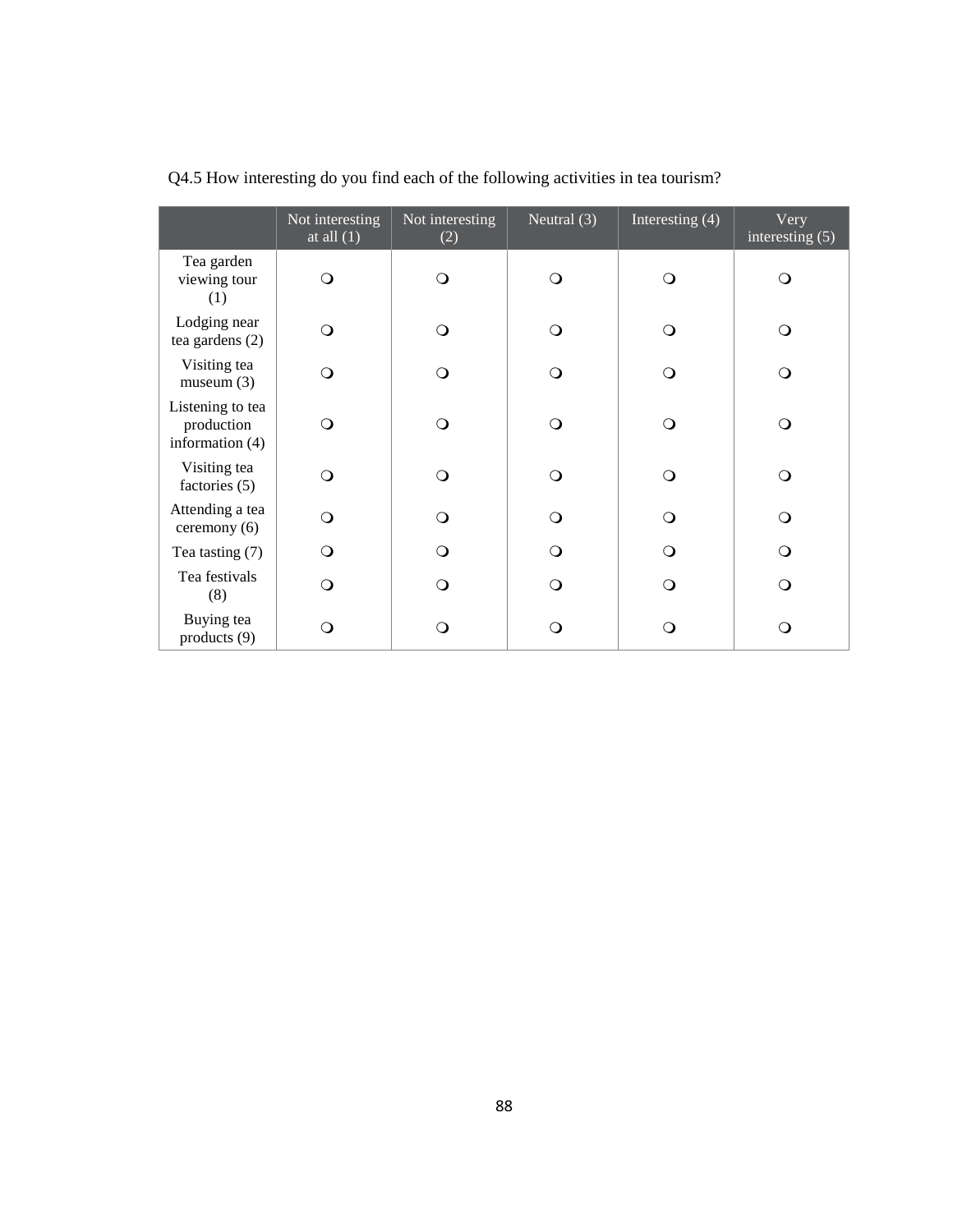|                                                                | Not important<br>at all $(1)$ | Not important<br>(2) | Neutral (3) | Important (4) | Very important<br>(5) |
|----------------------------------------------------------------|-------------------------------|----------------------|-------------|---------------|-----------------------|
| To get away<br>from normal<br>surroundings<br>(1)              | $\circ$                       | $\circ$              | $\bigcirc$  | $\circ$       | $\circ$               |
| To have a<br>change in pace<br>of everyday life<br>(2)         | $\circ$                       | $\bigcirc$           | $\bigcirc$  | $\circ$       | $\circ$               |
| To overcome a<br>bad mood (3)                                  | $\circ$                       | $\bigcirc$           | $\bigcirc$  | $\circ$       | $\circ$               |
| To avoid people<br>who annoy me<br>(4)                         | $\circ$                       | $\circ$              | $\bigcirc$  | $\circ$       | $\circ$               |
| To get away<br>from a stressful<br>social<br>environment $(5)$ | $\circ$                       | $\bigcirc$           | $\bigcirc$  | $\circ$       | $\circ$               |
| To avoid<br>interactions<br>with others $(6)$                  | $\circ$                       | $\bigcirc$           | $\circ$     | $\circ$       | $\circ$               |
| To tell others<br>about<br>experiences (7)                     | $\circ$                       | $\bigcirc$           | $\bigcirc$  | $\circ$       | $\circ$               |
| To feel good<br>about myself<br>(8)                            | $\circ$                       | $\circ$              | $\circ$     | $\circ$       | $\circ$               |
| To experience<br>new things (9)                                | $\circ$                       | $\bigcirc$           | $\bigcirc$  | $\circ$       | $\circ$               |
| To be with<br>people of<br>similar interests<br>(10)           | $\circ$                       | $\circ$              | $\bigcirc$  | $\circ$       | $\circ$               |
| To bring friends<br>or family closer<br>(11)                   | $\circ$                       | $\bigcirc$           | $\bigcirc$  | $\bigcirc$    | $\circ$               |
| To meet new<br>people (12)                                     | $\circ$                       | $\bigcirc$           | $\bigcirc$  | $\circ$       | $\circ$               |
| To get more<br>knowledge (13)                                  | $\bigcirc$                    | $\bigcirc$           | $\mathbf O$ | $\bigcirc$    | $\bigcirc$            |

Q49 How important is each of the following reasons for traveling to a tea destination?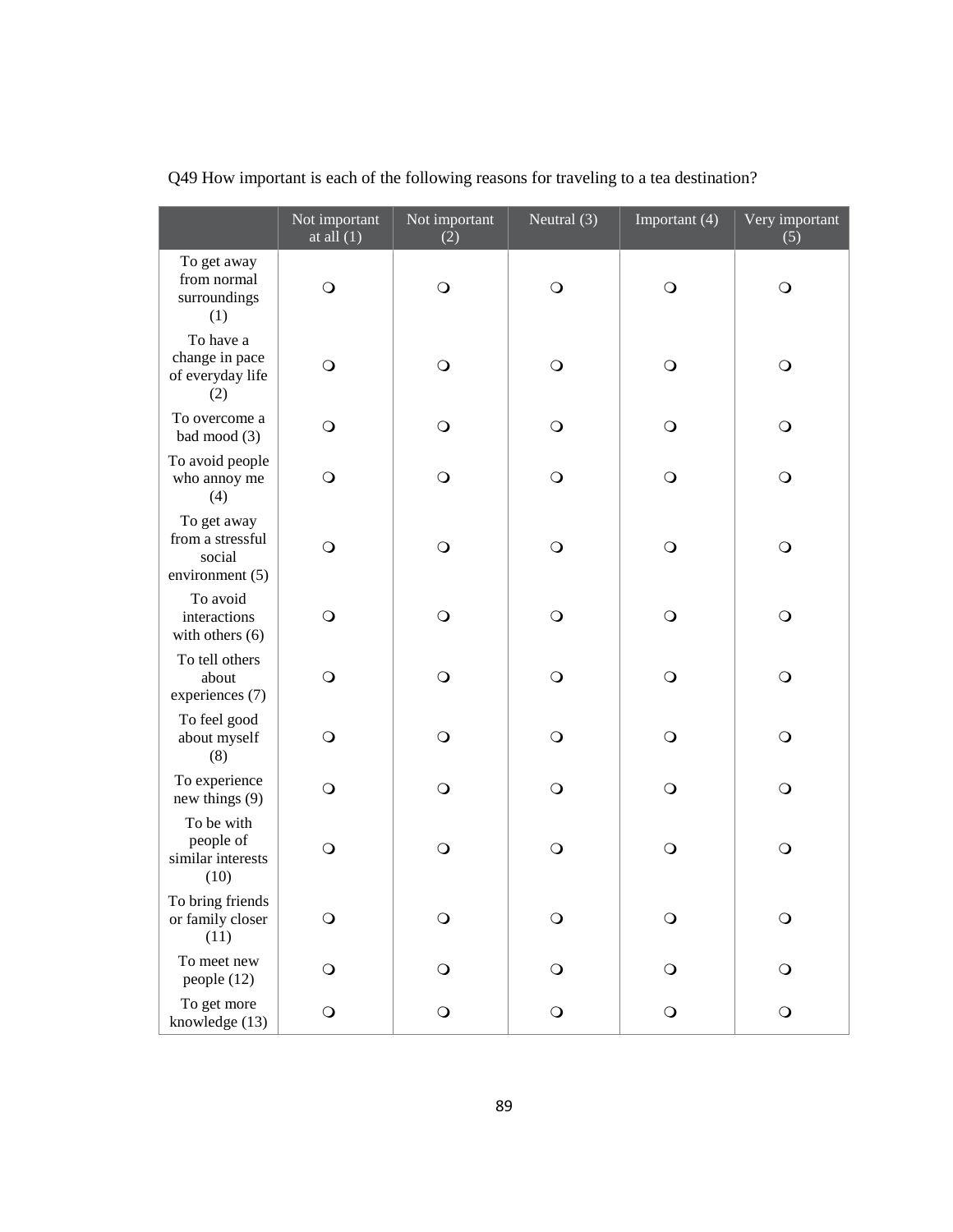Q1.5 Which country are you living in?

United States (1)

 $\overline{Q}$  China (2)

 $\overline{Q}$  Taiwan (3)

Q1.1 What is your gender?

 $\overline{Q}$  Male (1)

Female (2)

Q1.2 What is your age range?

- $\overline{O}$  35 or younger (1)
- $\textcircled{3}$  36-45 (2)
- $Q$  46-55 (3)
- $O$  55-65 (4)
- $\bigcirc$  Older than 65 (5)

Q1.3 What is the highest level of education you have completed?

- $\overline{Q}$  College Degree (1)
- O Master's Degree (2)
- O Doctoral Degree (3)
- O Professional Degree (JD, MD) (4)

Q1.4 What is your annual income range?

- **O** \$20,000 or less (1)
- $\bigcirc$  \$20,000 \$29,999 (2)
- $\bigcirc$  \$30,000 \$44,999 (3)
- $\bigcirc$  \$45,000 \$59,999 (4)
- \$60,000 \$84,999 (5)
- **385,000 or more (6)**
- $\overline{O}$  Prefer not to answer (7)